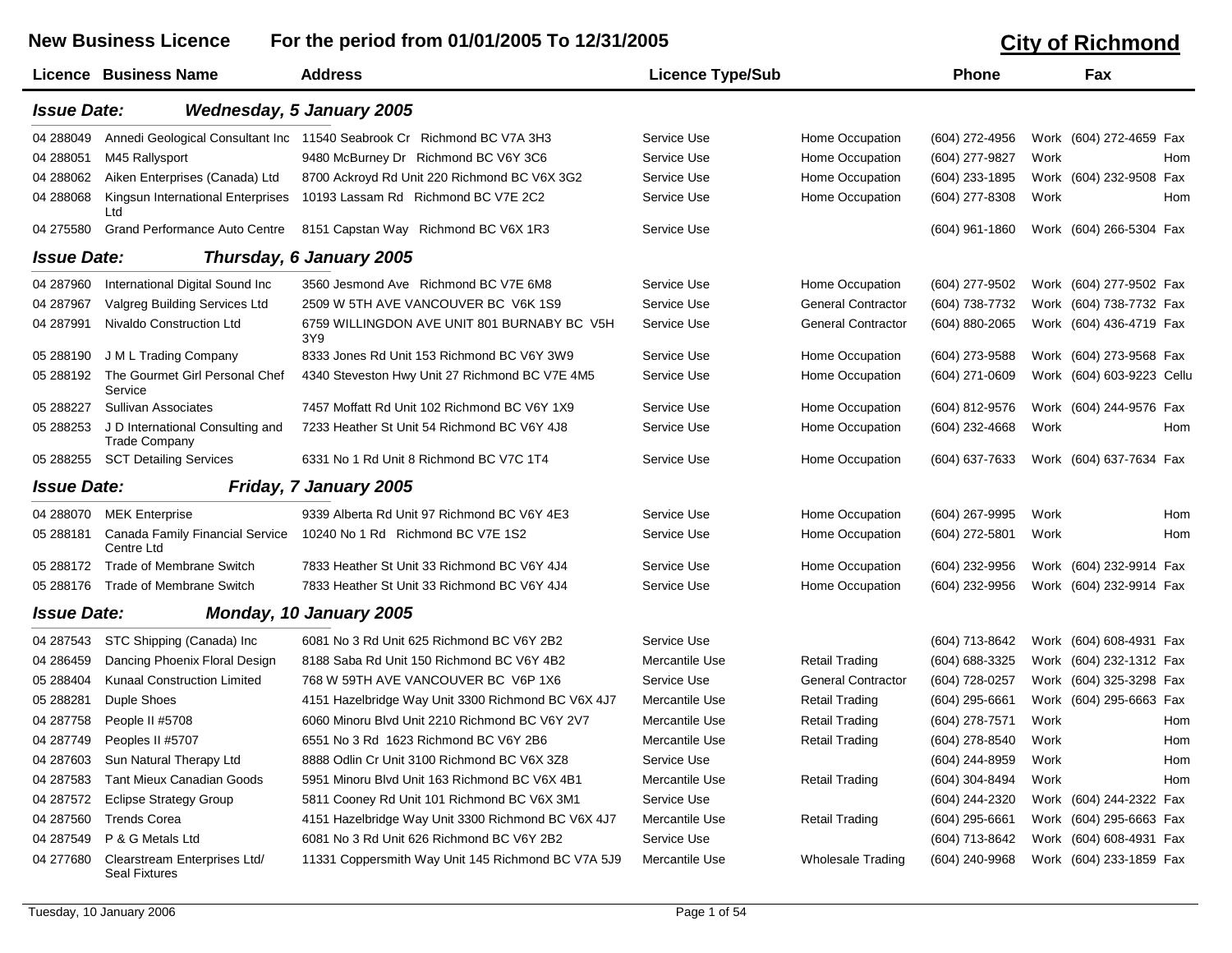|                    | Licence Business Name                                        | <b>Address</b>                                                             | <b>Licence Type/Sub</b>         |                                             | Phone            |      | Fax                                    |
|--------------------|--------------------------------------------------------------|----------------------------------------------------------------------------|---------------------------------|---------------------------------------------|------------------|------|----------------------------------------|
| 04 273945          | Karaoke Star                                                 | 8111 Anderson Rd Unit 110 Richmond BC V6Y 3Z8                              | Service Use                     |                                             | (778) 882-2983   | Work | Hom                                    |
| 04 286610          | <b>AVA Forest Products Ltd</b>                               | 5900 No 3 Rd Unit 800 Richmond BC V6X 3P7                                  | Service Use                     |                                             | (604) 273-8882   |      | Work (604) 273-8881<br>Fax             |
| 04 275938          | 0696787 BC Ltd                                               | 1060 Millcarch St Unit 115 Richmond BC V6V 2H4                             | Mercantile Use                  | Second-Hand<br>Dealer/Pawnbroker            | (604) 837-2942   | Work | Hom                                    |
| 04 287397          | Medistar Biotech Inc                                         | 12051 Horseshoe Way Unit 125 Richmond BC V7A 4V4                           | Industrial/Manufacturing<br>Use |                                             | (604) 277-2590   |      | Work (604) 277-2528 Fax                |
| 04 280460          | Garage Sale Inc                                              | 5451 Minoru Blvd Richmond BC V6X 2B1                                       | Mercantile Use                  | <b>Retail Trading</b>                       | $(604)$ 338-8717 | Work | Hom                                    |
| 04 280593          | Ad Sharing Marketing                                         | 2680 Shell Rd Unit 113 Richmond BC V6X 4C9                                 | Service Use                     |                                             | (604) 773-6779   |      | Work (604) 270-2031 Fax                |
| 04 285067          | B Y Optical Ltd                                              | 8700 McKim Way Unit 2128 Richmond BC V6X 4A5                               | Mercantile Use                  | <b>Retail Trading</b>                       | $(604)$ 232-0668 |      | Work (604) 232-9568 Fax                |
| 04 286586          | Cartier Marketing Inc                                        | 5900 No 3 Rd Unit 800 Richmond BC V6X 3P7                                  | Service Use                     |                                             | (604) 273-8882   |      | Work (604) 273-8881 Fax                |
| 04 286951          | <b>Concord Universal Investments</b><br>Group Ltd            | 5811 Cooney Rd Unit 305 Richmond BC V6X 3M1                                | Service Use                     | <b>General Contractor</b>                   | (604) 233-0701   |      | Work (604) 233-0701 Fax                |
| 04 286984          | Solution Auto Lease & Sales Ltd                              | 8680 Cambie Rd Unit 137 Richmond BC V6X 4J8                                | Service Use                     |                                             | (604) 233-1937   |      | Work (604) 233-1939 Fax                |
| <b>Issue Date:</b> |                                                              | Tuesday, 11 January 2005                                                   |                                 |                                             |                  |      |                                        |
| 05 288313          |                                                              | Ruddell Electrical Installations Ltd 19635 WAKEFIELD DR LANGLEY BC V2Y 1J4 | Service Use                     | <b>Electrical Contractor</b>                | $(604)$ 533-5161 |      | Work (604) 533-5163 Fax                |
| 05 288370          | Evergreen Network (Canada) Inc                               | 7580 Minoru Blvd Unit 103 Richmond BC V6Y 1Z5                              | Service Use                     | Home Occupation                             | (604) 781-2568   | Work | Hom                                    |
| 05 288401          | Rare Earth (Shop 328)                                        | 3880 Grant McConachie Way Richmond BC                                      | Mercantile Use                  | <b>Retail Trading</b>                       | $(604)$ 303-3157 | Work | Hom                                    |
| 05 288403          | Burberry (Shop 329)                                          | 3880 Grant McConachie Way Richmond BC                                      | Mercantile Use                  | <b>Retail Trading</b>                       | (604) 303-3158   | Work | Hom                                    |
| 05 288406          | Hermes (Shop 330)                                            | 3880 Grant McConachie Way Richmond BC                                      | Mercantile Use                  | <b>Retail Trading</b>                       | $(604)$ 303-3159 | Work | Hom                                    |
| 05 288234          | Tri-R Systems Inc                                            | 1301 KETCH CAN UNIT 8B COQUITLAM BC V3K 6X7                                | Service Use                     | <b>Gas Contractor</b>                       | (604) 524-5734   |      | Work (604) 524-5734 Fax                |
| <b>Issue Date:</b> |                                                              | Thursday, 13 January 2005                                                  |                                 |                                             |                  |      |                                        |
| 04 275840          | <b>Crab House Restaurant</b>                                 | 8368 Capstan Way Unit 1318 Richmond BC V6X 4B4                             | Assembly Use Group 1            | <b>Food Service</b><br>Establishment        | (604) 233-1391   | Work | Hom                                    |
| 05 288454          | Grand Dewei Fine Art Ltd                                     | 7508 Railway Ave Richmond BC V7C 3J9                                       | Service Use                     | Home Occupation                             | (604) 274-7508   |      | Work (604) 274-7508<br>Cellu           |
| 05 290070          | <b>Charmed Designs</b>                                       | 3880 Grant McConachie Way Richmond BC                                      | Mercantile Use                  | <b>Retail Trading</b>                       | $(604)$ 273-8111 | Work | Hom                                    |
| 04 280641          | Lai Leung Kee Noodle House                                   | 4540 No 3 Rd Unit 1360 Richmond BC V6X 4E4                                 | Assembly Use Group 1            | Food Service<br>Establishment, Take-<br>Out | (604) 247-8893   | Work | Hom                                    |
| 05 288447          | <b>ZC Technologies</b>                                       | 8291 Bennett Rd Unit 308 Richmond BC V6Y 1N4                               | Service Use                     | Home Occupation                             | (604) 710-9722   | Work | Hom                                    |
| <b>Issue Date:</b> |                                                              | Friday, 14 January 2005                                                    |                                 |                                             |                  |      |                                        |
| 05 290095          | Abalone Designs Inc                                          | 3191 Chatham St Richmond BC V7E 5T2                                        | Service Use                     | Home Occupation                             | (604) 244-7597   |      | Work (604) 304-8858 Fax                |
| 05 290139          | Trans Continental Agencies Inc                               | 3731 Granville Ave Richmond BC V7C 1C8                                     | Service Use                     | Home Occupation                             | (604) 277-6195   |      | Work (604) 277-6195 Fax                |
| 05 290126          | <b>GWIL Industries Inc.</b>                                  | 5337 REGENT ST BURNABY BC V5C 4H4                                          | Service Use                     | <b>General Contractor</b>                   | (604) 291-9401   |      | Work (604) 291-2751 Fax                |
|                    | 05 290072 E T Promotions                                     | 11491 No 2 Rd Richmond BC V7E 2E6                                          | Service Use                     | Home Occupation                             |                  |      | (604) 861-8999 Work (604) 676-2290 Fax |
|                    | 05 290026 Yalin (Canada) International<br><b>Trading Ltd</b> | 7280 Lindsay Rd Unit 309 Richmond BC V7C 3M6                               | Service Use                     | Home Occupation                             | (604) 271-7963   |      | Work (604) 271-7963 Fax                |
| 05 290025          | Design Source Painting Ltd                                   | 1260 NELSON ST UNIT 1801 VANCOUVER BC V6E 1J7                              | Service Use                     | <b>General Contractor</b>                   | (604) 329-2135   | Work | Hom                                    |
| 05 290021          | Gining Vajrayana Buddhist<br>Association                     | 7460 Winchelsea Cr Richmond BC V7C 4E4                                     | Service Use                     | Home Occupation                             | (604) 272-0279   |      | Work (604) 272-0279 Fax                |
| 05 290020          | ABC Language Solutions Inc                                   | 6233 Birch St Unit 10 Richmond BC V6Y 4H3                                  | Service Use                     | Home Occupation                             | (604) 214-0420   | Work | Hom                                    |
| 05 290019          | <b>Freddie Cleaning Service</b>                              | 6931 Cooney Rd Unit 218 Richmond BC V6Y 2J9                                | Service Use                     | Home Occupation                             |                  | Work | Hom                                    |
| 05 288437          | Plain Philosophy Center                                      | 8870 Citation Dr Unit 310 Richmond BC V6Y 3A3                              | Service Use                     | Home Occupation                             | (604) 276-8272   | Work | Hom                                    |
| 05 288432          | The Tech                                                     | 10573 Kozier Dr Richmond BC V7E 5N1                                        | Service Use                     | Home Occupation                             | (604) 307-8318   |      | Work (604) 241-2916 Fax                |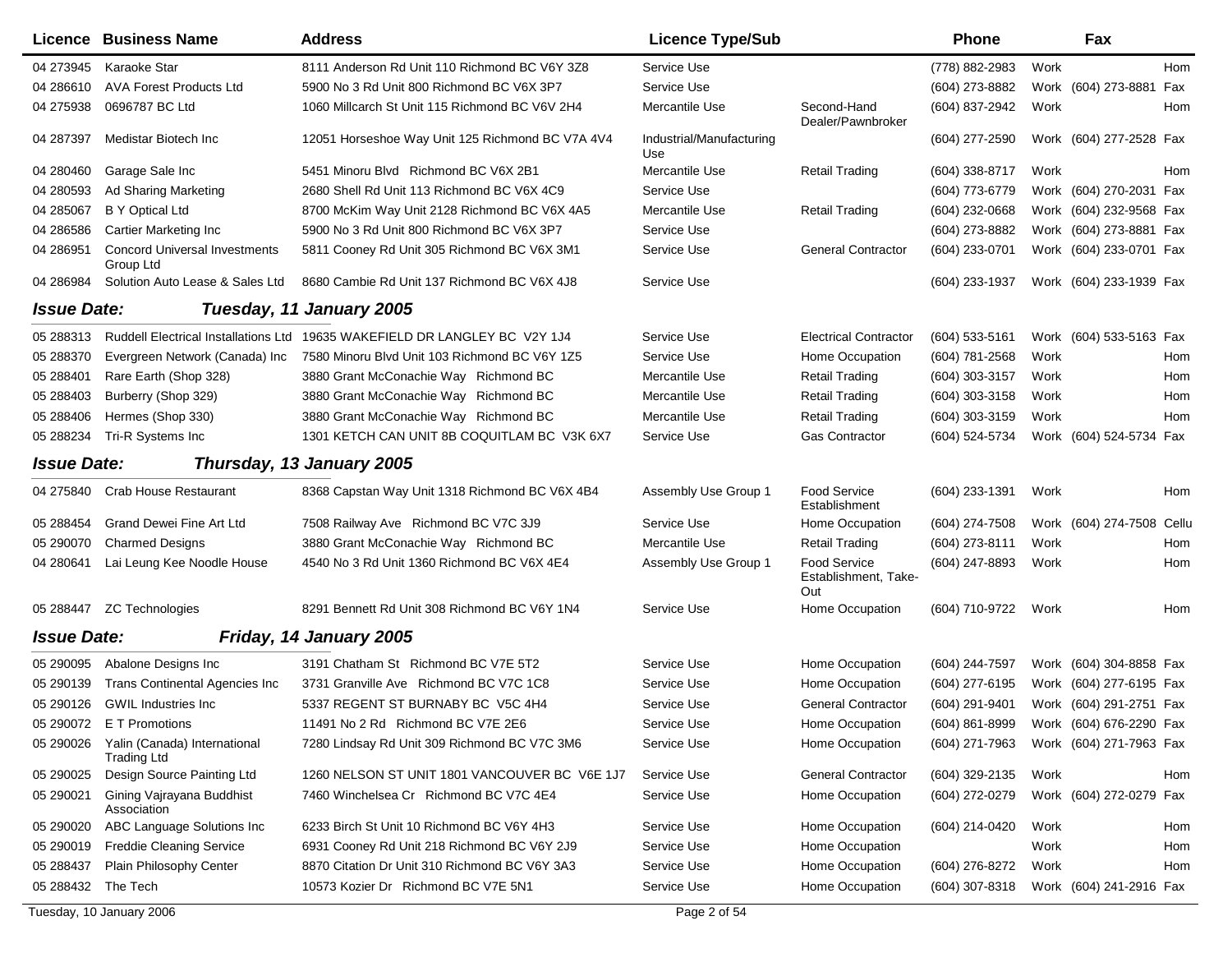|                    | <b>Licence Business Name</b>                 | <b>Address</b>                                                  | <b>Licence Type/Sub</b>         |                                                           | <b>Phone</b>     |      | Fax                       |     |
|--------------------|----------------------------------------------|-----------------------------------------------------------------|---------------------------------|-----------------------------------------------------------|------------------|------|---------------------------|-----|
| 05 288369          | Pepmetric Technologies Inc                   | 11800 River Rd Unit 110 Richmond BC V6X 127                     | Service Use                     |                                                           | (604) 303-9916   |      | Work (604) 303-9961 Fax   |     |
| 05 288368          | Theragin Biotech Corporation                 | 11800 River Rd Unit 110 Richmond BC V6X 1Z7                     | Mercantile Use                  | <b>Wholesale Trading</b>                                  | (604) 303-9988   |      | Work (604) 303-9926 Fax   |     |
| 05 288280          | Artee Clothing                               | 4151 Hazelbridge Way Unit 3300 Richmond BC V6X 4J7              | Mercantile Use                  | <b>Retail Trading</b>                                     | $(604)$ 295-6661 |      | Work (604) 295-6663 Fax   |     |
| 04 288090          | Canada Sage Enterprises Inc                  | 12191 Hammersmith Way Unit 1225 Richmond BC V7A<br>5H2          | Mercantile Use                  | <b>Wholesale Trading</b>                                  | (604) 272-6622   |      | Work (604) 272-6621 Fax   |     |
| 04 287836          | Active Logistics Inc.                        | 10551 Shellbridge Way Unit 147 Richmond BC V6X 2W9              | Service Use                     |                                                           | $(604)$ 276-0166 |      | Work (604) 276-0167 Fax   |     |
| 04 287688          | Art Knapp Home And Garden                    | 7780 Alderbridge Way Richmond BC V6X 2A3                        | Mercantile Use                  | <b>Retail Trading</b>                                     | (604) 278-9580   | Work |                           | Hom |
| 04 287081          | CoCo Love Culture                            | 4380 No 3 Rd Unit 1120 Richmond BC V6X 3V7                      | Mercantile Use                  | <b>Retail Trading</b>                                     | (604) 278-8056   |      | Work (604) 278-8056 Fax   |     |
| 05 290136          | Bar-EL Building Maintenance Ltd              | 2111 W 11TH AVE UNIT 308 VANCOUVER BC V6K 4L4                   | Service Use                     |                                                           | (604) 831-1128   |      | Work (604) 734-5025 Hom   |     |
| 04 285336          | Art D'Allure Interiors Inc                   | 2288 No 5 Rd Unit 170 Richmond BC V6X 2T1                       | Service Use                     |                                                           | (604) 278-9338   |      | Work (604) 783-2626 Cellu |     |
| 04 270087          | Xpress Car Rentals                           | 10740 Cambie Rd Unit 610 Richmond BC V6X 1K8                    | Vehicle for Hire                | Class J - Rental<br>Vehicle                               | (604) 270-6613   |      | Work (604) 270-0669 Fax   |     |
| 04 270086          | Xpress Car Rentals                           | 10740 Cambie Rd Unit 610 Richmond BC V6X 1K8                    | Vehicle for Hire                | Vehicle For Hire<br>Office                                | (604) 270-6613   |      | Work (604) 270-0669 Fax   |     |
| 05 288422          | <b>Touch Wood Carpentry</b>                  | 2471 McLeod Ave Richmond BC V6X 2N2                             | Service Use                     | <b>General Contractor</b>                                 | (604) 278-4431   | Hom  |                           |     |
| <b>Issue Date:</b> |                                              | Monday, 17 January 2005                                         |                                 |                                                           |                  |      |                           |     |
| 05 288188          | <b>USC Education Savings Plans</b>           | 20800 Westminster Hwy Unit 1203 Richmond BC V6V 2W3 Service Use |                                 |                                                           | (604) 276-0500   |      | Work (604) 276-0011 Fax   |     |
| 05 290142          | <b>Edward Jones</b>                          | 8300 Bennett Rd Unit 308 Richmond BC V6Y 1N5                    | Service Use                     | Home Occupation                                           | (604) 244-8812   | Work |                           | Hom |
| 04 277461          | Jerry Takahashi Welding                      | 6911 Graybar Rd Unit 115 Richmond BC V6W 1H3                    | Industrial/Manufacturing<br>Use |                                                           | (604) 218-0730   |      | Work (604) 253-0411 Fax   |     |
| 04 270892          | Auto Style                                   | 4151 Hazelbridge Way Unit 2400 Richmond BC V6X 4J7              | Mercantile Use                  | <b>Retail Trading</b>                                     | (604) 253-8519   | Work |                           | Hom |
| 04 280329          | Aramark Canada Ltd                           | 5920 No 6 Rd Unit 215 Richmond BC V6V 1Z1                       | Mercantile Use                  | <b>Wholesale Trading</b>                                  | (604) 318-4423   | Work |                           | Hom |
| <b>Issue Date:</b> |                                              | Tuesday, 18 January 2005                                        |                                 |                                                           |                  |      |                           |     |
| 05 290197          | E & E Builders                               | 2310 250TH ST ALDERGROVE BC V4W 2C8                             | Service Use                     | <b>General Contractor</b>                                 | (604) 856-4947   |      | Work (604) 854-3210 Fax   |     |
| 04 287588          | Sea to Sky Importers Inc                     | 8888 Odlin Cr Unit 2105 Richmond BC V6X 3Z8                     | Service Use                     |                                                           | (604) 244-8809   |      | Work (604) 244-8809 Fax   |     |
| 05 290199          | Dream Home Innovation                        | 10860 Athabasca Dr Richmond BC V7A 4Z4                          | Service Use                     | <b>General Contractor</b>                                 | (778) 881-8955   | Work |                           | Hom |
| 05 290189          | Namesonic                                    | 12639 No 2 Rd Unit 218 Richmond BC V7E 6N6                      | Service Use                     | Home Occupation                                           | (604) 304-8733   |      | Work (604) 648-8583 Fax   |     |
| 05 290173          | Ultradyna Technologies Ltd                   | 8500 Bennett Rd Unit 40 Richmond BC V6Y 1N7                     | Service Use                     | Home Occupation                                           | (604) 207-9158   |      | Work (604) 207-9158 Hom   |     |
| 04 287961          | <b>Perfect Health Nutrition Centre</b>       | 5960 Minoru Blvd Unit 100 Richmond BC V6X 3J3                   | Service Use                     | <b>Therapeutic Touch</b><br>Treatments                    | $(604)$ 821-0000 |      | Work (604) 821-0050 Fax   |     |
| 04 287590          | Prosperous International<br>Consultants Inc. | 8788 McKim Way Unit 2160 Richmond BC V6X 4E2                    | Service Use                     |                                                           | (604) 957-5877   |      | Work (604) 303-5879 Fax   |     |
| 05 290202          | <b>Xtream Wireless Solutions</b>             | 3851 Jacombs Rd Unit 170 Richmond BC V6V 2H7                    | Service Use                     |                                                           | (604) 233-1256   | Work |                           | Hom |
| <b>Issue Date:</b> |                                              | <b>Wednesday, 19 January 2005</b>                               |                                 |                                                           |                  |      |                           |     |
| 05 290284 Snowbus  |                                              | 318 HOMER ST UNIT 209 VANCOUVER BC V6B 2V2                      | Vehicle for Hire                | Class E - Private Bus (604) 685-7669 Work 18662140150 Fax |                  |      |                           |     |
| <b>Issue Date:</b> |                                              | Thursday, 20 January 2005                                       |                                 |                                                           |                  |      |                           |     |
| 05 290050          | Ground Zero                                  | 6360 No 3 Rd Unit 1 Richmond BC V6Y 2B3                         | Vending Machine Use             | <b>Amusement Centre</b>                                   | (604) 279-8830   |      | Work (604) 879-1510 Fax   |     |
| 05 290249          | C & L Charms                                 | 5591 Williams Rd Richmond BC V7E 1K2                            | Service Use                     | Home Occupation                                           | (604) 276-8625   | Work |                           | Hom |
| 05 290439          | 1-800-Got Junk? Vancouver<br>South           | 415 20TH AVE VANCOUVER BC V5V 1M6                               | Service Use                     |                                                           | (604) 875-0795   |      | Work (604) 875-0715 Fax   |     |
| 05 290252          | <b>BLC</b> Technology                        | 8440 Westminster Hwy Unit 4 Richmond BC V6X 1A8                 | Service Use                     | Home Occupation                                           | (604) 231-1938   |      | Work (604) 232-9995 Fax   |     |
|                    | 05 290248 B C WebteamDesign                  | 8880 Jones Rd Unit 233 Richmond BC V6Y 3Z1                      | Service Use                     | Home Occupation                                           | (604) 836-4639   |      | Work (604) 821-9835 Fax   |     |
|                    | Tuesday, 10 January 2006                     |                                                                 | Page 3 of 54                    |                                                           |                  |      |                           |     |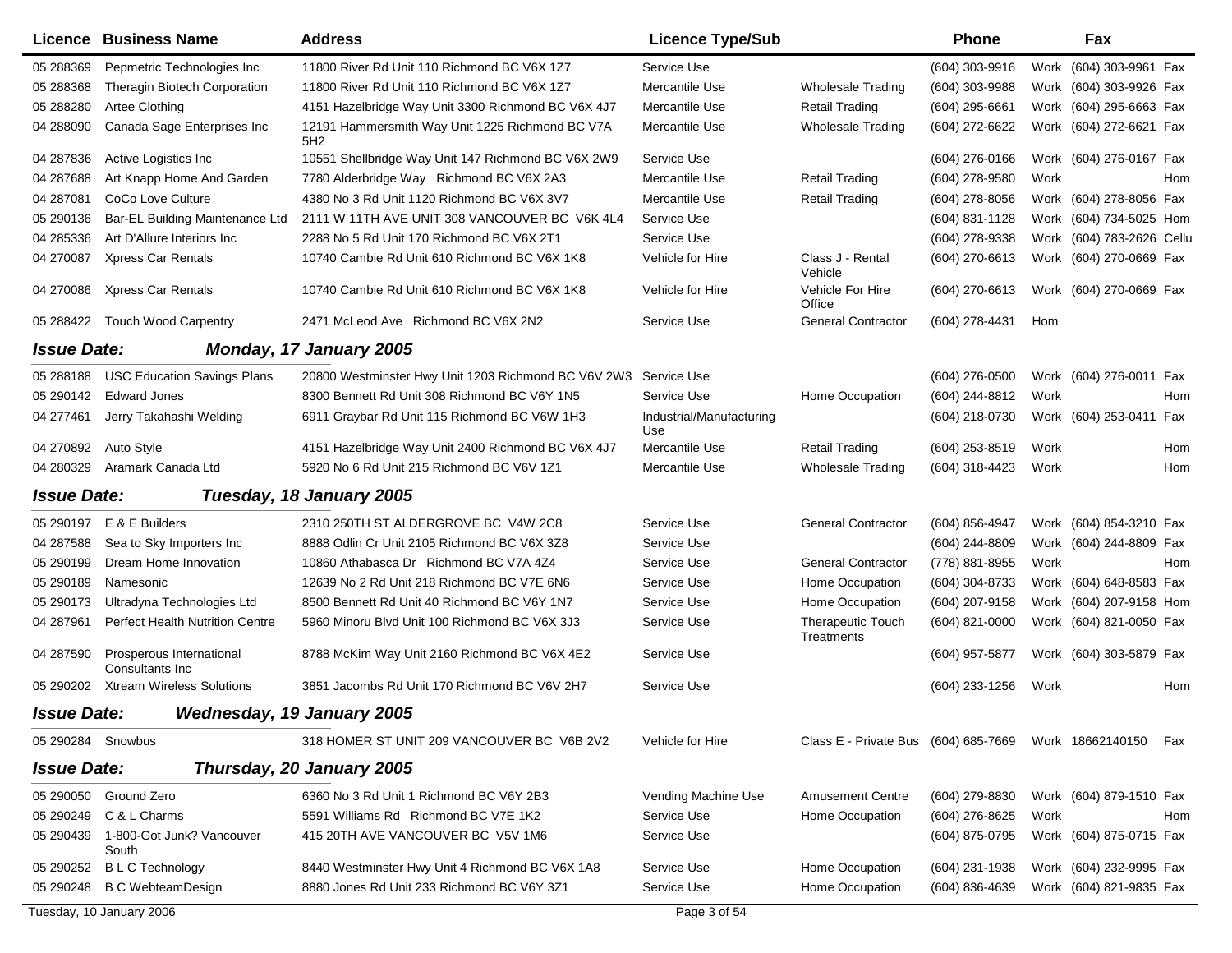|                    | Licence Business Name                                  | <b>Address</b>                                     | <b>Licence Type/Sub</b>         |                               | <b>Phone</b>     |        | Fax                        |
|--------------------|--------------------------------------------------------|----------------------------------------------------|---------------------------------|-------------------------------|------------------|--------|----------------------------|
| 05 290190          | Neltura Technology Inc                                 | 10271 Shellbridge Way Unit 150 Richmond BC V6X 2W8 | Service Use                     |                               | (604) 273-8173   |        | Work (604) 273-8172 Fax    |
| 05 290046          | On The Move Tech                                       | 10691 Shellbridge Way Unit 120 Richmond BC V6X 2W8 | Service Use                     |                               | (604) 767-0458   | Work   | Hom                        |
| 05 288457          | Air Hair Salon                                         | 4151 Hazelbridge Way Unit 2580 Richmond BC V6X 4J7 | Service Use                     |                               | (604) 247-1178   | Work   | Hom                        |
| 04 287650          | Yang & Go Janitor Services Co                          | 8060 Ryan Rd Unit 206 Richmond BC V7A 2E5          | Service Use                     | Home Occupation               | (604) 729-2820   | Cellul | Hom                        |
| 04 27 26 26        | KNN Blueberry Farm Inc                                 | 12860 Clarke PI Unit 210 Richmond BC V6V 2H1       | Service Use                     |                               | (604) 244-9103   |        | Work (604) 270-3075 Fax    |
| 04 287373          | Natural Ginseng Trading Co Ltd                         | 4540 No 3 Rd Unit 1470 Richmond BC V6X 4E4         | Mercantile Use                  | <b>Retail Trading</b>         | (604) 233-1168   |        | Work (604) 266-3619<br>Fax |
| 05 290254          | Ohran                                                  | 6088 Minoru Blvd Unit 408 Richmond BC V6Y 4A8      | Service Use                     | <b>General Contractor</b>     | (604) 303-0702   | Work   | Hom                        |
| 04 287119          | H 2 O Bistro                                           | 8351 Alexandra Rd Unit 140 Richmond BC V6X 3P3     | Assembly Use Group 1            | Food Service<br>Establishment | $(604)$ 303-0166 | Work   | Hom                        |
| 05 290047          | Ground Zero                                            | 6360 No 3 Rd Unit 1 Richmond BC V6Y 2B3            | Mercantile Use                  | <b>Retail Trading</b>         | (604) 279-8830   |        | Work (604) 879-1510 Fax    |
| <b>Issue Date:</b> |                                                        | <b>Monday, 24 January 2005</b>                     |                                 |                               |                  |        |                            |
| 05 290361          | Sean G Hodgins & Associates                            | 6871 Francis Rd Unit 6 Richmond BC V7C 4S9         | Service Use                     | Home Occupation               | (778) 231-7326   |        | Work (604) 272-1523 Fax    |
| 05 290653          | Envy Me Body Solutions                                 | 3880 Grant McConachie Way Richmond BC              | Mercantile Use                  | <b>Retail Trading</b>         | (604) 241-3142   |        | Work (604) 241-3143 Fax    |
| 05 290651          | Evergreen Waterworks                                   | 7677 IMPERIAL ST BURNABY BC V5E 1P3                | Service Use                     | <b>General Contractor</b>     | (604) 782-6588   |        | Work (604) 523-0328 Fax    |
| 05 290429          | Shovar Plumbing & Heating                              | 661 EDGAR AVE COQUITLAM BC V3K 2J3                 | Service Use                     | <b>Plumbing Contractor</b>    | (604) 939-8119   |        | Work (604) 939-5725 Fax    |
| 05 290247          | Taurus Office and Store Interiors<br>Ltd               | 5783 126TH ST SURREY BC V3X 3G8                    | Service Use                     | <b>General Contractor</b>     | (604) 599-6050   |        | Work (604) 599-8418 Fax    |
| 05 290245          | 387977 BC Ltd                                          | 1270 W 11TH AVE UNIT 4 VANCOUVER BC V4L 1N8        | Service Use                     | <b>General Contractor</b>     | (604) 808-0847   | Work   | Hom                        |
| 05 290243          | Dragontex Import & Export<br>Corporation               | 8880 Jones Rd Unit 233 Richmond BC V6Y 3Z1         | Service Use                     | Home Occupation               | (604) 836-4639   |        | Work (604) 821-9835 Fax    |
| 05 290229          | <b>Luntek Enterprises Corp</b>                         | 7760 Granville Ave Unit 601 Richmond BC V6Y 1P1    | Service Use                     | Home Occupation               | (604) 278-4568   |        | Work (604) 278-4563 Fax    |
| 05 290296          | One Step Storage                                       | 5051 Calder Crt Richmond BC V7C 5P1                | Service Use                     | Home Occupation               | (604) 204-0001   | Work   | Hom                        |
| 05 290435          | Pro Circuit Electrical Ltd                             | 2097 EMERSON ST ABBOTSFORD BC V2T 3H8              | Service Use                     | <b>Electrical Contractor</b>  | (604) 328-4738   |        | Work (604) 853-4900 Fax    |
| <b>Issue Date:</b> |                                                        | Tuesday, 25 January 2005                           |                                 |                               |                  |        |                            |
| 05 291032          | Jullin O'Scheaur (Music Studio)                        | 5291 Maple Rd Richmond BC V7E 1G2                  | Service Use                     | Home Occupation               | (604) 836-0795   |        | Work (604) 241-3885 Fax    |
| 05 290492          | United Air Conditioning Ltd                            | 3198 E 16TH AVE VANCOUVER BC V5M 2M6               | Service Use                     | <b>Gas Contractor</b>         | (604) 431-9838   |        | Work (604) 431-9838 Fax    |
| 05 29 0507         | Newways Services Inc                                   | 8071 Bennett Rd Unit 6 Richmond BC V6Y 1N4         | Service Use                     | Home Occupation               | (778) 866-9999   |        | Work (604) 303-9096 Fax    |
| 05 290629          | S & P Mapel Leafs Active<br>Enterprises                | 6411 Gilbert Rd Unit 113 Richmond BC V7C 3V8       | Service Use                     | <b>General Contractor</b>     | (604) 805-5403   | Work   | Hom                        |
| 05 290634          | <b>Pure Water Installations</b>                        | 4480 198A AVE LANGLEY BC V3A 5R8                   | Service Use                     | <b>General Contractor</b>     | (604) 841-4725   | Cellul | Hom                        |
| 05 290655          | <b>Olympic Plumbing</b>                                | 12155 191B ST UNIT 110 PITT MEADOWS BC V3Y 2S2     | Service Use                     | <b>Plumbing Contractor</b>    | (604) 220-8337   | Work   | Hom                        |
| 05 291019          | A & R Electric Ltd                                     | 13308 76TH AVE UNIT 206 SURREY BC V3W 2W1          | Service Use                     | <b>Electrical Contractor</b>  | (604) 597-7088   |        | Work (604) 597-6628<br>Fax |
| 05 290406          | Tianjiao International Education<br>Group (Canada) Ltd | 5751 Cedarbridge Way Unit 115 Richmond BC V6X 2A8  | Service Use                     |                               | (604) 273-7773   |        | Work (604) 273-7783 Fax    |
| 04 285209          | <b>Continental Furnishings</b>                         | 4411 No 3 Rd Unit 103 Richmond BC V6X 2C3          | Mercantile Use                  | <b>Retail Trading</b>         | (604) 785-8123   |        | Work (604) 879-6011 Fax    |
| 05 290694          | Makhan Gill                                            | 7845 117TH ST DELTA BC                             | Service Use                     | <b>General Contractor</b>     | (604) 719-4710   | Work   | Hom                        |
| 04 278041          | Royal Dance Club                                       | 8040 Garden City Rd Unit 200 Richmond BC V6Y 2N9   | Assembly Use Group 3            | <b>Health Studio</b>          | (604) 720-2288   | Work   | Hom                        |
| 04 269492          | <b>Access Learning Centre</b>                          | 5751 Cedarbridge Way Unit 115 Richmond BC V6X 2A8  | Assembly Use Group 3            | <b>Education Institution</b>  | (604) 273-7773   |        | Work (604) 276-9101<br>Fax |
| 04 287565          | Hemley Fashions Manufacturing<br>Ltd                   | 12800 Bathgate Way Unit 1 Richmond BC V6V 1Z4      | Industrial/Manufacturing<br>Use |                               | (778) 882-0687   | Cellul | Hom                        |
| 04 269501          | <b>Access Learning Centre</b>                          | 5751 Cedarbridge Way Unit 115 Richmond BC V6X 2A8  | Service Use                     |                               | (604) 273-7773   |        | Work (604) 276-9101 Fax    |
| 05 290061          | Canada China Air Express Inc                           | 7791 Alderbridge Way Richmond BC V6X 2A4           | Service Use                     |                               | (604) 720-7086   | Work   | Hom                        |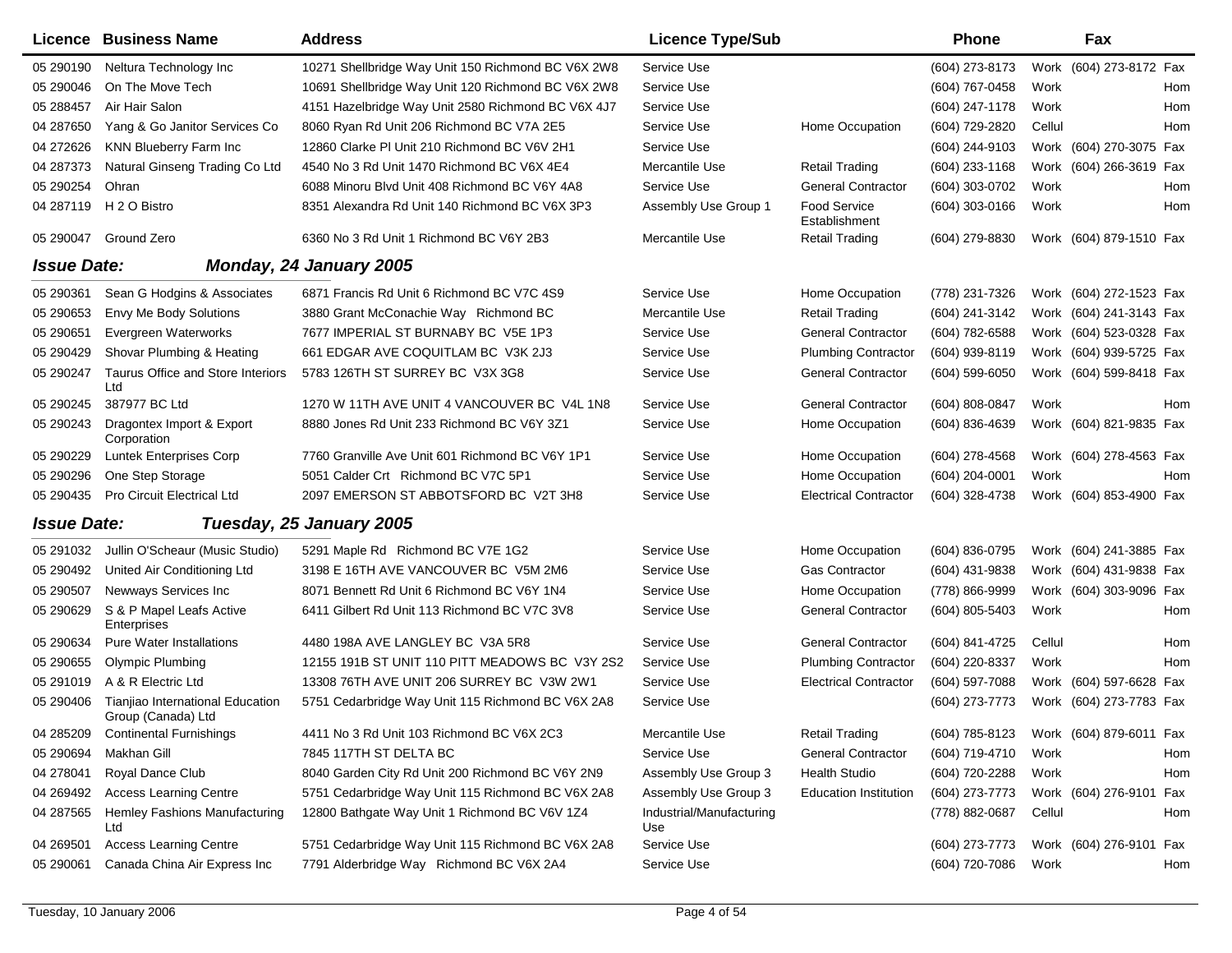|                    | <b>Licence Business Name</b>                           | <b>Address</b>                                     | <b>Licence Type/Sub</b> |                                                    | <b>Phone</b>     |      | Fax                       |     |
|--------------------|--------------------------------------------------------|----------------------------------------------------|-------------------------|----------------------------------------------------|------------------|------|---------------------------|-----|
| 04 287496          | <b>Delicious Cusine</b>                                | 7911 Alderbridge Way Unit 100 Richmond BC V6X 2A4  | Assembly Use Group 1    | <b>Food Service</b><br>Establishment               | (604) 207-1388   |      | Work (604) 207-1387 Fax   |     |
| 04 287616          | Winnie Enterprises Ltd                                 | 8181 Cambie Rd Unit 1110 Richmond BC V6X 3X9       | Mercantile Use          | <b>Retail Trading</b>                              | (604) 273-3993   |      | Work (604) 273-3993 Fax   |     |
| 04 287630          | About Thai Trading                                     | 5300 No 3 Rd Richmond BC V6X 2X9                   | Mercantile Use          | <b>Retail Trading</b>                              | (604) 270-1569   |      | Work (604) 270-1569 Fax   |     |
| 04 288054          | lan Lai                                                | 3711 Robson Crt Unit 11 Richmond BC V7C 5T8        | Service Use             | Home Occupation                                    | (604) 270-3635   | Work |                           | Hom |
| <b>Issue Date:</b> |                                                        | <b>Wednesday, 26 January 2005</b>                  |                         |                                                    |                  |      |                           |     |
| 04 287163          | Polaris Design Inc                                     | 2188 No 5 Rd Unit 120 Richmond BC V6X 2T1          | Mercantile Use          | <b>Wholesale Trading</b>                           | (604) 244-8801   |      | Work (604) 244-8802 Fax   |     |
| <b>Issue Date:</b> |                                                        | Thursday, 27 January 2005                          |                         |                                                    |                  |      |                           |     |
|                    | 05 291322 Wok N' Roll Restaurants Ltd                  | 3880 Grant McConachie Way Richmond BC              | Assembly Use Group 1    | <b>Food Service</b><br>Establishment, Take-<br>Out | (604) 303-3288   |      | Work (604) 303-3288 Fax   |     |
| 05 290863          | Kola Engineering                                       | 10200 4th Ave Unit 8 Richmond BC V7E 1V3           | Service Use             | Home Occupation                                    | (604) 271-3775   |      | Work (604) 218-7793 Cellu |     |
| 05 291352          | <b>Omni Security Systems Ltd</b>                       | 1859 WELCH ST NORTH VANCOUVER BC V7P 1B7           | Service Use             | Private Investigation<br>Agency                    | (604) 980-8898   |      | Work (604) 980-4433 Fax   |     |
| 05 291313          | Shovar Plumbing & Heating                              | 661 EDGAR AVE COQUITLAM BC V3K 2J3                 | Service Use             | <b>Gas Contractor</b>                              | (604) 939-8119   |      | Work (604) 939-5725 Fax   |     |
| 05 291179          | All 4 One Empire                                       | 10271 Reynolds PI Richmond BC V7E 4B6              | Service Use             | Home Occupation                                    | (604) 272-9856   | Work |                           | Hom |
| 05 290933          | Urban Plumbing & Heating Ltd                           | 3063 RENFREW ST VANCOUVER BC V5M 3K7               | Service Use             | <b>Plumbing Contractor</b>                         | (604) 729-7519   |      | Work (778) 371-9396 Fax   |     |
| 05 290865          | <b>Fashionable Candlelite</b>                          | 8591 Westminster Hwy Unit 111 Richmond BC V6X 3E2  | Service Use             | Home Occupation                                    | (604) 270-3845   | Work |                           | Hom |
| 05 290752          | H & R Block (Canada) Inc                               | 6060 Minoru Blvd Richmond BC V6Y 2V7               | Service Use             |                                                    | (604) 273-3844   | Work |                           | Hom |
| 05 290408          | Tianjiao International Education<br>Group (Canada) Ltd | 5751 Cedarbridge Way Unit 115 Richmond BC V6X 2A8  | Assembly Use Group 3    | <b>Education Institution</b>                       | (604) 273-7773   |      | Work (604) 273-7783 Fax   |     |
| 05 290138          | <b>Dead Sea Cosmetics</b>                              | 6060 Minoru Blvd Richmond BC V6Y 2V7               | Mercantile Use          | <b>Retail Trading</b>                              | (604) 307-5206   | Work |                           | Hom |
| 05 288301          | Xin Qiao Feng Noodles Ltd                              | 3779 Sexsmith Rd Unit 2183 Richmond BC V6X 3Z9     | Mercantile Use          | <b>Retail Trading</b>                              | (604) 207-8708   |      | Work (604) 207-8709 Fax   |     |
| 04 287015          | Wong's Acupuncture Clinic Inc                          | 8388 Capstan Way Unit 1468 Richmond BC V6X 4A7     | Service Use             |                                                    | (604) 232-9187   |      | Work (604) 232-0687 Fax   |     |
| 04 277433          | Madelaine Hair Design                                  | 5951 Minoru Blvd Unit 141 Richmond BC V6X 4B1      | Service Use             |                                                    | (604) 230-4232   | Work |                           | Hom |
| 05 290842          | Norco Enterprises Ltd                                  | 19437 32ND AVE SURREY BC V3W 4A1                   | Service Use             | <b>General Contractor</b>                          | (604) 541-0309   |      | Work (604) 541-9251 Fax   |     |
| <b>Issue Date:</b> |                                                        | Friday, 28 January 2005                            |                         |                                                    |                  |      |                           |     |
| 04 26 26 74        | <b>Together Fashion Ltd</b>                            | 4151 Hazelbridge Way Unit 2600 Richmond BC V6X 4J7 | Mercantile Use          | <b>Retail Trading</b>                              | (604) 276-1638   | Work |                           | Hom |
| 05 290023          | Vitality Foot Massage Centre                           | 6211 Buswell St Unit 130 Richmond BC V6Y 4C3       | Service Use             | <b>Therapeutic Touch</b><br>Treatments             | (604) 232-1659   |      | Work (604) 232-1659 Fax   |     |
| 05 29 05 53        | First Strong Trading Ltd                               | 8136 Park Rd Unit 228 Richmond BC V6Y 1T1          | Service Use             |                                                    | (604) 606-8175   | Work |                           | Hom |
| 05 291307          | Jeff Lavigne Plumbing Services<br>Inc                  | 1680 BALSAM ST UNIT 301 VANCOUVER BC V6K 3M1       | Service Use             | <b>Plumbing Contractor</b>                         | (604) 728-8748   |      | Work (604) 732-8373 Fax   |     |
| <b>Issue Date:</b> |                                                        | Monday, 31 January 2005                            |                         |                                                    |                  |      |                           |     |
| 05 291823          | Canabase Technologies<br>Wholesale                     | 10040 Dennis Cr Richmond BC V7A 3R8                | Service Use             | Home Occupation                                    | (604) 918-2888   | Work |                           | Hom |
| 05 291867          | Johal Trucking and Excavating<br>Ltd                   | 11600 Montego St Richmond BC V6X 1H4               | Service Use             | Home Occupation                                    | $(604)$ 270-0091 |      | Work (604) 207-0092 Fax   |     |
| <b>Issue Date:</b> |                                                        | Tuesday, 1 February 2005                           |                         |                                                    |                  |      |                           |     |
| 05 292007          | Yiek Sun Enterprises Ltd                               | 9415 Granville Ave Richmond BC V6Y 1P9             | Service Use             | <b>General Contractor</b>                          | (604) 719-2923   | Work |                           | Hom |
| 05 292062          | <b>Ant Computer Services</b>                           | 6071 No 4 Rd Richmond BC V6Y 2S8                   | Service Use             | Home Occupation                                    | (604) 247-1899   | Work |                           | Hom |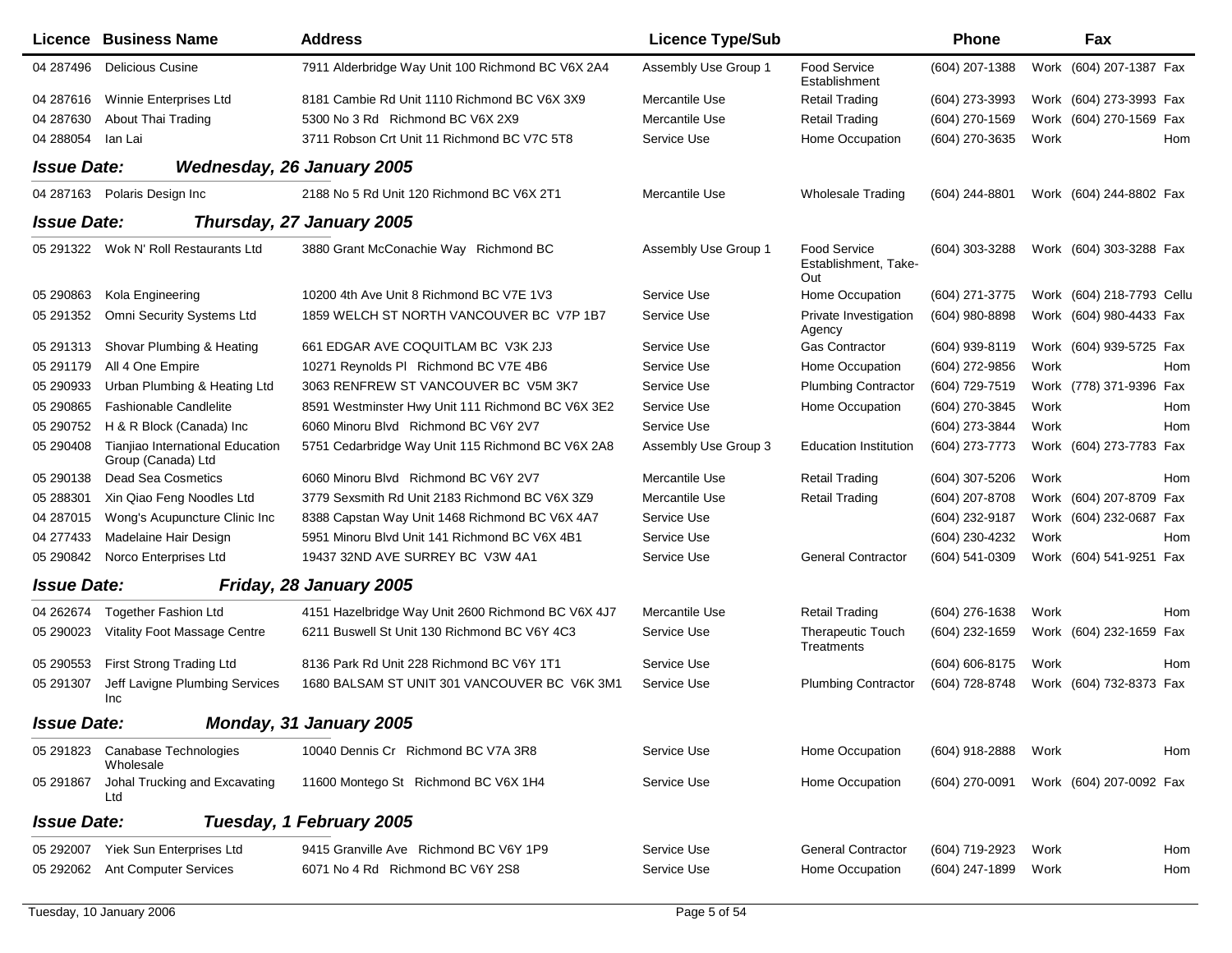|                    | <b>Licence Business Name</b>                | <b>Address</b>                                                 | <b>Licence Type/Sub</b> |                                 | <b>Phone</b>     |      | Fax                       |     |
|--------------------|---------------------------------------------|----------------------------------------------------------------|-------------------------|---------------------------------|------------------|------|---------------------------|-----|
| 04 280399          | Maxima Security Limited                     | 8700 McKim Way Unit 3203 Richmond BC V6X 4A5                   | Service Use             | Private Investigation<br>Agency | (604) 303-8772   | Work |                           | Hom |
| 04 279225          | Isabella Beauty and Day Spa                 | 8279 Saba Rd Unit 105 Richmond BC V6Y 4B6                      | Service Use             |                                 | (604) 295-8638   | Work |                           | Hom |
| <b>Issue Date:</b> |                                             | <b>Wednesday, 2 February 2005</b>                              |                         |                                 |                  |      |                           |     |
| 05 29 21 26        | Hi-Aim Builders Ltd                         | 11260 Blundell Rd Richmond BC V6Y 1L3                          | Service Use             | <b>General Contractor</b>       | (604) 272-5070   |      | Work (604) 272-9173 Fax   |     |
| 05 29 21 63        | Premium Plumbing and Heating<br>Ltd         | 6855 LANARK ST VANCOUVER BC V5P 2Z5                            | Service Use             | Gas Contractor                  | (604) 325-8876   | Work |                           | Hom |
| 04 28 64 01        | <b>Ginalyn Taliman Personnel</b>            | 11611 Pintail Dr Richmond BC V7E 4N7                           | Service Use             | Home Occupation                 | (604) 277-3313   | Work |                           | Hom |
| <b>Issue Date:</b> |                                             | Thursday, 3 February 2005                                      |                         |                                 |                  |      |                           |     |
| 05 291 294         | Saki Hair Fashion                           | 5951 Minoru Blvd Unit 141 Richmond BC V6X 4B1                  | Service Use             |                                 | (604) 278-2552   | Work |                           | Hom |
| 05 29 2255         | <b>Rolin Construction</b>                   | 5210 FERRY RD LADNER BC V4K 3M7                                | Service Use             | <b>General Contractor</b>       | (604) 618-7405   |      | Work (604) 940-8333 Fax   |     |
| 04 280783          | Eternal Beauty Clinic & Spa                 | 4940 No 3 Rd Unit 134 Richmond BC V6X 3A5                      | Service Use             |                                 | (604) 838-9788   | Work |                           | Hom |
| 04 273499          | Oriental Overseas Supermarket               | 4551 No 3 Rd Unit 140 Richmond BC V6X 2C3                      | Mercantile Use          | <b>Retail Trading</b>           | (604) 233-0435   |      | Work (604) 272-7885 Fax   |     |
| 05 29 2368         | Daily Water                                 | 5400 Airport Rd Unit 341 Richmond BC V7B 1B4                   | Service Use             | <b>Delivery Services</b>        | (604) 278-1701   |      | Work (604) 278-3536 Fax   |     |
| <b>Issue Date:</b> |                                             | <b>Monday, 7 February 2005</b>                                 |                         |                                 |                  |      |                           |     |
| 04 287055          | <b>GL Distribution Ltd</b>                  | 7791 Alderbridge Way Richmond BC V6X 2A4                       | Service Use             |                                 | (604) 232-0303   |      | Work (604) 232-0302 Fax   |     |
| 05 29 2504         | Pyara Lal Walia                             | 5491 EARLES ST VANCOUVER BC V5R 3S3                            | Service Use             | <b>General Contractor</b>       | (604) 617-9333   |      | Work (604) 433-9810 Fax   |     |
| <b>Issue Date:</b> |                                             | Tuesday, 8 February 2005                                       |                         |                                 |                  |      |                           |     |
| 05 29 2140         | <b>Fair Deal Security</b>                   | 2311 McLeod Ave Richmond BC V6X 2N2                            | Service Use             | Home Occupation                 | (604) 715-3705   | Work |                           | Hom |
| 05 29 260 3        | Zboya Design                                | 11631 Seahurst Rd Richmond BC V7A 4K1                          | Service Use             | Home Occupation                 | (604) 999-7761   | Work |                           | Hom |
| 05 29 2596         | Swiftech Consulting Inc                     | 11491 7th Ave Unit 47 Richmond BC V7E 4J5                      | Service Use             | <b>General Contractor</b>       | (604) 376-7165   | Work |                           | Hom |
| 05 29 260 2        | S A R Travel Service Co                     | 8840 Spires Rd Richmond BC V6Y 1W5                             | Service Use             | <b>Delivery Services</b>        | (604) 303-6333   |      | Work (604) 303-6682 Fax   |     |
| 05 29 2617         | Adanac Floor Covering Inc                   | 2050 CLARK DR VANCOUVER BC V5N 3G7                             | Service Use             | <b>General Contractor</b>       | (604) 255-3852   |      | Work (604) 255-3226 Fax   |     |
| 05 29 24 24        | Ming Woo                                    | 4971 Branscombe Crt Richmond BC V7E 6N8                        | Service Use             | Home Occupation                 | (604) 272-8131   | Work |                           | Hom |
| 05 29 2263         | Crown Vending                               | 4240 PARKER ST BURNABY BC V5C 3C3                              | Vending Machine Use     | Vending Machines                | (604) 294-3130   |      | Work (604) 294-3127 Fax   |     |
| 04 277518          | Shine Tours Inc                             | 6340 No 3 Rd Unit 10 Richmond BC V6Y 2B3                       | Service Use             |                                 | (604) 233-1379   |      | Work (604) 232-5597 Fax   |     |
| 05 29 2337         | Tamarik Developments Inc                    | 10551 Yarmish Dr Richmond BC V7E 5E6                           | Service Use             | Home Occupation                 | (604) 488-4812   |      | Work (604) 277-5582 Cellu |     |
| 05 29 2561         | <b>Welland Enterprises</b>                  | 9700 Glenacres Dr Unit 117 Richmond BC V7A 1Y7                 | Service Use             | Home Occupation                 | (604) 271-4273   |      | Work (604) 271-4273 Fax   |     |
| <b>Issue Date:</b> |                                             | <b>Wednesday, 9 February 2005</b>                              |                         |                                 |                  |      |                           |     |
| 05 29 2566         | <b>Unconscious Brothers</b><br>Enterprises  | 18227 59THA AVE SURREY BC V3S 6A4                              | Service Use             |                                 | $(604)$ 576-8709 |      | Work (604) 576-8703 Fax   |     |
| 05 29 25 78        | A-Z Electrical Services Ltd                 | 7579 118 ST DELTA BC V4G 6G9                                   | Service Use             | <b>Electrical Contractor</b>    | (604) 825-0121   |      | Work (604) 507-1894 Fax   |     |
| 05 29 260 5        | Embony Flare Beauty Hair<br><b>Supplies</b> | 8540 Westminster Hwy Unit 301 Richmond BC V6X 1A8              | Service Use             | Home Occupation                 | (604) 319-4754   | Work |                           | Hom |
| 05 29 260 7        | The Passion For Gift Baskets Inc            | 7831 Garden City Rd Unit 37 Richmond BC V6Y 4A3                | Service Use             | Home Occupation                 | (604) 889-9353   |      | Work (604) 207-8738 Fax   |     |
| 05 29 26 23        | Stevens Pools Ltd                           | 1142 WEST 3RD ST UNIT 104 NORTH VANCOUVER BC<br><b>V7P 1E6</b> | Service Use             | <b>General Contractor</b>       | (604) 987-8310   |      | Work (604) 987-3222 Fax   |     |
| 05 29 2658         | <b>Garfield Productions Ltd</b>             | P O BOX 97040 8011 SABA RD UNIT 120 RICHMOND<br>ВC             | Service Use             | Home Occupation                 | $(604)$ 418-2800 | Work |                           | Hom |
| 05 292737          | Sammarco                                    | 6620 Bouchard Crt Richmond BC V7C 5H4                          | Service Use             | Home Occupation                 | (604) 241-0187   | Work |                           | Hom |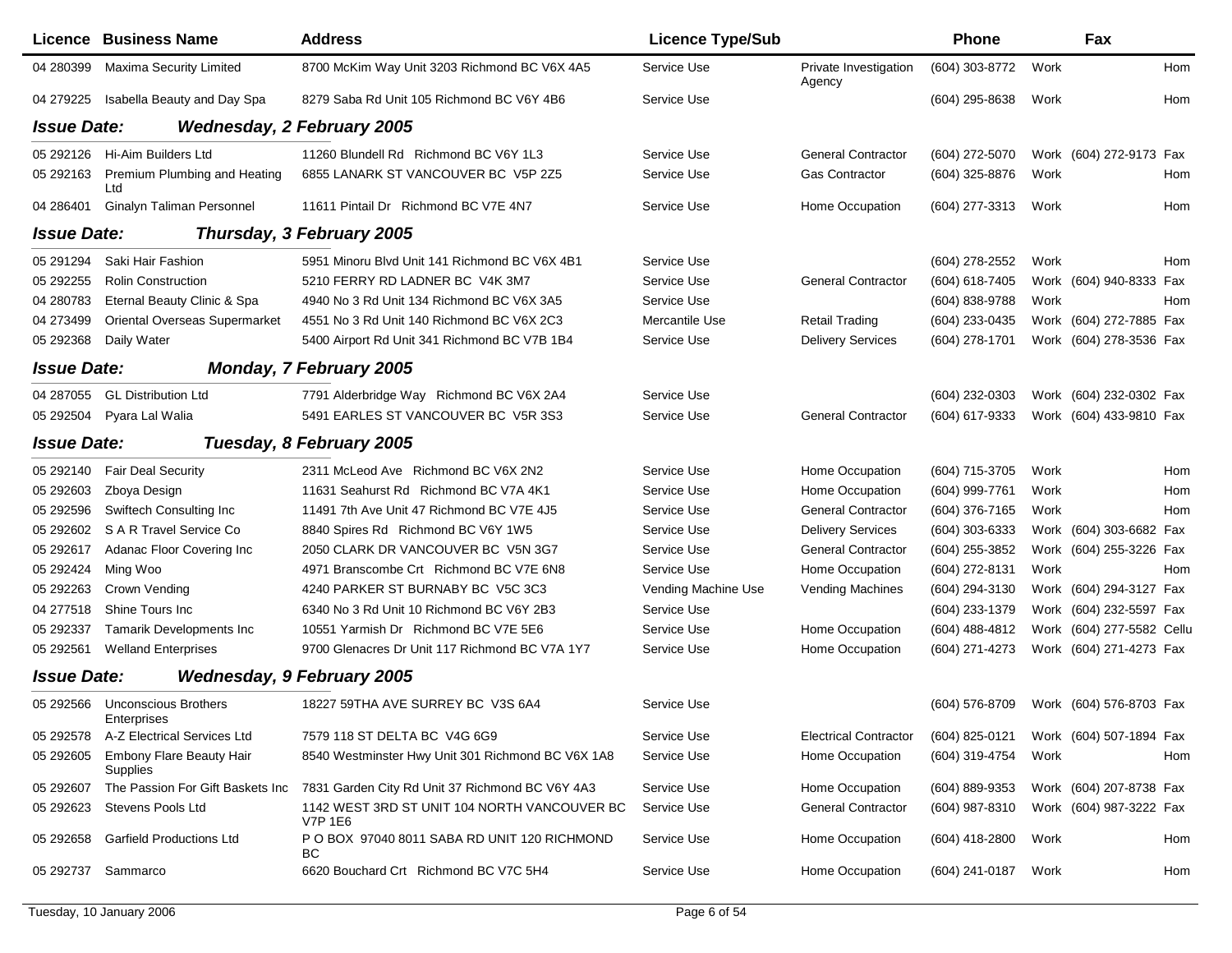|                    | <b>Licence Business Name</b>                 | <b>Address</b>                                                     | <b>Licence Type/Sub</b>         |                             | <b>Phone</b>       |      | Fax                       |       |
|--------------------|----------------------------------------------|--------------------------------------------------------------------|---------------------------------|-----------------------------|--------------------|------|---------------------------|-------|
| <b>Issue Date:</b> |                                              | Thursday, 10 February 2005                                         |                                 |                             |                    |      |                           |       |
| 05 292576          | Smiling Feet Foot Reflexology                | 8880 Cook Rd Unit 102 Richmond BC V6Y 2Y4                          | Service Use                     | Home Occupation             | (604) 278-2629     |      | Work (604) 278-2629 Fax   |       |
| 05 29 25 91        | <b>Canapacific Financial Services</b><br>Inc | 6211 Gilbert Rd Unit 308 Richmond BC V7C 3V6                       | Service Use                     | Home Occupation             | (604) 448-9671     |      | Work (604) 448-9671 Fax   |       |
| 05 29 2776         | <b>Public Outreach Fundraising</b>           | 347 COLLEGE ST SUITE 301 TORONTO ON M5T 2V8                        | Service Use                     |                             | (604) 688-3224     |      | Work (604) 688-3847 Fax   |       |
| <b>Issue Date:</b> |                                              | Friday, 11 February 2005                                           |                                 |                             |                    |      |                           |       |
| 04 272948          | <b>Belle Boutique</b>                        | 4151 Hazelbridge Way Unit 3300 Richmond BC V6X 4J7                 | Mercantile Use                  | <b>Retail Trading</b>       | (604) 771-6147     | Work |                           | Hom   |
| 04 28 6419         | <b>Brilliant Trading Inc</b>                 | 12351 Bridgeport Rd Unit 7 Richmond BC V6V 1J4                     | Industrial/Manufacturing<br>Use |                             | $(604) 683 - 6333$ |      | Work (604) 633-0199 Fax   |       |
| 04 28 64 21        | Wah Fai Appliances Ltd                       | 12351 Bridgeport Rd Unit 7 Richmond BC V6V 1J4                     | Mercantile Use                  | <b>Retail Trading</b>       | (604) 233-7762     |      | Work (604) 233-7763 Fax   |       |
| 05 288433          | <b>Centro Properties Group</b>               | 6791 Elmbridge Way Unit 200 Richmond BC V7C 4N1                    | Service Use                     |                             | (604) 241-1422     |      | Work (604) 241-1482 Fax   |       |
| 05 291 204         | 2AW Creation Ltd                             | 6711 Elmbridge Way Unit 160 Richmond BC V7C 4N1                    | Service Use                     |                             | (604) 818-0882     |      | Work (604) 303-8700 Fax   |       |
| 05 29 20 63        | Inception Software Technology<br><b>Inc</b>  | 21320 Gordon Way Unit 120 Richmond BC V6W 1J8                      | Service Use                     |                             | (604) 320-7889     |      | Work (604) 247-1114 Fax   |       |
| 05 29 2744         | Services Ltd                                 | G & K Excavation and Demolition 4191 Dallyn Rd Richmond BC V6X 2S5 | Service Use                     | <b>General Contractor</b>   | (604) 244-9492     |      | Work (604) 244-9492 Fax   |       |
|                    | 05 292752 Greatwest Lubricants               | 5564 Hankin Dr Richmond BC V7C 5N5                                 | Service Use                     | Home Occupation             | (778) 838-1235     |      | Work (604) 821-9909 Fax   |       |
| <b>Issue Date:</b> |                                              | Monday, 14 February 2005                                           |                                 |                             |                    |      |                           |       |
| 05 292882          | Pact Technologies Co                         | 3851 Francis Rd Unit 207 Richmond BC V7C 1J6                       | Service Use                     | Home Occupation             | (604) 271-3935     | Work |                           | Hom   |
| 05 29 28 53        | Nancy Bergeron                               | 6040 Madrona Cr Richmond BC V7C 2T4                                | Service Use                     | Home Occupation             | (604) 785-1476     |      | Work (604) 821-1967 Fax   |       |
| 05 29 29 10        | Price's Alarm Systems Ltd                    | 4556 DAWSON ST VICTORIA BC V5C 4C1                                 | Service Use                     | <b>General Contractor</b>   | (604) 688-7879     | Work |                           | Hom   |
| 03 251912          | <b>Riverport Skatepark</b>                   | 14380 Triangle Rd Richmond BC V6W 1B1                              | Assembly Use Group 3            | Commercial<br>Entertainment | (604) 271-7275     |      | Work (604) 813-7581 Cellu |       |
| 05 29 27 25        | Y Y Canada Enterprises Ltd                   | 3891 Stolberg St Richmond BC V6X 3N7                               | Service Use                     | Home Occupation             | (604) 616-3720     | Work |                           | Hom   |
| 05 29 2845         | Wynne Yu's Music Studio                      | 3471 Regina Ave Unit 1 Richmond BC V6X 2K8                         | Service Use                     | Home Occupation             | (604) 270-0354     | Work |                           | Hom   |
| 03 252408          | <b>Riverport Skatepark</b>                   | 14380 Triangle Rd Richmond BC V6W 1B1                              | Vending Machine Use             | \$.25 or More               | (604) 271-7275     |      | Work (604) 813-7581       | Cellu |
| 05 29 29 03        | Jaspil High-Tech Co Ltd                      | 4440 Williams Rd Richmond BC V7E 1J9                               | Service Use                     | Home Occupation             | (604) 244-8958     | Work |                           | Hom   |
| <b>Issue Date:</b> |                                              | Tuesday, 15 February 2005                                          |                                 |                             |                    |      |                           |       |
| 05 290282          | Alka Ozons Canada Enterprises<br>Inc         | 7080 River Rd Unit 130 Richmond BC V6X 1X5                         | Mercantile Use                  | <b>Wholesale Trading</b>    | (604) 304-8612     |      | Work (604) 271-2789 Fax   |       |
| <b>Issue Date:</b> | Wednesday, 16 February 2005                  |                                                                    |                                 |                             |                    |      |                           |       |
|                    | 05 293018 Balco Contractors Ltd              | 8631 Williams Rd Richmond BC V7A 1G7                               | Service Use                     | General Contractor          | (604) 327-8000     |      | Hom (604) 274-5558 Fax    |       |
|                    | 05 293052 Tiscana Enterprises                | 6031 Tranquille PI Richmond BC V7C 2T2                             | Service Use                     | Home Occupation             | (604) 275-8222     |      | Work (604) 274-5600 Fax   |       |
| 05 293042          | <b>HN Enterprises</b>                        | 2080 Douglas Cr Richmond BC V7B 1E9                                | Service Use                     | <b>General Contractor</b>   | (604) 303-6779     | Work |                           | Hom   |
| 05 293002          | <b>Greater Vancouver Construction</b>        | 3455 ASCOT PL UNIT 1203 VANCOUVER BC V5R 6B7                       | Service Use                     | <b>General Contractor</b>   | (604) 437-7478     |      | Work (604) 437-7478 Hom   |       |
| 05 29 29 94        | Tu' Happy Home                               | 20126 121 A AVE MAPLE RIDGE BC V2X 3J8                             | Service Use                     | <b>General Contractor</b>   | $(604)$ 465-5148   |      | Work (778) 889-1820 Cellu |       |
| 05 29 29 14        | Canadian Central Child Care Ltd              | 2910 SUNNYSIDE RD ANMORE BC V3H 4Y7                                | Service Use                     | <b>General Contractor</b>   | (604) 765-0966     | Work |                           | Hom   |
| 05 29 2941         | A & H Packing & Printing                     | 8011 Ryan Rd Unit 108 Richmond BC V7A 2E4                          | Service Use                     | Home Occupation             | (604) 241-7851     |      | Work (604) 241-7859 Fax   |       |
| 05 293047          | <b>Puritan Ventures Company</b>              | 8300 General Currie Rd Unit 243 Richmond BC V6Y 3X1                | Service Use                     | Home Occupation             | (604) 270-2477     |      | Work (604) 270-2477 Fax   |       |
| 05 29 29 36        | R/G Neale Sales and Consulting               | 9851 Seacastle Dr Richmond BC V7A 4R2                              | Service Use                     | Home Occupation             | (604) 448-9650     | Work |                           | Hom   |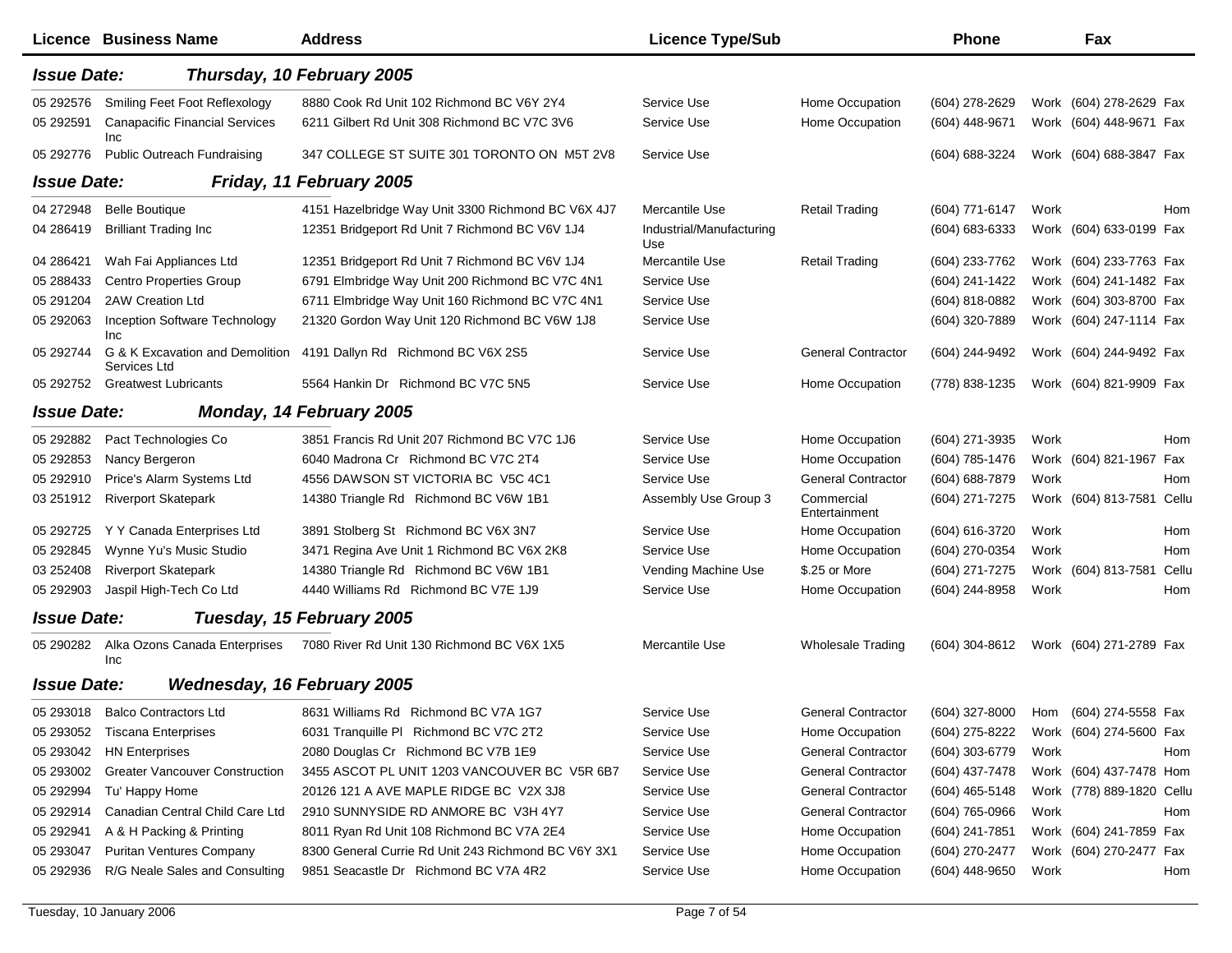|                    | Licence Business Name                         | <b>Address</b>                                     | <b>Licence Type/Sub</b> |                                      | <b>Phone</b>     |        | Fax                        |
|--------------------|-----------------------------------------------|----------------------------------------------------|-------------------------|--------------------------------------|------------------|--------|----------------------------|
| 05 29 29 15        | Johnson C Wong and Co                         | 6071 Azure Rd Unit 11 Richmond BC V7C 2P3          | Service Use             | Home Occupation                      | (604) 616-9113   |        | Work (604) 275-2148 Fax    |
| 05 29 2988         | Sparkling Space 4U Cleaning<br>Company        | 8600 Lansdowne Rd Unit 252 Richmond BC V6X 1B9     | Service Use             | Home Occupation                      | (604) 761-6047   | Work   | Hom                        |
| <b>Issue Date:</b> |                                               | Thursday, 17 February 2005                         |                         |                                      |                  |        |                            |
| 05 293122          | Comfort Link Logistics Inc                    | 8080 Bennett Rd Unit 9 Richmond BC V6Y 1N5         | Service Use             | Home Occupation                      | (604) 274-7285   |        | Work (604) 274-7285 Fax    |
| 05 293073          | <b>Nations Building Maintenance</b>           | 680 EAST BROADWAY VANCOUVER BC V5T 1X6             | Service Use             |                                      | $(604)$ 818-9613 | Work   | Hom                        |
| 05 293190          | <b>Companion Systems</b><br>International Inc | 8311 MIRABEL CRT RICHMOND BC V7C 4V8               | Service Use             |                                      | (604) 274-2747   |        | Work (604) 274-2765 Fax    |
| <b>Issue Date:</b> |                                               | Monday, 21 February 2005                           |                         |                                      |                  |        |                            |
| 05 290251          | Suns Bio-Agritech Inc                         | 8877 Odlin Cr Unit 210 Richmond BC V6X 3Z7         | Service Use             |                                      | $(604)$ 233-8886 |        | Work (604) 233-8858 Fax    |
| 05 29 2267         | Dragntalz Art                                 | 6551 No 3 Rd 1553 Richmond BC V6Y 2B6              | Mercantile Use          | <b>Retail Trading</b>                | (250) 248-1630   | Work   | Hom                        |
| 05 293376          | <b>Winwell Enterprises Ltd</b>                | 3640 Springfield Dr Richmond BC V7E 1Z4            | Service Use             | Home Occupation                      | (604) 272-3390   |        | Work (604) 272-3392 Fax    |
| 05 293323          | Partners Auto Sales Ltd                       | 5600 Dover Cr Unit 10 Richmond BC V7C 5R7          | Service Use             | Home Occupation                      | (604) 771-3333   | Work   | Hom                        |
| 05 293283          | River International Marketing<br>Company      | 5500 Arcadia Rd Unit 119 Richmond BC V6X 3P5       | Service Use             | Home Occupation                      | (778) 889-6998   | Cellul | Hom                        |
| 05 293230          | Taj Homes Dev Ltd                             | 12388 58TH AVE SURREY BC V3X 1Y5                   | Service Use             | <b>General Contractor</b>            | $(604)$ 807-8044 |        | Work (604) 590-3488 Fax    |
| 05 293100          | Paris Angel Fashions                          | 4540 No 3 Rd Unit 1320 Richmond BC V6X 4E4         | Mercantile Use          | <b>Retail Trading</b>                | (604) 277-7688   |        | Work (604) 773-3628 Cellu  |
| 05 29 2641         | <b>Winners Travel Corporation</b>             | 13982 Cambie Rd Unit 133 Richmond BC V6V 2K2       | Service Use             |                                      | (604) 270-3000   |        | Work (604) 271-7890 Fax    |
| 04 26 28 52        | WBC Wallbeds Canada Ltd                       | 11520 Voyageur Way Unit 1 Richmond BC V6X 3E1      | Mercantile Use          | <b>Wholesale Trading</b>             | (604) 249-1080   |        | Work (604) 249-1081 Fax    |
| 05 290209          | Wilherings' Jewellery                         | 6044 No 3 Rd Richmond BC V6Y 2B3                   | Mercantile Use          | <b>Retail Trading</b>                | $(604)$ 788-9099 | Work   | Hom                        |
| 05 290099          | Webstar System Resource Inc                   | 4871 Shell Rd Unit 2140 Richmond BC V6X 3Z6        | Service Use             |                                      | (604) 278-5779   |        | Work (604) 278-7667 Fax    |
| 04 288050          | <b>Belle</b>                                  | 5300 No 3 Rd Unit 918 Richmond BC V6X 2X9          | Mercantile Use          | <b>Retail Trading</b>                | (604) 303-0681   |        | Work (604) 303-0681 Fax    |
| 04 287169          | Retail - Home Furnishing                      | 3320 Jacombs Rd Richmond BC V6V 1Z6                | Service Use             |                                      | (604) 273-8051   | Work   | Hom                        |
| 04 279831          | <b>JEC Enterprises</b>                        | 4380 No 3 Rd Unit 1125 Richmond BC V6X 3V7         | Mercantile Use          | <b>Retail Trading</b>                | (604) 270-9789   | Work   | Hom                        |
| 04 279431          | Super Metal Products Ltd                      | 12851 Rowan PI Unit 100 Richmond BC V6V 2K5        | Service Use             |                                      | (604) 618-2202   |        | Work (604) 681-8749<br>Fax |
| 05 29 29 20        | Lavender Music                                | 8279 Saba Rd Unit 170 Richmond BC V6Y 4B6          | Assembly Use Group 3    | <b>Education Institution</b>         | (778) 895-8154   | Work   | <b>Hom</b>                 |
| 05 290212          | Wilherings' Jewellery                         | 6044 No 3 Rd Richmond BC V6Y 2B3                   | Service Use             |                                      | (604) 788-9099   | Work   | Hom                        |
| <b>Issue Date:</b> |                                               | Tuesday, 22 February 2005                          |                         |                                      |                  |        |                            |
| 05 293124          | Long Hu Investment & Trading<br>Co Ltd        | 6828 Livingstone PI Richmond BC                    | Service Use             | Home Occupation                      | (604) 306-1670   | Work   | Hom                        |
| 05 293463          | Demka Management Inc                          | 2675 CRANLEY DR SURREY BC V4P 1E4                  | Service Use             | <b>General Contractor</b>            | $(604)$ 541-8150 |        | Work (604) 541-8159 Fax    |
| 05 293404          | Danzone Technology Co                         | 9251 Kingsley Crt Richmond BC V7A 4V8              | Service Use             | Home Occupation                      | (778) 881-8088   | Cellul | Hom                        |
| 05 293345          | Round Universe Trade Co<br>(Canada) Ltd       | 3680 Semlin Dr Richmond BC V7C 5R6                 | Service Use             | Home Occupation                      | (604) 241-9877   | Work   | Hom                        |
| 05 293314          | Morgan De Toi                                 | 6551 No 3 Rd Unit 1814 Richmond BC V6Y 2B6         | Mercantile Use          | <b>Retail Trading</b>                | $(604)$ 270-1741 |        | Work (604) 767-0550 Hom    |
| 05 293127          | <b>Crystal Models</b>                         | 933 SEYMOUR ST UNIT 306 VANCOUVER BC V6B 6L6       | Service Use             |                                      | (604) 813-6827   | Work   | Hom                        |
| 05 293056          | <b>Taurus Mechanical Ltd</b>                  | 97 WAGONWHEEL CR LANGLEY BC V2Z 2R1                | Service Use             | <b>Plumbing Contractor</b>           | (604) 533-9353   |        | Work (604) 533-9342 Fax    |
| 05 29 2665         | Colorfuljoy Services Co                       | 8260 Westminster Hwy Unit 1210 Richmond BC V6X 3Y2 | Mercantile Use          | <b>Retail Trading</b>                | (604) 270-6516   |        | Work (604) 270-6516 Fax    |
| 05 29 266 2        | Van Cheong Tea Palace                         | 4151 Hazelbridge Way Unit 2800 Richmond BC V6X 4J7 | Assembly Use Group 1    | <b>Food Service</b><br>Establishment | (604) 295-8260   |        | Work (604) 244-0823 Fax    |
| 05 291146          | Glenn Oerzen                                  | 4591 Groat Ave Richmond BC V7E 5E1                 | Service Use             | <b>General Contractor</b>            | (604) 277-0511   |        | Work (604) 277-3619 Fax    |
| 04 287878          | 007 Electronics & Gifts                       | 3779 Sexsmith Rd Unit 1187 Richmond BC V6X 3Z9     | Mercantile Use          | <b>Retail Trading</b>                | (604) 505-6920   | Work   | Hom                        |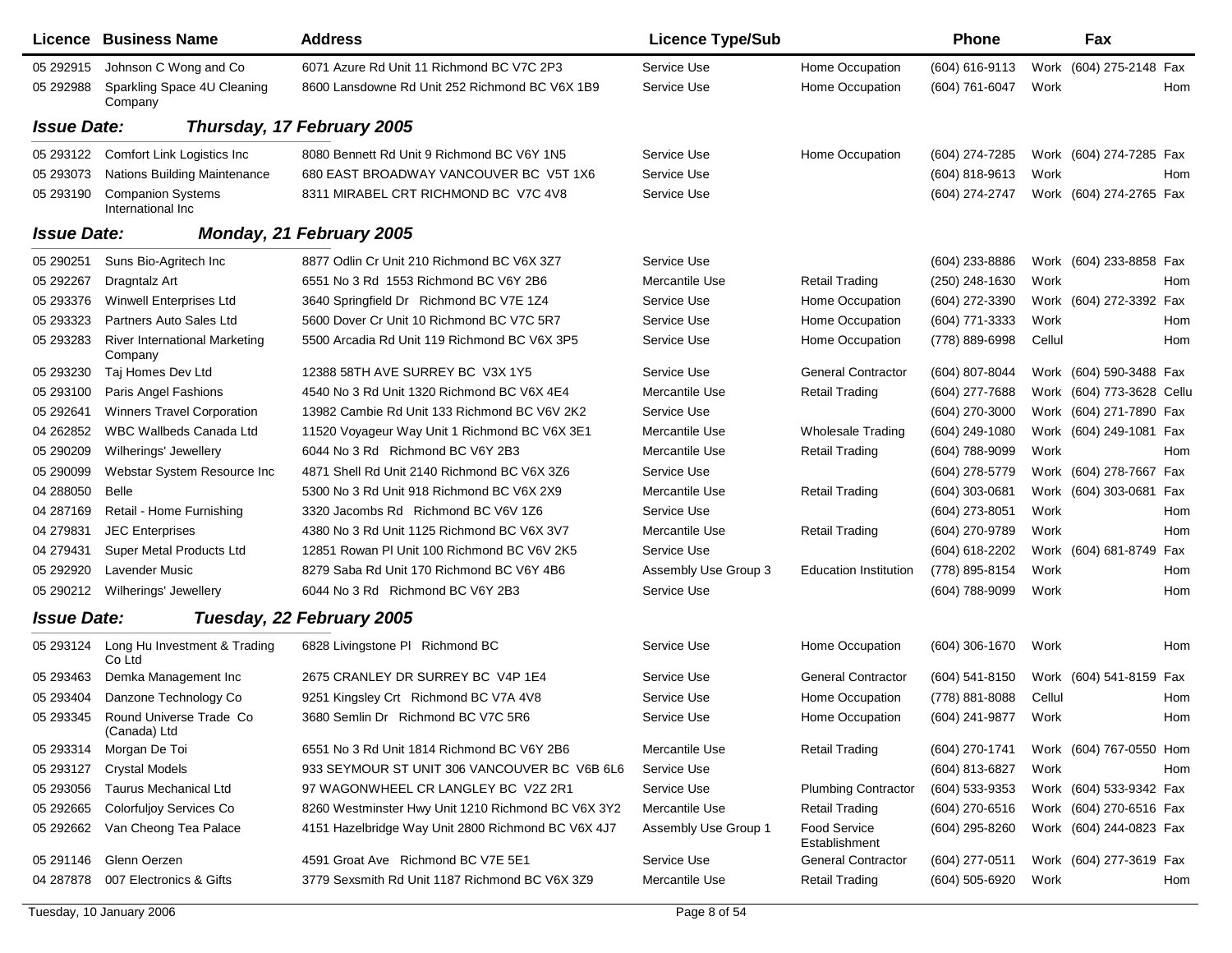|                    | <b>Licence Business Name</b>         | <b>Address</b>                                                                   | <b>Licence Type/Sub</b>         |                                             | <b>Phone</b>       |        | Fax                       |     |
|--------------------|--------------------------------------|----------------------------------------------------------------------------------|---------------------------------|---------------------------------------------|--------------------|--------|---------------------------|-----|
| 05 293105          | <b>Silex Restorations Ltd</b>        | 356 HARBOUR AVE NORTH VANCOUVER BC V7J 2E9                                       | Service Use                     | <b>General Contractor</b>                   | (604) 985-8449     |        | Work (604) 985-8451 Fax   |     |
|                    | 05 293154 Tech Painting              | 7511 Petts Rd Richmond BC V7A 1J9                                                | Service Use                     | <b>General Contractor</b>                   | (604) 277-1154     | Work   |                           | Hom |
| <b>Issue Date:</b> |                                      | Thursday, 24 February 2005                                                       |                                 |                                             |                    |        |                           |     |
| 04 279286          | Trees Organic Coffee Richmond        | 7700 Minoru Gate Richmond BC V6Y 1R9                                             | Assembly Use Group 1            | Food Service<br>Establishment, Take-<br>Out | (604) 783-6024     | Cellul |                           | Hom |
| <b>Issue Date:</b> |                                      | Friday, 25 February 2005                                                         |                                 |                                             |                    |        |                           |     |
| 05 293402          | <b>Running Room</b>                  | 11688 Steveston Hwy Unit 8050 Richmond BC V7A 1N6                                | Mercantile Use                  | <b>Retail Trading</b>                       | (604) 204-0100     |        | Work (604) 204-0155 Fax   |     |
| 05 293496          | A & B Home Repairs                   | 15657 84TH AVE SURREY BC V3S 2N6                                                 | Service Use                     | <b>General Contractor</b>                   | (778) 837-8969     | Cellul |                           | Hom |
| 05 293499          | Li Zhang Art Studio                  | 11477 Kingcome Ave Richmond BC V7A 4T6                                           | Service Use                     | Home Occupation                             | (604) 272-1296     | Work   |                           | Hom |
| 05 293635          | Cantech Laser                        | 10166 Sandiford Dr Richmond BC V7E 5M4                                           | Service Use                     | Home Occupation                             | (604) 272-4101     |        | Work (604) 272-4102 Fax   |     |
| 05 293641          | C & J Management Services            | 7540 Minoru Blvd Unit 114 Richmond BC V6Y 1Z5                                    | Service Use                     | Home Occupation                             | (778) 229-7312     | Work   |                           | Hom |
| 05 293642          | MK Landscaping & General<br>Service  | 9076 137 A ST SURREY BC V3V 7N6                                                  | Service Use                     | <b>General Contractor</b>                   | (604) 374-3337     |        | Work (604) 590-4276 Fax   |     |
| 05 293672          |                                      | A & J International Consulting Inc 12411 Jack Bell Dr Unit 2 Richmond BC V6V 2S5 | Service Use                     | Home Occupation                             | (604) 270-8607     | Work   |                           | Hom |
| 05 293066          | Lazy Dino Trading Co                 | 11871 Horseshoe Way Unit 1133 Richmond BC V7A 5H5                                | Mercantile Use                  | <b>Wholesale Trading</b>                    | (604) 626-7183     |        | Work (866) 450-9516 Fax   |     |
| 05 293671          | Zhenghao (Canada) Enterprises<br>Ltd | 8811 Lansdowne Rd Unit 1006 Richmond BC V6X 3T4                                  | Service Use                     | Home Occupation                             | (604) 278-3693     |        | Work (604) 278-3693 Fax   |     |
| 05 291844          | Sing Hoi Ginseng Ltd                 | 4540 No 3 Rd Unit 1000 Richmond BC V6X 4E4                                       | Mercantile Use                  | <b>Wholesale Trading</b>                    | (604) 233-1300     |        | Work (604) 233-1300 Fax   |     |
| 05 290427          | Save On Gifts                        | 8700 McKim Way Richmond BC V6X 4A5                                               | Mercantile Use                  | <b>Retail Trading</b>                       | (604) 808-1760     | Work   |                           | Hom |
| 05 290279          | Aptus Systems Inc                    | 8680 Cambie Rd Unit 101 Richmond BC V6X 4J8                                      | Service Use                     |                                             | (604) 273-8989     |        | Work (604) 273-8181 Fax   |     |
| 05 288438          | Oriental Spa                         | 8888 Odlin Cr Unit 1095 Richmond BC V6X 3Z8                                      | Service Use                     | <b>Therapeutic Touch</b><br>Treatments      | (604) 278-3677     |        | Work (604) 276-2739 Fax   |     |
| 05 288415          | Sea and Sky Catering                 | 4540 No 3 Rd Unit 1155 Richmond BC V6X 4E4                                       | Assembly Use Group 1            | Food Service<br>Establishment               | (604) 276-8684     |        | Work (604) 244-5911 Hom   |     |
| 04 288113          | Meridian KM Solutions Inc            | 11871 Horseshoe Way Unit 1121 Richmond BC V7A 5H5                                | Service Use                     |                                             | $(604) 866 - 1620$ | Work   |                           | Hom |
| 04 288111          | New Star Cantonese Opera             | 3751 Jacombs Rd Unit 110 Richmond BC V6V 2R4                                     | Assembly Use Group 3            | <b>Education Institution</b>                | (604) 233-0363     | Work   |                           | Hom |
| 04 265373          | <b>AOE Supplies Ltd</b>              | 8888 Odlin Cr Unit 2015 Richmond BC V6X 3Z8                                      | Mercantile Use                  | <b>Wholesale Trading</b>                    | (604) 232-9288     |        | Work (604) 232-9235 Fax   |     |
| 05 291866          | Sing Hoi Ginseng Ltd                 | 4540 No 3 Rd Unit 1000 Richmond BC V6X 4E4                                       | Mercantile Use                  | <b>Retail Trading</b>                       | (604) 233-1300     |        | Work (604) 233-1300 Fax   |     |
| 04 285402          | Donald's Meat Distribution           | 11528 Eburne Way Richmond BC V6V 2G7                                             | Industrial/Manufacturing<br>Use |                                             | (604) 875-6033     |        | Work (604) 875-6031 Fax   |     |
| <b>Issue Date:</b> |                                      | Monday, 28 February 2005                                                         |                                 |                                             |                    |        |                           |     |
| 04 286517          | Beans Gift & Toy Ltd                 | 4151 Hazelbridge Way Unit 3410 Richmond BC V6X 4J7                               | Mercantile Use                  | Retail Trading                              | (604) 232-3378     |        | Work (604) 218-8177 Cellu |     |
| 05 293934          |                                      | Blue World Painting & Decoration 1449 GABRIOLA DR COQUITLAM BC V3E 2C6           | Service Use                     | <b>General Contractor</b>                   | (604) 313-3624     |        | Work (604) 942-3624 Fax   |     |
|                    | 05 293813 L V Plumbing and Heating   | 1840 160TH ST UNIT 105 SURREY BC V4A 4X4                                         | Service Use                     | <b>Plumbing Contractor</b>                  | (604) 644-8278     | Work   |                           | Hom |
| 05 29 38 11        | Netcomm Computer Solutions           | 9339 Alberta Rd Unit 9 Richmond BC V6Y 4E3                                       | Service Use                     | Home Occupation                             | (604) 628-0590     |        | Work (604) 628-0590 Fax   |     |
| 05 293806          | Royaltac Investment Group Co<br>Ltd  | 8500 Lansdowne Rd Unit 131 Richmond BC V6X 3G4                                   | Service Use                     | Home Occupation                             | (604) 278-0842     |        | Work (604) 278-3016 Fax   |     |
| 05 290194          | Yummy Dumpling Ltd                   | 4151 Hazelbridge Way Unit 1490 Richmond BC V6X 4J7                               | Mercantile Use                  | Retail Trading                              | (604) 720-8125     | Cellul |                           | Hom |
| 05 293805          | Estilo Design                        | 4671 Mahood Dr Richmond BC V7E 5R2                                               | Service Use                     | Home Occupation                             | (604) 241-4840     | Work   |                           | Hom |
| <b>Issue Date:</b> |                                      | Tuesday, 1 March 2005                                                            |                                 |                                             |                    |        |                           |     |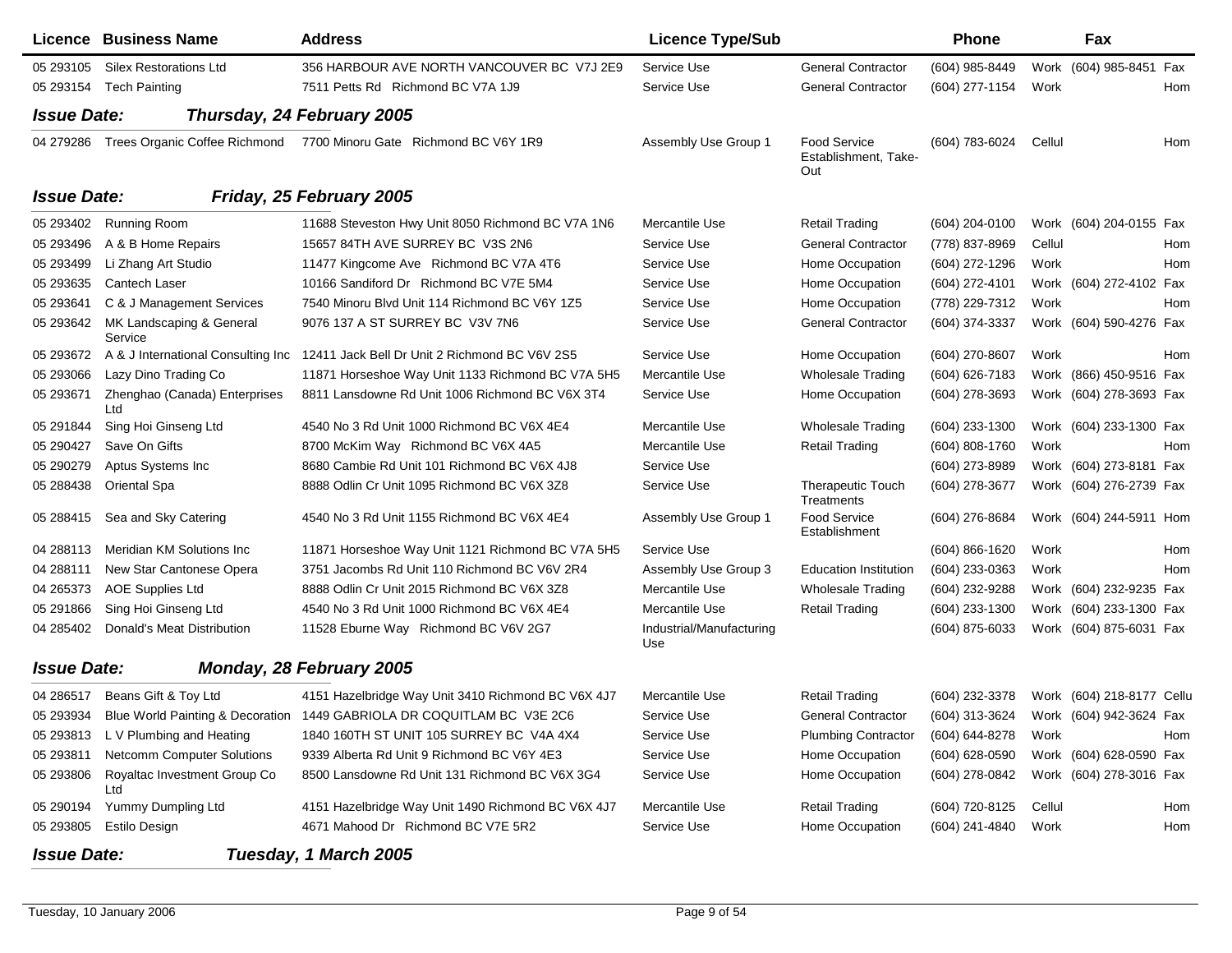|                    | Licence Business Name                                        | <b>Address</b>                                     | <b>Licence Type/Sub</b>         |                                        | <b>Phone</b>       | Fax                                    |
|--------------------|--------------------------------------------------------------|----------------------------------------------------|---------------------------------|----------------------------------------|--------------------|----------------------------------------|
| 05 293873          | <b>Brats For Life.Com Educational</b><br>Society             | 4579 No 5 Rd Richmond BC V6X 2V5                   | Service Use                     | Home Occupation                        | (604) 897-6106     | Work (604) 244-0053 Fax                |
| <b>Issue Date:</b> |                                                              | <b>Wednesday, 2 March 2005</b>                     |                                 |                                        |                    |                                        |
| 05 291 297         | Camy Travel Inc                                              | 3779 Sexsmith Rd Unit 1282 Richmond BC V6X 3Z9     | Service Use                     | <b>Travel Agency</b>                   | (604) 207-9168     | Work (604) 207-9170 Hom                |
| 05 294111          | <b>Medina Construction Inc.</b>                              | 8880 Jones Rd Unit 128 Richmond BC V6Y 3Z1         | Service Use                     | <b>General Contractor</b>              | (604) 760-9131     | Work (604) 304-9369 Fax                |
| 05 294090          | A-Club Equities Inc                                          | 5500 Arcadia Rd Unit 216 Richmond BC V6X 3P5       | Service Use                     | Home Occupation                        | $(604) 649 - 1180$ | Work<br>Hom                            |
| 05 294119          | Personal Services Corp                                       | 3151 Springfield Dr Unit 44 Richmond BC V7E 1Y9    | Service Use                     | Home Occupation                        | (604) 916-9114     | Work (604) 241-9114 Fax                |
| 04 272255          | Red Dog Deli Raw Food<br>Company                             | 11951 Mitchell Rd Unit 135 Richmond BC V6V 1T5     | Industrial/Manufacturing<br>Use |                                        | (778) 885-8594     | Work<br>Hom                            |
| 04 271979          | Yappetizers Treat Co                                         | 11951 Mitchell Rd Unit 135 Richmond BC V6V 1T5     | Industrial/Manufacturing<br>Use |                                        | (778) 889-9897     | Work<br>Hom                            |
| 05 294027          | Sandco Development Ltd                                       | 8240 Francis Rd Richmond BC V6Y 1A4                | Service Use                     | <b>General Contractor</b>              | (604) 275-7871     | Work<br>Hom                            |
| 05 293652          | L A Valentina Vancouver                                      | 4780 Camlann Crt Richmond BC V7C 4S1               | Service Use                     | Home Occupation                        | (604) 277-6265     | Work<br>Hom                            |
| <b>Issue Date:</b> |                                                              | Thursday, 3 March 2005                             |                                 |                                        |                    |                                        |
| 05 293822          | Aisle Clothing Company                                       | 4151 Hazelbridge Way Unit 2710 Richmond BC V6X 4J7 | Mercantile Use                  | <b>Retail Trading</b>                  | (604) 233-0048     | Work (604) 233-0048 Fax                |
| 05 294058          | Secure Dispensing Ltd                                        | 9751 Seabright Rd Richmond BC V7A 4C3              | Vending Machine Use             | \$.25 or More                          | (604) 617-4999     | Work<br>Hom                            |
| 05 293098          | Tax Planning Centre (Richmond)                               | 6551 No 3 Rd Richmond BC V6Y 2B6                   | Service Use                     |                                        | (604) 202-4923     | Work<br>Hom                            |
| 05 29 22 29 6      | Neo Glass Co                                                 | 5300 No 3 Rd Richmond BC V6X 2X9                   | Mercantile Use                  | <b>Retail Trading</b>                  | (778) 863-3320     | Work (604) 327-2086 Fax                |
| 05 291356          | <b>Wellness Convergence</b><br>International Enterprises Ltd | 5400 Minoru Blvd Unit 150 Richmond BC V6X 2A9      | Mercantile Use                  | <b>Wholesale Trading</b>               | (604) 303-0088     | Work (604) 278-5288 Fax                |
| 04 280616          | Avan Biotech Inc                                             | 2631 Viking Way Unit 228 Richmond BC V6V 3B5       | Service Use                     |                                        | (604) 231-8099     | Work (604) 271-8943 Fax                |
| 04 279428          | <b>Baby Belle Enterprises</b>                                | 6060 Minoru Blvd Richmond BC V6Y 2V7               | Mercantile Use                  | <b>Retail Trading</b>                  | (778) 839-7868     | Work<br>Hom                            |
| <b>Issue Date:</b> |                                                              | Monday, 7 March 2005                               |                                 |                                        |                    |                                        |
| 04 277881          | Pioneer Fish Company                                         | 12611 Vulcan Way Unit 100 Richmond BC V6V 1V6      | Mercantile Use                  | <b>Wholesale Trading</b>               | (604) 780-2196     | Work<br>Hom                            |
| 05 294732          | K S Sandhu Drywall Ltd                                       | 9141 122ND ST SURREY BC V3V 8C9                    | Service Use                     | <b>General Contractor</b>              | (604) 837-0938     | Work (604) 581-3117 Fax                |
| 05 294736          | Jokano Consulting                                            | 10911 Roselea Cr Richmond BC V7A 2R5               | Service Use                     | Home Occupation                        | (604) 274-3698     | Work<br>Hom                            |
| 05 294738          | Novawell Technologies Inc                                    | 6380 Granville Ave Richmond BC V7C 1G1             | Service Use                     | Home Occupation                        | (604) 272-2856     | Work (604) 272-2856 Fax                |
| 04 274478          | Tai Fang Noodle Ltd                                          | 4540 No 3 Rd Unit 1345 Richmond BC V6X 4E4         | Mercantile Use                  | <b>Retail Trading</b>                  | (604) 451-3983     | Work<br>Hom                            |
| <b>Issue Date:</b> |                                                              | Tuesday, 8 March 2005                              |                                 |                                        |                    |                                        |
| 05 293836          | Wendy Foot Reflexology                                       | 8080 Leslie Rd Unit 150 Richmond BC V6X 3W1        | Service Use                     | <b>Therapeutic Touch</b><br>Treatments | (604) 207-9388     | Work (604) 215-3726 Fax                |
|                    | 05 294940 E & H Duct Cleaning Ltd                            | 9486 117A ST DELTA BC V4C 6E4                      | Service Use                     | <b>General Contractor</b>              |                    | (604) 589-1112 Work (604) 589-1827 Fax |
|                    | 05 294941 Clearbrook Roofing & Cedar<br>Products Ltd         | PO BOX 2458 CLEARBROOK BC V2S 7M4                  | Service Use                     | General Contractor                     |                    | (604) 854-1012 Work (604) 854-5742 Fax |
| 05 294688          | Sonn Bros Development Ltd                                    | 5032 FENTON DR DELTA BC V4K 2H4                    | Service Use                     | <b>General Contractor</b>              | (604) 315-4699     | Work (604) 946-5096 Fax                |
| 05 294542          | Hunter Transport Ltd                                         | 6700 Cooney Rd Richmond BC V6Y 2J9                 | Service Use                     | Home Occupation                        | (778) 889-8864     | Work<br>Hom                            |
| 05 293818          | FSM Management Group Inc                                     | 12300 Horseshoe Way Unit 103 Richmond BC V7A 4Z1   | Service Use                     |                                        | (604) 271-7113     | Work (604) 271-8006 Fax                |
| 05 294566          | Xinyi Renovation                                             | 10180 Caithcart Rd Richmond BC V6X 1N2             | Service Use                     | <b>General Contractor</b>              | (604) 728-6316     | Work<br>Hom                            |
| 05 294631          | Yim Hong Kee Decoration &<br>Painting                        | 1207 PINETREE WAY COQUITLAM BC V7B 7Y3             | Service Use                     | <b>General Contractor</b>              | (604) 760-7820     | Cellul<br>Hom                          |
| <b>Issue Date:</b> |                                                              | Thursday, 10 March 2005                            |                                 |                                        |                    |                                        |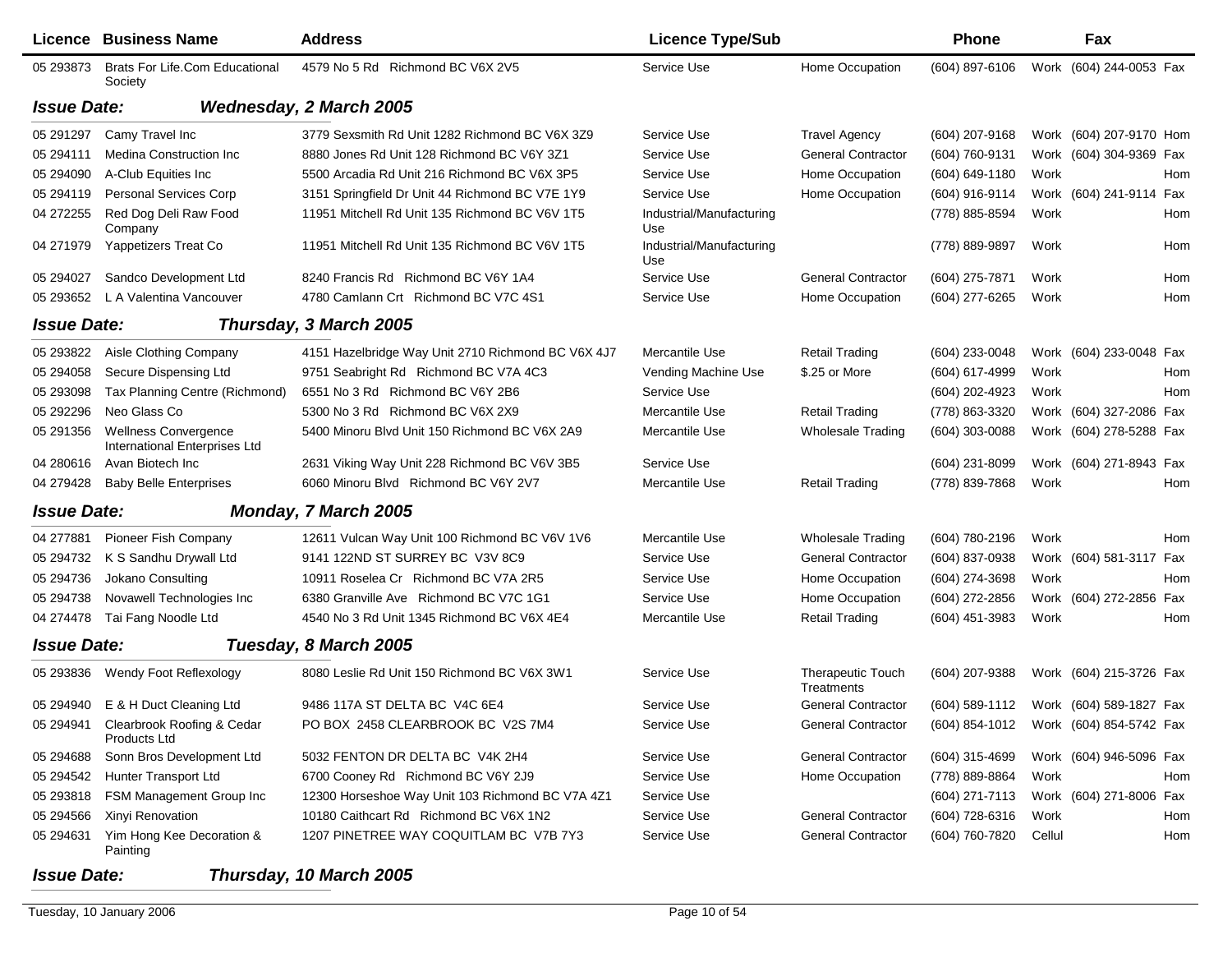|                    | Licence Business Name                                | <b>Address</b>                                                 | <b>Licence Type/Sub</b> |                              | <b>Phone</b>     | Fax                                    |
|--------------------|------------------------------------------------------|----------------------------------------------------------------|-------------------------|------------------------------|------------------|----------------------------------------|
| 05 294823          | Water Efficient Irrigation                           | 11631 7th Ave Unit 59 Richmond BC V7E 5V6                      | Service Use             | <b>General Contractor</b>    | (604) 244-8153   | Work (604) 244-8154 Fax                |
| 05 295086          | Pacific Jewellery Ltd                                | 7380 Elmbridge Way Unit 801 Richmond BC V6X 4A1                | Service Use             | Home Occupation              | (778) 883-3727   | Cellul<br>Hom                          |
| 05 294932          | P M Contracting                                      | 3191 Hunt St Richmond BC V7E 2L5                               | Service Use             | <b>General Contractor</b>    | (604) 277-5726   | Work<br>Hom                            |
| 05 295106          | Urban Era Builders & Developers<br>Ltd               | 7751 McCallan Rd Richmond BC V7C 2H6                           | Service Use             | <b>General Contractor</b>    | (604) 275-4255   | Work (604) 275-4265 Hom                |
| 05 294813          | Tocino Foods Inc                                     | 3540 Bargen Dr Richmond BC V6X 2R5                             | Service Use             | Home Occupation              | (604) 231-1937   | Work (604) 249-3629 Fax                |
| 05 294800          | Stone Leader Enterprises Inc                         | 8340 Francis Rd Richmond BC V6Y 1A4                            | Service Use             | Home Occupation              | (604) 272-3475   | Work (604) 821-1018 Fax                |
| 04 287587          | Kan Sai Sport Auto Ltd                               | 1060 Millcarch St Unit 150 Richmond BC V6V 2H4                 | Service Use             |                              | (604) 324-1178   | Work (604) 324-1178 Fax                |
| 05 295072          | J B F Enterprises                                    | 19620 16TH AVE LANGLEY BC V22 1K1                              | Service Use             | <b>General Contractor</b>    | (604) 530-3198   | Work (604) 538-1458 Fax                |
| <b>Issue Date:</b> |                                                      | Friday, 11 March 2005                                          |                         |                              |                  |                                        |
| 05 295307          | <b>Gemco Construction Ltd</b>                        | 26620 56TH AVE UNIT 101 LANGLEY BC V4W 3X5                     | Service Use             | <b>General Contractor</b>    | (604) 857-4953   | Work<br>Hom                            |
| 05 29 5411         | Lion Canadian Contracting Ltd                        | 11931 Woodhead Rd Richmond BC V6X 1J3                          | Service Use             | <b>Electrical Contractor</b> | (604) 505-7776   | Work (604) 278-4814 Fax                |
| 05 295409          | Golden Valley Insulation                             | 9760 148TH AVE SURREY BC V3R 8E5                               | Service Use             | <b>General Contractor</b>    | (604) 583-7621   | Work (604) 583-7621 Fax                |
| 05 295394          | Viena Accessories                                    | 11671 7th Ave Unit 207 Richmond BC V7E 4X2                     | Service Use             | Home Occupation              | (604) 729-4540   | Work 18662439249<br>Fax                |
| 05 295308          | V S Probate Assistance & World<br>Search Company     | 10451 Seaham Cr Richmond BC V7A 3Y4                            | Service Use             | Home Occupation              | (604) 448-8880   | Work (604) 448-8880 Fax                |
| 05 295 268         | Befama Holdings                                      | 3471 Broadway St Richmond BC V7E 2X6                           | Service Use             | <b>General Contractor</b>    | $(604)$ 241-1901 | Work (604) 241-3136 Fax                |
| 05 295212          | <b>Tango Software Corp</b>                           | 5500 Lynas Lane Unit 407 Richmond BC V7C 5R5                   | Service Use             | Home Occupation              | (604) 644-4465   | Work<br>Hom                            |
| 05 295210          | O K Canada                                           | 9720 Bates Rd Richmond BC V7A 1E4                              | Service Use             | Home Occupation              | (604) 277-4766   | Work<br>Hom                            |
| 05 295176          | Inline Construction Ltd                              | 1485 EAST ROAD ANMORE BC V3H 3C8                               | Service Use             | <b>General Contractor</b>    | $(604)$ 469-6068 | Work (604) 469-6066 Fax                |
| 05 294936          | B C Neon & Ads Production Inc                        | 7086 RUSSELL AVE BURNABY BC V5J 4R9                            | Service Use             |                              | (604) 451-1753   | Work (604) 451-9558 Fax                |
| 05 295168          | Superior Machining & Welding<br><b>Inc</b>           | 8705 100TH ST FORT ST JOHN BC V1J 3W7                          | Service Use             | <b>General Contractor</b>    | (250) 785-6605   | Work (250) 785-6607 Fax                |
| <b>Issue Date:</b> |                                                      | Monday, 14 March 2005                                          |                         |                              |                  |                                        |
| 05 294512          | Jennifer Jordan                                      | 10600 River Dr Richmond BC V6X 1Z4                             | Service Use             | Home Occupation              | (778) 837-5032   | Hom<br>Cellul                          |
| 05 295186          | <b>Encore Fireplaces Ltd</b>                         | 27012 18TH AVE ALDERGROVE BC V4W 2N8                           | Service Use             | <b>Gas Contractor</b>        | (604) 607-0777   | Hom<br>Work                            |
| <b>Issue Date:</b> |                                                      | Tuesday, 15 March 2005                                         |                         |                              |                  |                                        |
| 05 295496          | Urban Parking Inc                                    | 3071 St Edwards Dr Richmond BC V6X 3K4                         | Service Use             |                              | (604) 739-7275   | Work (604) 876-2764 Fax                |
| 05 295506          | Mapleridge Timber Inc                                | 10240 No 1 Rd Richmond BC V7E 1S2                              | Service Use             | Home Occupation              | (604) 277-2328   | Work (604) 277-2328 Fax                |
| 05 29 54 95        | X-Caliber Contracting                                | 20621 86TH A AVE LANGLEY BC V1M 3X3                            | Service Use             | <b>General Contractor</b>    | (604) 513-9133   | Work<br>Hom                            |
| <b>Issue Date:</b> |                                                      | Wednesday, 16 March 2005                                       |                         |                              |                  |                                        |
|                    | 04 287921 Cambie Plaza Medical Clinic                | 11700 Cambie Rd Unit 180 Richmond BC V6X 1L5                   | Service Use             |                              |                  | (604) 270-9833 Work (604) 270-8127 Fax |
|                    | 05 293895 Aidan Butterfield Barrister &<br>Solicitor | 11880 Hammersmith Way Unit 140 Richmond BC V7A 5C8 Service Use |                         |                              |                  | (604) 272-0244 Work (604) 272-0245 Fax |
| 05 294844          | Azure Developments Co Ltd                            | 12031 Horseshoe Way Unit 115 Richmond BC V7A 4V4               | Service Use             | <b>General Contractor</b>    | (604) 277-6800   | Work<br>Hom                            |
| 05 295673          | <b>Wesgrae Construction Ltd</b>                      | 5093 7B AVE DELTA BC V4M 1S3                                   | Service Use             | <b>General Contractor</b>    | (604) 943-8362   | Work (604) 943-8586 Fax                |
|                    | 05 295681 Smartwork Consutling                       | 8831 Lansdowne Rd Unit 402 Richmond BC V6X 3T5                 | Service Use             | Home Occupation              | (604) 278-9578   | Work (604) 278-9578 Fax                |
| <b>Issue Date:</b> |                                                      | Thursday, 17 March 2005                                        |                         |                              |                  |                                        |
|                    | 05 295750 Karlo K Contracting Ltd                    | 6590 WINCH ST BURNABY BC V5B 2L6                               | Service Use             | <b>General Contractor</b>    | (604) 320-1883   | Work<br>Hom                            |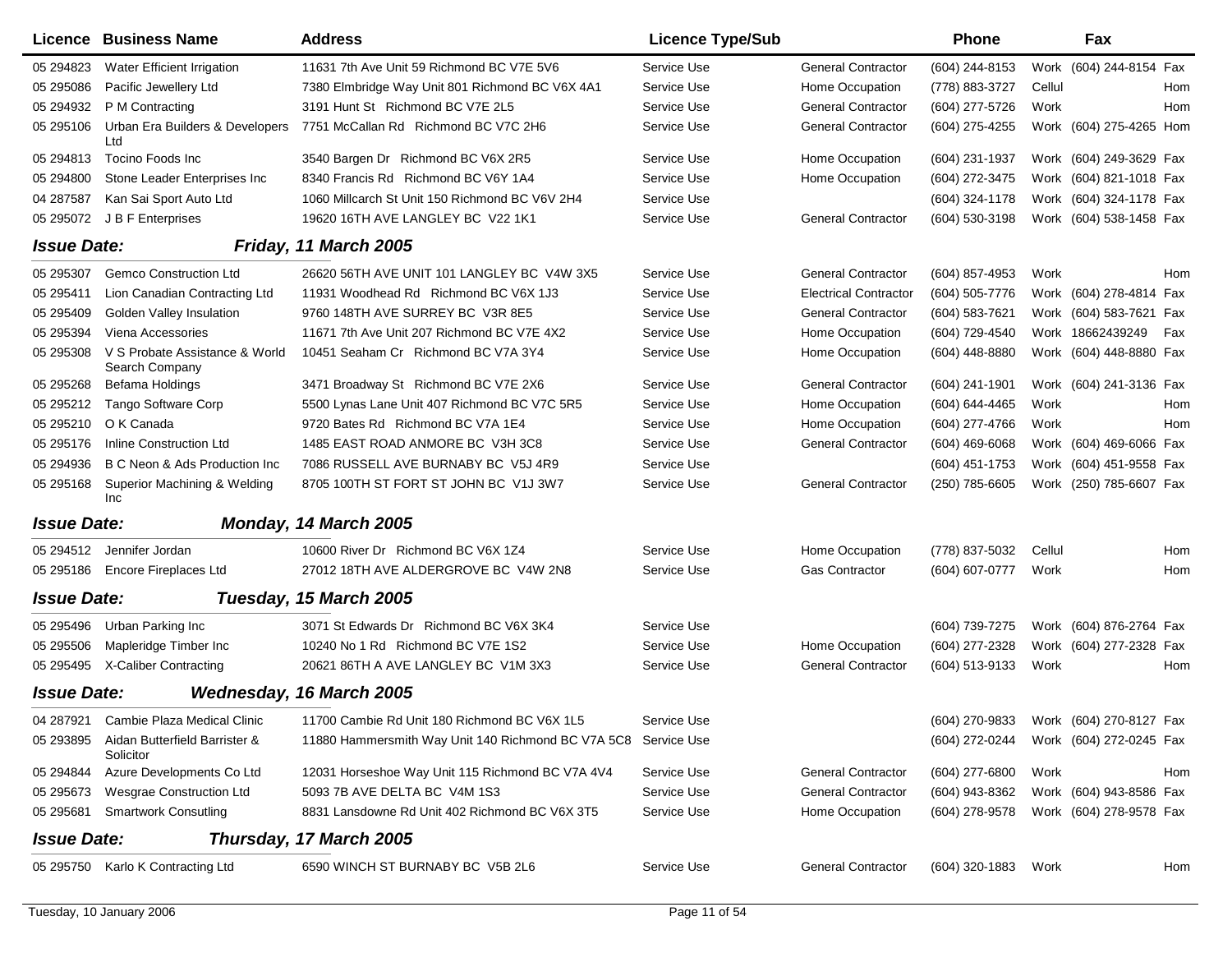|                    | <b>Licence Business Name</b>                    | <b>Address</b>                                                | <b>Licence Type/Sub</b>         |                                             | Phone            |        | Fax                     |     |
|--------------------|-------------------------------------------------|---------------------------------------------------------------|---------------------------------|---------------------------------------------|------------------|--------|-------------------------|-----|
| 05 295870          | <b>Nova Food Services</b>                       | 8888 Odlin Cr Unit 2215 Richmond BC V6X 3Z8                   | Assembly Use Group 1            | Food Service<br>Establishment, Take-<br>Out | (778) 898-4384   | Work   |                         | Hom |
| 05 295791          | Alla International Enterprises                  | 8540 Citation Dr Unit 220 Richmond BC V6Y 3A3                 | Service Use                     | Home Occupation                             | (604) 273-5941   |        | Work (604) 273-5941 Fax |     |
| 05 295767          | Ed Jewellery                                    | 7171 Blundell Rd Unit 5 Richmond BC V6Y 1J5                   | Service Use                     | Home Occupation                             | (604) 275-0386   |        | Work (604) 275-0386 Fax |     |
| 05 295746          | Will Y Construction Co                          | 8120 Bennett Rd Unit 306 Richmond BC V6Y 1N5                  | Service Use                     | <b>General Contractor</b>                   | (778) 889-9556   |        | Work (604) 276-0388 Fax |     |
| 05 295727          | Brighten Glass & Lighting                       | 8511 Westminster Hwy Unit 221 Richmond BC V6X 3H7             | Service Use                     | Home Occupation                             | (604) 231-9666   |        | Work (604) 231-9666 Fax |     |
| 05 295768          | Jet Motor Cars Inc                              | 11051 Bridgeport Rd Unit 130 Richmond BC V6X 1T3              | Service Use                     |                                             | $(604)$ 351-1513 |        | Work (604) 278-1112 Fax |     |
| <b>Issue Date:</b> |                                                 | Friday, 18 March 2005                                         |                                 |                                             |                  |        |                         |     |
| 05 295868          | SOS 4 PC                                        | 11160 Bird Rd Richmond BC V6X 1N8                             | Service Use                     | Home Occupation                             | (604) 290-1058   |        | Work (604) 207-9944 Fax |     |
| 05 29 61 22        | Advanced Systems Roofing &<br>Waterproofing Ltd | 11244 KENDALE VIEW DELTA BC V4C 3P9                           | Service Use                     | <b>General Contractor</b>                   | (604) 582-7996   |        | Work (604) 582-7936 Fax |     |
| 05 296068          | Vancouver Stainless Steel Inc                   | 1585 BROADWAY ST UNIT 123 PORT COQUITLAM BC<br><b>V3C 3M7</b> | Service Use                     | <b>General Contractor</b>                   | (604) 941-5785   |        | Work (604) 941-5786 Fax |     |
| 05 296066          | Bartec Fire Safety Systems Ltd                  | 6200 DARNLEY ST BURNABY BC V5B 3B1                            | Service Use                     | <b>General Contractor</b>                   | (604) 420-2964   |        | Work (604) 420-7964 Fax |     |
| 05 295927          | <b>Chahat Enterprises</b>                       | 8430 128TH ST UNIT 10 SURREY BC                               | Service Use                     | <b>General Contractor</b>                   | (604) 537-8304   | Work   |                         | Hom |
| 05 295911          | Supreme Clean Janitorial Service                | 11391 Trumpeter Dr Richmond BC V7E 3X2                        | Service Use                     | Home Occupation                             | (604) 773-4554   | Work   |                         | Hom |
| 05 295909          | Sunshine Coast Trade and<br>Service Company     | 9811 Ferndale Rd Richmond BC V6Y 1X4                          | Service Use                     | Home Occupation                             | (604) 817-6368   |        | Work (604) 278-3609 Fax |     |
| 05 295874          | Yuan Jing Driving School                        | 11611 Kestrel Dr Richmond BC V7E 4E3                          | Vehicle for Hire                | Class K -<br><b>DriverTraining Vehicle</b>  | (604) 275-1277   |        | Work (604) 275-1277 Fax |     |
| 05 29 61 24        | <b>Delacon Construction Ltd</b>                 | 12899 76 AVE UNIT 264 SURREY BC V3W 1E6                       | Service Use                     | <b>General Contractor</b>                   | (604) 597-9337   |        | Work (604) 543-7212 Fax |     |
| 05 295834          | <b>Eminent Learning Academy</b>                 | 4633 St Brides Crt Richmond BC V7E 5V2                        | Service Use                     | Home Occupation                             | (778) 882-2529   | Work   |                         | Hom |
| 05 295830          | Flip It Painting                                | 7511 Petts Rd Richmond BC V7A 1J9                             | Service Use                     | <b>General Contractor</b>                   | (778) 888-1275   | Work   |                         | Hom |
| 05 295792          | <b>Core Revelation Productions</b>              | 10000 Fisher Gate Unit 107 Richmond BC V6X 3W8                | Service Use                     | Home Occupation                             | (604) 518-5808   | Work   |                         | Hom |
| 05 295270          | Sarjest Trading                                 | 10891 Dennis Cr Richmond BC V7A 3S2                           | Service Use                     | Home Occupation                             | (604) 303-7401   | Work   |                         | Hom |
| 05 29 45 93        | Tri-Union                                       | 8136 Park Rd Unit 210 Richmond BC V6Y 1T1                     | Service Use                     |                                             | (604) 233-0084   |        | Work (604) 231-0068 Fax |     |
| 05 293148          | Pacific Stoneware Ltd                           | 2851 Simpson Rd Unit 100 Richmond BC V6X 2R2                  | Industrial/Manufacturing<br>Use |                                             | (604) 270-1661   |        | Work (604) 270-1376 Fax |     |
| 05 291790          | Winsmill Consultants (BC) Ltd                   | 8888 Odlin Cr Unit 3120 Richmond BC V6X 3Z8                   | Service Use                     |                                             | (604) 279-8692   |        | Work (604) 279-8606 Fax |     |
| 05 290645          | Shiny Auto Trim                                 | 12871 Bathgate Way Unit 14 Richmond BC V6V 1Y5                | Service Use                     |                                             | (604) 783-9663   | Work   |                         | Hom |
| 05 29 58 73        | <b>Antrim Contracting</b>                       | 10191 No 5 Rd Richmond BC V7A 4E4                             | Service Use                     | <b>General Contractor</b>                   | (604) 274-3936   | Work   |                         | Hom |
| 05 295872          | Yuan Jing Driving School                        | 11611 Kestrel Dr Richmond BC V7E 4E3                          | Vehicle for Hire                | Vehicle For Hire<br>Office                  | (604) 275-1277   |        | Work (604) 275-1277 Fax |     |
| <b>Issue Date:</b> |                                                 | Monday, 21 March 2005                                         |                                 |                                             |                  |        |                         |     |
|                    | 05 296092 Finishing Carpentry                   | 2291 No 4 Rd Richmond BC V6X 2L4                              | Service Use                     | <b>General Contractor</b>                   | (604) 232-0464   | Work   |                         | Hom |
| 05 29 6157         | A-1 Jas Roofing                                 | 3211 E 24TH AVE VANCOUVER BC V5R 1G1                          | Service Use                     | <b>General Contractor</b>                   | (604) 435-9855   |        | Work (604) 435-5706 Fax |     |
| 05 296163          | <b>Keystone Professional Services</b><br>Group  | 8231 Leonard PI Richmond BC V7A 5B2                           | Service Use                     | Home Occupation                             | (604) 448-9920   |        | Work (604) 448-9920 Fax |     |
| <b>Issue Date:</b> |                                                 | Tuesday, 22 March 2005                                        |                                 |                                             |                  |        |                         |     |
|                    | 05 296185 Starline Mechanicals Ltd              | 13242 65 B AVE SURREY BC V3W 7Y7                              | Service Use                     | <b>Gas Contractor</b>                       | (604) 617-2966   | Work   |                         | Hom |
|                    | 05 296193 S V Project                           | 8100 Jones Rd Unit 322 Richmond BC V6Y 4B1                    | Service Use                     | Home Occupation                             | (778) 889-4899   | Cellul |                         | Hom |
| 05 296252          | <b>Daldmar Enterprises</b>                      | 6680 No 4 Rd Richmond BC V6Y 2S9                              | Service Use                     | Home Occupation                             | (604) 273-5036   | Work   |                         | Hom |
|                    |                                                 |                                                               |                                 |                                             |                  |        |                         |     |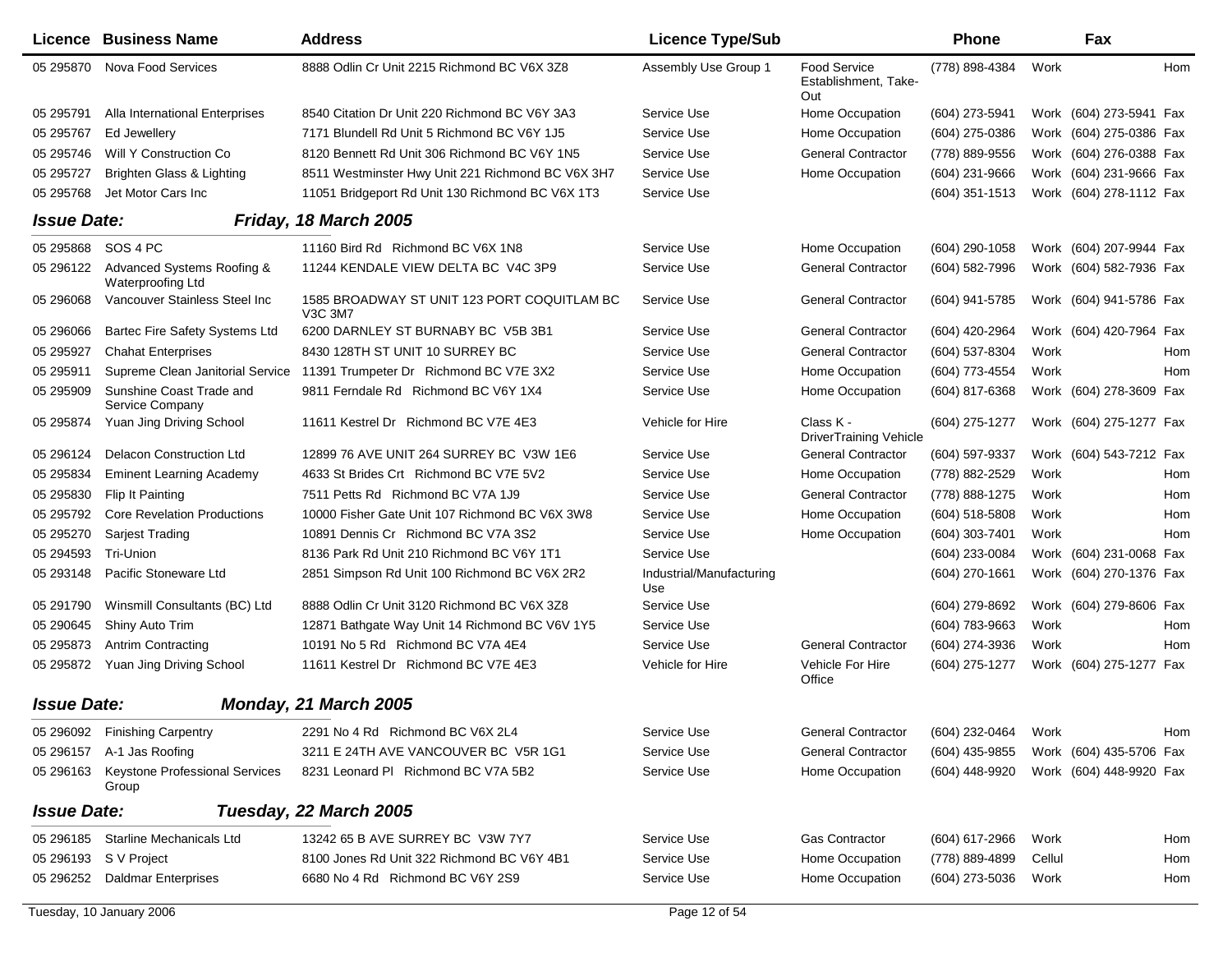|                    | <b>Licence Business Name</b>                             | <b>Address</b>                                                                      | <b>Licence Type/Sub</b>         |                              | <b>Phone</b>     |        | Fax                       |
|--------------------|----------------------------------------------------------|-------------------------------------------------------------------------------------|---------------------------------|------------------------------|------------------|--------|---------------------------|
| <b>Issue Date:</b> |                                                          | Wednesday, 23 March 2005                                                            |                                 |                              |                  |        |                           |
| 05 29 6258         | 3D Sourcing Company                                      | 4831 Larkspur Ave Richmond BC V7C 2J1                                               | Service Use                     | Home Occupation              | (604) 271-6858   |        | Work (604) 271-6858 Fax   |
| 05 296273          | <b>Bishop-Knight Technologies</b>                        | 5900 Muir Dr Unit 53 Richmond BC V6V 2Y8                                            | Service Use                     | Home Occupation              | (604) 522-9135   |        | Work (604) 512-6346 Cellu |
| <b>Issue Date:</b> |                                                          | Thursday, 24 March 2005                                                             |                                 |                              |                  |        |                           |
| 05 29 64 64        | <b>Delta Home Services</b>                               | 3380 Georgia St Richmond BC V7E 2R6                                                 | Service Use                     | <b>General Contractor</b>    | (604) 716-1375   |        | Work (604) 304-0204 Fax   |
| 05 29 6607         | Canterbury Kitchens Ltd                                  | 2552 DAVIES AVE PORT COQUITLAM BC V3C 2J9                                           | Service Use                     | <b>General Contractor</b>    | $(604)$ 468-0310 |        | Work (604) 468-0311 Fax   |
| 05 29 64 69        | CADLAB (Cadlab Building and<br>Interior Design)          | 5271 Merganser Dr Richmond BC V7E 3X8                                               | Service Use                     | Home Occupation              | (604) 241-8928   |        | Work (604) 618-3223 Cellu |
| 05 29 64 66        | <b>Cornwall Construction Ltd</b>                         | 12220 Westminster Hwy Richmond BC V6V 1A1                                           | Service Use                     | <b>General Contractor</b>    | (604) 279-0844   |        | Work (604) 880-1861 Cellu |
| 05 296382          | Georgees Trade                                           | 12500 Trites Rd Unit 26 Richmond BC V7E 3R7                                         | Service Use                     | Home Occupation              | (604) 241-0164   |        | Work (604) 241-0164 Fax   |
| 05 29 6345         | Ayumi Learning Centre                                    | 10631 Skagit Dr Richmond BC V7E 1Z9                                                 | Service Use                     | Home Occupation              | (604) 274-3310   | Hom    | (604) 274-3310 Fax        |
| 05 29 63 22        | Valfirel Electrical Co Ltd                               | 230 LEBLEU ST COQUITLAM BC V3K 4L6                                                  | Service Use                     | <b>Electrical Contractor</b> | (604) 817-4239   |        | Work (604) 936-4401 Hom   |
| 05 29 64 23        | <b>Burnaby Irrigation Ltd</b>                            | 5550 E HASTINGS ST BURNABY BC V5B 1R3                                               | Service Use                     | <b>General Contractor</b>    | (604) 298-4717   |        | Work (604) 420-6362 Fax   |
| <b>Issue Date:</b> |                                                          | Monday, 4 April 2005                                                                |                                 |                              |                  |        |                           |
| 05 29 6730         | Ralph Hanneke                                            | 970 WESTWOOD ST UNIT 6 COQUITLAM BC                                                 | Service Use                     | <b>General Contractor</b>    | (778) 861-2770   | Hom    | (604) 939-5171<br>Cellu   |
| 05 29 6881         | Kevin T Loopeker, OD                                     | 8451 Westminster Hwy Unit 327 Richmond BC V6X 3E4                                   | Service Use                     | Home Occupation              | (778) 893-0177   | Work   | Hom                       |
| 05 29 679 6        | Chee Hwa Chiang                                          | 10031 Swinton Cr Unit 37 Richmond BC V7A 3S9                                        | Service Use                     | Home Occupation              | (604) 204-2081   | Work   | Hom                       |
| 05 290 206         | Steven Rajewski, C G A                                   | 8200 Saba Rd Unit 120 Richmond BC V6Y 4C6                                           | Service Use                     |                              | (604) 232-9200   |        | Work (604) 232-9200 Fax   |
| 05 29 6732         | G P R Electric Ltd                                       | 8333 130TH ST UNIT 8 SURREY BC V3W 7X4                                              | Service Use                     | <b>Electrical Contractor</b> | (604) 377-4239   |        | Work (604) 591-5117 Fax   |
| 05 29 6729         | Tian Long Seafood Trading Ltd                            | 8351 No 2 Rd Richmond BC V7C 3M2                                                    | Service Use                     | Home Occupation              | (604) 272-6967   |        | Work (604) 272-6967 Fax   |
| 05 296726          | Acquedotto Mechanical Ltd                                | 4678 HEADLAND DR WEST VAN BC V7W 3J3                                                | Service Use                     | <b>Plumbing Contractor</b>   | (604) 612-5198   |        | Work (604) 299-3996 Fax   |
| 05 296611          | The Indoor Outdoor Guy Home<br>Renovations & Landscaping | 9271 No 6 Rd Richmond BC V6W 1E5                                                    | Service Use                     | <b>General Contractor</b>    | (604) 274-1462   |        | Work (604) 716-6299 Cellu |
| 05 296610          | J & H Productions                                        | 7411 Ludlow PI Richmond BC V7C 3Z3                                                  | Service Use                     | Home Occupation              | (604) 817-2888   |        | Work (604) 619-3103 Cellu |
| 05 29 6482         | <b>JJC Developments Ltd</b>                              | 6240 No 5 Rd Richmond BC V6Y 2T9                                                    | Service Use                     | <b>General Contractor</b>    | (604) 273-6542   | Work e | Hom                       |
| 05 29 6180         | Starline Mechanicals Ltd                                 | 13242 65 B AVE SURREY BC V3W 7Y7                                                    | Service Use                     | <b>Plumbing Contractor</b>   | (604) 617-2966   | Work   | Hom                       |
| 05 294898          | Vigoss Collections Inc                                   | 11871 Horseshoe Way Unit 1165 Richmond BC V7A 5H5                                   | Mercantile Use                  | <b>Wholesale Trading</b>     | (604) 218-9737   |        | Work (604) 733-8098 Fax   |
| 05 29 6723         | <b>Triton Electrical Services Ltd</b>                    | 2104 LYNDEN ST ABBOTSFORD BC V2T 3B5                                                | Service Use                     | <b>Electrical Contractor</b> | (604) 835-9958   |        | Work (604) 853-0530 Fax   |
| 05 29 6783         | DNL Trading Company Ltd                                  | 7088 Lynnwood Dr Unit 40 Richmond BC V7C 5V3                                        | Service Use                     | Home Occupation              | (604) 807-7252   | Work   | Hom                       |
| <b>Issue Date:</b> |                                                          | Tuesday, 5 April 2005                                                               |                                 |                              |                  |        |                           |
|                    |                                                          | 04 279502 Tour East Holidays (Canada) Inc 8171 Cook Rd Unit 130 Richmond BC V6Y 3T8 | Service Use                     | <b>Travel Agency</b>         | (604) 295-8388   |        | Work (604) 295-8380 Fax   |
| 05 297011          | <b>Richmond Sewer &amp; Water</b>                        | 5337 GOLDSPRING PL CHILLIWACK BC V2R 3W6                                            | Service Use                     | <b>General Contractor</b>    | (604) 767-4379   | Work   | Hom                       |
| 05 296873          | City Air Duct Cleaners Inc                               | 9772 STILL CREEK AVE BURNABY BC V3J 1L8                                             | Service Use                     |                              | (604) 435-8858   |        | Work (604) 420-2020 Fax   |
| 05 294900          | First & Last Holdings Inc                                | 8680 Cambie Rd Unit 201 Richmond BC V6X 4J8                                         | Service Use                     |                              | (604) 773-3555   |        | Work (604) 274-0009 Fax   |
| 05 295729          | Diablo Style Ltd                                         | 12075 No 5 Rd Richmond BC V7A 4E9                                                   | Industrial/Manufacturing<br>Use |                              | (604) 277-4666   | Work   | Hom                       |
| <b>Issue Date:</b> |                                                          | Wednesday, 6 April 2005                                                             |                                 |                              |                  |        |                           |
|                    | 05 297014 Kesht-Royal Contracting                        | 1000 BEACH AVE UNIT 2103 VANCOUVER BC V6E<br>4M2                                    | Service Use                     | <b>General Contractor</b>    | $(604)$ 518-3003 |        | Cellul (604) 899-4479 Fax |
|                    | 05 297042 Wash N Wipe                                    | 5380 Smith Dr Unit 69 Richmond BC V6V 2K8                                           | Service Use                     | Home Occupation              | (604) 521-2301   |        | Work (604) 626-6080 Cellu |
|                    | Tuesday, 10 January 2006                                 |                                                                                     | Page 13 of 54                   |                              |                  |        |                           |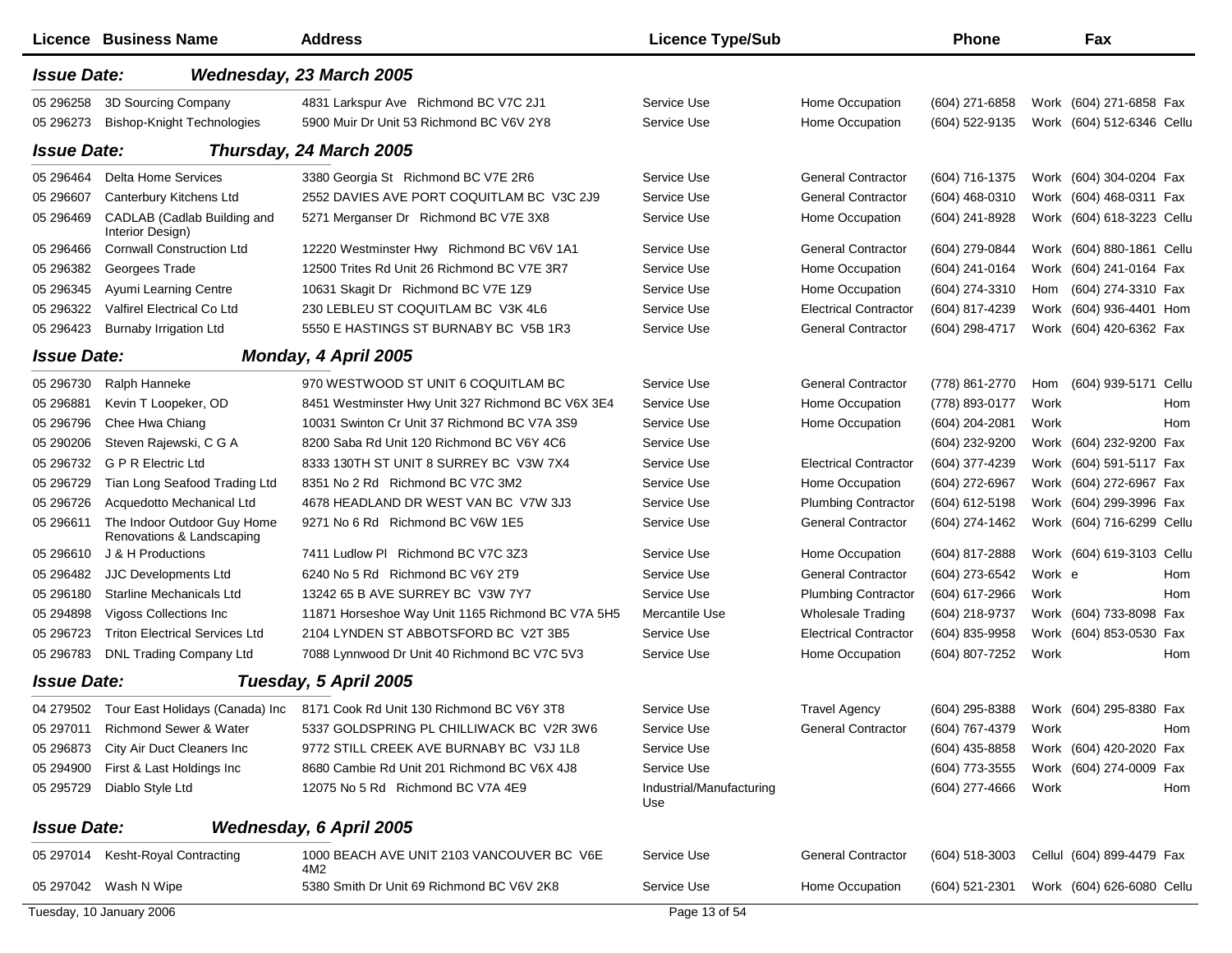|                    | <b>Licence Business Name</b>               | <b>Address</b>                                                  | <b>Licence Type/Sub</b>         |                            | Phone            |        | Fax                        |  |
|--------------------|--------------------------------------------|-----------------------------------------------------------------|---------------------------------|----------------------------|------------------|--------|----------------------------|--|
| 05 297046          | La Top Ent Ltd                             | 455 BEACH CR UNIT 2702 VANCOUVER BC V6Z 3E5                     | Service Use                     | <b>General Contractor</b>  | (604) 818-3233   |        | Work (604) 773-8188 Cellu  |  |
| 05 297039          | P M W Bridge                               | 7220 Lindsay Rd Unit 305 Richmond BC V7C 3M6                    | Service Use                     | Home Occupation            | (604) 274-2719   |        | Work (604) 992-8821 Cellu  |  |
| 05 297035          | Anknown International Trading<br>Ltd       | 6179 No 1 Rd Unit 16 Richmond BC V7C 1T4                        | Service Use                     | Home Occupation            | (604) 272-8886   |        | Work (604) 272-8886 Fax    |  |
| 05 29 6762         | R & B Plumbing & Heating Ltd               | 545 CLYDE AVE UNIT 312 WEST VANCOUVER BC V7T<br>1C <sub>5</sub> | Service Use                     | <b>Gas Contractor</b>      | (604) 980-1369   |        | Work (604) 921-1369 Fax    |  |
| 05 29 6254         | <b>Wulin Studios</b>                       | 11871 Horseshoe Way Unit 1157 Richmond BC V7A 5H5               | Service Use                     |                            | (604) 537-5811   | Cellul | Hom                        |  |
| 05 297574          | Done Right Appliance Installation          | 2090 CAPILANO ROAD NORTH VANCOUVER BC V7P<br>3B8                | Service Use                     | Gas Contractor             | (604) 988-7533   |        | Work (604) 988-6584<br>Hom |  |
| 05 294733          | B & D Spa Inc                              | 3791 Bayview St Unit 240 Richmond BC V7E 5B6                    | Service Use                     |                            | (604) 304-9005   | Work   | Hom                        |  |
| 04 287542          | J & G Truck and Forklift Repairs<br>Ltd    | 11520 Voyageur Way Unit 5 Richmond BC V6X 3E1                   | Service Use                     |                            | (604) 277-2123   | Work   | Hom                        |  |
| 05 296770          | R & B Plumbing & Heating Ltd               | 545 CLYDE AVE UNIT 312 WEST VANCOUVER BC V7T<br>1C5             | Service Use                     | <b>Plumbing Contractor</b> | (604) 980-1369   |        | Work (604) 921-1369 Fax    |  |
| <b>Issue Date:</b> |                                            | Thursday, 7 April 2005                                          |                                 |                            |                  |        |                            |  |
| 05 297137          | <b>Canadian Topline Painting</b>           | 8323 120TH ST SURREY BC V3W 3P7                                 | Service Use                     | <b>General Contractor</b>  | (604) 502-9210   |        | Work (604) 501-9210 Fax    |  |
| 05 297718          | <b>PCD Construction</b>                    | 12110 Bath Rd Unit 65 Richmond BC V6V 1H2                       | Service Use                     | <b>General Contractor</b>  | (604) 828-5390   | Work   | Cellu                      |  |
| 05 297679          | Zebex Courier Express Ltd                  | 8440 Westminster Hwy Unit 9 Richmond BC V6X 1A8                 | Service Use                     | <b>Delivery Services</b>   | (604) 270-7806   | Work   | Hom                        |  |
| 05 297662          | Success Enterprise Inc                     | 4971 Branscombe Crt Richmond BC V7E 6N8                         | Service Use                     | Home Occupation            | (604) 272-8131   | Work   | Hom                        |  |
| 05 297105          | Accord Computer Supplies Inc               | 6388 Alder St Unit 11 Richmond BC V6Y 4G4                       | Service Use                     | Home Occupation            | (778) 898-9216   | Work   | Hom                        |  |
| 05 29 6147         | Coco Beauty Centre Ltd                     | 4400 Hazelbridge Way Unit 560 Richmond BC V6X 3R8               | Service Use                     |                            | (604) 273-8622   |        | Work (604) 273-8623<br>Fax |  |
| 05 295806          | Paul's Contracting                         | 14520 Triangle Rd Richmond BC V6W 1B1                           | Service Use                     |                            | $(604)$ 889-4416 | Work   | Hom                        |  |
| 04 280321          | <b>Glassjules Design</b>                   | 6451 Princess Lane Unit 2140 Richmond BC V7E 6R7                | Industrial/Manufacturing<br>Use |                            | $(604)$ 304-8938 | Work   | Hom                        |  |
| 05 297674          | <b>Wescan Construction/</b><br>Renovation  | 451 E 60TH AVE VANCOUVER BC V5X 2A1                             | Service Use                     | <b>General Contractor</b>  | (604) 644-2384   |        | Work (604) 325-0351 Fax    |  |
| <b>Issue Date:</b> |                                            | Friday, 8 April 2005                                            |                                 |                            |                  |        |                            |  |
|                    | 05 295076 Aries Stone Studio Ltd           | 12830 Clarke PI Unit 120 Richmond BC V6V 2H5                    | Industrial/Manufacturing<br>Use |                            | (604) 277-0461   | Hom    | (604) 277-0461 Hom         |  |
| 05 298110          | Canadian Remarketing Group<br>(BC) Ltd     | 10611 River Dr Richmond BC V6X 1Z2                              | Service Use                     |                            | (604) 273-2438   |        | Work (604) 273-9354 Fax    |  |
| <b>Issue Date:</b> |                                            | Monday, 11 April 2005                                           |                                 |                            |                  |        |                            |  |
| 05 297746          | Tails & Trails                             | 3240 Sexsmith Rd Richmond BC V6X 2H8                            | Service Use                     | Home Occupation            | (604) 244-9633   | Hom    | (604) 244-9633 Fax         |  |
| 05 297707          | White Rock Construction Ltd                | 800 WINDMILL RD DARTMOUTH NS B3B 1L1                            | Service Use                     | <b>General Contractor</b>  | (902) 404-3430   |        | Work (902) 404-3431 Fax    |  |
| 05 298051          | Powerful Life Internet Marketing<br>Inc    | 8111 Luton Rd Richmond BC V6Y 2H1                               | Service Use                     | Home Occupation            | (604) 809-1257   | Work   | Hom                        |  |
| 05 297933          | Royal Honey                                | 5051 LOUGHEED HWY UNIT 504 BURNABY BC V5B<br>4T5                | Service Use                     |                            | (604) 294-0684   |        | Work (604) 517-3999 Fax    |  |
| 05 297731          | Jeff Hingley Flooring                      | 9113 Gilbert Rd Richmond BC V7E 2G7                             | Service Use                     | <b>General Contractor</b>  | (778) 229-2877   | Work   | Hom                        |  |
| 05 29 2585         | Shing Lun International<br>Enterprises Inc | 11720 Voyageur Way Unit 1 Richmond BC V6X 3G9                   | Mercantile Use                  | <b>Wholesale Trading</b>   | (604) 278-7255   |        | Work (604) 248-1589 Hom    |  |
| 05 290174          | Kimberly Garments Ltd                      | 12551 Vickers Way Unit 120 Richmond BC V6V 2N4                  | Industrial/Manufacturing<br>Use |                            | (604) 231-8248   |        | Work (604) 233-1184 Hom    |  |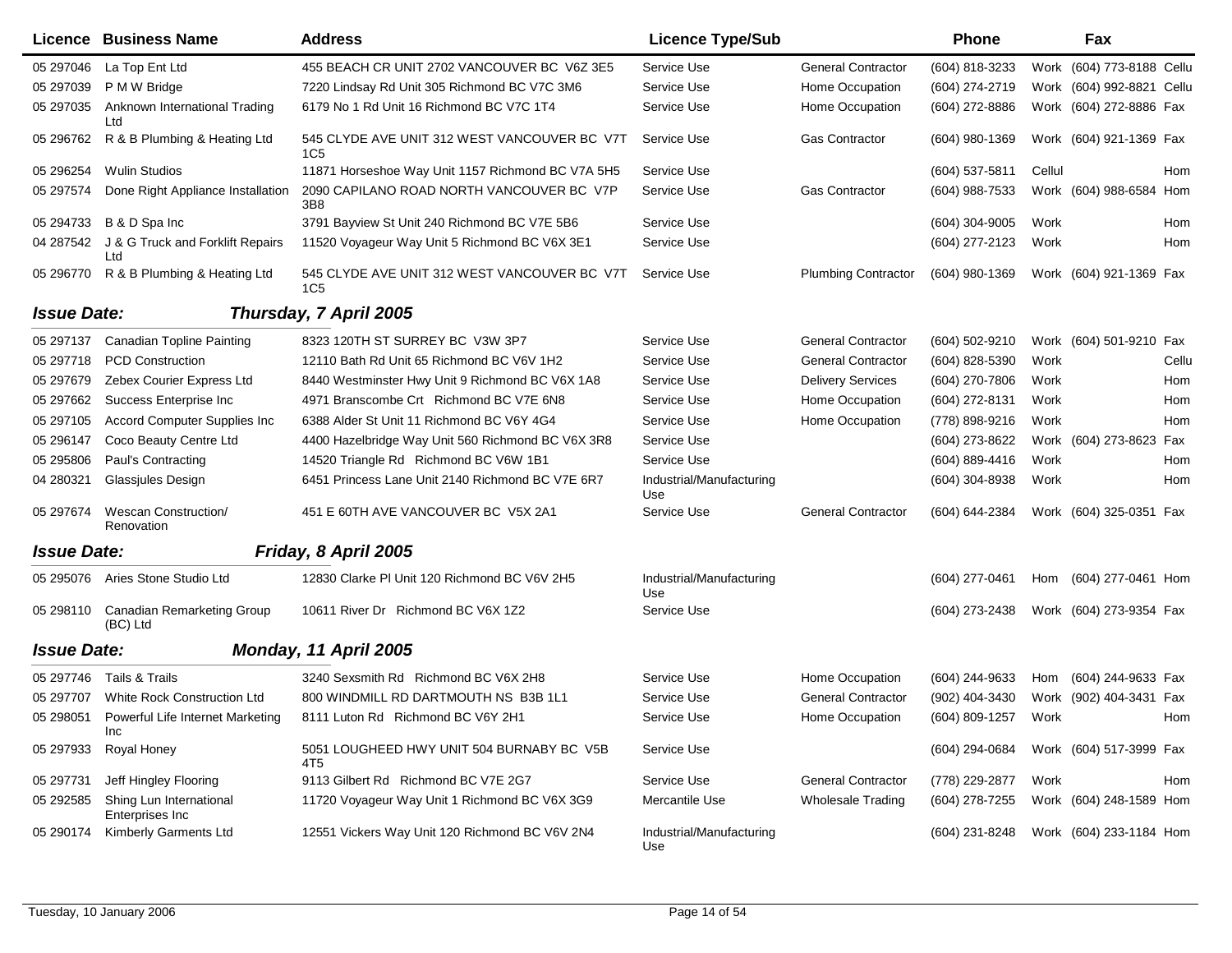|                    | Licence Business Name                       | <b>Address</b>                                                                   | <b>Licence Type/Sub</b> |                                                    | <b>Phone</b>     |      | Fax                       |     |
|--------------------|---------------------------------------------|----------------------------------------------------------------------------------|-------------------------|----------------------------------------------------|------------------|------|---------------------------|-----|
| 04 269533          | King Of Karaoke Box                         | 4160 No 3 Rd Unit 110 Richmond BC V6X 2C2                                        | Assembly Use Group 1    | <b>Food Service</b><br>Establishment, Take-<br>Out | (604) 322-7596   |      | Work (604) 322-7569 Fax   |     |
| 04 288091          | Vetech Dental Laboratories Ltd              | 12551 Vickers Way Unit 110 Richmond BC V6V 2N4                                   | Service Use             |                                                    | (604) 821-1038   |      | Work (604) 821-1052 Fax   |     |
| 05 298045          | <b>Edgework Solution</b>                    | 7951 Willowfield Dr Richmond BC V7C 4S8                                          | Service Use             | Home Occupation                                    | (604) 626-3463   | Work |                           | Hom |
| 04 269534          | King Of Karaoke Box                         | 4160 No 3 Rd Unit 110 Richmond BC V6X 2C2                                        | Service Use             |                                                    | (604) 322-7596   |      | Work (604) 322-7569 Fax   |     |
| 05 294049          | British Indian Rug Co Ltd                   | 12851 Bathgate Way Unit 6 Richmond BC V6V 1Y5                                    | Mercantile Use          | Wholesale Trading                                  | (604) 244-0095   |      | Work (604) 244-0051 Hom   |     |
| <b>Issue Date:</b> |                                             | Tuesday, 12 April 2005                                                           |                         |                                                    |                  |      |                           |     |
| 05 296164          | <b>Bubble Fruity</b>                        | 8188 Saba Rd Unit 180 Richmond BC V6Y 4B2                                        | Assembly Use Group 1    | <b>Food Service</b><br>Establishment               | (604) 233-1130   | Work |                           | Hom |
| 05 298315          | Leathley Ent Ltd                            | 6185 138TH ST BC V3X 1E8                                                         | Service Use             | <b>Plumbing Contractor</b>                         | $(604)$ 999-1614 |      | Work (604) 594-1613 Fax   |     |
| 05 298167          | Lilacs Flowers Associates & Co              | 4495 Steveston Hwy Richmond BC V7E 2K4                                           | Service Use             | Home Occupation                                    | $(604)$ 277-5880 | Work |                           | Hom |
| 05 298160          | Studio Y                                    | 7540 Minoru Blvd Unit 114 Richmond BC V6Y 1Z5                                    | Service Use             | Home Occupation                                    | (604) 787-8926   | Work |                           | Hom |
| 05 298105          | <b>Tsukino Busan Trading</b>                | 11675 7th Ave Unit 214 Richmond BC V7E 4X4                                       | Service Use             | Home Occupation                                    | (604) 626-2807   | Work |                           | Hom |
| 04 277024          | <b>Continental Auto Body</b>                | 11031 Bridgeport Rd Unit 110 Richmond BC V6X 3A2                                 | Service Use             |                                                    | (604) 270-7117   |      | Work (604) 270-7130 Fax   |     |
| 05 298106          | <b>HP Mechanical Ltd</b>                    | 7323 124TH ST SURREY BC V3W 3X2                                                  | Service Use             | <b>Plumbing Contractor</b>                         | (604) 597-9165   | Work |                           | Hom |
| <b>Issue Date:</b> |                                             | Wednesday, 13 April 2005                                                         |                         |                                                    |                  |      |                           |     |
| 05 298259          | Challenge Tech (Canada)<br>Enterprises      | 6211 Buswell St Unit 110 Richmond BC V6Y 4C3                                     | Service Use             | Home Occupation                                    | (604) 244-9903   |      | Hom (604) 244-9903 Fax    |     |
| 05 29 279 3        | Wide Use Linen and Decor                    | 3751 Jacombs Rd Unit 120 Richmond BC V6V 2R4                                     | Mercantile Use          | <b>Wholesale Trading</b>                           | (604) 662-7676   |      | Work (604) 677-6188 Fax   |     |
| 05 298335          | Benchmark Building Systems Ltd              | 11749 193B ST PITT MEADOWS BC V3Y 1E3                                            | Service Use             | <b>General Contractor</b>                          | $(604)$ 460-6563 |      | Work (604) 460-6573 Fax   |     |
| 05 298379          | E-Stores-Online.Com                         | 5500 Andrews Rd Unit 306 Richmond BC V7E 6M9                                     | Service Use             | Home Occupation                                    | (604) 241-9749   |      | Work (604) 274-9749 Fax   |     |
| 05 298322          | Sandpiper Contracting                       | 20053 92A AVE LANGLEY BC V1M 3A4                                                 | Service Use             | <b>General Contractor</b>                          | (604) 888-3434   |      | Work (604) 888-1101 Fax   |     |
| 05 298172          | Royl Leung                                  | 1788 EAST 64TH AVE VANCOUVER BC V5P 2M7                                          | Service Use             | <b>General Contractor</b>                          | (604) 327-1460   |      | Work (604) 327-1462 Fax   |     |
| 05 296830          | Thomson & Fenn Trading Ltd                  | 4151 Hazelbridge Way Unit 1700 Richmond BC V6X 4J7                               | Service Use             |                                                    | (604) 288-1002   | Work |                           | Hom |
| 05 29 6508         | Megatronic Store                            | 4811 Hazelbridge Way Unit 165 Richmond BC V6X 3K7                                | Mercantile Use          | <b>Retail Trading</b>                              | $(604)$ 961-7060 | Work |                           | Hom |
| 05 29 68 26        | Thomson & Fenn Distribution                 | 4151 Hazelbridge Way Unit 1700 Richmond BC V6X 4J7                               | Service Use             |                                                    | $(604)$ 288-1002 |      | Work (604) 288-1004 Cellu |     |
| <b>Issue Date:</b> |                                             | Thursday, 14 April 2005                                                          |                         |                                                    |                  |      |                           |     |
| 05 294106          |                                             | Kian Concert Sound Services Ltd 11120 Bridgeport Rd Unit 110 Richmond BC V6X 1T2 | Mercantile Use          | <b>Wholesale Trading</b>                           | $(604)$ 278-4886 |      | Work (604) 278-4886 Fax   |     |
| 04 286638          | Also Fashions                               | 4151 Hazelbridge Way Unit 2410 Richmond BC V6X 4J7                               | Mercantile Use          | <b>Retail Trading</b>                              | $(604)$ 889-2618 | Work |                           | Hom |
| 05 297982          |                                             | Rainbow Ice Cream Novelities Ltd 115 SCHOOLHOUSE ST COQUITLAM BC V3K 4X8         | Assembly Use Group 1    | <b>Food Peddlers</b>                               | (604) 522-0102   |      | Work (604) 522-0102 Fax   |     |
| 05 297844          | <b>Mothers Choice Products</b>              | 11871 Horseshoe Way Unit 2133 Richmond BC V7A 5H5                                | Mercantile Use          | <b>Wholesale Trading</b>                           | (604) 275-9221   |      | Work (604) 275-9223 Fax   |     |
|                    | 05 295417 AJJ Global Marketing              | 12171 Bridgeport Rd Unit 26 Richmond BC V6V 1J4                                  | Mercantile Use          | Wholesale Trading                                  | (604) 233-6926   | Work |                           | Hom |
| 05 294841          | Goodwill Dance Sport Inc                    | 11180 Voyageur Way Unit 130 Richmond BC V6X 3N8                                  | Assembly Use Group 3    |                                                    | $(604)$ 270-1818 |      | Work (604) 270-3998 Fax   |     |
| 05 294739          | <b>Suntech Copy Source Solutions</b>        | 8700 McKim Way Unit 3173 Richmond BC V6X 4A5                                     | Mercantile Use          | <b>Wholesale Trading</b>                           | (604) 725-8567   | Work |                           | Hom |
| 05 294108          | Kian Concert Sound Services Ltd             | 11120 Bridgeport Rd Unit 110 Richmond BC V6X 1T2                                 | Service Use             |                                                    | $(604)$ 278-4886 |      | Work (604) 278-4886 Fax   |     |
| 05 293498          | Pro - Axis Trading Ltd                      | 8877 Odlin Cr Unit 135 Richmond BC V6X 3Z7                                       | Mercantile Use          | <b>Wholesale Trading</b>                           | $(604)$ 278-6689 |      | Work (604) 278-6987 Fax   |     |
| 05 291333          | <b>GNG Design Printing Ltd</b>              | 11600 Bridgeport Rd Unit 1 Richmond BC V6X 1T2                                   | Service Use             |                                                    | (604) 433-1815   |      | Work (604) 433-1815 Fax   |     |
| 04 263132          | <b>Wescan Fleet Services</b>                | 1200 Valmont Way Unit 160 Richmond BC V6V 1Y4                                    | Service Use             |                                                    | (604) 232-3377   |      | Work (604) 232-3979 Fax   |     |
| 04 287659          | <b>Capstone News Media Services</b><br>Inc. | 11782 River Rd Unit 116 Richmond BC V6X 1Z7                                      | Service Use             |                                                    | (604) 244-2969   |      | Work (604) 244-2300 Fax   |     |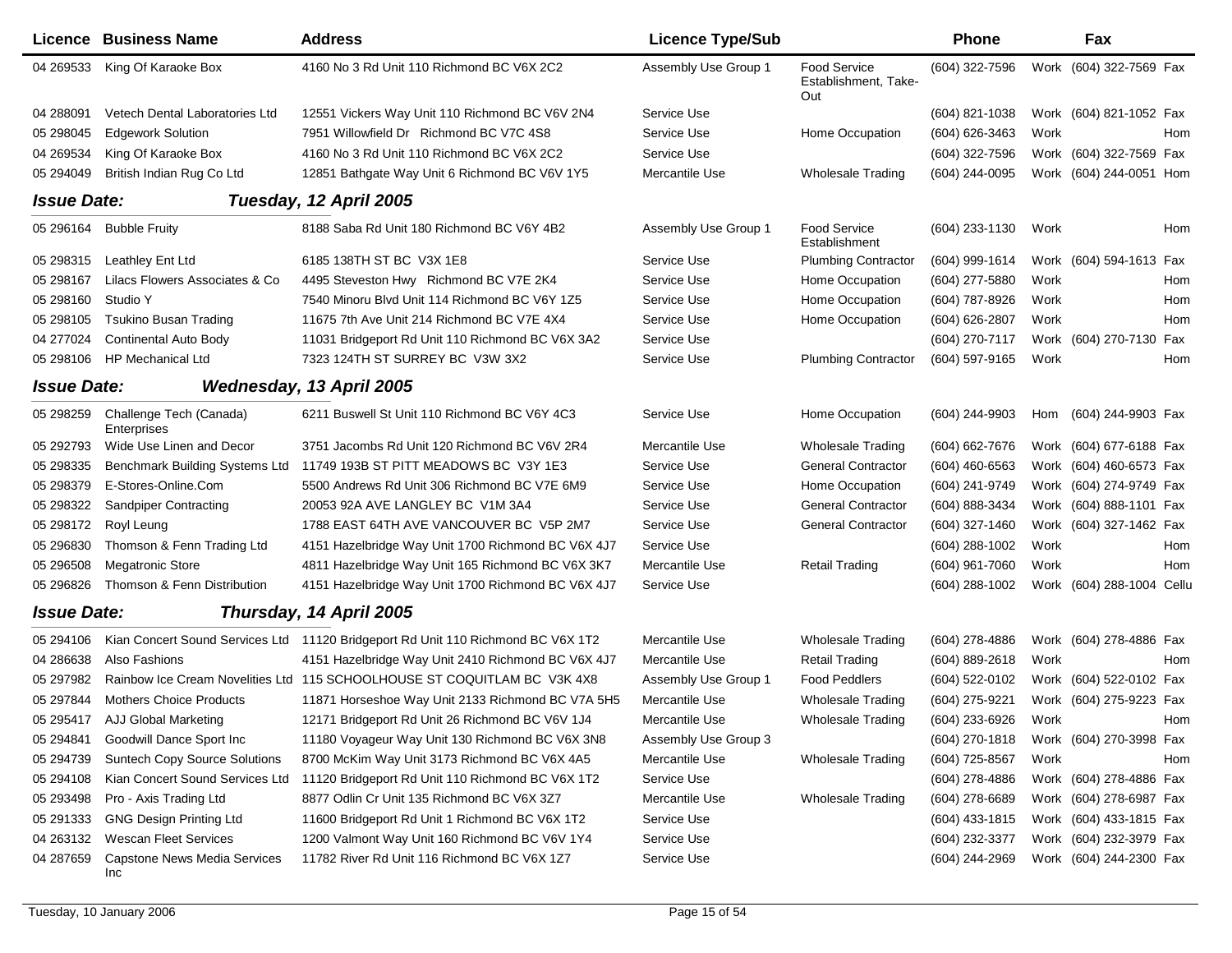|                    | Licence Business Name                     | <b>Address</b>                                   | <b>Licence Type/Sub</b>         |                                      | <b>Phone</b>       |        | Fax                     |            |
|--------------------|-------------------------------------------|--------------------------------------------------|---------------------------------|--------------------------------------|--------------------|--------|-------------------------|------------|
| 04 287917          | Co-Spot Consignment                       | 8888 Odlin Cr Unit 1080 Richmond BC V6X 3Z8      | Mercantile Use                  | <b>Retail Trading</b>                | (604) 720-9800     | Work   |                         | Hom        |
| 04 285062          | B B Blue Clothing Company Inc             | 12830 Clarke PI Unit 160 Richmond BC V6V 2H5     | Mercantile Use                  | <b>Wholesale Trading</b>             | (604) 303-7340     |        | Work (604) 303-7340 Fax |            |
| 05 293876          | Winners Vacation Inc                      | 13982 Cambie Rd Unit 133 Richmond BC V6V 2K2     | Service Use                     | <b>Travel Agency</b>                 | (604) 273-3000     |        | Work (604) 271-7890 Fax |            |
| <b>Issue Date:</b> |                                           | Monday, 18 April 2005                            |                                 |                                      |                    |        |                         |            |
| 05 298652          | Anzai International                       | 10231 Mortfield Rd Richmond BC V7A 4H7           | Service Use                     | Home Occupation                      | (604) 277-0953     | Hom    | (604) 277-8586 Fax      |            |
| 05 297804          | Degan Construction Ltd                    | 8833 Odlin Cr Unit 150 Richmond BC V6X 3Z7       | Service Use                     | <b>General Contractor</b>            | (604) 278-5885     |        | Work (604) 278-5862 Hom |            |
| 05 298005          | Adnet Canada Enterprise Ltd               | 8700 McKim Way Unit 3113 Richmond BC V6X 4A5     | Service Use                     |                                      | (604) 721-1883     | Cellul |                         | Wor        |
| 05 298380          | G H Transport 81                          | 10800 Rochdale Dr Richmond BC V7A 3N6            | Service Use                     |                                      | (604) 275-8957     |        | Work (604) 275-8957 Fax |            |
| 05 298385          | Casbal Services Ltd                       | 5900 Muir Dr Unit 36 Richmond BC V6V 2Y8         | Service Use                     | <b>General Contractor</b>            | (604) 551-8228     |        | Work (604) 527-7885 Fax |            |
| 05 298386          | <b>Lancor Mechanical Limited</b>          | 44195 YALE RD UNIT 111 CHILLIWACK BC V2R 4H2     | Service Use                     | <b>Plumbing Contractor</b>           | (604) 792-4995     |        | Work (604) 792-4988 Fax |            |
| 05 298405          | Wayne's Mobile Small Engine<br>Repair Ltd | 9500 No 6 Rd Richmond BC V6W 1E4                 | Service Use                     |                                      | (604) 278-5950     | Hom    |                         | Hom        |
| 05 298618          | <b>Ammcad Development Services</b>        | 6674 RUSSELL AVE BURNABY BC V5HY 3T5             | Service Use                     | <b>General Contractor</b>            | (604) 434-9131     | Hom    | (604) 434-9131 Fax      |            |
| 05 298641          | Michel St Amour/Painter/Artisan           | 1948 MCALLUM UNIT 315 ABBOTSFORD BC V2S 3M9      | Service Use                     | <b>General Contractor</b>            | $(604) 866 - 9918$ | Work   |                         | <b>Hom</b> |
| 05 297025          | Digital Blinds Mfg Ltd                    | 11782 River Rd Unit 134 Richmond BC V6X 1Z7      | Industrial/Manufacturing<br>Use |                                      | (604) 270-1103     |        | Work (604) 270-1103 Fax |            |
| 05 298671          | <b>City Circles International</b>         | 8680 Dorval Rd Richmond BC V7C 4R1               | Service Use                     | Home Occupation                      | (778) 888-9088     |        | Work (604) 274-9982 Fax |            |
| 05 298693          | Siho Construction Ltd                     | 6678 ARLINGTON ST VANCOUVER BC V5S 3N9           | Service Use                     | <b>General Contractor</b>            | (604) 726-2788     |        | Work (604) 826-8738 Fax |            |
| 05 298698          | <b>Preferred Transport Ltd</b>            | 8051 Ash St Unit 14 Richmond BC V6Y 3X6          | Service Use                     | Home Occupation                      | (604) 271-9487     |        | Work (604) 271-9480 Fax |            |
| 05 298701          | P Bristow Marketing                       | 3451 Springfield Dr Unit 212 Richmond BC V7E 1Z2 | Service Use                     | Home Occupation                      | (604) 782-1204     | Work   |                         | Hom        |
| 05 298628          | 2 Brothers Plumbing & Heating             | 3266 143 A ST SURREY BC V4P 3M5                  | Service Use                     | <b>Plumbing Contractor</b>           | (604) 536-3419     |        | Work (604) 536-3461 Fax |            |
| 05 293076          | Powerplant Enterprises Canada<br>Ltd      | 4380 No 3 Rd Unit 1320 Richmond BC V6X 3V7       | Mercantile Use                  | <b>Retail Trading</b>                | (604) 207-8856     |        | Work (604) 207-2681 Fax |            |
| 04 285311          | Q1 Billiards Inc                          | 4411 No 3 Rd Unit 118 Richmond BC V6X 2C3        | Mercantile Use                  | <b>Retail Trading</b>                | $(604)$ 274-8191   | Fax    |                         | Hom        |
| 04 285321          | Q1 Billiards Inc                          | 4411 No 3 Rd Unit 118 Richmond BC V6X 2C3        | Vending Machine Use             | \$.25 or More                        | (604) 274-8191     | Fax    |                         | Hom        |
| 05 297800          | AVH Supply Inc                            | 3779 Sexsmith Rd Unit 1233 Richmond BC V6X 3Z9   | Service Use                     |                                      | (604) 247-1880     |        | Work (604) 247-1889     | Fax        |
| 04 285325          | Q1 Billiards Inc                          | 4411 No 3 Rd Unit 118 Richmond BC V6X 2C3        | Assembly Use Group 3            | <b>Billard/Pool Hall</b>             | (604) 274-8191     | Fax    |                         | Hom        |
| 05 297728          | Elite Wealth Management Inc               | 7080 River Rd Unit 240 Richmond BC V6X 1X5       | Service Use                     |                                      | (604) 218-7159     | Work   |                         | Hom        |
| 05 293176          | <b>Princess Fashion</b>                   | 4380 No 3 Rd Unit 1370 Richmond BC V6X 3V7       | Mercantile Use                  | <b>Retail Trading</b>                | (604) 273-8199     | Work   |                         | Hom        |
| 05 293931          | Ka Kit Enterprises Ltd                    | 9780 Cambie Rd Unit 106 Richmond BC V6X 1K4      | Mercantile Use                  | <b>Retail Trading</b>                | (604) 780-6853     | Work   |                         | Hom        |
| 05 294486          | <b>Dollar Store Supplier</b>              | 2620 Viscount Way Richmond BC V6V 1N1            | Mercantile Use                  | <b>Wholesale Trading</b>             | (604) 233-1929     |        | Work (604) 322-8671     | Fax        |
| 05 294902          | <b>Angel Face Cosmetics</b>               | 4540 No 3 Rd Unit 1395 Richmond BC V6X 4E4       | Mercantile Use                  | <b>Retail Trading</b>                | (604) 231-1908     |        | Work (604) 290-3131     | Cellu      |
| 05 295158          | Neo-Bal Enterprises Inc                   | 11460 Voyageur Way Unit 2 Richmond BC V6X 3E1    | Service Use                     |                                      | (604) 303-6888     | Work   |                         | Hom        |
| 05 29 6091         | Thai An Buddhist Supplies Ltd             | 8888 Odlin Cr Unit 1365 Richmond BC V6X 3Z8      | Mercantile Use                  | <b>Retail Trading</b>                | (604) 248-0998     |        | Work (604) 439-9868 Fax |            |
| 05 296537          | Wang Cai Computer                         | 8700 McKim Way Unit 2173 Richmond BC V6X 4A5     | Mercantile Use                  | <b>Retail Trading</b>                | (604) 781-0580     | Work   |                         | Hom        |
|                    | 05 296582 Kolar Printing Inc              | 11240 Bridgeport Rd Unit 3 Richmond BC V6X 1T2   | Industrial/Manufacturing<br>Use |                                      | (604) 231-8100     |        | Work (604) 303-9690 Fax |            |
| 05 296737          | Herbal Legend Supplements Ltd             | 8700 McKim Way Unit 3013 Richmond BC V6X 4A5     | Service Use                     |                                      | (604) 817-9000     | Cellul |                         | Hom        |
| 04 285323          | Q1 Billiards Inc                          | 4411 No 3 Rd Unit 118 Richmond BC V6X 2C3        | Assembly Use Group 1            | <b>Food Service</b><br>Establishment | (604) 274-8191     | Fax    |                         | Hom        |
| <b>Issue Date:</b> |                                           | Tuesday, 19 April 2005                           |                                 |                                      |                    |        |                         |            |
|                    | 05 291386 Mia Boutique Inc                | 6846 No 3 Rd Richmond BC V6Y 2C4                 | Mercantile Use                  | <b>Retail Trading</b>                | (604) 278-8492     | Fax    | (604) 278-8438 Wor      |            |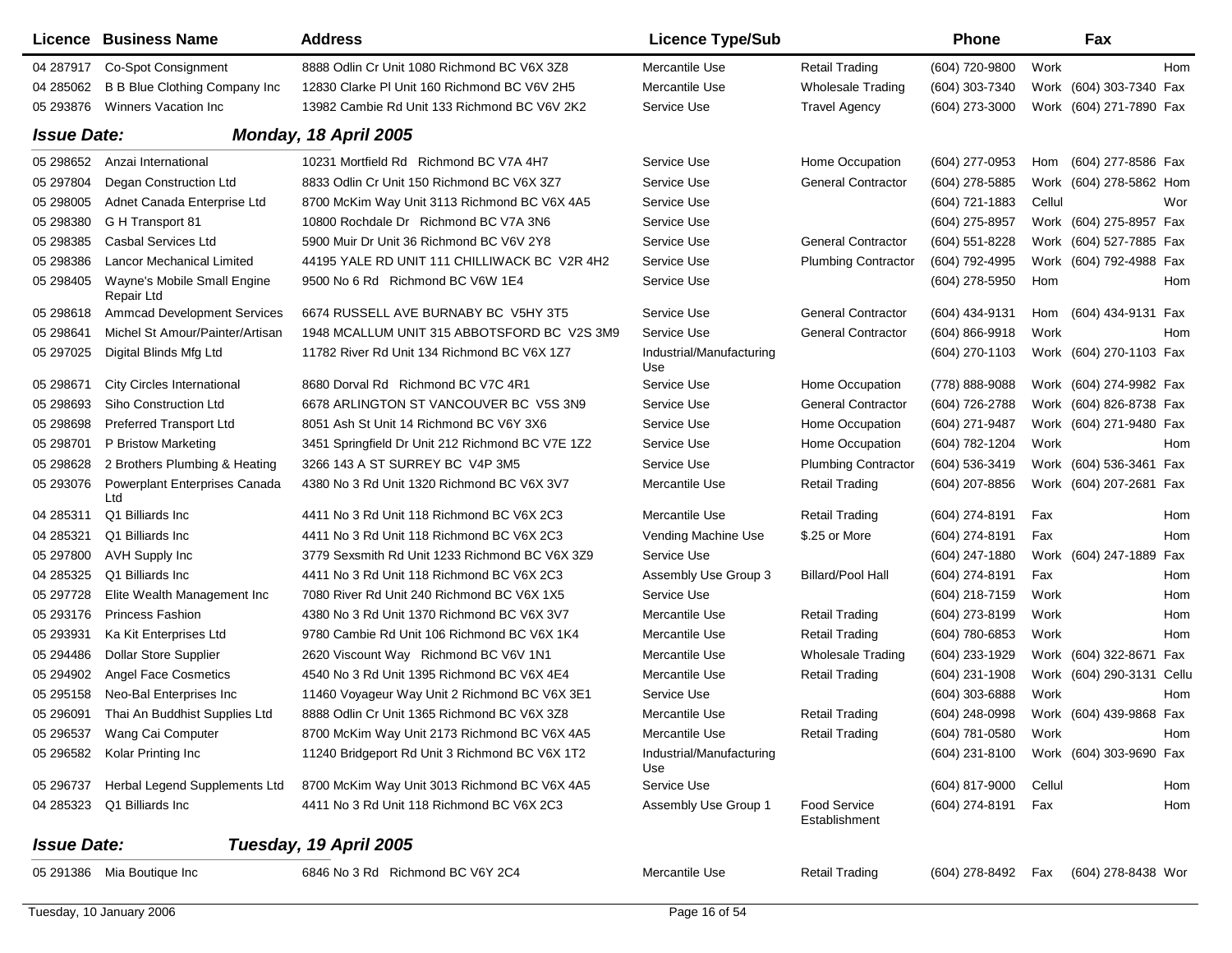|                    | Licence Business Name                                         | <b>Address</b>                                      | <b>Licence Type/Sub</b>         |                            | <b>Phone</b>     |      | Fax                        |
|--------------------|---------------------------------------------------------------|-----------------------------------------------------|---------------------------------|----------------------------|------------------|------|----------------------------|
| <b>Issue Date:</b> |                                                               | Wednesday, 20 April 2005                            |                                 |                            |                  |      |                            |
| 05 298879          | <b>Crowd Pleaser Designs</b>                                  | 2440 No 4 Rd Richmond BC V6X 2L5                    | Service Use                     | Home Occupation            | (604) 789-3343   |      | Work (604) 272-3488 Fax    |
| 05 298997          | <b>Trilibra Trading Ltd</b>                                   | 9111 No 5 Rd Unit 62 Richmond BC V7A 4N3            | Service Use                     | Home Occupation            | (604) 218-2523   |      | Work (604) 278-8828 Fax    |
| 05 298971          | <b>TMATM Network Inc.</b>                                     | 7780 Acheson Rd Richmond BC V6Y 1M9                 | Service Use                     | Home Occupation            | (604) 277-9258   |      | Work (604) 277-9258 Fax    |
| 05 298866          | Lifan Canada Sales Inc                                        | 12311 McNeely Dr Unit 28 Richmond BC V6V 2S2        | Service Use                     | Home Occupation            | (604) 303-0183   | Work | Hom                        |
| 05 298946          | L <sub>2</sub> Studio                                         | 6179 No 1 Rd Unit 8 Richmond BC V7C 1T4             | Service Use                     | Home Occupation            | (604) 214-0733   |      | Work (604) 214-0733 Fax    |
| 05 29 6984         | Be Beautiful Spa Ltd                                          | 8788 McKim Way Unit 2115 Richmond BC V6X 4E2        | Service Use                     |                            | (604) 207-9877   |      | Work (604) 232-0939 Fax    |
| 05 298807          | Judy's Time Saver                                             | 9300 Odlin Rd Richmond BC V6X 1C9                   | Service Use                     | Home Occupation            | (604) 278-8905   |      | Work (604) 278-8958 Fax    |
| 05 294750          | Canada International Table<br><b>Tennis Institute</b>         | 11660 Bridgeport Rd Richmond BC V6X 1T2             | Assembly Use Group 3            | <b>Health Studio</b>       | (604) 278-5100   |      | Work (604) 270-7815 Hom    |
| 05 29 2947         | Edmonds TCM & Acupuncture<br>Clinic                           | 6081 No 3 Rd Unit 915 Richmond BC V6Y 2B2           | Service Use                     |                            | (778) 998-4648   | Work | Hom                        |
| 05 29 2666         | Ninety Nine Foods Ltd                                         | 8788 McKim Way Unit 1290 Richmond BC V6X 4E2        | Mercantile Use                  | <b>Retail Trading</b>      | (604) 788-2014   | Work | Hom                        |
| 04 266505          | <b>Liquor Depot</b>                                           | 5300 No 3 Rd Unit 868 Richmond BC V6X 2X9           | Mercantile Use                  | <b>Retail Trading</b>      | (780) 497-3254   |      | Work (780) 429-4778<br>Fax |
| 05 298947          | Vere Trading                                                  | 6511 Gilbert Rd Unit 202 Richmond BC V7C 3V9        | Service Use                     | Home Occupation            | (604) 272-9235   | Work | Hom                        |
| <b>Issue Date:</b> |                                                               | Thursday, 21 April 2005                             |                                 |                            |                  |      |                            |
| 05 297730          | Star Pets Only Richmond                                       | 8120 No 2 Rd Unit 182 Richmond BC V7C 5J8           | Mercantile Use                  | <b>Retail Trading</b>      | $(604)$ 304-8579 |      | Work (604) 304-8448 Fax    |
| 05 299096          | Deroye Enterprise Ltd                                         | 1360 STERLING AVE BURNABY BC V5B 4J7                | Service Use                     | <b>General Contractor</b>  | (778) 322-3407   |      | Work (604) 276-2757 Fax    |
| 05 29 6601         | Plan It With Pam Holidays Ltd                                 | 21000 Westminster Hwy Unit 2145 Richmond BC V6V 2S9 | Service Use                     | <b>Travel Agency</b>       | (604) 303-7526   |      | Work (604) 916-8044 Cellu  |
| 05 29 6289         | Mayor Metal Shops Ltd                                         | 1350 Valmont Way Unit 3 Richmond BC V6V 1Y4         | Mercantile Use                  | <b>Wholesale Trading</b>   | (604) 304-9686   |      | Work (604) 304-9679 Fax    |
| 05 29 3841         | Western Longlian Food Co Ltd                                  | 6081 No 3 Rd Unit 904 Richmond BC V6Y 2B2           | Service Use                     |                            | (604) 232-9721   |      | Work (604) 232-9723 Fax    |
| 05 293612          | LV Lighting Inc                                               | 7991 Alderbridge Way Unit 100 Richmond BC V6X 2A4   | Mercantile Use                  | <b>Retail Trading</b>      | (604) 233-1998   |      | Work (604) 233-0468 Fax    |
| 05 29 28 26        | Audio Image Electronics                                       | 11871 Horseshoe Way Unit 1107 Richmond BC V7A 5H5   | Service Use                     |                            | $(604)$ 275-6600 |      | Work (604) 275-6661 Fax    |
| 05 29 29 31        | <b>Richpond Trading Company</b><br>(Canada) Ltd               | 4871 Shell Rd Unit 1120 Richmond BC V6X 3Z6         | Mercantile Use                  | <b>Wholesale Trading</b>   | (604) 278-7599   |      | Work (604) 278-7599 Fax    |
| 05 293856          | <b>Richmond Carburetor Service</b>                            | 8100 Westminster Hwy Richmond BC V6X 1A6            | Service Use                     |                            | (604) 278-5213   |      | Work (604) 278-5272 Fax    |
| <b>Issue Date:</b> |                                                               | Friday, 22 April 2005                               |                                 |                            |                  |      |                            |
| 05 298873          | <b>JSX International Group</b><br>(Canada) Enterprises Co Ltd | 6081 No 3 Rd Unit 606 Richmond BC V6Y 2B2           | Service Use                     |                            | $(604)$ 288-1995 |      | Work (604) 303-8727 Fax    |
| 05 298168          | Novalink Logistics Inc                                        | 2631 Viking Way Unit 228 Richmond BC V6V 3B5        | Service Use                     |                            | (604) 231-8099   |      | Work (604) 231-8943 Fax    |
| 05 298169          | C & C Top Enterprises Ltd                                     | 2631 Viking Way Unit 128 Richmond BC V6V 3B5        | Service Use                     |                            | (604) 231-8099   |      | Work (604) 231-8943 Fax    |
| 05 298181          | Allseason Quilts & Things Ltd                                 | 2631 Viking Way Unit 128 Richmond BC V6V 3B5        | Mercantile Use                  | Wholesale Trading          | (604) 231-8099   |      | Work (604) 231-8943 Fax    |
| 05 298632          | Eastwood Bio-Venture Inc                                      | 4871 Shell Rd Unit 1130 Richmond BC V6X 3Z6         | Industrial/Manufacturing<br>Use |                            | (604) 247-2100   |      | Work (604) 247-2101 Fax    |
| 05 298714          | Heaven's Hot Springs                                          | 7771 Alderbridge Way Unit 130 Richmond BC V6X 2A4   | Mercantile Use                  | <b>Wholesale Trading</b>   | (604) 273-0898   |      | Work (604) 263-1948 Fax    |
| 05 298730          | Canadian Blind Manufacturing Inc                              | 5900 No 6 Rd Unit 110 Richmond BC V6V 1T1           | Industrial/Manufacturing<br>Use |                            | (604) 821-1188   |      | Work (60) 482-1119 Hom     |
| 05 299286          | S D Plumbing & Heating                                        | 726 E 59TH AVE VANCOUVER BC V5X 1Y4                 | Service Use                     | <b>Plumbing Contractor</b> | (604) 327-1889   | Work | Hom                        |
| 05 298773          | CTC Bank of Canada                                            | 8191 Westminster Hwy Unit 120 Richmond BC V6X 1A7   | Service Use                     |                            | (604) 233-1261   |      | Work (604) 273-1251 Fax    |
| 05 299148          | <b>Frontier Fire Protection Ltd</b>                           | 2893 ROYAL CR ABBOTSFORD BC V2T 2H6                 | Service Use                     | Sprinkler Contractor       | (604) 870-0373   |      | Work (604) 859-5951 Fax    |
| 05 299251          | <b>Orient Resources Ltd</b>                                   | 7511 No 4 Rd Unit 17 Richmond BC V6Y 2T4            | Service Use                     | Home Occupation            | (604) 244-1630   |      | Work (604) 244-1630 Fax    |
| 05 298116          | Savannah Heating Products Ltd                                 | 2771 Viscount Way Richmond BC V6V 2X4               | Mercantile Use                  | <b>Wholesale Trading</b>   | (604) 231-8923   |      | Work (604) 231-8924 Fax    |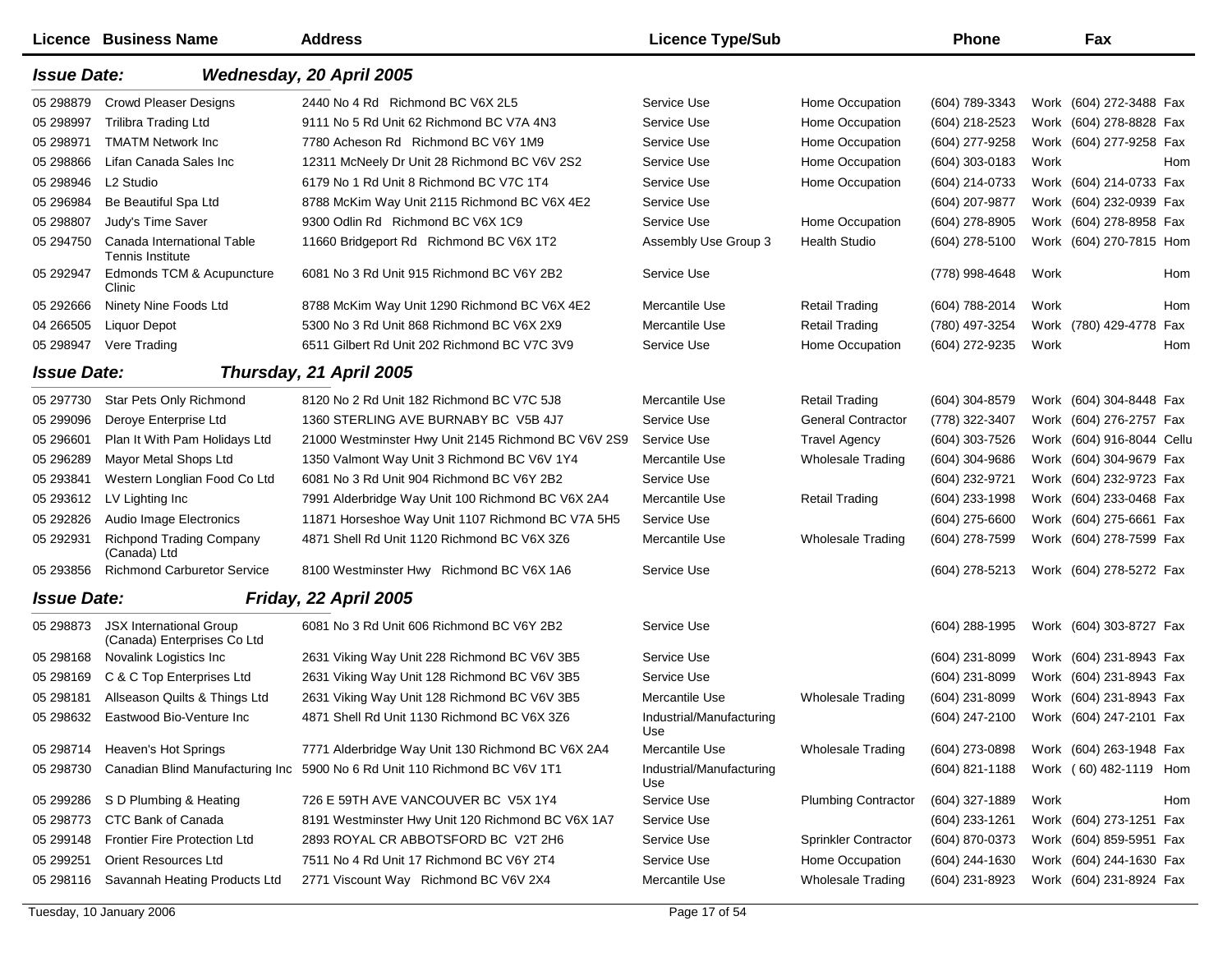|                    | Licence Business Name                          | <b>Address</b>                                                            | <b>Licence Type/Sub</b>         |                                                    | <b>Phone</b>     |        | Fax                          |
|--------------------|------------------------------------------------|---------------------------------------------------------------------------|---------------------------------|----------------------------------------------------|------------------|--------|------------------------------|
| 05 29 2544         | Sunshine Aluminum                              | 11071 Bridgeport Rd Unit 121 Richmond BC V6X 1T2                          | Service Use                     | <b>General Contractor</b>                          | (604) 232-0781   |        | Work (604) 232-0781 Fax      |
| 05 298732          | Perspective Academy & Student<br>Services      | 8888 Odlin Cr Unit 1355 Richmond BC V6X 3Z8                               | Assembly Use Group 3            | <b>Education Institution</b>                       | (604) 821-0866   |        | Work (604) 821-0877 Fax      |
| 04 279369          | <b>Platinum Marine Services</b>                | 11580 Mitchell Rd Richmond BC V6V 1T7                                     | Service Use                     |                                                    | (604) 538-6371   |        | Work (604) 531-6317 Fax      |
| 05 293102          | Ace Beverage                                   | 2268 No 5 Rd Unit 120 Richmond BC V6X 2T1                                 | Mercantile Use                  | <b>Wholesale Trading</b>                           | $(604)$ 301-1652 |        | Work (604) 648-8232 Fax      |
| 04 277646          | T F Food Service                               | 4540 No 3 Rd Unit 1370 Richmond BC V6X 4E4                                | Assembly Use Group 1            | <b>Food Service</b><br>Establishment, Take-<br>Out | (604) 721-7028   | Cellul | Hom                          |
| 05 298103          | Pro-Products Ltd                               | 5900 No 3 Rd Unit 300 Richmond BC V6X 3P7                                 | Service Use                     |                                                    | (604) 628-8666   |        | Work (604) 628-8667 Hom      |
| 04 280497          | South West Packing & Shipping<br>Ltd           | 2633 Viking Way Unit 163 Richmond BC V6V 3B6                              | Service Use                     |                                                    | (604) 278-5638   |        | Work (604) 278-0529 Fax      |
| 04 287352          | <b>Flatiron Constructors Inc.</b>              | 3011 Viking Way Unit 240 Richmond BC V6V 1W1                              | Service Use                     | <b>General Contractor</b>                          | (604) 244-7343   |        | Work (604) 244-7340 Cellu    |
| 05 288396          | MTI                                            | 13468 Verdun PI Unit 100 Richmond BC V6V 1V2                              | Mercantile Use                  | <b>Wholesale Trading</b>                           | (604) 828-2678   | Work   | Hom                          |
| 05 29 0371         | Garya International (BC) Inc                   | 11500 Bridgeport Rd Unit 104 Richmond BC V6X 1T2                          | Mercantile Use                  | <b>Wholesale Trading</b>                           | (604) 233-1216   |        | Work (604) 233-1285 Fax      |
| 05 290423          | Thomson & Fenn Trading Ltd                     | 13800 Viking PI Richmond BC V6V 1K8                                       | Mercantile Use                  | <b>Wholesale Trading</b>                           | (604) 273-8997   |        | Work (604) 273-8977 Fax      |
| 05 29 25 02        | Garya International (BC) Inc                   | 11500 Bridgeport Rd Unit 104 Richmond BC V6X 1T2                          | Mercantile Use                  | <b>Retail Trading</b>                              | (604) 233-1216   |        | Work (604) 233-1285 Fax      |
| 05 29 25 65        | Sunshine Aluminum                              | 11071 Bridgeport Rd Unit 121 Richmond BC V6X 1T2                          | Mercantile Use                  | <b>Wholesale Trading</b>                           | (604) 232-0781   |        | Work (604) 232-0781 Fax      |
| 05 29 54 55        | Wynn International Marketing Ltd               | 8188 Saba Rd Unit 160 Richmond BC V6Y 4B2                                 | Service Use                     |                                                    | (604) 729-3305   | Cellul | Hom                          |
| 05 290128          | Al Taro Japanese Restaurant                    | 6250 No 3 Rd Richmond BC V6Y 2B3                                          | Assembly Use Group 1            | Food Service<br>Establishment                      | (604) 232-0988   |        | Work (604) 304-9666 Fax      |
| 04 275680          |                                                | Red Hawk Express Transport Ltd 3511 Viking Way Unit 3 Richmond BC V6V 1W1 | Service Use                     |                                                    | (604) 889-3038   | Work   | Hom                          |
| <b>Issue Date:</b> |                                                | Monday, 25 April 2005                                                     |                                 |                                                    |                  |        |                              |
| 04 276873          | The Vault Valet Storage                        | 1051 Eburne PI Richmond BC V6V 2Y7                                        | Industrial/Manufacturing<br>Use |                                                    | $(604)$ 328-4246 |        | Work (604) 929-4229 Fax      |
| 05 298327          | China Liuyang Fireworks (North<br>America) Ltd | 5811 Cooney Rd Unit 212 Richmond BC V6X 3M1                               | Service Use                     |                                                    | (604) 270-6610   |        | Work (604) 270-6614 Fax      |
| 05 297675          | Raise The Bar Rehab Centre                     | 3571 Chatham St Unit 105 Richmond BC V7E 2Z1                              | Service Use                     |                                                    | (604) 275-4641   | Work   | Hom                          |
| 05 29 6506         | T Treasures Boutique                           | 12240 2nd Ave Unit 140 Richmond BC V7E 3L8                                | Mercantile Use                  | <b>Retail Trading</b>                              | (604) 275-7119   | Work   | Hom                          |
| 05 29 66 69        | La Reine                                       | 8888 Odlin Cr Unit 2130 Richmond BC V6X 3Z8                               | Mercantile Use                  | <b>Retail Trading</b>                              | (604) 765-2280   | Work   | Hom                          |
| <b>Issue Date:</b> |                                                | Tuesday, 26 April 2005                                                    |                                 |                                                    |                  |        |                              |
| 05 298625          | Volleyball4Cash                                | 5881 FLEMING ST VANCOUVER BC V5P 3G4                                      | Service Use                     |                                                    | (604) 321-0694   | Work   | Hom                          |
| 04 278765          | Julie Colvin                                   | 14300 Entertainment Blvd Richmond BC V6W 1K3                              | Service Use                     | <b>Registered Massage</b><br><b>Therapy Clinic</b> | $(604)$ 448-9616 |        | Work (604) 448-9717 Fax      |
| 05 293542          | <b>Club Powerhouse Supplements</b><br>Inc      | 7011 Elmbridge Way Unit 172 Richmond BC V7C 4V5                           | Assembly Use Group 1            | <b>Food Service</b><br>Establishment               | (604) 276-1880   |        | Work (604) 276-8075 Hom      |
| <b>Issue Date:</b> |                                                | Wednesday, 27 April 2005                                                  |                                 |                                                    |                  |        |                              |
| 05 299977          | <b>Econo Tank Services</b>                     | 3880 PENDER ST UNIT 210 BURNABY BC V5C 2L5                                | Service Use                     | <b>General Contractor</b>                          | (778) 862-1493   | Work   | Hom                          |
| 05 299946          | S M S Pro Painting Company                     | 8200 Colonial Dr Unit 217 Richmond BC V7C 5B6                             | Service Use                     | <b>General Contractor</b>                          | (604) 782-4538   | Hom    | Hom                          |
| 05 29 2618         | <b>ITC Techpro Computer</b><br>Consultant      | 8888 Odlin Cr Unit 2175 Richmond BC V6X 3Z8                               | Mercantile Use                  | <b>Retail Trading</b>                              | (604) 233-1858   | Work   | Hom                          |
| 05 299458          | <b>Hopewell Contracting Ltd</b>                | 6257 Tiffany Blvd Richmond BC V7C 4Z1                                     | Service Use                     | <b>Electrical Contractor</b>                       | $(604)$ 271-8086 |        | Work (604) 781-2723<br>Cellu |
| 05 299926          | <b>Top Connecting Service</b>                  | 9100 Wellmond Rd Richmond BC V7E 1L5                                      | Service Use                     | Home Occupation                                    | (604) 244-7175   | Work   | Hom                          |
| <b>Issue Date:</b> |                                                | Thursday, 28 April 2005                                                   |                                 |                                                    |                  |        |                              |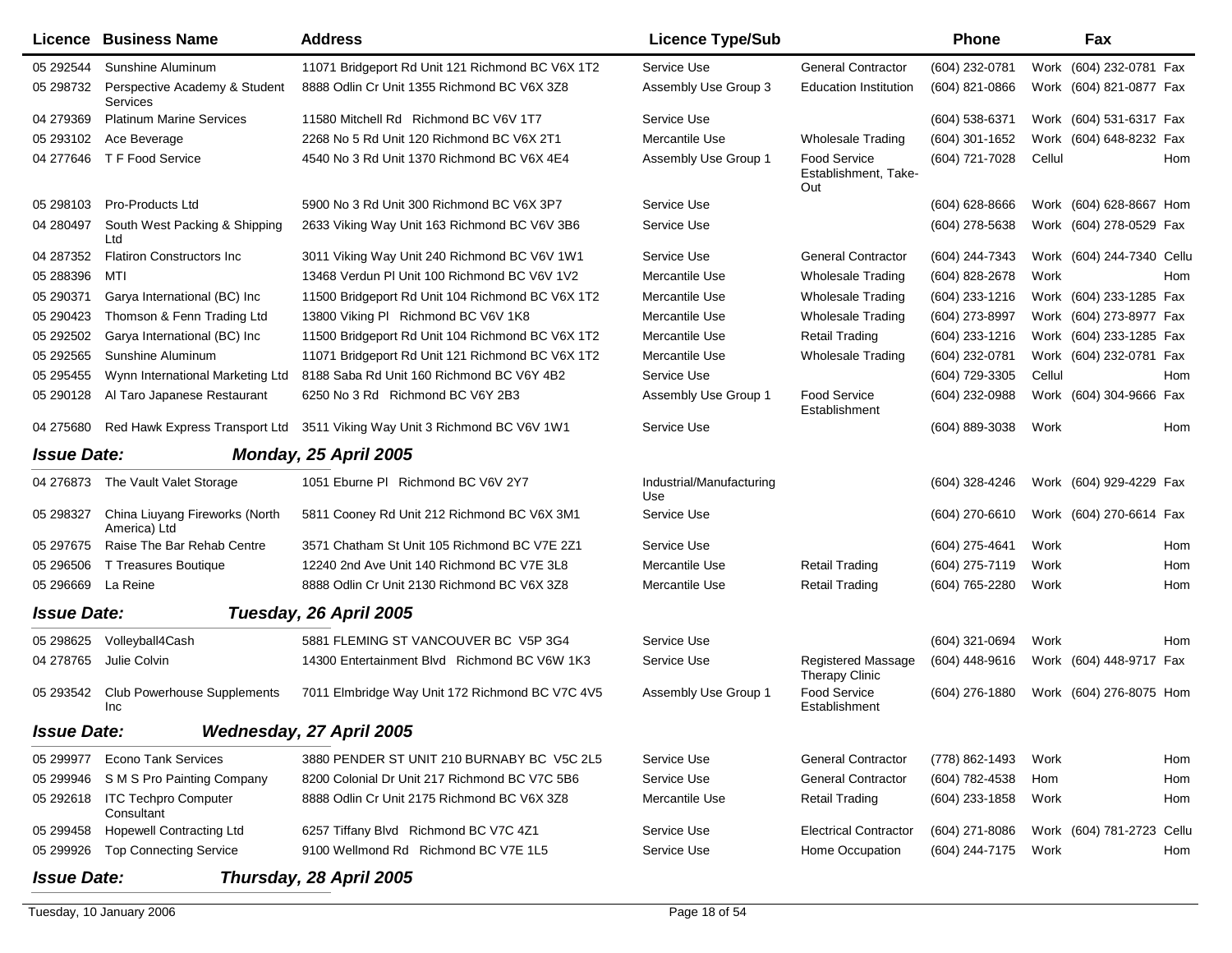|                    | <b>Licence Business Name</b>                                     | <b>Address</b>                                             | <b>Licence Type/Sub</b>         |                                                              | Phone            |      | Fax                       |
|--------------------|------------------------------------------------------------------|------------------------------------------------------------|---------------------------------|--------------------------------------------------------------|------------------|------|---------------------------|
| 05 299987          | CN908 Holding Ltd                                                | 5300 Oliver Dr Richmond BC V6V 2S7                         | Service Use                     | Home Occupation                                              | (604) 521-5980   | Work | Hom                       |
| 05 300081          | <b>MD Property Services</b>                                      | 993 CHERYL ANN PARIS RD ROBERTS CREEK BC<br><b>VON 2W4</b> | Service Use                     | <b>General Contractor</b>                                    | (604) 886-3871   |      | Work (604) 886-4178 Fax   |
| 05 300076          | <b>Orion Maintenance</b>                                         | 8700 Granville Ave Unit 214 Richmond BC V6Y 3H2            | Service Use                     | Home Occupation                                              | $(604)$ 551-8360 | Work | Hom                       |
| 05 299442          | <b>Digital Disc Corporation</b>                                  | 5800 Cedarbridge Way Unit 100 Richmond BC V6X 2A7          | Service Use                     |                                                              | (604) 232-1141   |      | Work (604) 233-1065 Hom   |
| 05 299252          | Kathy's Facials                                                  | 7366 Lucas Rd Richmond BC V6Y 1E9                          | Service Use                     | Home Occupation                                              | (604) 329-0030   |      | Work (604) 329-0030 Cellu |
| 05 299249          | Atlas Physiotherapy Centre                                       | 6551 No 3 Rd Unit 1338 Richmond BC V6Y 2B6                 | Service Use                     |                                                              | (604) 278-2020   |      | Work (604) 278-2050 Fax   |
| 05 297732          | Asiapac Cargo International<br><b>Company Limited</b>            | 2551 Vauxhall PI Unit 3 Richmond BC V6V 1Z5                | Service Use                     |                                                              | (604) 270-2925   |      | Work (604) 270-2919 Fax   |
| 04 277430          | Nowak Rope Ltd                                                   | 6671 Elmbridge Way Unit 180 Richmond BC V7C 5C2            | Industrial/Manufacturing<br>Use |                                                              | (604) 271-5004   |      | Work (604) 271-5004 Fax   |
| 05 300079          | Geoffrey Galang                                                  | 6833 Livingstone PI Unit 4 Richmond BC V7C 5T1             | Service Use                     | <b>Delivery Services</b>                                     | (604) 207-8721   |      | Work (778) 885-1619 Cellu |
| <b>Issue Date:</b> |                                                                  | <b>Monday, 2 May 2005</b>                                  |                                 |                                                              |                  |      |                           |
| 05 300096          | 3Y Development                                                   | 8500 Westminster Hwy Unit 204 Richmond BC V6X 1A8          | Service Use                     | Home Occupation                                              | (604) 278-0410   |      | Work (604) 278-0410 Fax   |
| 05 298990          | Fei Cui International Medical<br><b>Equipment Corporation</b>    | 6081 No 3 Rd Unit 717 Richmond BC V6Y 2B2                  | Service Use                     |                                                              | (604) 278-2283   |      | Work (604) 278-1982 Fax   |
| 05 300291          | <b>Green Point Farm Produce</b><br>Company                       | 7460 Lindsay Rd Richmond BC V7C 3M6                        | Service Use                     | Home Occupation                                              | (604) 277-3892   |      | Hom (604) 277-3892 Fax    |
| 05 299551          | <b>Elegant Furniture</b>                                         | 12180 Bridgeport Rd Unit 110 Richmond BC V6V 1J3           | Mercantile Use                  | <b>Retail Trading</b>                                        | (604) 278-5858   |      | Work (604) 278-9847 Fax   |
| 05 299496          | Woodworks The Hardwood Floor<br>Co Ltd                           | 5600 Cedarbridge Way Unit 120 Richmond BC V6X 2A7          | Service Use                     | <b>General Contractor</b>                                    | (604) 276-9596   |      | Work (604) 276-9597 Fax   |
| 05 299305          | Framecraft Industry Corp                                         | 2981 Simpson Rd Unit 120 Richmond BC V6X 2R2               | Mercantile Use                  | <b>Retail Trading</b>                                        | (604) 273-6262   |      | Work (604) 273-9792 Fax   |
| 05 298995          | <b>Ohana Gourmet Foods</b>                                       | 4531 Colchester Dr Richmond BC V7C 4R3                     | Service Use                     | Home Occupation                                              | (778) 883-7556   |      | Work (604) 275-2378 Fax   |
| 05 29 6734         | R Good Construction Ltd                                          | 1080 Millcarch St Richmond BC V6V 2H4                      | Service Use                     | <b>General Contractor</b>                                    | (604) 321-4001   |      | Work (604) 984-6955 Cellu |
| 05 29 5419         | TheFaceShop Canada Inc                                           | 6060 Minoru Blvd Unit 1830 Richmond BC V6Y 2V7             | Mercantile Use                  | <b>Retail Trading</b>                                        | (604) 270-8864   |      | Work (604) 270-8674 Fax   |
| 05 291379          | Cana Q Enterprises Inc                                           | 5400 Minoru Blvd Unit 150 Richmond BC V6X 2A9              | Mercantile Use                  | <b>Wholesale Trading</b>                                     | (604) 303-0088   |      | Work (604) 278-5288 Fax   |
| 04 287453          | VRB Power Systems Inc                                            | 13971 Bridgeport Rd Richmond BC V6V 1J6                    | Industrial/Manufacturing<br>Use |                                                              | (604) 697-8820   |      | Work (604) 681-4923 Fax   |
| 04 286684          | <b>Spirit Bear Boats</b>                                         | 11580 Mitchell Rd Richmond BC V6V 1T7                      | Industrial/Manufacturing<br>Use |                                                              | (604) 325-2327   | Work | Hom                       |
| 04 27 28 61        | Rockwell Enterprises Inc                                         | 12830 Clarke PI Unit 215 Richmond BC V6V 2H5               | Service Use                     |                                                              | (604) 207-6998   |      | Work (604) 207-6992 Fax   |
| 05 300292          | Canwest Carpet Cleaning &<br>Upholstery                          | 11474 Kingcome Ave Richmond BC V7A 4S2                     | Service Use                     | Home Occupation                                              | (604) 277-8861   | Work | Hom                       |
| 05 298334          | AVH Supply Inc                                                   | 11800 River Rd Unit 138 Richmond BC V6X 1Z7                | Mercantile Use                  | <b>Wholesale Trading</b>                                     | (604) 247-1880   |      | Work (604) 231-1889 Fax   |
| <b>Issue Date:</b> |                                                                  | Tuesday, 3 May 2005                                        |                                 |                                                              |                  |      |                           |
|                    | 05 292426 Beauty Gateway Aesthetics &<br>Aromatherapy School Inc | 8271 Westminster Hwy Unit 200 Richmond BC V6X 3B8          | Assembly Use Group 3            | Education Institution (604) 304-0508 Work (604) 304-0509 Fax |                  |      |                           |
|                    | 05 293815 Geetas Beauty Salon                                    | 6390 No 3 Rd Unit 6 Richmond BC V6Y 2B3                    | Service Use                     |                                                              | (604) 321-2534   | Work | Hom                       |
| 05 295408          | <b>Beauty Garden Trade Ltd</b>                                   | 8580 Alexandra Rd Unit 1135 Richmond BC V6X 4B3            | Service Use                     |                                                              | $(604)$ 303-0331 |      | Work (604) 303-0331 Fax   |
|                    | 05 300316 Phil-Aura Renovations Co                               | 5640 Smith Dr Richmond BC V6V 2K8                          | Service Use                     | <b>General Contractor</b>                                    | (778) 898-0462   |      | Work (604) 525-0964 Fax   |
| <b>Issue Date:</b> |                                                                  | Wednesday, 4 May 2005                                      |                                 |                                                              |                  |      |                           |
|                    | 05 300253 0723229 BC LTD                                         | 8651 General Currie Rd Unit 14 Richmond BC V6Y 1M3         | Service Use                     | <b>General Contractor</b>                                    | (604) 767-2451   |      | Work (604) 279-9265 Fax   |
| 05 300554          | <b>Falcon Bay Construction</b>                                   | 6676 NELSON AVE UNIT 108 BURNABY BC V5H 3J8                | Service Use                     | <b>General Contractor</b>                                    | (778) 999-3832   |      | Work (604) 433-3801 Fax   |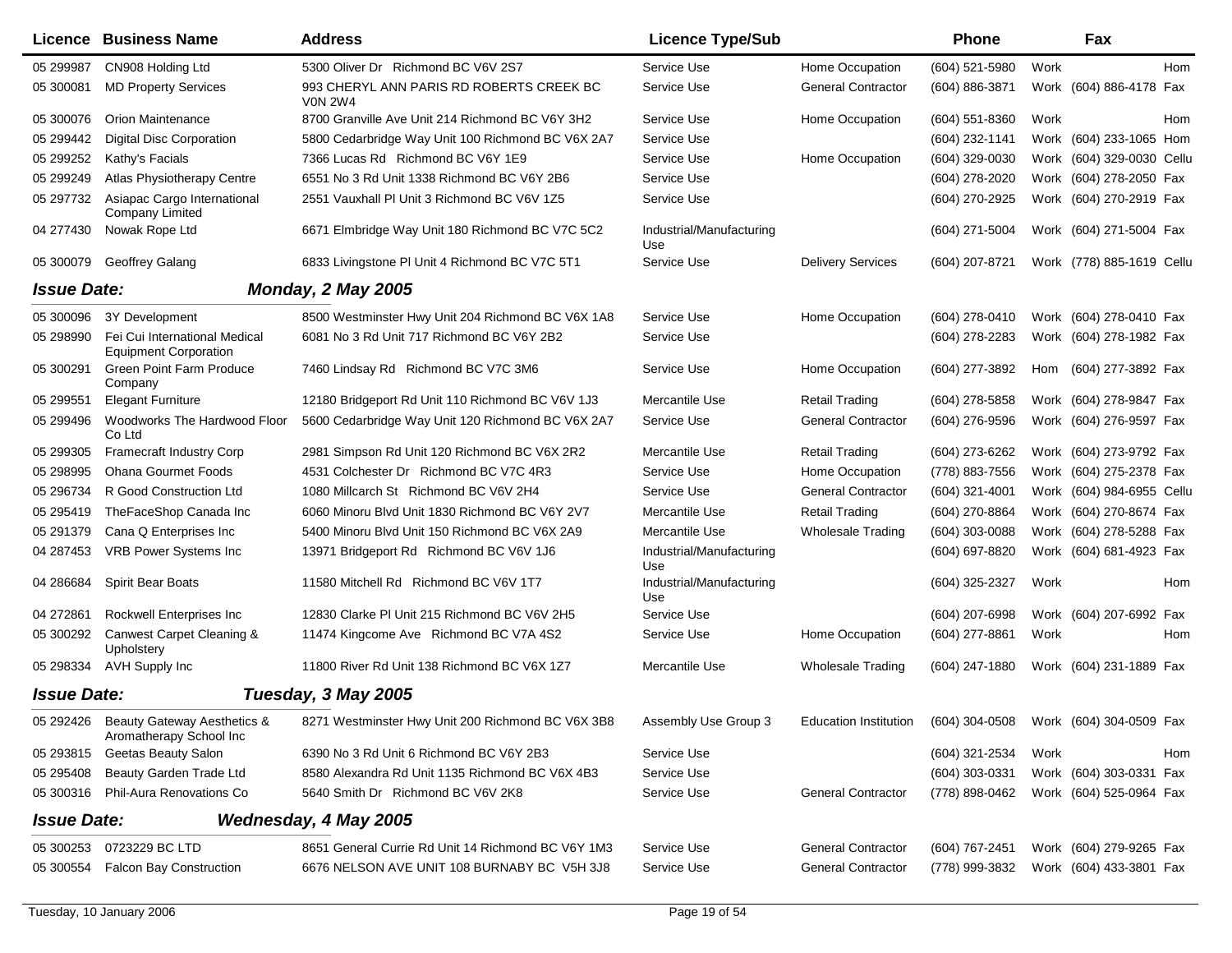|                    | Licence Business Name                                       | <b>Address</b>                                                     | <b>Licence Type/Sub</b> |                                      | <b>Phone</b>   |        | Fax                       |
|--------------------|-------------------------------------------------------------|--------------------------------------------------------------------|-------------------------|--------------------------------------|----------------|--------|---------------------------|
| 05 300493          | <b>Oriental Pacific Resources</b><br><b>Trading Company</b> | 5113 Garden City Rd Unit 2309 Richmond BC V6X 4H5                  | Service Use             | Home Occupation                      | (604) 518-7990 |        | Work (604) 279-9851 Fax   |
| 05 297670          | Szechwan Restaurant                                         | 8188 Saba Rd Unit 110 Richmond BC V6Y 4B2                          | Assembly Use Group 1    | <b>Food Service</b><br>Establishment | (604) 278-6788 |        | Work (604) 272-5346 Hom   |
| 05 300553          | <b>Vancouver Pallets</b>                                    | 8091 Ryan Rd Unit 138 Richmond BC V7A 2E4                          | Service Use             | Home Occupation                      | (604) 787-5298 |        | Work (604) 787-5298 Cellu |
| 05 297783          | <b>Sunflower Cosmetic</b>                                   | 5300 No 3 Rd Unit 411 Richmond BC V6X 2X9                          | Mercantile Use          | <b>Retail Trading</b>                | (604) 276-2028 |        | Work (604) 276-2028 Fax   |
| <b>Issue Date:</b> |                                                             | Thursday, 5 May 2005                                               |                         |                                      |                |        |                           |
|                    | 05 300750 Digimay.Com                                       | 8871 Lansdowne Rd Unit 301 Richmond BC V6X 3X8                     | Service Use             | Home Occupation                      | (778) 861-2066 |        | Work (778) 861-2066 Cellu |
| <b>Issue Date:</b> |                                                             | Friday, 6 May 2005                                                 |                         |                                      |                |        |                           |
|                    | 05 300881 Richsys Trade Internet Ltd                        | 6071 No 4 Rd Richmond BC V6Y 2S8                                   | Service Use             | Home Occupation                      | (604) 247-1899 | Work   | Hom                       |
| <b>Issue Date:</b> |                                                             | Monday, 9 May 2005                                                 |                         |                                      |                |        |                           |
| 05 300984          | <b>Tadune Holdings Inc</b>                                  | 8500 Lansdowne Rd Unit 203 Richmond BC V6X 3G4                     | Service Use             | Home Occupation                      | 06047734705    | Cellul | Hom                       |
| 05 300989          | <b>Creative Collections</b>                                 | 6071 Kalamalka Cr Richmond BC V7C 2R6                              | Service Use             | Home Occupation                      | (604) 279-0001 | Work   | Hom                       |
| 05 300873          | Rain Guard Gutter and Soffits Ltd                           | 13252 62ND AVE SURREY BC V3X 2H8                                   | Service Use             | <b>General Contractor</b>            | (604) 597-6751 |        | Work (604) 597-6751 Fax   |
| 05 300790          | A A Canada Movie Production                                 | 6360 No 6 Rd Richmond BC V6W 1C8                                   | Service Use             | Home Occupation                      | (604) 279-0631 |        | Work (604) 279-0630 Fax   |
| <b>Issue Date:</b> |                                                             | Tuesday, 10 May 2005                                               |                         |                                      |                |        |                           |
|                    | 05 301062 Mircom Technologies Ltd                           | 2071 KINGSWAY AVE UNIT 313 PORT COQUITLAM BC<br><b>V3C 6N2</b>     | Service Use             | <b>General Contractor</b>            | (604) 941-6314 |        | Work (604) 941-4598 Hom   |
| 05 301138          | Serena & Spenser's Club<br>Workshop                         | 8700 McKim Way Unit 3018 Richmond BC V6X 4A5                       | Assembly Use Group 3    | <b>Education Institution</b>         | (604) 207-2288 |        | Work (604) 207-2266 Fax   |
| 05 29 6471         | Necan Lights Ltd                                            | 20800 Westminster Hwy Unit 3143 Richmond BC V6V 2W3 Mercantile Use |                         | <b>Wholesale Trading</b>             | (604) 244-5930 |        | Work (604) 244-5930 Fax   |
| <b>Issue Date:</b> |                                                             | Wednesday, 11 May 2005                                             |                         |                                      |                |        |                           |
| 05 297771          | Cotton Candy Inc                                            | 13160 Vanier PI Unit 130 Richmond BC V6V 2J2                       | Service Use             |                                      | (604) 247-1212 |        | Work (604) 247-1214 Fax   |
| 05 299250          | Nitro Transportation Systems Ltd                            | 10451 Shellbridge Way Unit 240 Richmond BC V6X 2W8                 | Service Use             |                                      | (604) 244-3011 |        | Work (604) 244-3022 Fax   |
| 05 299443          | D & G Investment Co Ltd                                     | 12280 Trites Rd Unit 160 Richmond BC V7E 3R7                       | Mercantile Use          | <b>Wholesale Trading</b>             | (778) 861-0238 | Work   | Hom                       |
| 05 298729          | RJ-Canada Technology Ltd                                    | 4471 No 6 Rd Unit 110 Richmond BC V6V 1P8                          | Mercantile Use          | <b>Wholesale Trading</b>             | (604) 271-1398 | Work   | Hom                       |
| 05 298868          | Opus Trading Ltd                                            | 12191 Hammersmith Way Unit 2155 Richmond BC V7A<br>5H2             | Mercantile Use          | <b>Wholesale Trading</b>             | (604) 266-8625 | Fax    | Hom                       |
| 05 296787          | Creative Shipping & Forwarding<br>Limited                   | 11720 Voyageur Way Unit 7 Richmond BC V6X 3G9                      | Service Use             |                                      | (604) 667-8783 |        | Work (604) 232-4013 Hom   |
| 05 295811          | L J Computers                                               | 8700 McKim Way Unit 1183 Richmond BC V6X 4A5                       | Mercantile Use          | <b>Retail Trading</b>                | (604) 618-0196 | Work   | Hom                       |
| 04 278749          | Division 15 Mechanical Ltd                                  | 13353 Commerce Pkwy Unit 2158 Richmond BC V6V 3A1                  | Service Use             | <b>Plumbing Contractor</b>           | (604) 214-8730 |        | Work (604) 214-8731 Fax   |
|                    | 05 297088 T L Gracious Enterprise<br>(Canada) Inc           | 8351 Alexandra Rd Unit 210 Richmond BC V6X 3P3                     | Service Use             |                                      | (604) 278-0909 |        | Work (604) 278-0910 Fax   |
| <b>Issue Date:</b> |                                                             | Thursday, 12 May 2005                                              |                         |                                      |                |        |                           |
|                    | 05 301376 R & T Tax Refund Inc                              | 7460 Langton Rd Richmond BC V7C 4B5                                | Service Use             | Home Occupation                      | (604) 303-0430 |        | Work (604) 232-9293 Fax   |
| 05 301190          | <b>Manor Hall Renovations</b>                               | 15794 109TH AVE SURREY BC V4N 5G1                                  | Service Use             | <b>General Contractor</b>            | (604) 729-9130 |        | Work (604) 581-0745 Fax   |
| 05 293814          | Ideas Technology Corporation                                | 6061 No 3 Rd Unit 108 Richmond BC V6Y 2B2                          | Mercantile Use          | <b>Retail Trading</b>                | (604) 278-8878 |        | Work (604) 375-6933 Cellu |
| <b>Issue Date:</b> |                                                             | <b>Friday, 13 May 2005</b>                                         |                         |                                      |                |        |                           |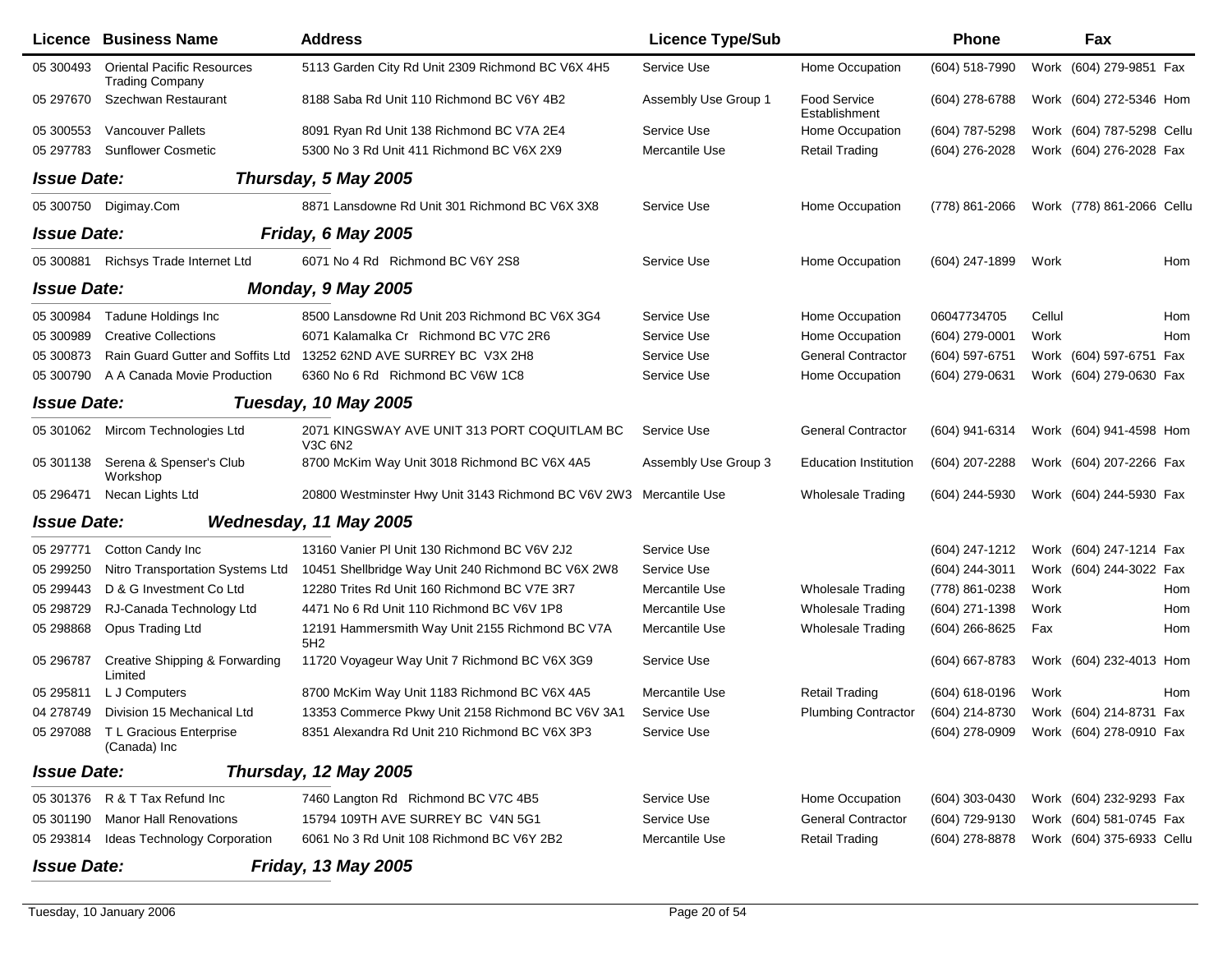|            | Licence Business Name                         | <b>Address</b>                                     | <b>Licence Type/Sub</b>         |                                                            | <b>Phone</b>       |        | Fax                       |     |
|------------|-----------------------------------------------|----------------------------------------------------|---------------------------------|------------------------------------------------------------|--------------------|--------|---------------------------|-----|
| 05 301050  | Three Wishes                                  | 11720 Horseshoe Way Richmond BC V7A 4V5            | Mercantile Use                  | Wholesale Trading                                          | (604) 272-3799     |        | Work (604) 272-3797 Fax   |     |
| 05 300326  | Cana-Pacific Imaging Supplies<br>Inc          | 12868 Clarke PI Unit 190 Richmond BC V6V 2H1       | Mercantile Use                  | Wholesale Trading                                          | (604) 278-8515     |        | Work (604) 278-8515 Fax   |     |
| 05 300048  | Swan                                          | 4540 No 3 Rd Unit 1175 Richmond BC V6X 4E4         | Mercantile Use                  | <b>Retail Trading</b>                                      | (604) 233-9103     |        | Work (604) 272-8747 Fax   |     |
| 05 300165  | Chic                                          | 4311 Hazelbridge Way Unit 1640 Richmond BC V6X 3L7 | Mercantile Use                  | <b>Retail Trading</b>                                      | (604) 273-2900     | Work   |                           | Hom |
| 05 300247  | <b>Ascot Investment Corporation</b>           | 5900 No 3 Rd Unit 880 Richmond BC V6X 3P7          | Service Use                     |                                                            | (604) 276-2600     |        | Work (604) 276-2300 Fax   |     |
| 05 300250  | Legends N Myths Gift Shop Inc                 | 6551 No 3 Rd Unit 1114 Richmond BC V6Y 2B6         | Mercantile Use                  | <b>Retail Trading</b>                                      | (604) 270-6099     |        | Work (604) 591-2005 Fax   |     |
| 05 300285  | Curves                                        | 12320 Trites Rd Unit 1 Richmond BC V7E 3R7         | Assembly Use Group 3            | Health Studio                                              | (604) 878-8000     |        | Work (604) 677-5612 Fax   |     |
| 05 300310  | Vigoss                                        | 6060 Minoru Blvd Unit 2222 Richmond BC V6Y 2V7     | Mercantile Use                  | Retail Trading                                             | (604) 278-3022     |        | Work (604) 278-3029 Fax   |     |
| 05 299938  | Nasim Carpets                                 | 12391 Bridgeport Rd Unit 5 Richmond BC V6V 1J4     | Mercantile Use                  | <b>Retail Trading</b>                                      | (604) 247-1617     |        | Work (604) 247-1617 Fax   |     |
| 05 300328  | Ink or Toner                                  | 6551 No 3 Rd 1741 Richmond BC V6Y 2B6              | Mercantile Use                  | <b>Retail Trading</b>                                      | (604) 232-9282     |        | Work (604) 232-9281 Fax   |     |
| 05 300780  | Packaging Depot                               | 8100 Ackroyd Rd Unit 145 Richmond BC V6X 3K2       | Mercantile Use                  | <b>Retail Trading</b>                                      | (604) 247-2228     |        | Work (604) 247-2229 Fax   |     |
| 05 299937  | <b>Nasim Carpets</b>                          | 12391 Bridgeport Rd Unit 5 Richmond BC V6V 1J4     | Mercantile Use                  | <b>Wholesale Trading</b>                                   | (604) 247-1617     |        | Work (604) 247-1617 Fax   |     |
| 05 300910  | China Video                                   | 8328 Capstan Way Unit 1121 Richmond BC V6X 4B6     | Mercantile Use                  | <b>Retail Trading</b>                                      | (604) 248-2288     | Work   |                           | Hom |
| 05 298645  | <b>Triquetra Enterprises</b>                  | 6060 Minoru Blvd Richmond BC V6Y 2V7               | Mercantile Use                  | <b>Retail Trading</b>                                      | (604) 270-9606     |        | Work (604) 585-1542 Fax   |     |
| 05 301090  | M Quest Capital Corporation                   | 8171 Ackroyd Rd Unit 5040 Richmond BC V6X 3K1      | Service Use                     |                                                            | (604) 279-8976     |        | Work (604) 278-6897 Fax   |     |
| 05 301353  | T I Projects Inc                              | 12438 MEADOWBROOK PL MAPLE RIDGE BC V4R 2H6        | Service Use                     | <b>General Contractor</b>                                  | (604) 813-7465     | Work   |                           | Hom |
| 05 301437  | <b>Street Level Media Vehicles</b>            | 7091 Blundell Rd Unit 4 Richmond BC V6Y 1J5        | Service Use                     | Home Occupation                                            | (604) 838-3007     | Work   |                           | Hom |
| 05 301439  | Beaukent Developments Inc.                    | 10191 Shell Rd Richmond BC V7A 3W5                 | Service Use                     | Home Occupation                                            | (604) 241-2808     |        | Work (604) 781-1560 Cellu |     |
| 05 301579  | <b>Latino Cleaning Services</b>               | 20881 87TH AVE UNIT 47 LANGLEY BC V1M 3X1          | Service Use                     |                                                            | (604) 630-7995     | Work   |                           | Hom |
| 05 300863  | Star Java International Co Ltd                | 7900 Westminster Hwy Unit 120 Richmond BC V6X 1A5  | Mercantile Use                  | <b>Retail Trading</b>                                      | (604) 288-5549     |        | Work (604) 288-5547 Hom   |     |
| 05 297717  | <b>McLlin Fashion Ltd</b>                     | 6551 No 3 Rd Richmond BC V6Y 2B6                   | Mercantile Use                  | <b>Retail Trading</b>                                      | (604) 722-6298     | Work   |                           | Hom |
| 04 278978  | Immortal Metals Inc                           | 12211 1st Ave Richmond BC V7E 3M3                  | Industrial/Manufacturing<br>Use |                                                            | (604) 241-9939     |        | Work (604) 241-7805 Fax   |     |
| 04 280448  | Alican Marketing Corp                         | 12417 No 2 Rd Unit 230 Richmond BC V7E 6H6         | Service Use                     |                                                            | $(604)$ 241-2886   |        | Work (604) 241-9890 Fax   |     |
| 05 29 2579 | Coast Sport Therapy Inc                       | 5640 Hollybridge Way Unit 170 Richmond BC V7C 4N3  | Assembly Use Group 3            | <b>Health Studio</b>                                       | $(604)$ 781-8138   |        | Work (604) 266-3769 Fax   |     |
| 05 29 2804 | Attinson Food Equipment Ltd                   | 13480 Verdun PI Richmond BC V6V 1V2                | Mercantile Use                  | <b>Wholesale Trading</b>                                   | (604) 232-9996     |        | Work (604) 276-2377 Fax   |     |
| 05 294735  | <b>Great Wall Aluminum Products</b><br>Ltd    | 11788 River Rd Unit 128 Richmond BC V6X 1Z7        | Mercantile Use                  | <b>Wholesale Trading</b>                                   | $(604)$ 561-5009   | Work   |                           | Hom |
| 05 295507  | So Pink                                       | 4311 Hazelbridge Way Unit 1775 Richmond BC V6X 3L7 | Mercantile Use                  | <b>Retail Trading</b>                                      | (604) 779-9526     | Cellul |                           | Hom |
| 05 295833  | Basic Co Ltd                                  | 5900 No 3 Rd Unit 678 Richmond BC V6X 3P7          | Service Use                     |                                                            | (604) 214-1456     | Work   |                           | Hom |
| 05 295886  | International School of Dance                 | 12611 Vulcan Way Unit 200 Richmond BC V6V 1V6      | Assembly Use Group 3            | Health Studio                                              | (604) 304-8676     | Work   |                           | Hom |
| 05 299091  | Arachne International Trading Inc             | 13986 Cambie Rd Unit 215 Richmond BC V6V 2K3       | Mercantile Use                  | <b>Wholesale Trading</b>                                   | (604) 628-7617     | Work   |                           | Hom |
| 05 297710  | Compass Trading Co Ltd                        | 4540 No 3 Rd Unit 1265 Richmond BC V6X 4E4         | Service Use                     |                                                            | (604) 231-0066     |        | Work (604) 231-0067 Fax   |     |
| 05 299931  | Jennifer Knapp RMT                            | 6091 Gilbert Rd Unit 430 Richmond BC V7C 5L9       | Service Use                     | Registered Massage (604) 232-0112<br><b>Therapy Clinic</b> |                    |        | Work (604) 232-0142 Fax   |     |
| 05 297863  | Rey & Del Auto Repair                         | 2420 Shell Rd Unit 115 Richmond BC V6X 2P1         | Service Use                     |                                                            | (604) 273-3113     |        | Work (604) 276-3119 Hom   |     |
| 05 298022  | Dr Lillian Wong Inc                           | 6091 Gilbert Rd Unit 200 Richmond BC V7C 5L9       | Service Use                     |                                                            | 7788813375375      | Work   |                           | Hom |
| 05 298310  | <b>Rainbow Accessories</b>                    | 4540 No 3 Rd Unit 1415 Richmond BC V6X 4E4         | Mercantile Use                  | <b>Retail Trading</b>                                      | (778) 889-1378     | Work   |                           | Hom |
| 05 298640  | <b>B &amp; W United Venture Inc</b>           | 8877 Odlin Cr Unit 220 Richmond BC V6X 3Z7         | Service Use                     |                                                            | (604) 271-5026     |        | Work (604) 271-5067 Fax   |     |
| 05 298786  | Song Of The Azalea                            | 6060 Minoru Blvd Richmond BC V6Y 2V7               | Mercantile Use                  | <b>Retail Trading</b>                                      | $(604) 639 - 6181$ | Work   |                           | Hom |
| 05 299225  | Chia-Chi Enterprises Ltd                      | 3751 Jacombs Rd Unit 245 Richmond BC V6V 2R4       | Mercantile Use                  | <b>Wholesale Trading</b>                                   | (604) 273-6988     |        | Work (604) 273-3966 Fax   |     |
| 05 299532  | M & W Equipment and<br><b>Engineering Ltd</b> | 4320 Viking Way Unit 170 Richmond BC V6V 2L4       | Mercantile Use                  | <b>Wholesale Trading</b>                                   | (604) 303-6581     |        | Work (604) 313-6582 Fax   |     |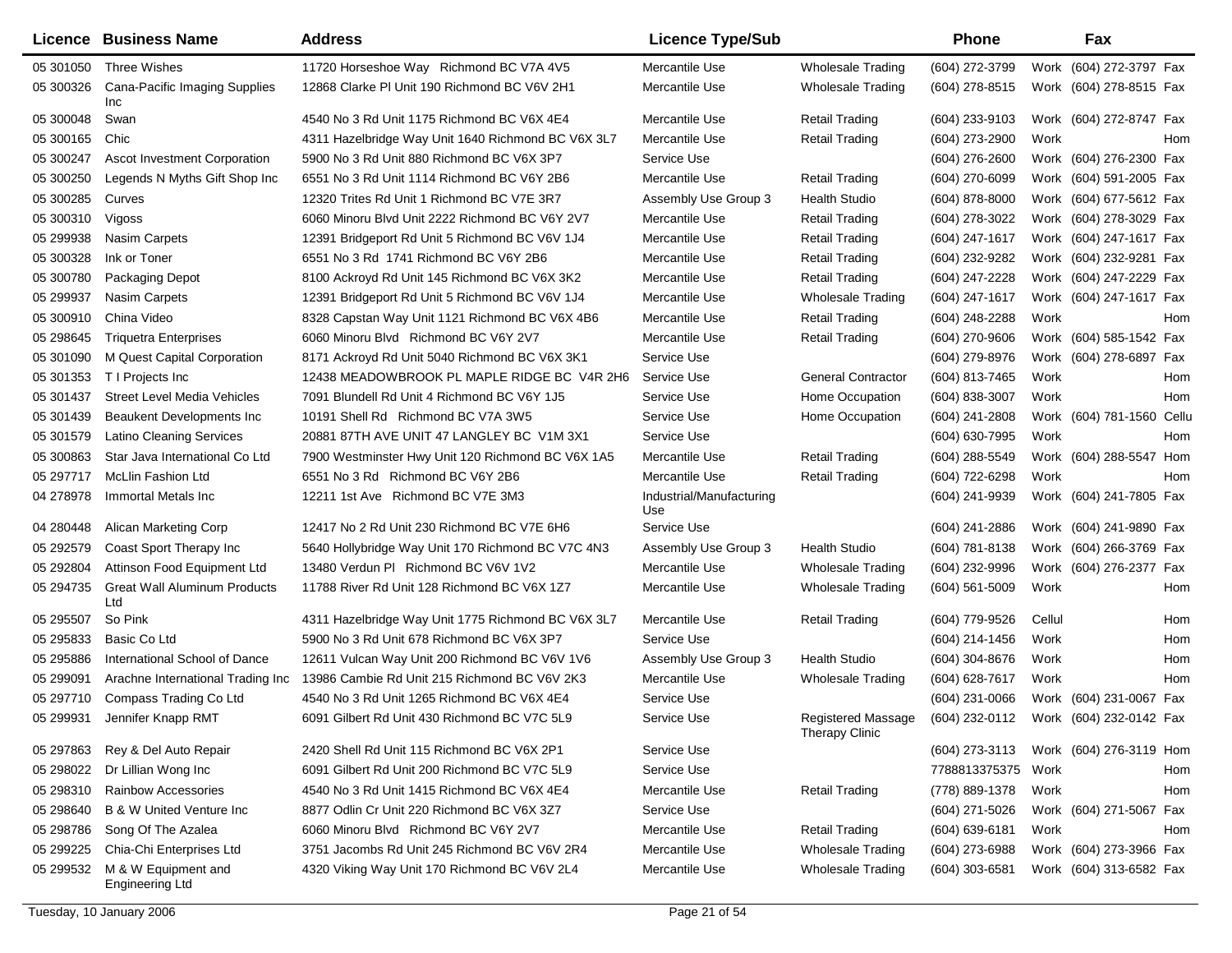|                    | Licence Business Name                         | <b>Address</b>                                  | <b>Licence Type/Sub</b>         |                                                    | Phone            |      | Fax                     |     |
|--------------------|-----------------------------------------------|-------------------------------------------------|---------------------------------|----------------------------------------------------|------------------|------|-------------------------|-----|
| 05 29 65 69        | <b>Telford &amp; Associates</b>               | 5811 Cooney Rd Unit 305 Richmond BC V6X 3M1     | Service Use                     |                                                    | (604) 808-8300   |      | Work (604) 263-8628 Fax |     |
| <b>Issue Date:</b> |                                               | <b>Monday, 16 May 2005</b>                      |                                 |                                                    |                  |      |                         |     |
| 05 301635          | <b>Richmond Contracting Ltd</b>               | 9300 Parksville Dr Unit 704 Richmond BC V7E 4W3 | Service Use                     | <b>General Contractor</b>                          | (604) 231-1953   |      | Work (604) 231-1954 Fax |     |
| 05 301699          | <b>Blue Sky Trading</b>                       | 6239 Azure Rd Richmond BC V7C 2N8               | Service Use                     | Home Occupation                                    | (604) 725-3389   | Work |                         | Hom |
| <b>Issue Date:</b> |                                               | Tuesday, 17 May 2005                            |                                 |                                                    |                  |      |                         |     |
| 04 279418          | DL Installs In Style Inc                      | 11782 River Rd Unit 104 Richmond BC V6X 1Z7     | Service Use                     |                                                    | (604) 833-6110   | Work |                         | Hom |
| 05 294903          | Stepin' Out                                   | 12000 1st Ave Unit 120 Richmond BC V7E 3L9      | Mercantile Use                  | <b>Retail Trading</b>                              | (604) 808-9645   | Work |                         | Hom |
| 05 300356          | Michael Trayler Designs Ltd                   | 3860 Jacombs Rd Unit 101 Richmond BC V6V 1Y6    | Industrial/Manufacturing<br>Use |                                                    | (604) 536-8644   |      | Work (604) 536-8654     | Fax |
| 05 301139          | Yide Feng Shui Network Ltd                    | 2268 No 5 Rd Unit 180 Richmond BC V6X 2T1       | Mercantile Use                  | <b>Wholesale Trading</b>                           | (778) 288-6667   | Work |                         | Hom |
| <b>Issue Date:</b> |                                               | Wednesday, 18 May 2005                          |                                 |                                                    |                  |      |                         |     |
|                    | 05 301112 The Best Tea House Company<br>Ltd   | 4540 No 3 Rd Unit 1270 Richmond BC V6X 4E4      | Mercantile Use                  | <b>Retail Trading</b>                              | (604) 232-1681   |      | Work (604) 232-1691 Fax |     |
| 05 301924          | Nextep International Trading Ltd              | 8700 Ackroyd Rd Unit 309 Richmond BC V6X 3G2    | Service Use                     | Home Occupation                                    | (604) 273-8668   | Work |                         | Hom |
| 05 301916          | 0720905 B C Ltd                               | 8840 Scotchbrook Rd Richmond BC V6Y 2M3         | Service Use                     | Home Occupation                                    | (604) 241-7914   | Work |                         | Hom |
| 05 301732          | Cubacan Concrete Finishing Ltd                | 7611 Ash St Richmond BC V6Y 2S2                 | Service Use                     | <b>General Contractor</b>                          | (778) 889-8627   | Work |                         | Hom |
| 05 301725          | Park West Interiors Ltd                       | 1815 145TH STREET SURREY BC V4A 9E5             | Service Use                     | <b>General Contractor</b>                          | (604) 788-9008   | Work |                         | Hom |
| 05 301710          | All Thumbs Maintenance                        | 3660 Georgia St Richmond BC V7E 2S1             | Service Use                     | <b>General Contractor</b>                          | (604) 275-1920   | Work |                         | Hom |
| 05 300249          | Amanda's Beauty                               | 8010 Saba Rd Unit 125 Richmond BC V6Y 4B2       | Service Use                     |                                                    | $(604)$ 783-6651 | Work |                         | Hom |
| 05 298102          | Sub-Zi Sandwiches                             | 6011 No 1 Rd Unit 100 Richmond BC V7C 1T4       | Mercantile Use                  | <b>Retail Trading</b>                              | (604) 270-8625   | Work |                         | Hom |
| 05 294905          | Hung Fung Noodle Ltd                          | 11782 River Rd Unit 128 Richmond BC V6X 1Z7     | Industrial/Manufacturing<br>Use |                                                    | (604) 828-2180   | Work |                         |     |
| 05 293075          | Ocean Trade Seafood Co Ltd                    | 14488 Knox Way Unit 103 Richmond BC V6V 2Z5     | Mercantile Use                  | <b>Wholesale Trading</b>                           | (604) 295-8822   |      | Work (604) 285-8823 Fax |     |
| 04 287570          | Matthias Truck & Camper Rental                | 6600 Housman PI Richmond BC V7E 4A9             | Vehicle for Hire                | Vehicle For Hire<br>Office                         | (604) 277-1765   | Work |                         | Hom |
| 04 287568          | Karin's Esthetician Service                   | 6600 Housman PI Richmond BC V7E 4A9             | Service Use                     | Home Occupation                                    | (604) 277-1365   | Work |                         | Hom |
| 05 301714          | <b>Skylight Painting &amp; Restoration</b>    | 8480 Granville Ave Unit 109 Richmond BC V6Y 4E8 | Service Use                     | <b>General Contractor</b>                          | (604) 278-3325   |      | Work (604) 278-3325 Fax |     |
| <b>Issue Date:</b> |                                               | Thursday, 19 May 2005                           |                                 |                                                    |                  |      |                         |     |
| 05 301926          | Radiant Lifestyle                             | 6436 MCKENZIE DR DELTA BC V4E 1N9               | Service Use                     |                                                    | (604) 501-3794   |      | Work (604) 572-3027 Fax |     |
| 05 301951          | Salle De The Tea Room                         | 8571 Alexandra Rd Unit 113 Richmond BC V6X 1C3  | Assembly Use Group 1            | <b>Food Service</b><br>Establishment, Take-<br>Out | (604) 304-0642   | Work |                         | Hom |
| 05 30 2067         | Mobile Image                                  | 5240 Clifton Rd Richmond BC V7C 3B9             | Service Use                     | Home Occupation                                    | (604) 763-1223   |      | Work (604) 241-9090 Fax |     |
| <b>Issue Date:</b> |                                               | <b>Friday, 20 May 2005</b>                      |                                 |                                                    |                  |      |                         |     |
|                    | 05 301252 Gotham Realty Inc                   | 3071 No 5 Rd Unit 1 Richmond BC V6X 2T4         | Service Use                     |                                                    | (604) 273-1144   |      | Work (604) 273-7744     | Hom |
| 05 301819          | Feel International Fashion Inc                | 4351 No 3 Rd Unit 150 Richmond BC V6X 3A7       | Mercantile Use                  | <b>Retail Trading</b>                              | (604) 613-0168   | Work |                         | Hom |
| 05 301871          | Interpacific Marketing and<br>Development Ltd | 4351 No 3 Rd Unit 150 Richmond BC V6X 3A7       | Mercantile Use                  | <b>Retail Trading</b>                              | (604) 616-4818   | Work |                         | Hom |
| 05 301310          | Kumdodo Trading Company                       | 4351 No 3 Rd Unit 150 Richmond BC V6X 3A7       | Mercantile Use                  | <b>Retail Trading</b>                              | (604) 808-3451   | Work |                         | Hom |
|                    | 05 298111 X-Cellent Signs                     | 12871 Clarke PI Unit 160 Richmond BC V6V 2H9    | Industrial/Manufacturing<br>Use |                                                    | (778) 892-7355   | Work |                         | Hom |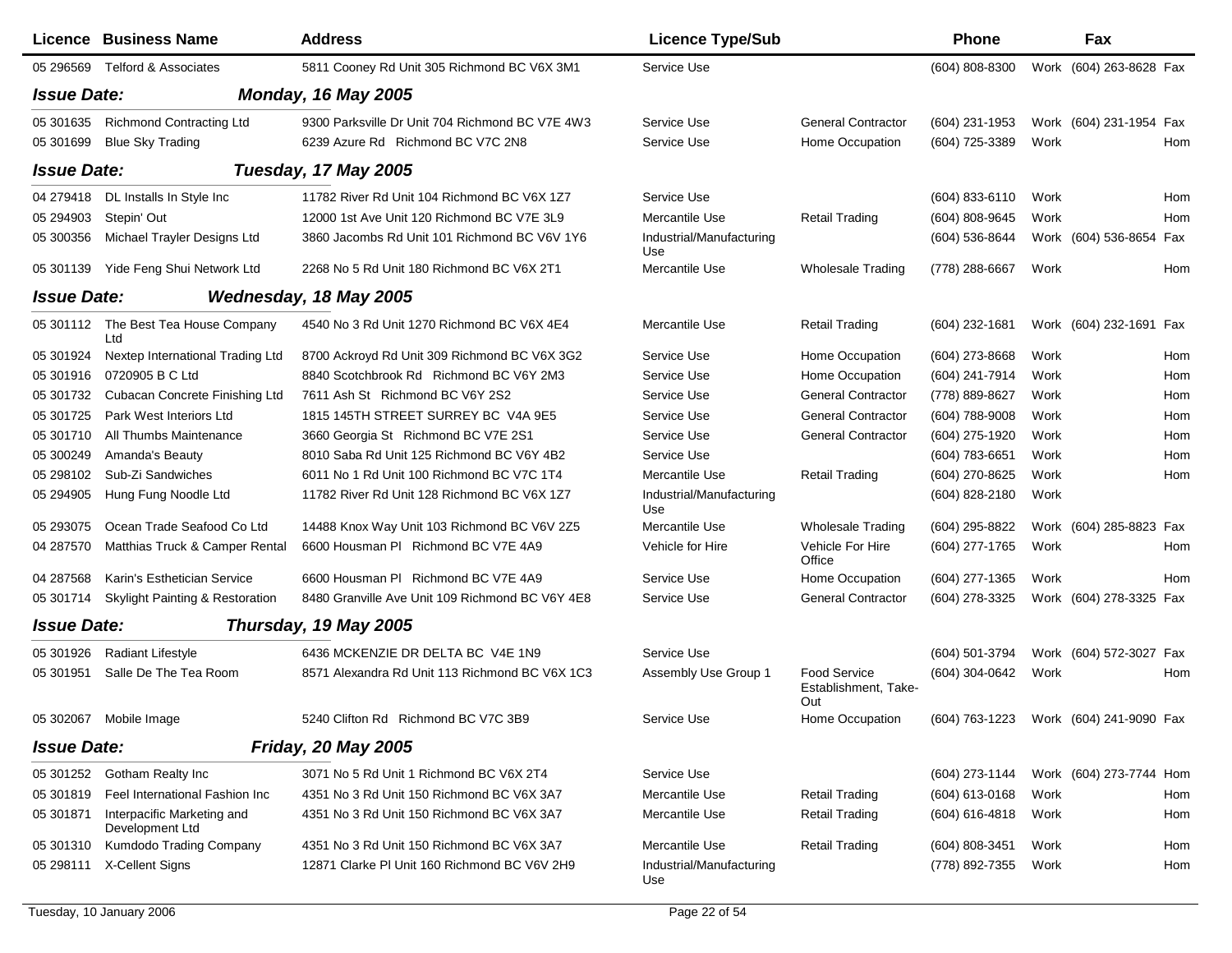|                    | Licence Business Name                                   | <b>Address</b>                                                              | <b>Licence Type/Sub</b>         |                                                    | <b>Phone</b>     |        | Fax                     |            |
|--------------------|---------------------------------------------------------|-----------------------------------------------------------------------------|---------------------------------|----------------------------------------------------|------------------|--------|-------------------------|------------|
| 05 297043          | A E Education                                           | 8080 Park Rd Richmond BC V6Y 1T1                                            | Service Use                     |                                                    | (604) 725-0233   | Work   |                         | Hom        |
| 05 301472          | More                                                    | 4380 No 3 Rd Unit 1405 Richmond BC V6X 3V7                                  | Mercantile Use                  | <b>Retail Trading</b>                              | (604) 273-3392   | Work   |                         | Hom        |
| 05 301186          | <b>RES Chemical Inc</b>                                 | 5811 Cooney Rd Unit 212 Richmond BC V6X 3M1                                 | Service Use                     |                                                    | (604) 270-6610   |        | Work (604) 270-6614 Fax |            |
| <b>Issue Date:</b> |                                                         | Tuesday, 24 May 2005                                                        |                                 |                                                    |                  |        |                         |            |
| 05 302283          | <b>Gentech Wireless</b>                                 | 8691 Garden City Rd Richmond BC V6Y 2P4                                     | Service Use                     | Home Occupation                                    | $(604)$ 275-3304 |        | Work (604) 275-3384 Fax |            |
| 05 302295          | <b>Harvest Interiors</b>                                | 889 COLUMBIA ST ABBOTSFORD BC V2T 5X9                                       | Service Use                     | <b>General Contractor</b>                          | (604) 309-9143   |        | Work (604) 855-9143 Fax |            |
| 05 302274          | Ricardo the Handyman                                    | 11631 7th Ave Unit 10 Richmond BC V7E 5V6                                   | Service Use                     | <b>General Contractor</b>                          | (604) 306-7180   | Cellul |                         | Hom        |
| 05 302176          | <b>EBA Engineering Consultants</b><br>Ltd.              | 14940 123 AVE EDMONTON AB T5V 1B4                                           | Service Use                     | <b>General Contractor</b>                          | (780) 451-2121   |        | Work (780) 454-5688 Fax |            |
| 05 300390          | Baron Trading Ltd                                       | 4351 No 3 Rd Unit 150 Richmond BC V6X 3A7                                   | Mercantile Use                  | <b>Retail Trading</b>                              | (778) 898-0822   | Work   |                         | Hom        |
| 05 299234          | Ho Ho                                                   | 7031 Westminster Hwy Unit 207 Richmond BC V6X 1A3                           | Service Use                     |                                                    | (604) 889-8284   | Work   |                         | Hom        |
| 05 29 6731         | Wang Gal Bi                                             | 3088 St Edwards Dr Unit 109 Richmond BC V6X 2M6                             | Assembly Use Group 1            | <b>Food Service</b><br>Establishment               | (604) 279-9404   |        | Work (604) 279-0559     | Fax        |
| 05 295398          | Mercato Nel Vicolo                                      | 12251 No 1 Rd Unit 130 Richmond BC V7E 1T6                                  | Assembly Use Group 1            | <b>Food Service</b><br>Establishment               | (604) 277-7444   | Work   |                         | Hom        |
|                    | 05 300900 G J No 1 Local Fruits                         | 8340 Steveston Hwy Richmond BC V7A 1M3                                      | Mercantile Use                  | Roadside Stand                                     |                  | Work   |                         | <b>Hom</b> |
| <b>Issue Date:</b> |                                                         | Wednesday, 25 May 2005                                                      |                                 |                                                    |                  |        |                         |            |
| 05 298007          | Regent Long Foods Wholesale                             | 10475 Gilmore Cr Richmond BC V6X 1X3                                        | Service Use                     | Home Occupation                                    | $(604)$ 303-0135 | Work   |                         | Hom        |
| 05 302303          | <b>Santos Construction Ltd</b>                          | 6029 BRYANT ST BURNABY BC V5H 1X8                                           | Service Use                     | <b>General Contractor</b>                          | (604) 433-2319   |        | Work (604) 434-2319 Fax |            |
| 04 272155          | Seagate Fisheries Ltd                                   | 6755 Graybar Rd Unit 125 Richmond BC V6W 1H8                                | Industrial/Manufacturing<br>Use |                                                    | (604) 278-8684   |        | Work (604) 278-8270 Fax |            |
| 05 298840          | Taco Del Mar                                            | 12420 No 1 Rd Unit 100 Richmond BC V7E 6N2                                  | Assembly Use Group 1            | <b>Food Service</b><br>Establishment, Take-<br>Out | (604) 204-2617   | Work   |                         | Hom        |
| 05 293346          | Kitchen 284                                             | 11900 No 1 Rd Richmond BC V7E 1S9                                           | Assembly Use Group 1            | <b>Food Service</b><br>Establishment               | (604) 241-8311   | Work   |                         | Hom        |
| 05 298847          | Seattle's Best Cafe                                     | 12420 No 1 Rd Unit 100 Richmond BC V7E 6N2                                  | Assembly Use Group 1            | <b>Food Service</b><br>Establishment               | (604) 204-2617   | Work   |                         | Hom        |
| <b>Issue Date:</b> |                                                         | Thursday, 26 May 2005                                                       |                                 |                                                    |                  |        |                         |            |
| 05 301738          | Splendid Fashion Co                                     | 8700 McKim Way Unit 2068 Richmond BC V6X 4A5                                | Mercantile Use                  | <b>Retail Trading</b>                              | (604) 273-2808   | Work   |                         | Hom        |
| 05 302526          |                                                         | Paramount Limousine Service Ltd 4260 River Rd Richmond BC V7C 1A2           | Vehicle for Hire                | Vehicle For Hire<br>Office                         | (604) 279-5466   |        | Work (604) 279-5444 Fax |            |
| 05 302282          | D R Plumbing and Heating                                | 22000 Sharpe Ave Unit 5 Richmond BC V6V 2V5                                 | Service Use                     | <b>Gas Contractor</b>                              | (604) 525-5395   |        | Work (604) 525-5394 Fax |            |
|                    | 05 302412  YB Services                                  | 6573 No 4 Rd Richmond BC V6Y 2T2                                            | Service Use                     | Home Occupation                                    | (604) 765-4462   | Cellul |                         | Hom        |
|                    |                                                         | 05 302527 Paramount Limousine Service Ltd 4260 River Rd Richmond BC V7C 1A2 | Vehicle for Hire                | Class B - Limousine                                | (604) 279-5466   |        | Work (604) 279-5444 Fax |            |
| 05 302278          | D R Plumbing and Heating                                | 22000 Sharpe Ave Unit 5 Richmond BC V6V 2V5                                 | Service Use                     | <b>Plumbing Contractor</b>                         | $(604)$ 525-5395 |        | Work (604) 525-5394 Fax |            |
| 05 301577          | Rozin Salon                                             | 11820 Sealord Rd Richmond BC V7A 3L4                                        | Service Use                     | Home Occupation                                    | (604) 275-2595   | Work   |                         | Hom        |
| 05 301018          | Blue-Sky Chinese Medicine and<br>Acupuncture Clinic Ltd | 4540 No 3 Rd Unit 1305 Richmond BC V6X 4E4                                  | Service Use                     |                                                    | (778) 869-8960   |        | Work (604) 231-8960 Fax |            |
| 05 293754          | Kitchen Love                                            | 8003 Anderson Rd Richmond BC V6Y 1S1                                        | Mercantile Use                  | <b>Retail Trading</b>                              | (604) 278-5972   |        | Work (604) 278-5912 Hom |            |
| 05 29 23 32        | Ludmila Truba                                           | 8240 Lansdowne Rd Unit 105 Richmond BC V6X 1B9                              | Service Use                     |                                                    | (604) 304-9174   | Work   |                         | Hom        |
| 04 280775          | Pacific Gain Trading                                    | 12860 Clarke PI Unit 130 Richmond BC V6V 2H1                                | Mercantile Use                  | <b>Wholesale Trading</b>                           | (604) 273-1828   |        | Work (604) 273-9555 Fax |            |
| 05 302521          | <b>B C Rain Irrigation Co Ltd</b>                       | 20440 46TH AVE LANGLEY BC V3A 3H6                                           | Service Use                     | <b>General Contractor</b>                          | (604) 530-5433   | Work   |                         | Hom        |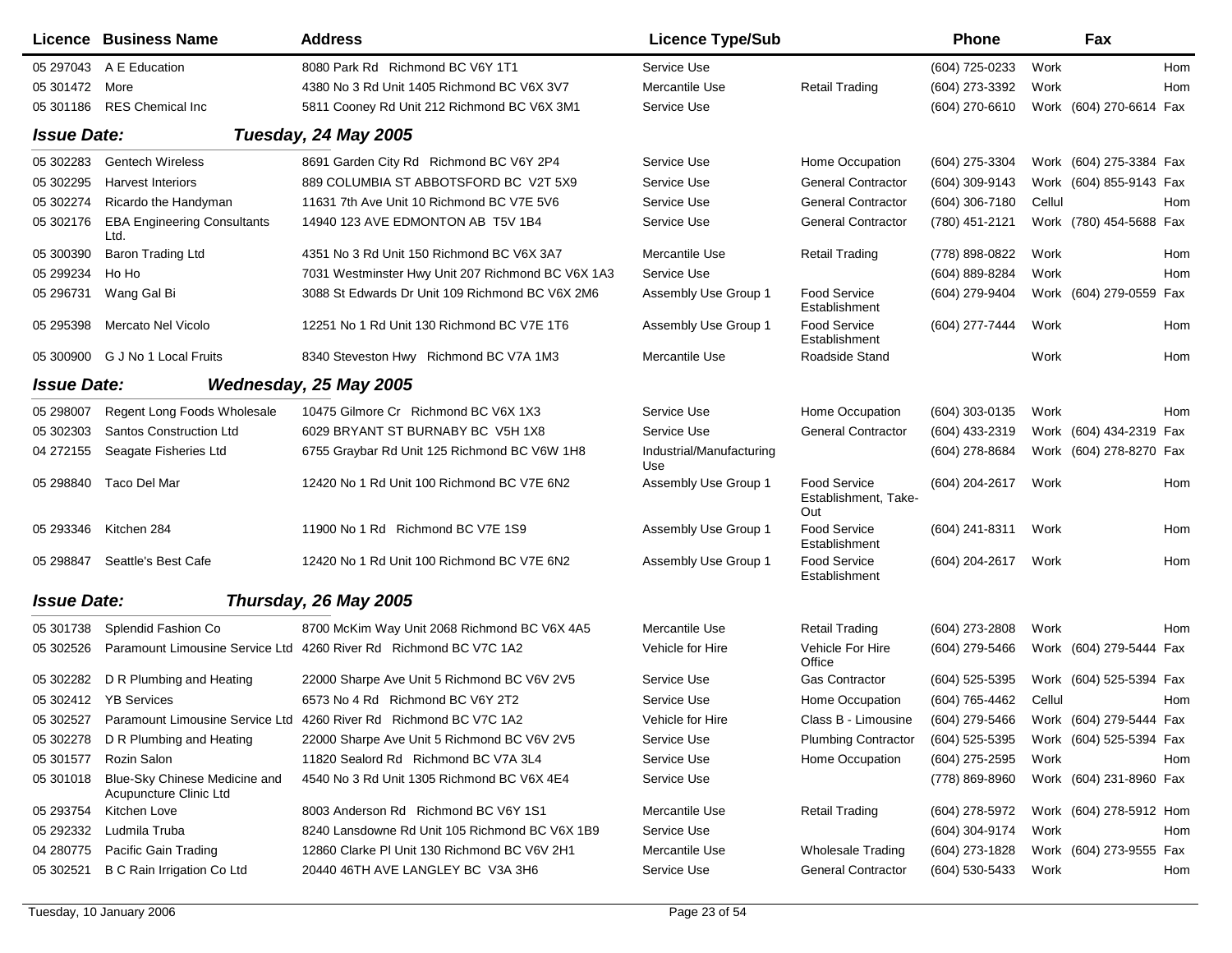|                    | Licence Business Name                          | <b>Address</b>                                                 | <b>Licence Type/Sub</b> |                               | <b>Phone</b>     |      | Fax                       |     |
|--------------------|------------------------------------------------|----------------------------------------------------------------|-------------------------|-------------------------------|------------------|------|---------------------------|-----|
| 05 301728 CASI     |                                                | 11871 Horseshoe Way Unit 1159 Richmond BC V7A 5H5              | Service Use             |                               | (604) 271-3629   | Work |                           | Hom |
| <b>Issue Date:</b> |                                                | <b>Monday, 30 May 2005</b>                                     |                         |                               |                  |      |                           |     |
| 05 301650          | Han's Acupuncture Clinic                       | 6860 No 3 Rd Richmond BC V6Y 2C4                               | Service Use             |                               | (604) 432-9794   | Work |                           | Hom |
| 05 302454          | Noor Religious Books & Services                | 9080 No 4 Rd Richmond BC V7A 2Y7                               | Service Use             | Home Occupation               | (604) 484-3931   | Hom  | (604) 484-3931            | Fax |
| 05 30 2619         | A A S Cleaning Service                         | 5380 Smith Dr Unit 59 Richmond BC V6V 2K8                      | Service Use             | Home Occupation               | (604) 540-9668   | Work |                           | Hom |
| 05 302698          | <b>Clever Countess Bookkeeping</b><br>Services | 11188 Railway Ave Unit 4 Richmond BC V7E 2B9                   | Service Use             | Home Occupation               | (604) 272-5626   | Work |                           | Hom |
| 05 302731          | Paperlove Cards Inc                            | 22888 Windsor Crt Unit 22 Richmond BC V6V 2W6                  | Service Use             | Home Occupation               | (604) 759-0420   | Work |                           | Hom |
| <b>Issue Date:</b> |                                                | <b>Tuesday, 31 May 2005</b>                                    |                         |                               |                  |      |                           |     |
| 05 302285          | C & C Culture Travel Ltd                       | 6081 No 3 Rd Unit 603 Richmond BC V6Y 2B2                      | Service Use             | <b>Travel Agency</b>          | $(604)$ 304-0685 |      | Work (604) 304-0683 Fax   |     |
| 05 302729          | SS & Me Catalog Sales Co                       | 3220 Steveston Hwy Richmond BC V7E 2J5                         | Service Use             | Home Occupation               | (604) 277-0441   | Work |                           | Hom |
| 05 302281          | JoJo Lopez Enterprises                         | 10411 Hall Ave Unit 13 Richmond BC V6X 3Y1                     | Service Use             | Home Occupation               | (604) 244-1166   |      | Work (778) 229-1161 Cellu |     |
| 05 293077          | <b>AR Fashion Outlet</b>                       | 4151 Hazelbridge Way Unit 1200 Richmond BC V6X 4J7             | Mercantile Use          | <b>Retail Trading</b>         | (604) 295-6615   |      | Work (604) 295-6614       | Fax |
| 05 302737          | Polo Heating Ltd                               | 16655 80TH AVE SURREY BC V3S 2K4                               | Service Use             | Gas Contractor                | (604) 576-1276   | Work |                           | Hom |
| <b>Issue Date:</b> |                                                | Wednesday, 1 June 2005                                         |                         |                               |                  |      |                           |     |
| 05 303244          | In The Bag Enterprises                         | 223 FOURTH AVE NEW WESTMINSTER BC V3L 1N5                      | Service Use             | <b>General Contractor</b>     | (604) 540-0427   | Work |                           | Hom |
| 05 303246          | <b>Perkins Contracting</b>                     | 510 W HASTINGS ST UNIT 520 VANCOUVER BC V6B<br>1L8             | Service Use             | <b>General Contractor</b>     | (604) 688-6739   | Work |                           | Hom |
| 05 303275          | <b>Bask Enterprises</b>                        | 38474 200A ST LANGLEY BC V3A 6K7                               | Service Use             | <b>Plumbing Contractor</b>    | (604) 530-9262   |      | Work (604) 539-2275       | Hom |
| 05 303292          | Ripped Hyde Entertainment                      | 22251 Cochrane Dr Richmond BC V6V 2T9                          | Service Use             | Home Occupation               | (604) 830-0771   | Hom  |                           | Hom |
| <b>Issue Date:</b> |                                                | Thursday, 2 June 2005                                          |                         |                               |                  |      |                           |     |
| 05 302617          | Aptitude Business Service Inc                  | 6233 Katsura St Unit 1203 Richmond BC V6Y 4K1                  | Service Use             | Home Occupation               | (604) 233-6241   | Hom  | (604) 233-6241 Fax        |     |
| 05 303268          | John Grewal Contracting                        | 5723 125 A STREET SURREY BC V3X 3G8                            | Service Use             | <b>General Contractor</b>     | (604) 597-4177   |      | Work (604) 644-3604 Cellu |     |
| 05 303436          | Ceci Trading                                   | 4351 No 3 Rd Unit 150 Richmond BC V6X 3A7                      | Mercantile Use          | <b>Retail Trading</b>         | (604) 762-7735   | Work |                           | Fax |
| <b>Issue Date:</b> |                                                | Monday, 6 June 2005                                            |                         |                               |                  |      |                           |     |
| 05 298805          | Saigon Garden Restaurant Ltd                   | 4653 Garden City Rd Unit 2215 Richmond BC V6X 4A9              | Assembly Use Group 1    | Food Service<br>Establishment | $(604)$ 270-1991 |      | Work (604) 271-0126 Fax   |     |
| 05 302391          | Peak Products America Inc                      | 11782 Hammersmith Way Unit 203 Richmond BC V7A 5E3             | Service Use             |                               | $(604)$ 448-8000 | Work |                           | Hom |
| 05 303650          | Green Grasses Canada Trading<br>Inc            | 8411 Bennett Rd Unit 4 Richmond BC                             | Service Use             | Home Occupation               | (604) 821-1269   |      | Work (604) 270-8076 Hom   |     |
| 05 303379          | <b>Asonex Enterprises</b>                      | 7831 Westminster Hwy Unit 611 Richmond BC V6X 4J4              | Service Use             | Home Occupation               | (604) 338-5622   | Hom  |                           | Hom |
| 05 302690          | Travel 4 U Getaways Ltd                        | 8055 Anderson Rd Unit 208 Richmond BC V6Y 1S2                  | Service Use             |                               | (604) 247-2411   |      | Work (604) 247-2410 Fax   |     |
| 05 302458          | Synergize International<br>Incorported         | 11782 Hammersmith Way Unit 203 Richmond BC V7A 5E3 Service Use |                         |                               | $(604)$ 448-8400 |      | Work (604) 448-8300 Fax   |     |
| 05 302433          | Peak Innovations Inc                           | 11782 Hammersmith Way Unit 203 Richmond BC V7A 5E3 Service Use |                         |                               | $(604)$ 448-8000 |      | Work (604) 448-8100 Fax   |     |
| 05 302314          | Ho Math and Chess Learning<br>Centre           | 8136 Park Rd Unit 230 Richmond BC V6Y 1T1                      | Assembly Use Group 3    | <b>Education Institution</b>  | (604) 781-3688   |      | Work (604) 266-0974 Hom   |     |
| 05 288228          | Choi Kee                                       | 12811 Rowan PI Unit 2126 Richmond BC V6V 2S6                   | Mercantile Use          | <b>Wholesale Trading</b>      | (604) 233-1268   |      | Work (604) 233-1268 Fax   |     |
| 05 300293          | J & J Children's Wear and<br>Accessories       | 3700 No 3 Rd Unit 2350 Richmond BC V6X 3X2                     | Mercantile Use          | <b>Retail Trading</b>         | (604) 321-4776   | Work |                           | Hom |
| 05 294599          | Gano Excel Canada                              | 13151 Vanier PI Unit 170 Richmond BC V6V 2J1                   | Mercantile Use          | <b>Wholesale Trading</b>      | (604) 233-7736   |      | Work (604) 233-7741 Fax   |     |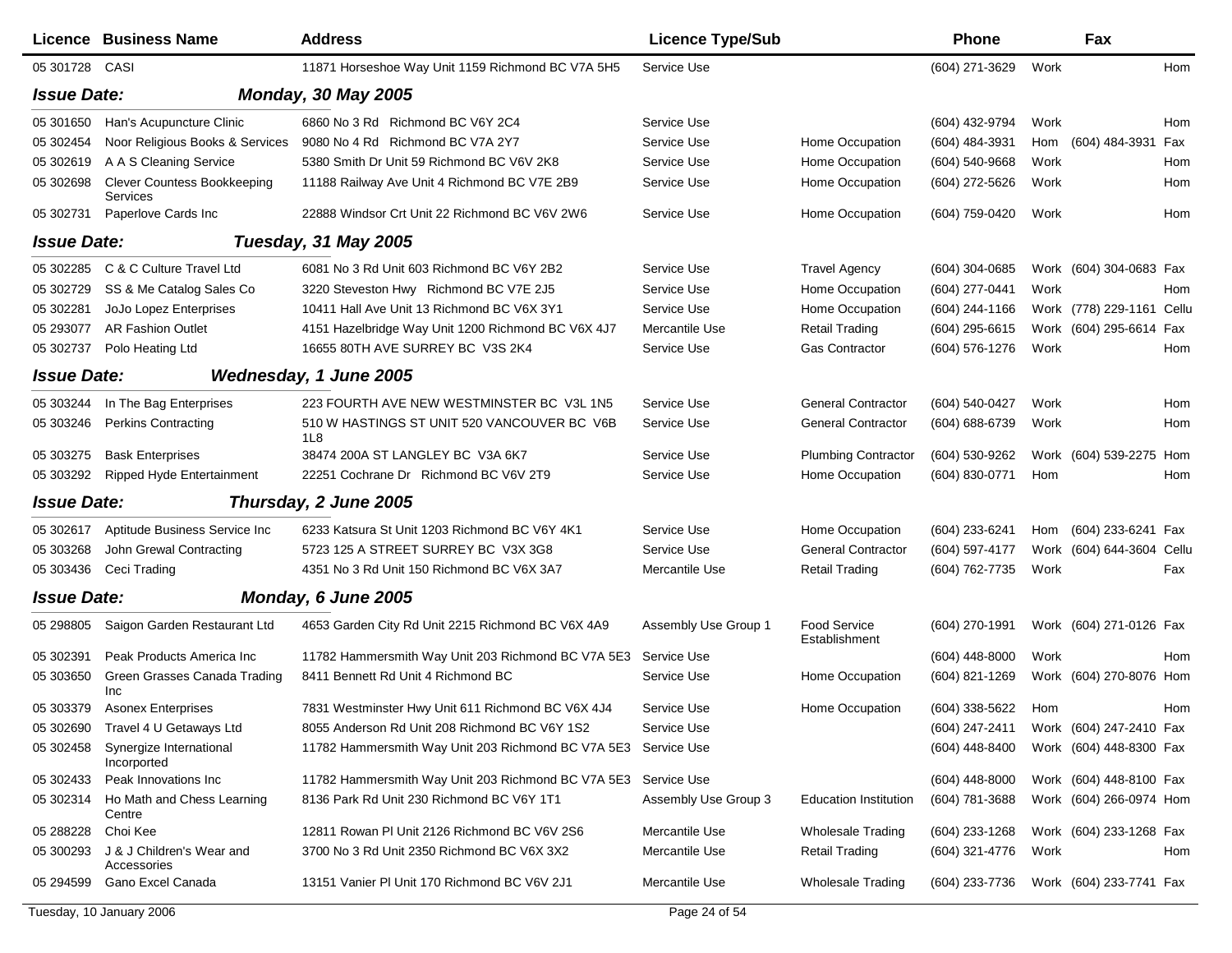|                    | Licence Business Name                                            | <b>Address</b>                                                 | <b>Licence Type/Sub</b>         |                                             | <b>Phone</b>     |        | Fax                     |     |
|--------------------|------------------------------------------------------------------|----------------------------------------------------------------|---------------------------------|---------------------------------------------|------------------|--------|-------------------------|-----|
| 05 301716          | Lorden International Holdings Inc                                | 12240 Horseshoe Way Unit 11 Richmond BC V7A 4X9                | Mercantile Use                  | <b>Wholesale Trading</b>                    | (604) 277-1399   | Work   |                         | Hom |
| 05 302384          | <b>Peak Products</b>                                             | 11782 Hammersmith Way Unit 203 Richmond BC V7A 5E3 Service Use |                                 |                                             | $(604)$ 448-8000 | Work   |                         | Hom |
| <b>Issue Date:</b> |                                                                  | Tuesday, 7 June 2005                                           |                                 |                                             |                  |        |                         |     |
| 05 303600          | <b>Hightower Painting</b>                                        | 8860 No 1 Rd Unit 211 Richmond BC V7C 4C1                      | Service Use                     | <b>General Contractor</b>                   | (604) 880-0452   | Work   |                         | Hom |
| 05 30 3651         | G2000 Construction Co                                            | 7091 Blundell Rd Unit 6 Richmond BC V6Y 1J5                    | Service Use                     | <b>General Contractor</b>                   | (604) 715-8138   | Work   |                         | Hom |
| <b>Issue Date:</b> |                                                                  | Wednesday, 8 June 2005                                         |                                 |                                             |                  |        |                         |     |
| 05 303692          | MT Green Investment and<br><b>Trading Group Ltd</b>              | 8080 Bowcock Rd Richmond BC V6Y 2H8                            | Service Use                     | Home Occupation                             | (604) 277-2218   | Hom    | (604) 306-5041 Cellu    |     |
| 05 303760          | Pera Padala (Canada)<br>International                            | 3693 Howell Crt Richmond BC V6X 3C8                            | Service Use                     | Home Occupation                             | (604) 278-9377   | Hom    | (604) 278-9322 Fax      |     |
| 05 303758          | Diti Holdings Ltd                                                | 7311 Minoru Blvd Unit 21 Richmond BC V6Y 3S8                   | Service Use                     | Home Occupation                             | $(604)$ 313-1666 | Cellul |                         | Hom |
| 05 303738          | <b>Executive Relocation Services</b>                             | 3560 Springfield Dr Richmond BC V7E 1Z4                        | Service Use                     | Home Occupation                             | (604) 275-4465   |        | Hom (604) 275-4465 Fax  |     |
| 05 303696          | <b>Caneasy Textile Limited</b>                                   | 6931 Cooney Rd Unit 212 Richmond BC V6Y 2J9                    | Service Use                     | Home Occupation                             | (604) 278-8106   | Work   |                         | Hom |
| 05 303410          | J Lawrence Enterprises Limited<br>(Film Division)                | 8231 Granville Ave Unit 114 Richmond BC V6Y 3A4                | Service Use                     | Home Occupation                             | (604) 276-0540   | Work   |                         | Hom |
| 05 303258          | J Lawrence Enterprises Limited                                   | 8231 Granville Ave Unit 114 Richmond BC V6Y 3A4                | Service Use                     |                                             | (604) 276-0540   | Hom    |                         | Hom |
| 05 29 29 96        | <b>B C Wholesale Auto Network Inc.</b>                           | 21000 Westminster Hwy Unit 2175 Richmond BC V6V 2S9            | Mercantile Use                  | Automobile Dealer                           | (604) 541-3993   |        | Work (604) 542-2893 Fax |     |
| 05 303703          | Diti Holdings Ltd                                                | 7311 Minoru Blvd Unit 21 Richmond BC V6Y 3S8                   | Service Use                     | Home Occupation                             | $(604)$ 313-1666 | Cellul |                         | Hom |
| <b>Issue Date:</b> |                                                                  | Thursday, 9 June 2005                                          |                                 |                                             |                  |        |                         |     |
| 05 299254          | Reflex/Power House Food &<br>Shake Bar                           | 12560 Bridgeport Rd Unit 130 Richmond BC V6V 2N5               | Assembly Use Group 1            | Food Service<br>Establishment               | (604) 244-1730   |        | Work (604) 244-1733 Fax |     |
| 05 304137          | M & R Bookkeeping Company                                        | 3871 Springthorne Cr Richmond BC V7E 1Z8                       | Service Use                     | Home Occupation                             | (604) 448-9335   |        | Work (604) 448-9330 Fax |     |
| 05 304135          | BJ Roofing & Insulation Ltd                                      | 6849 MACPHERSON AVE BURNABY BC V5J 4N2                         | Service Use                     | <b>General Contractor</b>                   | (604) 434-7411   | Work   |                         | Hom |
| 05 303957          | <b>Forenzx Crime Scene Services</b><br>Ltd                       | 9540 McBurney Dr Richmond BC V6Y 3C6                           | Service Use                     | Home Occupation                             | (604) 271-8044   | Hom    |                         | Hom |
| 05 302693          | <b>SMTH Circuits</b>                                             | 11771 Horseshoe Way Unit 3 Richmond BC V7A 4V4                 | Service Use                     |                                             | (778) 241-2881   |        | Work (604) 858-7699 Fax |     |
| 05 303652          | SSS Immigration Consultant Co<br>Ltd                             | 8888 Odlin Cr Unit 3080 Richmond BC V6X 3Z8                    | Service Use                     |                                             | (604) 279-8737   |        | Work (604) 279-8707 Fax |     |
| 05 304155          | <b>Glenco Electric Ltd</b>                                       | 2699 WEST RAILWAY ST ABBOTSFORD BC V2S 2E7                     | Service Use                     | <b>Electrical Contractor</b>                | (604) 856-8553   |        | Work (604) 850-5473 Fax |     |
| 05 299 265         | Reflex/Power House Food &<br>Shake Bar                           | 12560 Bridgeport Rd Unit 130 Richmond BC V6V 2N5               | Mercantile Use                  | <b>Wholesale Trading</b>                    | (604) 244-1730   |        | Work (604) 244-1733 Fax |     |
| 05 299230          | <b>Green Element Restaurant</b>                                  | 8788 McKim Way Unit 2170 Richmond BC V6X 4E2                   | Assembly Use Group 1            | Food Service<br>Establishment               | (604) 244-7336   |        | Work (604) 276-2757 Hom |     |
| 05 293117          | <b>Chevron Town Pantry</b>                                       | 12011 Bridgeport Rd Richmond BC V6V 1J4                        | Mercantile Use                  | <b>Retail Trading</b>                       | (604) 278-1091   |        | Work (604) 232-9451 Fax |     |
|                    | 05 290606 Masterpiece Cafe                                       | 8880 Williams Rd Richmond BC V7A 1G6                           | Assembly Use Group 1            | Food Service<br>Establishment, Take-<br>Out | (604) 788-8689   |        | Work (604) 718-8065 Fax |     |
|                    | 05 301255 Heritage Shade & Shutter Inc                           | 11471 Blacksmith PI Unit 107 Richmond BC V7A 4T7               | Industrial/Manufacturing<br>Use |                                             | (604) 987-1577   |        | Work (604) 987-1587 Fax |     |
| 05 302601          | Jumbo Holiday Co Ltd                                             | 8700 McKim Way Unit 3118 Richmond BC V6X 4A5                   | Service Use                     | <b>Travel Agency</b>                        | (604) 782-3393   |        | Work (604) 288-1711 Fax |     |
| <b>Issue Date:</b> |                                                                  | <b>Friday, 10 June 2005</b>                                    |                                 |                                             |                  |        |                         |     |
| 05 303607          | <b>Richmond Animal Protection</b><br><b>Society Thrift Store</b> | 8260 Granville Ave Unit 140 Richmond BC V6Y 1P3                | Mercantile Use                  | Retail Trading                              | (604) 244-7529   | Work   |                         | Hom |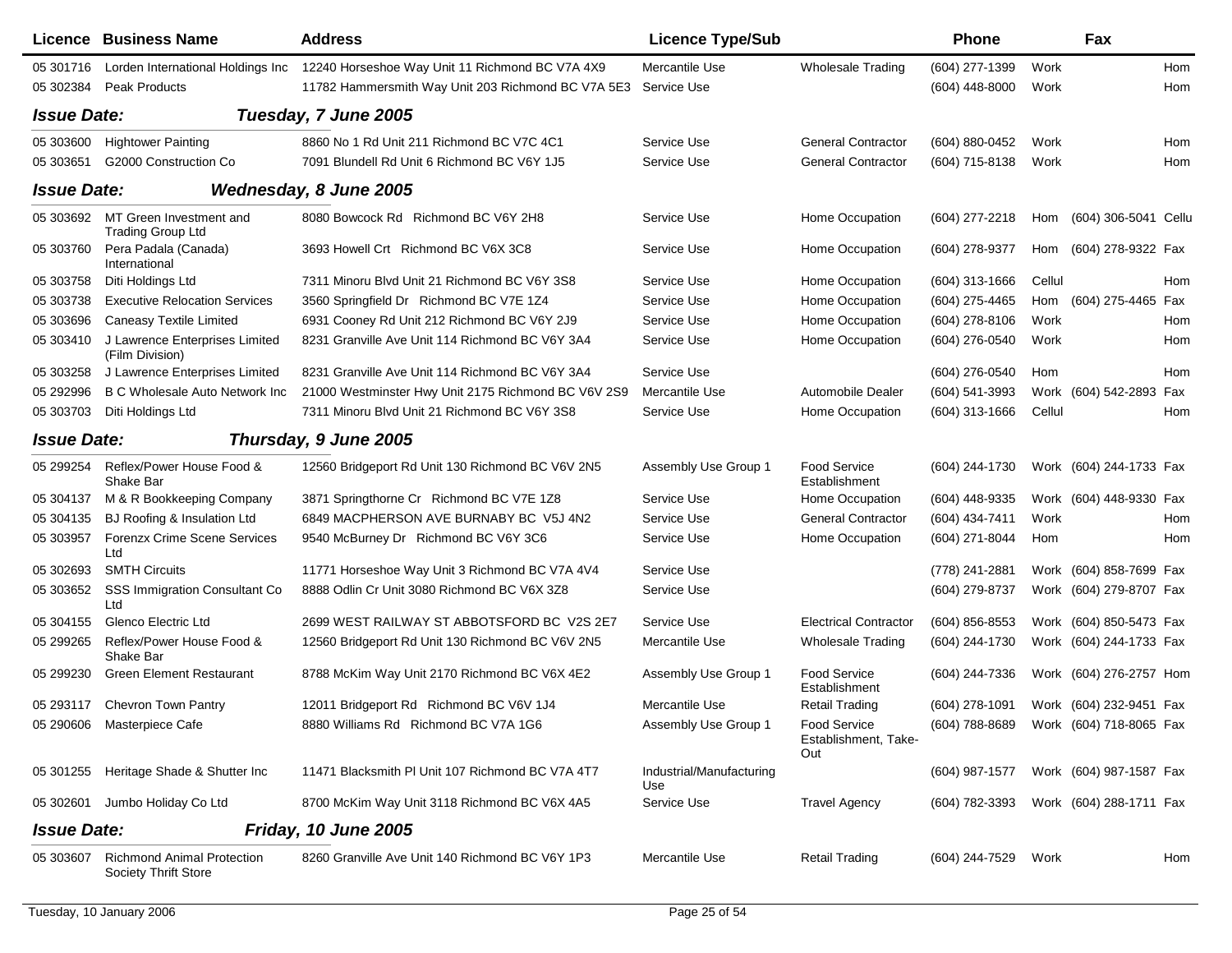|                    | Licence Business Name                                    | <b>Address</b>                                         | <b>Licence Type/Sub</b>         |                                            | <b>Phone</b>   |      | Fax                       |     |
|--------------------|----------------------------------------------------------|--------------------------------------------------------|---------------------------------|--------------------------------------------|----------------|------|---------------------------|-----|
| <b>Issue Date:</b> |                                                          | Monday, 13 June 2005                                   |                                 |                                            |                |      |                           |     |
| 05 303866          | Mike Allen                                               | 227 E 29TH ST NORTH VANCOUVER BC V7W 1C8               | Service Use                     | <b>General Contractor</b>                  | (604) 988-6511 |      | Work (604) 988-6511 Fax   |     |
| 05 304291          | <b>Bahrooz Younus</b>                                    | 22888 Windsor Crt Unit 52 Richmond BC V6V 2W6          | Service Use                     | Home Occupation                            | (604) 522-7559 |      | Work (604) 522-7559 Hom   |     |
| 05 304286          | Pham Van Nga Painting                                    | 5380 Smith Dr Unit 30 Richmond BC V6V 2K8              | Service Use                     | <b>General Contractor</b>                  | (604) 618-8136 |      | Work (604) 618-8136 Cellu |     |
| 05 304159          | J J R Trading Co                                         | 9079 Jones Rd Unit 25 Richmond BC V6Y 4G9              | Service Use                     | Home Occupation                            | (604) 273-0816 | Hom  | (604) 273-0816 Fax        |     |
| 05 304118          | Fanny International Co                                   | 9800 Swansea Dr Richmond BC V7A 2L8                    | Service Use                     | Home Occupation                            | (604) 729-1618 | Work |                           | Hom |
| 05 304111          | JJD Systems Inc                                          | 10431 No 2 Rd Richmond BC V7E 2E3                      | Service Use                     | Home Occupation                            | (604) 891-6711 |      | Work (778) 891-6722 Fax   |     |
| 05 304101          | Net Eagle Enterprises Inc.                               | 10700 Alexis Crt Richmond BC V7A 4Y4                   | Service Use                     | Home Occupation                            | (604) 272-5393 |      | Work (604) 288-2233 Fax   |     |
| 05 302787          | ER Plus RMG Inc                                          | 10691 Shellbridge Way Unit 130 Richmond BC V6X 2W8     | Service Use                     |                                            | (604) 803-7791 |      | Work (604) 803-7791 Fax   |     |
| 05 302715          | Gloria Fashion Ltd                                       | 4380 No 3 Rd Unit 1410 Richmond BC V6X 3V7             | Mercantile Use                  | <b>Retail Trading</b>                      | (604) 278-8087 |      | Work (604) 278-8087 Fax   |     |
| 05 302424          | Mr Rent-A-Car (Downtown) Ltd                             | 8511 Capstan Way Unit 100 Richmond BC V6X 1R3          | Service Use                     |                                            | (604) 303-0063 |      | Work (604) 876-7238 Fax   |     |
| 04 274171          | PC 2 You                                                 | 13988 Cambie Rd Unit 373 Richmond BC V6V 2K4           | Mercantile Use                  | <b>Wholesale Trading</b>                   | (604) 821-9880 |      | Work (604) 821-9885 Fax   |     |
| 05 304110          | <b>Everbearing Construction</b><br>Company               | 22000 Sharpe Ave Unit 51 Richmond BC V6V 2V5           | Service Use                     | <b>General Contractor</b>                  | (604) 524-3966 | Work |                           | Hom |
| <b>Issue Date:</b> |                                                          | Tuesday, 14 June 2005                                  |                                 |                                            |                |      |                           |     |
| 05 302705          | Sun Way Authentic Chinese<br>Massage & Qigong Centre Inc | 8888 Odlin Cr Unit 3005 Richmond BC V6X 3Z8            | Assembly Use Group 3            | <b>Health Studio</b>                       | (604) 272-8831 | Work |                           | Hom |
| 05 304389          | M & V Complete Landscaping &<br>Ground Maintenance       | 730 EAST 19TH AVE VANCOUVER BC V5V 1K3                 | Service Use                     | <b>General Contractor</b>                  | (604) 761-1312 |      | Work (604) 876-0577 Fax   |     |
| 05 304315          | <b>Comar Electrical Services Ltd</b>                     | 1515 BROADWAY ST UNIT 114 PORT COQUITLAM BC<br>V3C 6M2 | Service Use                     | <b>Electrical Contractor</b>               | (604) 941-7646 |      | Work (604) 941-7610 Fax   |     |
| 05 304298          | Sandhar Trucking Ltd                                     | 9431 No 5 Rd Richmond BC V7A 4E3                       | Service Use                     |                                            | (604) 276-9044 |      | Work (604) 276-9045 Fax   |     |
| 05 304413          | <b>Reid Moore Construction</b>                           | 7926 REDTAIL PL SURREY BC V3W 0N4                      | Service Use                     | <b>General Contractor</b>                  | (604) 501-0737 | Work |                           | Hom |
| 05 304070          | Harmony Driver Training School                           | 5100 Moncton St Richmond BC V7E 3B3                    | Vehicle for Hire                | Vehicle For Hire<br>Office                 | (604) 231-1932 | Work |                           | Hom |
| 05 29 62 61        | <b>Energy Station For Life</b>                           | 5751 Cedarbridge Way Unit 110 Richmond BC V6X 2A8      | Mercantile Use                  | <b>Wholesale Trading</b>                   | (604) 273-1839 |      | Work (604) 275-5869 Fax   |     |
| 05 29 27 92        | <b>Stone Accents</b>                                     | 2639 Viking Way Unit 135 Richmond BC V6V 3B7           | Industrial/Manufacturing<br>Use |                                            | (604) 875-8988 |      | Work (604) 875-8518 Fax   |     |
| 05 288417          | World Harvest International<br><b>Trading Ltd</b>        | 2840 Olafsen Ave Unit 160 Richmond BC V6X 2R3          | Mercantile Use                  | <b>Wholesale Trading</b>                   | (604) 303-4083 |      | Work (604) 303-7709 Fax   |     |
| 04 285354          | Tofu Home                                                | 4151 Hazelbridge Way Unit 1500 Richmond BC V6X 4J7     | Mercantile Use                  | <b>Retail Trading</b>                      | (604) 433-4218 |      | Work (604) 435-4218 Fax   |     |
| 05 304076          | Harmony Driver Training School                           | 5100 Moncton St Richmond BC V7E 3B3                    | Vehicle for Hire                | Class K -<br><b>DriverTraining Vehicle</b> | (604) 231-1932 | Work |                           | Hom |
| 05 298408          | Jade Lake Massage Studio                                 | 8077 Alexandra Rd Unit 205 Richmond BC V6X 1C3         | <b>Adult Oriented Use</b>       | Bodyrub Studio                             | (604) 765-7851 | Work |                           | Hom |
| <b>Issue Date:</b> |                                                          | Wednesday, 15 June 2005                                |                                 |                                            |                |      |                           |     |
| 05 304470          | Penta Aviation Services Inc                              | 4380 Agar Dr Richmond BC V7B 1A3                       | Service Use                     |                                            | (604) 273-4649 |      | Work (604) 273-4661 Fax   |     |
| 05 304492          | Jurgen Buschmann Contracting                             | P O BOX 409 2265 RAILWAY ST ABBOTSFORD BC<br>V2S 5Z5   | Service Use                     | <b>General Contractor</b>                  | (604) 852-8771 |      | Work (604) 859-1711 Fax   |     |
| 05 304376          | Janson Home Improvement Ltd                              | 11351 Seacrest Rd Richmond BC V7A 3L7                  | Service Use                     | <b>General Contractor</b>                  | (604) 277-0676 | Work |                           | Hom |
| 05 304373          | Lisa Dalton                                              | 9560 Diamond Rd Richmond BC V7E 1P6                    | Service Use                     | Home Occupation                            | (604) 448-0056 |      | Hom (604) 277-1562 Fax    |     |
| 05 304316          | 4J Trading Inc                                           | 10751 Mortfield Rd Unit 21 Richmond BC V7A 2W1         | Service Use                     | Home Occupation                            | (604) 272-1618 |      | Work (604) 272-1618 Fax   |     |
| 05 299973          | <b>Ramey Systems</b>                                     | 2051 MAHON AVE NORTH VANCOUVER BC V7M 2T6              | Service Use                     | <b>Electrical Contractor</b>               | (604) 771-0302 |      | Work (604) 986-8419 Fax   |     |
| 05 304510          | Daryl Allan Inc                                          | 7140 132ND ST UNIT 38 SURREY BC V3W 1J5                | Service Use                     |                                            | (604) 591-6445 |      | Work (604) 591-6447 Fax   |     |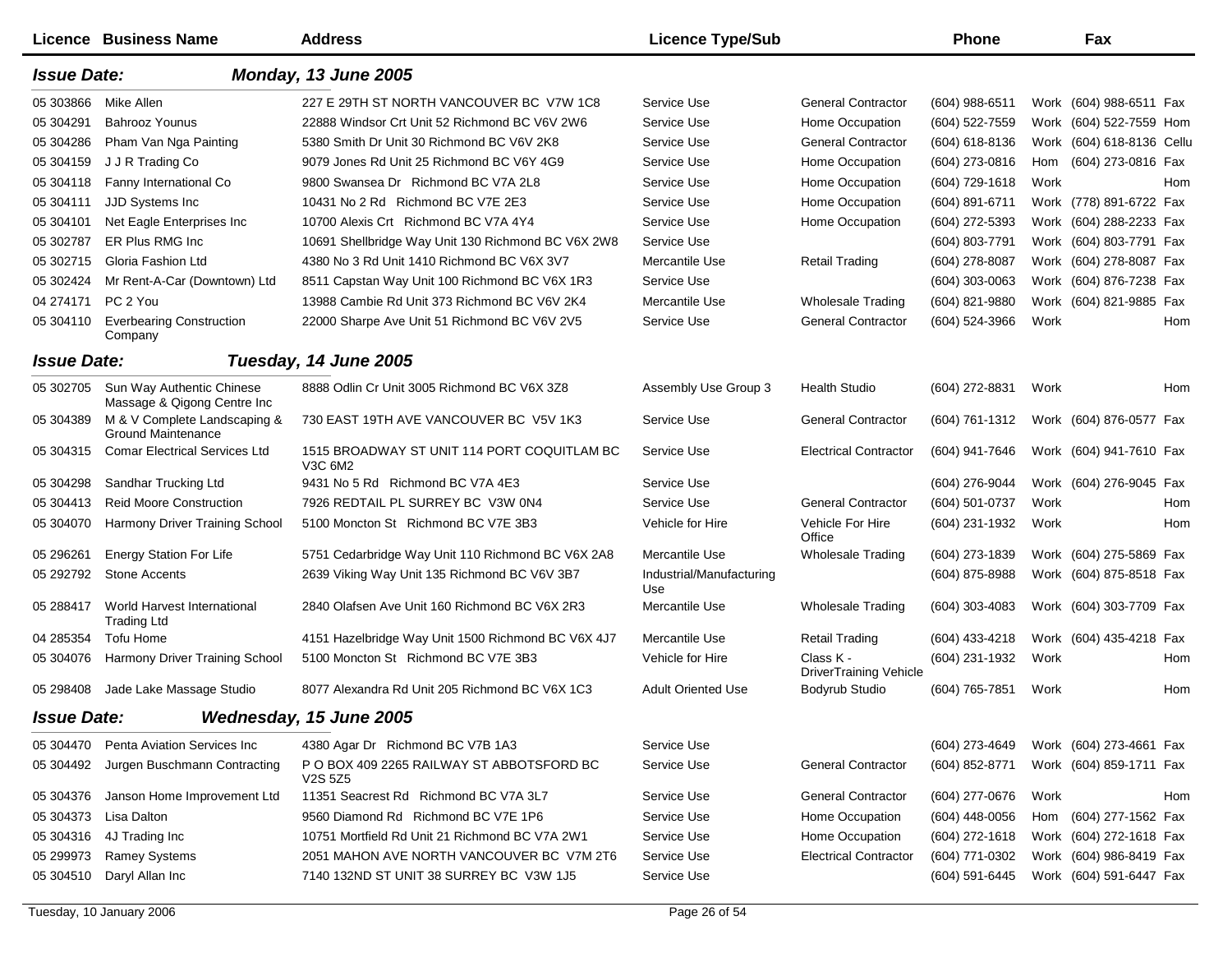|                    | <b>Licence Business Name</b>                  | <b>Address</b>                                                   | <b>Licence Type/Sub</b> |                              | Phone            |        | Fax                        |
|--------------------|-----------------------------------------------|------------------------------------------------------------------|-------------------------|------------------------------|------------------|--------|----------------------------|
|                    | 05 304374 Optimus Prime Technologies Inc      | 9080 Gilbert Rd Richmond BC V7E 6A7                              | Service Use             | Home Occupation              | (604) 618-3357   | Hom    | (604) 272-2982 Fax         |
| <b>Issue Date:</b> |                                               | Thursday, 16 June 2005                                           |                         |                              |                  |        |                            |
| 05 304531          | Northern Exposure Domestic<br><b>Services</b> | 8870 Citation Dr Unit 113 Richmond BC V6Y 3A3                    | Service Use             | Home Occupation              | (604) 505-8969   | Work   | Hom                        |
| 05 304571          | Lynx Home Inspection Service<br>Corp          | 3300 Springfield Dr Richmond BC V7E 1Y8                          | Service Use             | Home Occupation              | $(604)$ 277-6637 |        | Work (604) 277-6637 Fax    |
| 05 304514          | <b>ABT Construction Ltd</b>                   | 11220 Voyageur Way Unit 1 Richmond BC V6X 3E1                    | Service Use             | <b>General Contractor</b>    | (604) 275-2287   |        | Work (604) 275-2263 Fax    |
| 05 304412          | Daylight Plumbing Heating &<br>Gas Ltd        | 12450 69A AVE SURREY BC V3W 0L8                                  | Service Use             | <b>Gas Contractor</b>        | (604) 781-5764   | Work   | Hom                        |
| <b>Issue Date:</b> |                                               | <b>Monday, 20 June 2005</b>                                      |                         |                              |                  |        |                            |
| 05 304802          | <b>Allnall Contracting</b>                    | 8900 Citation Dr Unit 306 Richmond BC V6Y 3A3                    | Service Use             | <b>General Contractor</b>    | (604) 644-2251   | Work   | Hom                        |
| 05 304812          | <b>Cornerstone Security</b>                   | 11651 Plover Dr Richmond BC V7E 4J7                              | Service Use             | Home Occupation              | (604) 908-7233   | Hom    | (604) 271-4514 Fax         |
| 05 304551          | <b>Canzed Construction</b>                    | 8800 Ryan Rd Richmond BC V7A 2E9                                 | Service Use             | <b>General Contractor</b>    | (604) 277-9555   |        | Work (604) 277-9555 Fax    |
| <b>Issue Date:</b> |                                               | Tuesday, 21 June 2005                                            |                         |                              |                  |        |                            |
| 05 304958          | Amigo Construction Ltd                        | 4845 DUCHESS ST VANCOUVER BC V5R 6E1                             | Service Use             | <b>General Contractor</b>    | (604) 644-7748   |        | Work (604) 833-8819 Fax    |
| 05 304862          | M R Personal Training                         | 11591 Bird Rd Richmond BC V6X 1N7                                | Service Use             | Home Occupation              | (604) 719-8655   | Cellul | Hom                        |
| 05 304918          | Wing On Enterprises Ltd                       | 3253 E 14TH AVE VANCOUVER BC V5M 2J5                             | Service Use             | <b>General Contractor</b>    | (604) 291-2629   |        | Work (604) 291-2629<br>Hom |
| 05 304927          | Mountainview Literary Agency                  | 5880 Dover Cr Unit 142 Richmond BC V7C 5P5                       | Service Use             | Home Occupation              | (604) 271-1126   | Work   | Hom                        |
| <b>Issue Date:</b> |                                               | Wednesday, 22 June 2005                                          |                         |                              |                  |        |                            |
|                    | 05 304851 Nineteen's 58 Stitches              | 8300 General Currie Rd Unit 127 Richmond BC V6Y 3X1              | Service Use             | Home Occupation              | (604) 244-5926   |        | Work (604) 244-5926 Fax    |
| <b>Issue Date:</b> |                                               | Thursday, 23 June 2005                                           |                         |                              |                  |        |                            |
| 05 30 5330         | <b>Contemporary Charmed Designs</b>           | 22888 Windsor Crt Unit 90 Richmond BC V6V 2W6                    | Service Use             | Home Occupation              | 60645171688      |        | Work (778) 885-9905 Cellu  |
| 05 305030          | New Link Trading Co                           | 8511 Westminster Hwy Unit 310 Richmond BC V6X 3H7                | Service Use             | Home Occupation              | (604) 710-3038   | Work   | Hom                        |
| 05 30 5335         | Vanrook Electric Ltd                          | 7042 204TH ST LANGLEY BC V2Y 1S9                                 | Service Use             | <b>Electrical Contractor</b> | (604) 533-8513   |        | Work (604) 533-8513 Fax    |
| 05 30 5313         | G S G Electric Ltd                            | 13981 90TH AVE SURREY BC V3V 1C2                                 | Service Use             | <b>Electrical Contractor</b> | (604) 773-3434   | Work   | Hom                        |
| 05 30 5251         | Sino-Link International Trading<br>Company    | 8460 Ackroyd Rd Unit 208 Richmond BC V6X 3E9                     | Service Use             | Home Occupation              | (604) 207-0986   |        | Work (604) 207-0986 Fax    |
| 05 30 5170         | <b>Brofort</b> Inc                            | 715 INDUSTRIAL AVE UNIT 1 OTTAWA ON K1G 0Z1                      | Service Use             | <b>General Contractor</b>    | (613) 296-8964   |        | Work (613) 749-9930 Fax    |
| 05 30 50 75        | K & L Jewellers                               | 6880 Buswell St Unit 302 Richmond BC V6Y 2Y7                     | Service Use             | Home Occupation              | (604) 276-8611   | Work   | Hom                        |
| 05 30 50 38        | Oyacomputers.Com                              | 6300 Birch St Unit 37 Richmond BC V6Y 4K3                        | Service Use             | Home Occupation              | (604) 729-5259   | Work   | Hom                        |
| <b>Issue Date:</b> |                                               | <b>Monday, 27 June 2005</b>                                      |                         |                              |                  |        |                            |
| 05 305439          | <b>Rusty Pipes Mechanical</b>                 | 9740 115 A ST SURREY BC V3V 3Z1                                  | Service Use             | <b>Plumbing Contractor</b>   | (604) 961-4295   |        | Work (604) 961-4295 Cellu  |
| 05 30 54 94        | <b>Frontier Projects</b>                      | 707 LINTON ST COQUITLAM BC V3J 6K4                               | Service Use             | <b>General Contractor</b>    | (604) 861-7229   |        | Work (604) 944-2134 Fax    |
| 05 305376          | <b>Horizon Security</b>                       | 160 E 11TH ST UNIT 207 NORTH VANCOUVER BC V7L<br>2G <sub>5</sub> | Service Use             | <b>General Contractor</b>    | (604) 980-7315   |        | Work (604) 980-7355 Cellu  |
| <b>Issue Date:</b> |                                               | Tuesday, 28 June 2005                                            |                         |                              |                  |        |                            |
|                    | 05 304552 Sodexho MS Canada Ltd               | 13911 Wireless Way Unit 110 Richmond BC V6V 3B9                  | Vending Machine Use     | <b>Vending Machines</b>      | (604) 726-6987   | Work   | Hom                        |
| <b>Issue Date:</b> |                                               | Wednesday, 29 June 2005                                          |                         |                              |                  |        |                            |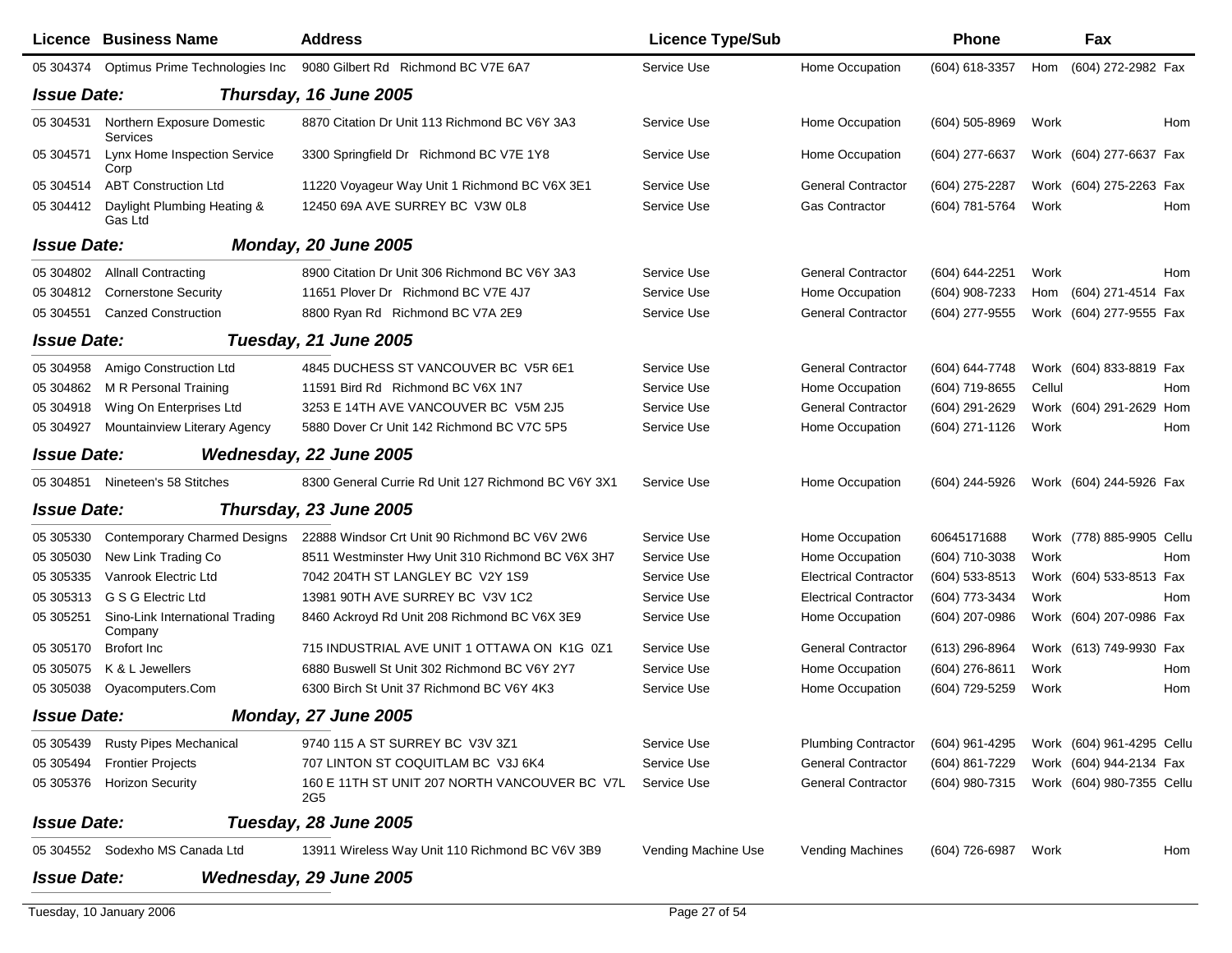|                    | <b>Licence Business Name</b>                          | <b>Address</b>                                  | <b>Licence Type/Sub</b>         |                              | Phone          |        | Fax                     |     |
|--------------------|-------------------------------------------------------|-------------------------------------------------|---------------------------------|------------------------------|----------------|--------|-------------------------|-----|
| 05 30 5520         | Dowbl Karm Enterprise Company                         | 10871 Mortfield Rd Unit 303 Richmond BC V7A 2W1 | Service Use                     | Home Occupation              | (604) 275-8962 | Work   |                         | Hom |
| 05 30 5970         | Dragonwalk International Trade<br>Ltd                 | 7260 Lindsay Rd Unit 303 Richmond BC V7C 3M6    | Service Use                     | Home Occupation              | (604) 277-8902 |        | Work (604) 272-9720 Fax |     |
| 05 30 5985         | Lightning Installations                               | 11705 64TH AVE DELTA BC V7E 1C7                 | Service Use                     | <b>Electrical Contractor</b> | (604) 594-1973 |        | Work (604) 594-1973 Fax |     |
| 05 30 5984         | Sun Ming Enterprises Ltd                              | 8531 Alexandra Rd Unit 113 Richmond BC V6X 1C3  | Mercantile Use                  | <b>Retail Trading</b>        | (604) 231-0862 |        | Work (604) 231-0862 Fax |     |
| 05 30 5545         | Reliable Door Services Inc                            | 10071 Swinton Cr Unit 51 Richmond BC V7A 3S9    | Service Use                     | Home Occupation              | (604) 271-4299 | Hom    | (604) 271-4299 Fax      |     |
| 05 29 62 55        | Hasco Seafoods BC Ltd                                 | 1350 Valmont Way Unit 7 Richmond BC V6V 1Y4     | Industrial/Manufacturing<br>Use |                              | (604) 821-0208 |        | Work (604) 821-0208 Fax |     |
| 05 30 5552         | J A M Enterprises                                     | 5600 Andrews Rd Unit 238 Richmond BC V7E 6N1    | Service Use                     | Home Occupation              | (604) 274-9901 | Work   |                         | Hom |
| <b>Issue Date:</b> |                                                       | Thursday, 30 June 2005                          |                                 |                              |                |        |                         |     |
| 05 30 6031         | <b>Greg Smith</b>                                     | 4591 Windjammer Dr Richmond BC V7E 4L7          | Service Use                     | Home Occupation              | (778) 908-0080 | Work   |                         | Hom |
| 05 30 60 39        | Green Scene Home and Garden<br>Service                | 11211 Williams Rd Richmond BC V7A 1J2           | Service Use                     | <b>General Contractor</b>    | (604) 274-2649 | Work   |                         | Hom |
| 05 30 6048         | Annagifts International Co                            | 9133 Hemlock Dr Unit 903 Richmond BC V6Y 4J9    | Service Use                     | Home Occupation              | (604) 512-3419 | Work   |                         | Hom |
| 05 30 60 60        | Easy Forex Workshop                                   | 6491 Minoru Blvd Unit 321 Richmond BC V6Y 1Y8   | Service Use                     | Home Occupation              | (778) 999-3082 |        | Work (604) 272-3082 Fax |     |
| 05 30 60 63        | <b>WPC Building Services</b>                          | 3380 JINGLE POT RD NANAIMO BC V9R 6X1           | Service Use                     | <b>General Contractor</b>    | (250) 758-5097 |        | Work (250) 758-5067 Fax |     |
| 05 30 6193         | <b>Seafirst Construction Corp</b>                     | 7930 CLAREMONT PL BURNABY BC V5A 4J3            | Service Use                     | <b>General Contractor</b>    | (604) 421-3930 |        | Work (604) 421-0930 Fax |     |
| <b>Issue Date:</b> |                                                       | Tuesday, 5 July 2005                            |                                 |                              |                |        |                         |     |
| 05 303592          | Specialty Hair & Spa Salon Ltd                        | 8171 Ackroyd Rd Unit 165 Richmond BC V6X 3K1    | Service Use                     |                              | (604) 279-8280 | Work   |                         | Hom |
| 05 298727          | <b>Perfit Furniture</b>                               | 14273 Knox Way Unit 148 Richmond BC V6V 2Z4     | Mercantile Use                  | <b>Wholesale Trading</b>     | (604) 436-9053 | Fax    |                         | Hom |
| 05 30 64 26        | <b>Woodbrook Construction Limited</b>                 | 9069 NASH ST FORT LANGLEY BC V1M 2S3            | Service Use                     | <b>General Contractor</b>    | (604) 882-1570 |        | Work (604) 882-1580 Fax |     |
| 05 303691          | Passage Counselling and<br><b>Education Institute</b> | 4380 No 3 Rd Unit 1550 Richmond BC V6X 3V7      | Service Use                     |                              | (604) 273-9899 |        | Work (604) 273-9977 Alt |     |
| 05 302330          | Auto Pro Sales & Leasing Inc                          | 8511 Capstan Way Unit 100 Richmond BC V6X 1R3   | Mercantile Use                  | Automobile Dealer            | (604) 889-2222 | Work   |                         | Hom |
| 05 29 54 52        | Memento Engraving Co                                  | 5300 No 3 Rd Richmond BC V6X 2X9                | Mercantile Use                  | <b>Retail Trading</b>        | (604) 209-9286 | Cellul |                         | Hom |
| 05 298666          | Joy Closet Ltd                                        | 4380 No 3 Rd Unit 1285 Richmond BC V6X 3V7      | Mercantile Use                  | <b>Retail Trading</b>        | (778) 858-3568 | Cell   |                         | Hom |
| 05 302694          | CAM (Canada) Supply Inc                               | 2639 Viking Way Unit 160 Richmond BC V6V 3B7    | Mercantile Use                  | <b>Wholesale Trading</b>     | (604) 232-9554 |        | Work (604) 232-2434 Fax |     |
| <b>Issue Date:</b> |                                                       | Wednesday, 6 July 2005                          |                                 |                              |                |        |                         |     |
| 05 30 5986         | <b>Shared Vision Thrift Store</b>                     | 10811 No 4 Rd Unit 140 Richmond BC V7A 2Z5      | Mercantile Use                  | <b>Retail Trading</b>        | (604) 803-1490 | Cellul |                         | Hom |
| 05 30 6148         | <b>Encore Installations Ltd</b>                       | 13656 21ST AVE SURREY BC V4A 9V7                | Service Use                     | <b>General Contractor</b>    | (604) 880-1474 |        | Work (604) 531-7453 Fax |     |
| 05 30 64 33        | Canlink International Trade<br>Company                | 8740 Citation Dr Unit 320 Richmond BC V6Y 3A3   | Service Use                     | Home Occupation              | (604) 279-9008 | Hom    | (604) 279-8803 Fax      |     |
| 05 30 6441         | Powerup Consulting Ltd                                | 9780 Dayton Ave Richmond BC V6Y 3E8             | Service Use                     | Home Occupation              | (778) 999-6613 | Work   |                         | Hom |
|                    | 05 306446 Aurora Masonry                              | 22740 McLean Ave Richmond BC V6V 2P7            | Service Use                     | General Contractor           | (604) 522-5393 | Hom    |                         | Hom |
| 05 30 6478         | G Loza Boat Builder                                   | 5886 LANARK ST VANCOUVER BC V5P 2Y5             | Service Use                     |                              | (604) 876-1642 | Work   |                         | Hom |
| 05 306494          | Section 28                                            | 8260 Ryan Rd Richmond BC V7A 2E5                | Service Use                     | Home Occupation              | (604) 277-2816 | Hom    |                         | Hom |
| 05 30 650 5        | Pasion-Fox Fitness Consulting                         | 9111 Ryan Crt Richmond BC V7A 2G9               | Service Use                     | Home Occupation              | (604) 271-8694 | Hom    | (604) 271-8694 Fax      |     |
| 05 30 6507         | <b>Phoenix Design</b>                                 | 9111 Ryan Crt Richmond BC V7A 2G9               | Service Use                     | Home Occupation              | (604) 271-8694 | Hom    |                         | Hom |
| <b>Issue Date:</b> |                                                       | Thursday, 7 July 2005                           |                                 |                              |                |        |                         |     |
| 04 26 29 80        | Heatherbrae Restoration Co Ltd                        | 11171 Horseshoe Way Unit 10 Richmond BC V7A 4S5 | Service Use                     | <b>General Contractor</b>    | (604) 277-2315 |        | Work (604) 277-2311 Fax |     |
|                    | 05 306552 Chinada Trade Inc                           | 11971 Dewsbury Dr Richmond BC V6X 2Z2           | Service Use                     | Home Occupation              | (604) 231-8261 |        | Work (604) 231-8261 Fax |     |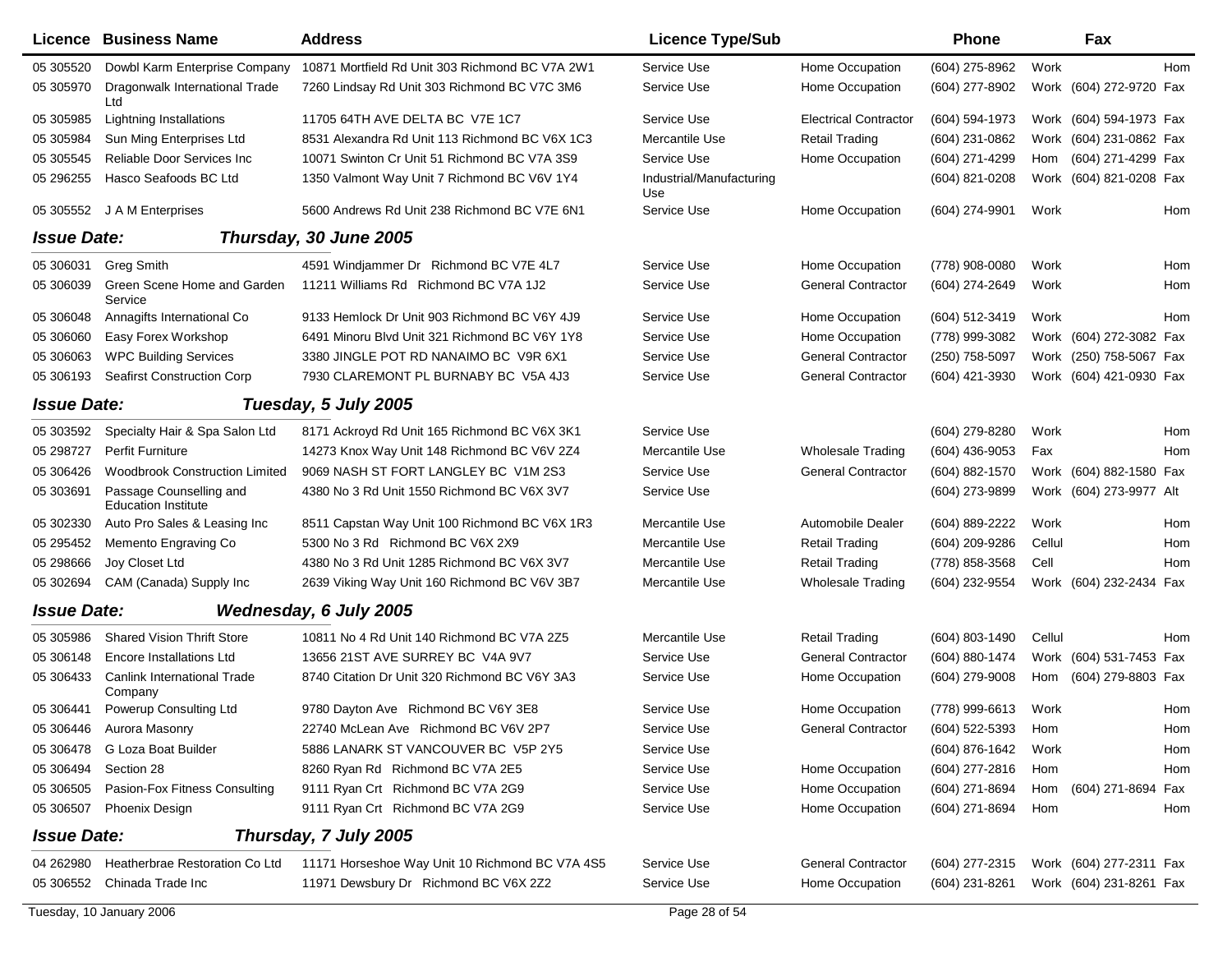|                    | Licence Business Name                        | <b>Address</b>                                              | <b>Licence Type/Sub</b>         |                                 | Phone            |      | Fax                       |     |
|--------------------|----------------------------------------------|-------------------------------------------------------------|---------------------------------|---------------------------------|------------------|------|---------------------------|-----|
| 05 304120          | <b>Greek Bakery</b>                          | 2680 Shell Rd Unit 148 Richmond BC V6X 4C9                  | Mercantile Use                  | <b>Wholesale Trading</b>        | (604) 821-0911   | Fax  |                           | Hom |
| 05 30 50 76        | Seanix Technology Inc                        | 13200 Delf PI Unit 130 Richmond BC V6V 2A2                  | Service Use                     |                                 | $(604)$ 303-2900 |      | Work (604) 303-2842 Fax   |     |
| <b>Issue Date:</b> |                                              | Monday, 11 July 2005                                        |                                 |                                 |                  |      |                           |     |
| 05 303800          | Fire Phoenix Home Decor                      | 3751 Jacombs Rd Unit 120 Richmond BC V6V 2R4                | Mercantile Use                  | <b>Wholesale Trading</b>        | (604) 304-0890   |      | Work (604) 304-0891 Fax   |     |
| 05 30 5150         | <b>Trendy Enterprises Ltd</b>                | 8260 Westminster Hwy Unit 1335 Richmond BC V6X 3Y2          | Mercantile Use                  | <b>Retail Trading</b>           | (604) 322-6869   | Work |                           | Hom |
| 05 30 6673         | <b>Groen Environmental Systems</b><br>Inc    | 415 W ESPLANADE NORTH VANCOUVER BC V7M 1A6                  | Service Use                     |                                 | (604) 980-9244   |      | Work (604) 980-9258 Hom   |     |
| 05 30 68 20        | Sammyjo Painting Contractor                  | 1208 DEWAR WAY PORT COQUITLAM BC V3C 5Z1                    | Service Use                     | <b>General Contractor</b>       | (604) 944-1847   |      | Work (604) 338-8758 Cellu |     |
| 05 30 6823         | <b>B-C Masonry Ltd</b>                       | 19695 96TH AVE UNIT 11 LANGLEY BC V1M 3E1                   | Service Use                     | <b>General Contractor</b>       | (604) 888-0094   | Work |                           | Hom |
| <b>Issue Date:</b> |                                              | Tuesday, 12 July 2005                                       |                                 |                                 |                  |      |                           |     |
| 05 30 6860         | Jorge Jaramillo/Jara<br>Management Ltd       | 1855 ROSEBERRY AVE WEST VANCOUVER BC V7V<br>2Z <sub>5</sub> | Service Use                     | <b>General Contractor</b>       | (604) 922-2918   |      | Work (604) 922-2938 Fax   |     |
| 05 303270          | Swiftsure Sportswear                         | 11720 Voyageur Way Unit 6 Richmond BC V6X 3G9               | Industrial/Manufacturing<br>Use |                                 | (604) 537-5312   |      | Work (604) 872-8887 Fax   |     |
| 05 30 69 23        | <b>TAZ Production</b>                        | 950 CAMBIE ST SUITE 1306 VANCOUVER BC V6B 5X5               | Service Use                     |                                 | (604) 255-5076   |      | Work (604) 255-5076 Fax   |     |
| 05 30 6918         | <b>Carlos Painting</b>                       | 10771 Gilbert Rd Unit 36 Richmond BC V7E 6E6                | Service Use                     | <b>General Contractor</b>       | (604) 506-7342   | Work |                           | Hom |
| 05 30 6914         | LawyerTech Communications Inc                | 11720 4th Ave Richmond BC V7E 3H4                           | Service Use                     | Home Occupation                 | (604) 338-1934   |      | Work (604) 277-2633 Fax   |     |
| 05 30 6901         | <b>Transworld Logistic</b>                   | 5100 Hollvcroft Dr Richmond BC V7E 4V1                      | Service Use                     | Home Occupation                 | (778) 893-9777   | Work |                           | Hom |
| 05 30 6886         | <b>Pemberton Construction</b>                | 11505 PEMBERTON CR DELTA BC V4C 3J5                         | Service Use                     | <b>General Contractor</b>       | (604) 970-5349   | Work |                           | Hom |
| 05 30 6511         | Newbase (Canada) Development<br>Co Ltd       | 12180 Horseshoe Way Unit 8 Richmond BC V7A 4V5              | Mercantile Use                  | <b>Wholesale Trading</b>        | (604) 218-1328   | Work |                           | Hom |
| 05 30 6417         | Furneco International Inc                    | 12300 Horseshoe Way Unit 128 Richmond BC V7A 4Z1            | Mercantile Use                  | <b>Wholesale Trading</b>        | (888) 535-4539   | Work |                           | Hom |
| 05 30 6335         | F Size Furniture Ltd                         | 11171 Horseshoe Way Unit 1 Richmond BC V7A 4S5              | Industrial/Manufacturing<br>Use |                                 | (604) 277-8122   |      | Work (604) 270-7433 Fax   |     |
| 05 304950          | A All Plumbing & Heating                     | 1647 E PENDER ST VANCOUVER BC V5L 1W2                       | Service Use                     | <b>Plumbing Contractor</b>      | (604) 872-0712   |      | Work (604) 872-0799 Fax   |     |
| 05 304934          | <b>LYK Therapeutic Health Product</b><br>Ltd | 8151 Anderson Rd Unit 150 Richmond BC V6Y 2V9               | Service Use                     | Therapeutic Touch<br>Treatments | $(604)$ 303-9963 |      | Work (603) 303-9533 Hom   |     |
| 05 30 349 7        | Cecilia and Kevins Music Studio              | 8888 Odlin Cr Unit 2410 Richmond BC V6X 3Z8                 | Assembly Use Group 3            | <b>Education Institution</b>    | (604) 273-1889   | Work |                           | Hom |
| 05 30 6851         | L3 Open Systems Ltd                          | 6651 Minoru Blvd Unit 911 Richmond BC V6Y 1Z2               | Service Use                     | Home Occupation                 | (604) 737-3655   |      | Work (604) 677-6155 Hom   |     |
| <b>Issue Date:</b> |                                              | Wednesday, 13 July 2005                                     |                                 |                                 |                  |      |                           |     |
| 05 30 6477         | <b>Bridgeport Logistics Inc</b>              | 13951 Bridgeport Rd Unit 100 Richmond BC V6V 1J6            | Service Use                     |                                 | (604) 207-8445   |      | Work (604) 207-8490 Hom   |     |
| 05 30 6948         | Plenty Stores Inc                            | 380 RAILWAY ST VANCOUVER BC V6A 4E3                         | Service Use                     | <b>General Contractor</b>       | (604) 728-7337   |      | Work (604) 736-3293 Fax   |     |
| 05 30 645 6        | Maquet-Dynamed Inc                           | 11191 Horseshoe Way Unit 3 Richmond BC V7A 4S5              | Mercantile Use                  | <b>Wholesale Trading</b>        | (604) 275-9893   |      | Work (604) 275-8754 Fax   |     |
| 05 29 24 35        | Regent International<br>Developments Ltd     | 6088 No 3 Rd Unit 208 Richmond BC V6Y 2B3                   | Service Use                     |                                 | (604) 207-0977   |      | Work (604) 207-0979 Fax   |     |
| 05 290911          | Value Village Stores Inc                     | 8240 Granville Ave Richmond BC V6Y 1P3                      | Mercantile Use                  | <b>Retail Trading</b>           | (425) 462-1515   |      | Work (425) 451-2250 Fax   |     |
| 05 30 6994         | West Coast International<br>Enterprises Ltd  | 9320 Maskall Dr Richmond BC V7E 5J3                         | Service Use                     | Home Occupation                 | (604) 233-1680   |      | Work (604) 233-1680 Fax   |     |
| <b>Issue Date:</b> |                                              | Thursday, 14 July 2005                                      |                                 |                                 |                  |      |                           |     |
| 05 297563          | Canny Tin Lui                                | 12180 Horseshoe Way Unit 4 Richmond BC V7A 4V5              | Service Use                     |                                 | $(604)$ 277-8608 | Work |                           | Hom |
| 05 300350          | Smart Surface Technology Inc                 | 14273 Knox Way Unit 143 Richmond BC V6V 2Z4                 | Industrial/Manufacturing<br>Use |                                 | (604) 433-8763   |      | Work (604) 433-8764 Fax   |     |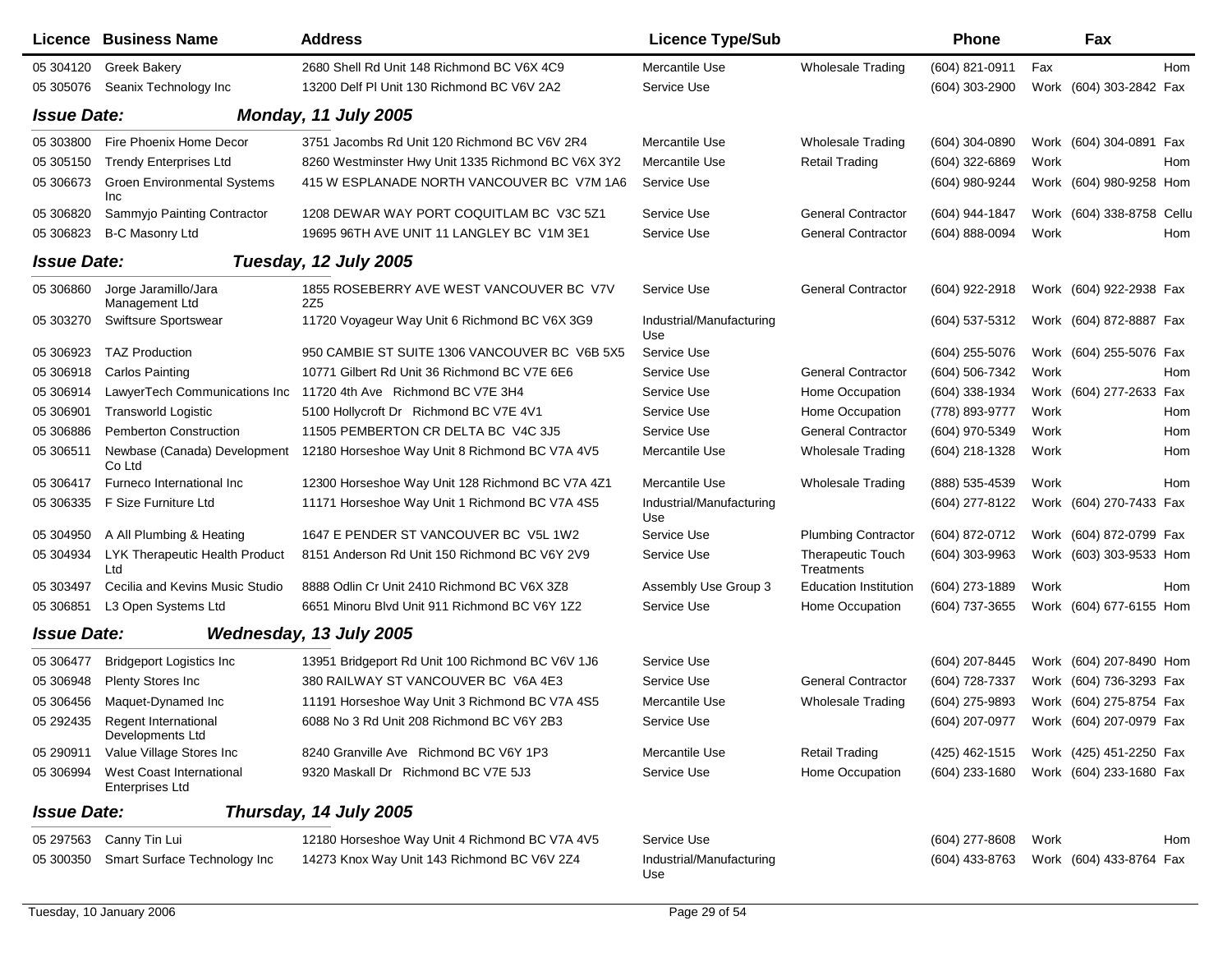|                    | <b>Licence Business Name</b>                  | <b>Address</b>                                    | <b>Licence Type/Sub</b> |                                               | Phone            |      | Fax                                                        |
|--------------------|-----------------------------------------------|---------------------------------------------------|-------------------------|-----------------------------------------------|------------------|------|------------------------------------------------------------|
| 05 307023          | <b>Quinton Construction</b>                   | 3691 Springthorne Cr Richmond BC V7E 1Z8          | Service Use             | General Contractor                            | (604) 618-4876   | Hom  | (604) 618-6161 Fax                                         |
| 05 307086          | Mission Homestay Canada Ltd                   | 6208 Garnet Dr Richmond BC V7C 5B5                | Service Use             | Home Occupation                               | $(604)$ 271-4663 |      | Work (604) 271-4660 Fax                                    |
| 05 307088          | Mission Homestay Canada Ltd                   | 6257 Jade Crt Richmond BC V7C 4A7                 | Service Use             | Home Occupation                               | (604) 271-4663   | Work | Hom                                                        |
| 05 307143          | Ler Construction                              | 10943 NORUM PL DELTA BC V4C 7P2                   | Service Use             | <b>General Contractor</b>                     | (604) 580-3582   | Work | Hom                                                        |
| 05 307166          | Elana Ria Aguila                              | 3088 Airey Dr Unit 41 Richmond BC V6X 4A3         | Service Use             | Home Occupation                               | (604) 214-8340   | Work | Hom                                                        |
| 05 307243          | A1 Solutions Corporation                      | 3273 Garry St Richmond BC V7E 2S9                 | Service Use             | Home Occupation                               | $(604)$ 304-8888 |      | Work (604) 648-8799 Fax                                    |
| 05 307254          | <b>Chandos Construction Ltd</b>               | 6170 12TH ST SE UNIT 134 CALGARY AB T2H 2X2       | Service Use             | <b>General Contractor</b>                     |                  |      | 4036400101403 Work (403) 640-3737 Fax                      |
| <b>Issue Date:</b> |                                               | <b>Friday, 15 July 2005</b>                       |                         |                                               |                  |      |                                                            |
|                    | 05 296746 Dr T Liu Medical Office             | 8600 Cambie Rd Unit 115 Richmond BC V6X 4J8       | Service Use             |                                               |                  | Work | Hom                                                        |
| 05 307281          | Ferreira Home Improvement                     | 21956 WICKLOW WAY MAPLE RIDGE BC V2Y 7W5          | Service Use             | <b>General Contractor</b>                     | (604) 841-1855   |      | Work (604) 467-9782 Fax                                    |
| <b>Issue Date:</b> |                                               | Wednesday, 20 July 2005                           |                         |                                               |                  |      |                                                            |
|                    | 05 307634 Diamond Parking Ltd                 | 8171 Park Rd Richmond BC V6Y 1S9                  | Service Use             | <b>Parking Enforcement</b><br><b>Business</b> | (604) 681-8797   |      | Work (604) 684-0329 Fax                                    |
| 05 307770          | Wings Engineering Limited                     | 8731 Allison St Richmond BC V6Y 3H4               | Service Use             | Home Occupation                               | (604) 274-5647   |      | Work (604) 274-5647 Fax                                    |
| 05 307750          | A C Homes Ltd                                 | 2196 BURQUTILAM DR VANCOUVER BC V5P 2P1           | Service Use             | <b>General Contractor</b>                     | (604) 321-3661   | Work | Hom                                                        |
| 05 307641          | Diamond Parking Ltd                           | 4311 Hazelbridge Way Richmond BC                  | Service Use             | <b>Parking Enforcement</b><br><b>Business</b> | (604) 681-8797   |      | Work (604) 684-0329 Fax                                    |
| 05 307640          | Diamond Parking Ltd                           | 7360 Elmbridge Way Richmond BC V6X 0A5            | Service Use             | <b>Parking Enforcement</b><br><b>Business</b> | (604) 681-8797   |      | Work (604) 684-0329 Fax                                    |
| 05 307638          | Diamond Parking Ltd                           | 9040 Blundell Rd Richmond BC V6Y 1K3              | Service Use             | <b>Parking Enforcement</b><br><b>Business</b> | (604) 681-8797   |      | Work (604) 684-0329 Fax                                    |
| 04 272769          | <b>Temple Consulting Group Ltd</b>            | 11121 Horseshoe Way Unit 228 Richmond BC V7A 5G7  | Service Use             |                                               | (604) 448-1344   |      | Work (604) 448-1345 Fax                                    |
| 05 307636          | Diamond Parking Ltd                           | 8151 Anderson Rd Richmond BC V6Y 2V9              | Service Use             | <b>Parking Enforcement</b><br><b>Business</b> | (604) 681-8797   |      | Work (604) 684-0329 Fax                                    |
| 05 307628          | Diamond Parking Ltd                           | 2780 Sweden Way Richmond BC V6V 2W8               | Service Use             | <b>Parking Enforcement</b><br><b>Business</b> | (604) 681-8797   |      | Work (604) 684-0329 Fax                                    |
| 05 307573          | Kokanee Enterprises Ltd                       | 5767 KETTLE CR E SURREY BC V3S 8R5                | Service Use             | <b>General Contractor</b>                     | (604) 574-2495   |      | Work (604) 574-2493 Fax                                    |
| 05 307569          | AJ Computers                                  | 8500 Ackroyd Rd Unit 327 Richmond BC V6X 3H8      | Service Use             | Home Occupation                               | (778) 863-8891   |      | Work (604) 273-7398 Fax                                    |
| 05 307467          | Bark N' Fly                                   | 9771 Gilhurst Cr Richmond BC V7A 1P4              | Service Use             | Home Occupation                               | $(604)$ 277-4681 | Work | Hom                                                        |
| 05 307445          | Orca Airways Ltd                              | 5360 Airport Rd Unit 311 Richmond BC V7B 1B4      | Service Use             |                                               | (888) 359-6722   |      | Work (888) 359-6722 Fax                                    |
| 05 307439          | P & F Workshop Co Ltd                         | 7762 WINDSOR ST VANCOUVER BC V5X 4A5              | Service Use             | <b>General Contractor</b>                     | $(604)$ 868-1398 | Work | Hom                                                        |
| 05 307436          | Just Teezin                                   | 8451 Westminster Hwy Unit 229 Richmond BC V6X 3E4 | Service Use             | Home Occupation                               | (604) 244-0712   | Work | Hom                                                        |
| 05 307364          | Roadrunners Dial A Tire Ltd                   | 11386 Railway Ave Richmond BC V7E 2B9             | Service Use             | Home Occupation                               | (604) 274-8473   |      | Work (604) 274-8474 Fax                                    |
| 05 307284          | T K H Investments Ltd                         | 19926 96TH AVE UNIT 10 C LANGLEY BC V1M 3C2       | Service Use             | <b>General Contractor</b>                     | (604) 888-5228   |      | Work (604) 888-5593 Fax                                    |
|                    | 05 307637 Diamond Parking Ltd                 | 4040 No 3 Rd Richmond BC V6X 2C2                  | Service Use             | <b>Business</b>                               |                  |      | Parking Enforcement (604) 681-8797 Work (604) 684-0329 Fax |
| <b>Issue Date:</b> |                                               | Thursday, 21 July 2005                            |                         |                                               |                  |      |                                                            |
|                    | 05 307774 Four Seasons Contracting<br>Service | 5765 WALES ST VANCOUVER BC V5R 3N5                | Service Use             | <b>General Contractor</b>                     | (604) 719-3965   |      | Work (604) 435-9902 Fax                                    |
| 05 307894          | Maple Painting Ltd                            | 6626 INVERNESS ST VANCOUVER BC V5X 4E9            | Service Use             | <b>General Contractor</b>                     | (604) 325-7776   |      | Work (604) 325-6777 Fax                                    |
| 05 307890          | D Glasstetter Roofing                         | 11193 SCARBOROUGH DR DELTA BC V4C 7S1             | Service Use             | <b>General Contractor</b>                     | (604) 591-5014   | Work | Hom                                                        |
| 05 307850          | Family Moving Ltd                             | 6400 No 5 Rd Richmond BC V6Y 2T9                  | Service Use             | <b>Delivery Services</b>                      | (604) 781-4055   |      | Work (604) 277-0075 Fax                                    |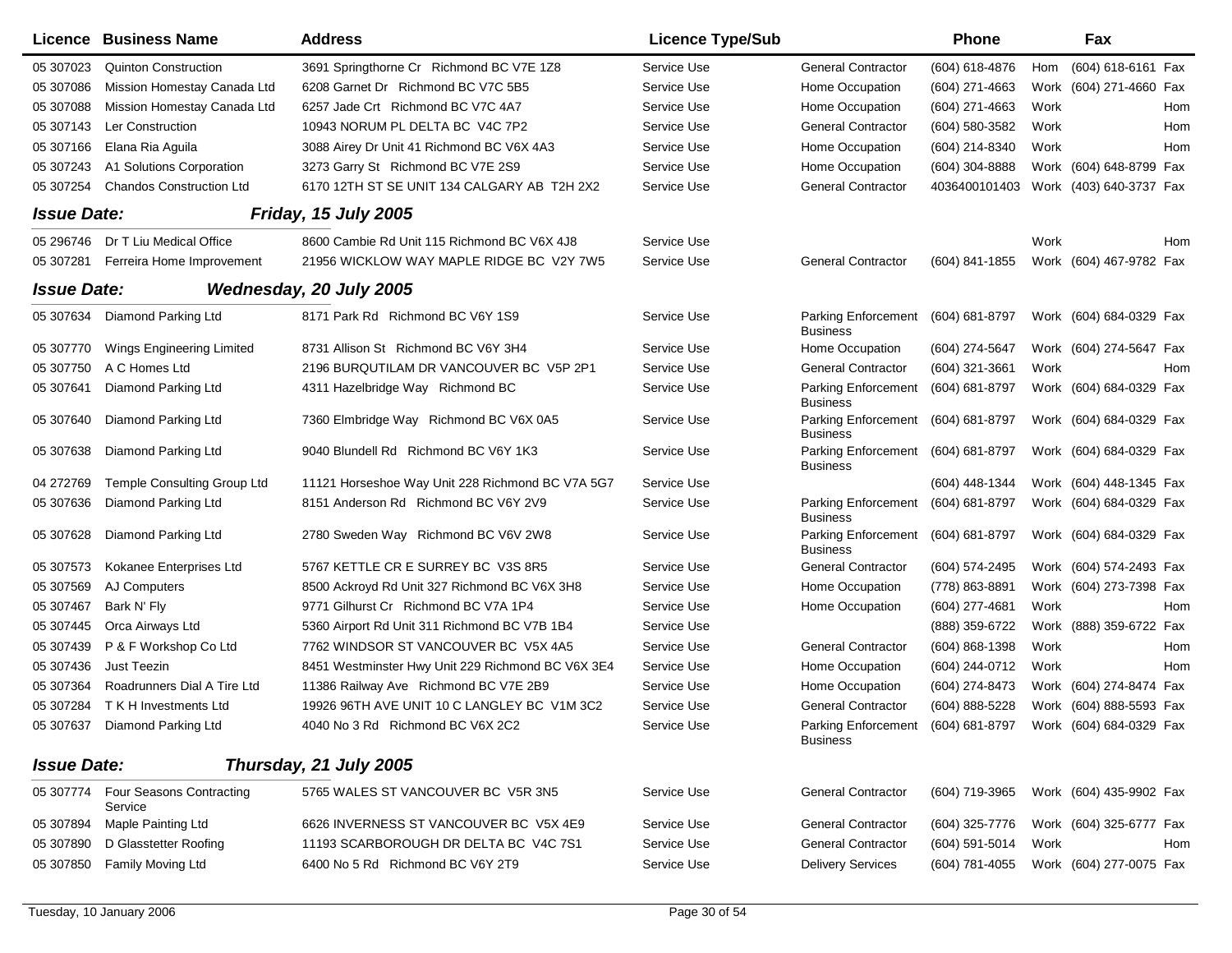| <b>Licence Business Name</b>                                      | <b>Address</b>                                  | <b>Licence Type/Sub</b>                                                                                        |                                            | <b>Phone</b>     |                               | Fax                |                                                                                                                                                                                                                                                                                                                                                                                                                                                  |
|-------------------------------------------------------------------|-------------------------------------------------|----------------------------------------------------------------------------------------------------------------|--------------------------------------------|------------------|-------------------------------|--------------------|--------------------------------------------------------------------------------------------------------------------------------------------------------------------------------------------------------------------------------------------------------------------------------------------------------------------------------------------------------------------------------------------------------------------------------------------------|
| 05 307810 JJKE                                                    | 12631 Vickers Way Unit 200 Richmond BC V6V 1J2  | Service Use                                                                                                    | Mobile Vendor -<br><b>Private Property</b> | (604) 715-3560   | Work                          |                    | Hom                                                                                                                                                                                                                                                                                                                                                                                                                                              |
| <b>Puckmasters Richmond</b>                                       | 13217 Blundell Rd Richmond BC V6W 1B6           | Service Use                                                                                                    | Home Occupation                            | (604) 273-7825   |                               |                    |                                                                                                                                                                                                                                                                                                                                                                                                                                                  |
| <b>Rusty Pipes Mechanical</b>                                     | 9740 115A ST SURREY BC V3V 3Z1                  | Service Use                                                                                                    | Gas Contractor                             | (604) 961-4295   | Work                          |                    | Hom                                                                                                                                                                                                                                                                                                                                                                                                                                              |
| <b>Modz Distributing</b>                                          | 2639 Viking Way Unit 140 Richmond BC V6V 3B7    | Mercantile Use                                                                                                 | <b>Wholesale Trading</b>                   | (604) 276-8311   |                               |                    |                                                                                                                                                                                                                                                                                                                                                                                                                                                  |
| T C International Wholesale Ltd                                   | 12191 Bridgeport Rd Unit 4 Richmond BC V6V 1J4  | Service Use                                                                                                    |                                            | (604) 377-9273   | Work                          |                    | Hom                                                                                                                                                                                                                                                                                                                                                                                                                                              |
| Teng Da Manuf                                                     | 11800 River Rd Unit 124 Richmond BC V6X 1Z7     | Industrial/Manufacturing<br>Use                                                                                |                                            | (604) 780-9827   | Work                          |                    | Hom                                                                                                                                                                                                                                                                                                                                                                                                                                              |
| 05 307773 J A Renovation Company                                  | 15051 95TH AVE SURREY BC V3R 7S3                | Service Use                                                                                                    | <b>General Contractor</b>                  | $(604)$ 868-9969 |                               |                    |                                                                                                                                                                                                                                                                                                                                                                                                                                                  |
| <b>Issue Date:</b>                                                |                                                 |                                                                                                                |                                            |                  |                               |                    |                                                                                                                                                                                                                                                                                                                                                                                                                                                  |
| Supreme Development Ltd                                           | 5520 Granville Ave Richmond BC V7C 1E7          | Service Use                                                                                                    | <b>General Contractor</b>                  | (604) 277-9044   |                               |                    |                                                                                                                                                                                                                                                                                                                                                                                                                                                  |
| Bahd Amrik & Rashpal Bahd                                         | 6400 No 5 Rd Richmond BC V6Y 2T9                | Mercantile Use                                                                                                 | Roadside Stand                             | (604) 273-4073   | Work                          |                    | Hom                                                                                                                                                                                                                                                                                                                                                                                                                                              |
| Agron Industries Inc                                              | 3470 EAST 3RD AVE VANCOUVER BC V5M 1J8          | Service Use                                                                                                    | <b>General Contractor</b>                  | (604) 253-8900   |                               |                    |                                                                                                                                                                                                                                                                                                                                                                                                                                                  |
| Key Immigration & Education<br>Services Co.                       | 6499 Azure Rd Richmond BC V7C 2S1               | Service Use                                                                                                    | Home Occupation                            | (778) 855-3498   |                               |                    |                                                                                                                                                                                                                                                                                                                                                                                                                                                  |
| 05 307952 WOOF'N-IT (Pet Services)                                | 11900 Osprey Dr Richmond BC V7E 3S6             | Service Use                                                                                                    | Home Occupation                            | (604) 275-2165   |                               |                    |                                                                                                                                                                                                                                                                                                                                                                                                                                                  |
| <b>Issue Date:</b>                                                |                                                 |                                                                                                                |                                            |                  |                               |                    |                                                                                                                                                                                                                                                                                                                                                                                                                                                  |
| West Coast Rubber Coating<br>05 307963<br>Systems Ltd             | UNIT 10 6533 121 STREET SURREY BC V3W 1M5       | Service Use                                                                                                    | <b>General Contractor</b>                  | $(604)$ 340-1333 | Work                          |                    | Hom                                                                                                                                                                                                                                                                                                                                                                                                                                              |
| <b>Roadtest Driving School</b>                                    | 9079 Jones Rd Unit 6 Richmond BC V6Y 4G9        | Vehicle for Hire                                                                                               | Vehicle For Hire<br>Office                 | (778) 882-8630   |                               |                    |                                                                                                                                                                                                                                                                                                                                                                                                                                                  |
| <b>Roadtest Driving School</b>                                    | 9079 Jones Rd Unit 6 Richmond BC V6Y 4G9        | Vehicle for Hire                                                                                               | Class K -                                  | (778) 882-8630   |                               |                    |                                                                                                                                                                                                                                                                                                                                                                                                                                                  |
| <b>Issue Date:</b>                                                |                                                 |                                                                                                                |                                            |                  |                               |                    |                                                                                                                                                                                                                                                                                                                                                                                                                                                  |
| Sino-Canada Sincereal<br>05 308155<br>International Trade Company | 6900 Camsell Cr Richmond BC V7C 2M8             | Service Use                                                                                                    | Home Occupation                            | (604) 779-4098   | Cellul                        |                    | Hom                                                                                                                                                                                                                                                                                                                                                                                                                                              |
| <b>Realtak Enterprises Inc</b>                                    | 13520 Crestwood PI Unit 4 Richmond BC V6V 2G2   | Mercantile Use                                                                                                 | Wholesale Trading                          | (604) 821-0999   |                               |                    |                                                                                                                                                                                                                                                                                                                                                                                                                                                  |
| Ink On Paper Design                                               | 8088 Spires Gate Unit 14 Richmond BC V6Y 4J6    | Service Use                                                                                                    | Home Occupation                            | (604) 277-3542   |                               |                    |                                                                                                                                                                                                                                                                                                                                                                                                                                                  |
| Brian Quinn English Clockmaker                                    | 11451 Pelican Crt Richmond BC V7E 3P3           | Service Use                                                                                                    | Home Occupation                            | $(604)$ 288-4023 | Work                          |                    | Hom                                                                                                                                                                                                                                                                                                                                                                                                                                              |
| Happy Home                                                        | 7151 Moffatt Rd Unit 29 Richmond BC V6Y 1X9     | Service Use                                                                                                    | Home Occupation                            | (604) 241-3048   |                               |                    |                                                                                                                                                                                                                                                                                                                                                                                                                                                  |
| <b>YStudio Graphic and Printing</b>                               | 2633 Viking Way Unit 148 Richmond BC V6V 3B6    | Service Use                                                                                                    |                                            | (604) 303-8783   |                               |                    |                                                                                                                                                                                                                                                                                                                                                                                                                                                  |
| Hefa Rare Earth Canada Co Ltd                                     | 2268 No 5 Rd Unit 170 Richmond BC V6X 2T1       | Mercantile Use                                                                                                 | <b>Wholesale Trading</b>                   | (604) 821-1884   |                               |                    |                                                                                                                                                                                                                                                                                                                                                                                                                                                  |
| <b>Redcraft Greetings Ltd</b>                                     | 2851 Simpson Rd Unit 220 Richmond BC V6X 2R2    | Service Use                                                                                                    |                                            | (604) 231-8775   | Work                          |                    | Hom                                                                                                                                                                                                                                                                                                                                                                                                                                              |
| Tom Lee Music                                                     | 2471 Simpson Rd Unit 120 Richmond BC V6X 2R2    | Service Use                                                                                                    |                                            | (604) 771-3578   | Cellul                        |                    | Hom                                                                                                                                                                                                                                                                                                                                                                                                                                              |
| 04 268032 City Closets                                            | 12191 Bridgeport Rd Unit 11 Richmond BC V6V 1J4 | Industrial/Manufacturing<br>Use                                                                                |                                            | (778) 891-8388   | Work                          |                    | Hom                                                                                                                                                                                                                                                                                                                                                                                                                                              |
| 05 306010 Printplicity Enterprises Ltd                            | 13986 Cambie Rd Unit 283 Richmond BC V6V 2K3    | Service Use                                                                                                    |                                            | (604) 338-3855   |                               |                    |                                                                                                                                                                                                                                                                                                                                                                                                                                                  |
| <b>Issue Date:</b>                                                |                                                 |                                                                                                                |                                            |                  |                               |                    |                                                                                                                                                                                                                                                                                                                                                                                                                                                  |
| 05 308572 687125 B C Ltd                                          | 2618 BROADWAY ST VANCOUVER BC V6K 2G3           | Service Use                                                                                                    | <b>Plumbing Contractor</b>                 | (604) 737-2820   |                               |                    |                                                                                                                                                                                                                                                                                                                                                                                                                                                  |
| Priority Appliance Service Ltd                                    | 4611 No 6 Rd Unit 220 Richmond BC V6V 2L3       | Service Use                                                                                                    |                                            |                  |                               |                    | Hom                                                                                                                                                                                                                                                                                                                                                                                                                                              |
| Paul McNamara                                                     | 6660 Cooney Rd Richmond BC V6Y 2J8              | Service Use                                                                                                    | Home Occupation                            | (604) 276-0658   | Work                          |                    | Hom                                                                                                                                                                                                                                                                                                                                                                                                                                              |
|                                                                   |                                                 | <b>Friday, 22 July 2005</b><br><b>Monday, 25 July 2005</b><br>Tuesday, 26 July 2005<br>Wednesday, 27 July 2005 |                                            |                  | <b>DriverTraining Vehicle</b> | 6042780071604 Work | Work (604) 273-7827 Fax<br>Work (604) 276-8312 Fax<br>Work (604) 588-1816 Fax<br>Work (604) 277-9077 Fax<br>Work (604) 253-6134 Fax<br>Work (604) 277-1870 Fax<br>Work (604) 275-2125 Fax<br>Work (604) 448-0168 Cell<br>Work (604) 448-0168 Cell<br>Work (604) 821-0991 Fax<br>Work (604) 277-3542 Fax<br>Work (778) 883-7418 Cellu<br>Work (604) 303-8782 Fax<br>Work (604) 821-1876 Fax<br>Work (604) 277-0631 Fax<br>Work (604) 737-6009 Hom |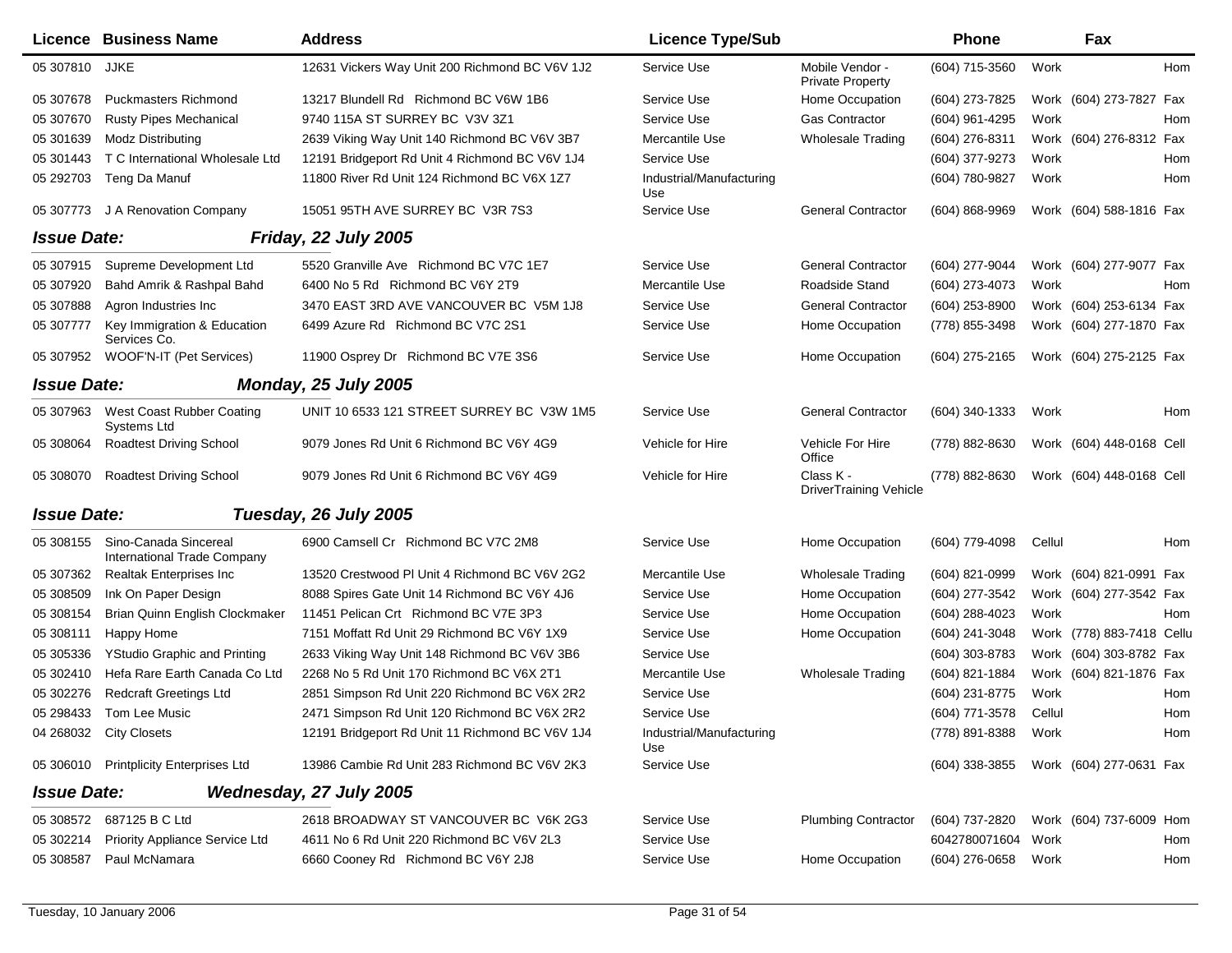|                    | Licence Business Name                         | <b>Address</b>                                     | <b>Licence Type/Sub</b>         |                              | <b>Phone</b>     |        | Fax                       |     |
|--------------------|-----------------------------------------------|----------------------------------------------------|---------------------------------|------------------------------|------------------|--------|---------------------------|-----|
| 05 308563          | 24 Hour Security Ltd                          | 510 W HASTINGS ST UNIT 301 VANCOUVER BC V6B<br>1L8 | Service Use                     |                              | (604) 696-0988   |        | Work (604) 696-0955 Fax   |     |
| 05 308561          | Peteway Technology Inc                        | 7431 Thormanby Cr Richmond BC V7C 4G4              | Service Use                     | Home Occupation              | (778) 389-6758   | Work   |                           | Hom |
| 05 304653          | Vita Moor Canada Therapy<br>Products          | 2631 Viking Way Unit 148 Richmond BC V6V 3B5       | Mercantile Use                  | <b>Wholesale Trading</b>     | (604) 279-9555   |        | Work (604) 279-5541 Fax   |     |
| 05 304097          | Designer Gifts Imports Ltd                    | 13986 Cambie Rd Unit 243 Richmond BC V6V 2K3       | Mercantile Use                  | <b>Wholesale Trading</b>     | (604) 288-4295   |        | Work (604) 288-4384 Hom   |     |
| 05 302562          | T K T Enterprises Ltd                         | 8128 Westminster Hwy Richmond BC V6X 1A6           | Mercantile Use                  | Automobile Dealer            | (604) 254-1318   |        | Work (604) 254-1318 Fax   |     |
| 05 308608          | <b>Edge Educational Solutions</b>             | 9339 Alberta Rd Unit 97 Richmond BC V6Y 4E3        | Service Use                     | Home Occupation              | (604) 267-9995   |        | Work (604) 267-9995 Fax   |     |
| 05 304951          | <b>ZCover Trading Inc</b>                     | 2971 Viking Way Unit 107 Richmond BC V6V 1Y1       | Mercantile Use                  | <b>Wholesale Trading</b>     | (604) 273-3003   |        | Work (604) 273-3023 Fax   |     |
| <b>Issue Date:</b> |                                               | Thursday, 28 July 2005                             |                                 |                              |                  |        |                           |     |
| 05 303571          | C & C Import & Export Ltd                     | 2680 Shell Rd Unit 143 Richmond BC V6X 4C9         | Mercantile Use                  | <b>Wholesale Trading</b>     | (604) 562-8538   |        | Work (604) 278-7947 Hom   |     |
| 05 305131          | Okelo Canada Kitchen Products<br>Co Ltd       | 12391 Bridgeport Rd Unit 3 Richmond BC V6V 1J4     | Mercantile Use                  | <b>Wholesale Trading</b>     | $(604)$ 278-1016 |        | Work (604) 272-5088 Fax   |     |
| 05 30 3451         | Eco-Omarson International Inc                 | 11782 River Rd Unit 130 Richmond BC V6X 1Z7        | Mercantile Use                  | <b>Wholesale Trading</b>     | (604) 276-1802   |        | Work (604) 276-1803 Fax   |     |
| 05 302723          | Hua Feng Enterprises Ltd                      | 11788 River Rd Unit 122 Richmond BC V6X 1Z7        | Industrial/Manufacturing<br>Use |                              | (604) 880-7628   | Work   |                           | Hom |
| 04 278094          | Sina College Ltd                              | 11751 Bridgeport Rd Unit 200 Richmond BC V6X 1T5   | Assembly Use Group 3            | <b>Education Institution</b> | (604) 276-7462   |        | Work (604) 276-7445 Fax   |     |
| 05 30 54 73        | Hwy 99 Automotive Corp                        | 12440 Vulcan Way Unit 120 Richmond BC V6V 1J8      | Service Use                     |                              | (604) 999-6969   | Cellul |                           | Hom |
| <b>Issue Date:</b> |                                               | Friday, 29 July 2005                               |                                 |                              |                  |        |                           |     |
| 05 307448          | Optimal Digital International Inc             | 11051 Bridgeport Rd Unit 220 Richmond BC V6X 1T3   | Service Use                     |                              | (604) 278-1991   |        | Work (604) 288-1228 Fax   |     |
| 05 308950          | Devcraft Software Inc                         | 8260 Fairdell Cr Richmond BC V7C 1W4               | Service Use                     | Home Occupation              | (604) 617-7260   | Cellul |                           | Hom |
| 05 308892          | Parker Home Maintenance Inc                   | 8178 153A ST SURREY BC V3S 8S5                     | Service Use                     | <b>General Contractor</b>    | (604) 597-0234   |        | Work (604) 297-0236 Fax   |     |
| 05 308876          | H20 Ya Pool Mechanical                        | 9379 159A ST SURREY BC V4W 2L8                     | Service Use                     | <b>General Contractor</b>    | (604) 230-3394   |        | Work (604) 581-9307 Fax   |     |
| 05 308875          | H <sub>20</sub> Ya Pool Mechanical            | 9379 159A ST SURREY BC V4W 2L8                     | Service Use                     | <b>Plumbing Contractor</b>   | (604) 230-3394   |        | Work (604) 581-9307 Fax   |     |
| 05 308850          | H <sub>20</sub> Ya Pool Mechanical            | 9379 159A ST SURREY BC V4W 2L8                     | Service Use                     | <b>Gas Contractor</b>        | (604) 230-3394   |        | Work (604) 581-9307 Fax   |     |
| 05 309072          | Silver Star Painting & Renovation<br>Ltd      | 2291 McKessock Ave Richmond BC V6X 2N8             | Service Use                     | <b>General Contractor</b>    | (604) 638-3138   |        | Work (604) 638-3132 Fax   |     |
| 05 308789          | Tim Van Ostrand Photography                   | 10271 Cornerbrook Cr Richmond BC V7E 4H5           | Service Use                     | Home Occupation              | $(604)$ 241-9010 |        | Work (604) 241-9010 Fax   |     |
| 05 308068          | R Dong & Associates Inc.                      | 11938 Bridgeport Rd Unit 220 Richmond BC V6X 1T2   | Service Use                     |                              | (604) 244-2207   |        | Work (604) 244-1922 Fax   |     |
| 05 301433          | Interpacific Marketing and<br>Development Ltd | 11181 Voyageur Way Unit 150 Richmond BC V6X 3N9    | Mercantile Use                  | <b>Wholesale Trading</b>     | (604) 275-8629   | Work   |                           | Hom |
| 05 302700          | Lyl International Consulting Corp             | 11938 Bridgeport Rd Unit 220 Richmond BC V6X 1T2   | Service Use                     |                              | (604) 244-2207   | Work   |                           | Hom |
| 05 304451          | 3E-Business Enterprises Ltd                   | 4631 Shell Rd Unit 180 Richmond BC V6X 3M4         | Mercantile Use                  | <b>Wholesale Trading</b>     | (604) 304-8434   |        | Work (604) 304-8434 Fax   |     |
| 05 304838          | Global Coast International<br>Trading Ltd     | 3771 Jacombs Rd Unit 540 Richmond BC V6V 2L9       | Mercantile Use                  | <b>Wholesale Trading</b>     | (604) 278-3238   |        | Work (604) 278-3262 Cellu |     |
| 05 306328          | Lafor International Wood<br>Products Ltd      | 13982 Cambie Rd Unit 128 Richmond BC V6V 2K2       | Mercantile Use                  | <b>Wholesale Trading</b>     | (604) 522-7667   |        | Work (604) 522-5900 Fax   |     |
| 05 306411          | Nando's Chickenland West (Ltd)                | 13931 Sparwood PI Unit 130 Richmond BC V6V 1X2     | Service Use                     |                              | $(604)$ 303-0881 |        | Work (604) 303-0882 Fax   |     |
| <b>Issue Date:</b> |                                               | Thursday, 4 August 2005                            |                                 |                              |                  |        |                           |     |
| 05 308999          | My Little One Impressions Co                  | 8080 Jones Rd Unit 209 Richmond BC V6Y 4A9         | Service Use                     | Home Occupation              | (604) 270-1858   | Work   |                           | Hom |
| 05 309173          | David (Canada) Construction Ltd               | 6782 VICTORIA DR VANCOUVER BC V5P 3Y3              | Service Use                     | <b>General Contractor</b>    | (604) 677-3838   |        | Work (604) 325-3802 Fax   |     |
| 05 309251          | Egistra Innovation Ltd                        | 7531 Minoru Blvd Unit 319 Richmond BC V6Y 1Z3      | Service Use                     | Home Occupation              | (604) 270-7356   |        | Work (604) 270-7365 Fax   |     |
| 05 309233          | Team Projects Inc                             | 866 W 22ND AVE VANCOUVER BC V5Z 1Z9                | Service Use                     | <b>General Contractor</b>    | (604) 876-4148   |        | Work (604) 876-5665 Fax   |     |
|                    | Tuesday, 10 January 2006                      |                                                    | Page 32 of 54                   |                              |                  |        |                           |     |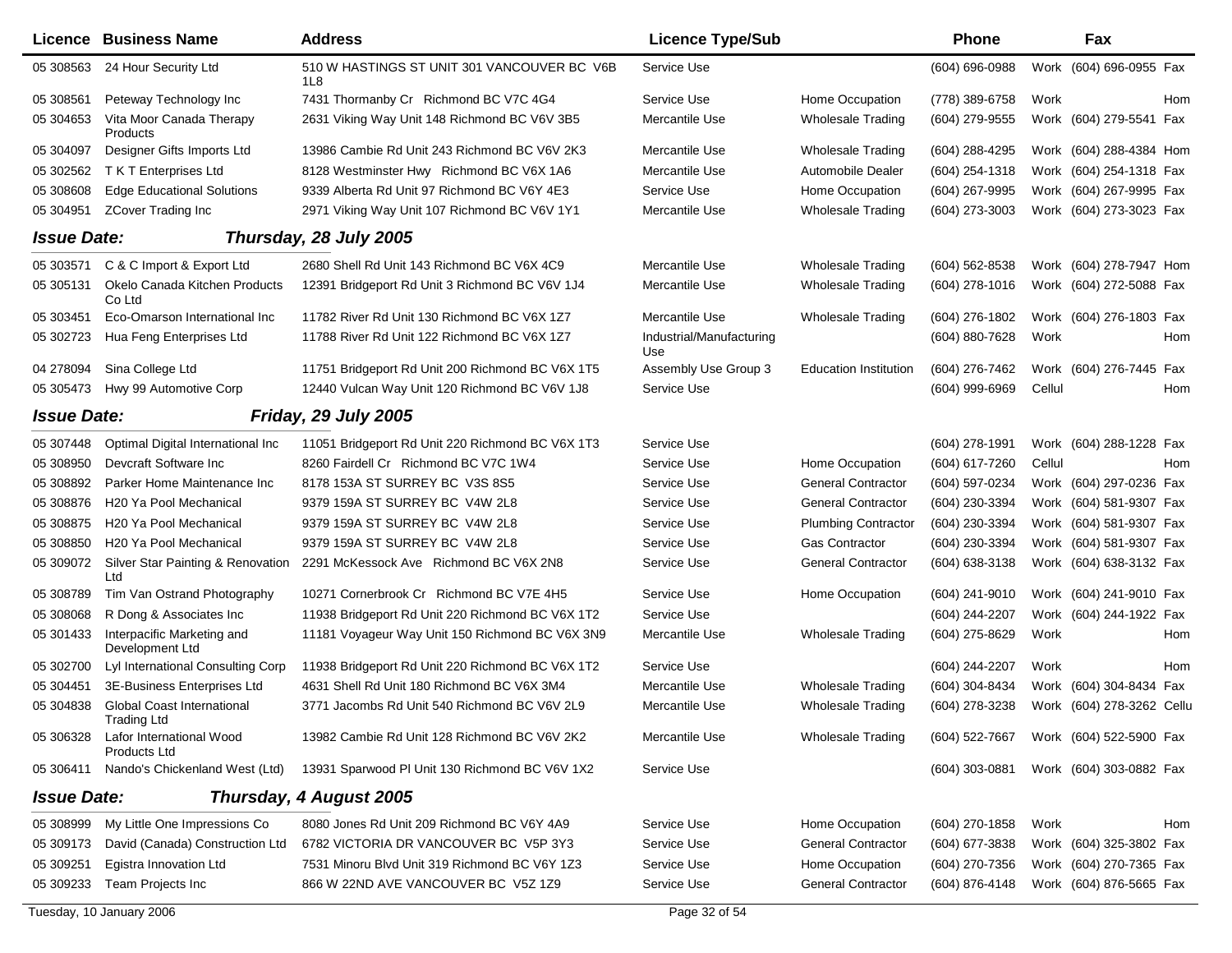|                    | Licence Business Name                                  | <b>Address</b>                                             | <b>Licence Type/Sub</b>         |                              | <b>Phone</b>   |      | Fax                        |
|--------------------|--------------------------------------------------------|------------------------------------------------------------|---------------------------------|------------------------------|----------------|------|----------------------------|
| 05 309197          | Michael Trayler Designs Ltd                            | 14553 SUNSET DR WHITE ROCK BC V4B 2V9                      | Service Use                     | <b>General Contractor</b>    | (604) 536-4710 | Work | Hom                        |
| 05 309195          | Ahsan Investments Inc                                  | 8031 BRYNLOR DR BURNABY BC V5E 4C5                         | Service Use                     | <b>General Contractor</b>    | (604) 432-1409 | Work | Hom                        |
| 05 309182          | Daylight Plumbing Heating &<br>Gas Ltd                 | 12450 69A AVE SURREY BC V3W 0L8                            | Service Use                     | <b>Plumbing Contractor</b>   | (604) 781-5764 | Work | Hom                        |
| 05 309263          | Solid Ceramic Tile                                     | 7191 Winchelsea Cr Richmond BC V7C 4E5                     | Service Use                     | <b>General Contractor</b>    | (604) 271-5719 |      | Work (604) 271-5719<br>Fax |
| 05 309172          | Li Hui Enterprises Ltd                                 | 4831 Cabot Dr Richmond BC V7C 4J5                          | Service Use                     | Home Occupation              | (604) 448-8685 | Work | Hom                        |
| 05 309137          | <b>Felix Home Contractor</b>                           | 3266 E PENDER ST VANCOUVER BC V5K 2C6                      | Service Use                     | <b>General Contractor</b>    | (604) 762-1398 |      | Work (604) 356-9408 Fax    |
| 05 309290          | Staniscia Concrete Ltd                                 | 7207 RANDOLPH AVE BURNABY BC V5J 4W5                       | Service Use                     | <b>General Contractor</b>    | (604) 451-7627 |      | Work (604) 451-7924 Fax    |
| 05 308990          | <b>Negishi Construction</b>                            | 4163 BOND ST BURNABY BC V5H 1G1                            | Service Use                     | <b>General Contractor</b>    | (604) 430-9648 |      | Work (604) 430-9648 Fax    |
| 05 307680          | <b>Arc Entertainment</b>                               | 8700 McKim Way Unit 2183 Richmond BC V6X 4A5               | Mercantile Use                  | <b>Retail Trading</b>        | (778) 881-4133 | Work | Hom                        |
| 05 30 60 53        | Naturise                                               | 6280 No 3 Rd Unit 150 Richmond BC V6Y 2B3                  | Mercantile Use                  | <b>Retail Trading</b>        | (604) 710-2276 | Work | Hom                        |
| 05 304806          | <b>Bio Facial</b>                                      | 8700 McKim Way Unit 1123 Richmond BC V6X 4A5               | Mercantile Use                  | <b>Retail Trading</b>        | (604) 872-8333 |      | Work (604) 872-8312<br>Fax |
| 05 309158          | <b>Bosco Studio</b>                                    | 6233 Katsura St Unit 1505 Richmond BC V6Y 4K1              | Service Use                     | Home Occupation              | (604) 233-0227 | Work | Hom                        |
| <b>Issue Date:</b> |                                                        | <b>Friday, 5 August 2005</b>                               |                                 |                              |                |      |                            |
| 05 309326          | All Right Commercial and<br><b>Residential Service</b> | 7980 Moffatt Rd Unit 1 Richmond BC V6Y 1X8                 | Service Use                     | <b>General Contractor</b>    | (604) 278-8902 | Work | Hom                        |
| 05 309372          | Cang Qiong Media Company                               | 7995 Westminster Hwy Unit 306 Richmond BC V6X 3Y5          | Service Use                     | Home Occupation              | (604) 279-0912 | Work | Hom                        |
| 05 309410          | Kidz Kutz Ent Ltd                                      | 109 E 14TH ST NORTH VANCOUVER BC V7C 2N4                   | Service Use                     | <b>General Contractor</b>    | (604) 760-8015 |      | Work (604) 987-8014 Fax    |
| 05 309322          | <b>B Dhaliwal Construction</b>                         | 9451 Desmond Rd Richmond BC V7E 1R1                        | Service Use                     | <b>General Contractor</b>    | (604) 277-3246 |      | Work (604) 277-3246 Fax    |
| 05 309180          | Mike Maurice & Associates Inc                          | P O BOX 1477 DELTA BC V4M 3Y8                              | Service Use                     | <b>General Contractor</b>    | 604 943-2739   |      | Work (604) 943-2795 Fax    |
| 05 309311          | Columbia Masonry Ltd                                   | 6867 126 A ST SURREY BC V3L 1H3                            | Service Use                     | <b>General Contractor</b>    | (604) 690-2174 | Work | Hom                        |
| 05 309324          | John Drewitt Contracting                               | 12025 100TH AVE SURREY BC V3V 2W4                          | Service Use                     | <b>General Contractor</b>    | (604) 272-5013 | Work | Hom                        |
| <b>Issue Date:</b> |                                                        | Monday, 8 August 2005                                      |                                 |                              |                |      |                            |
| 05 309489          | White & Peters Ltd                                     | 1368 UNITED BLVD COQUITLAM BC V3K 6Y2                      | Service Use                     |                              | (604) 540-7200 |      | Work (604) 540-6786 Fax    |
| 05 29 6427         | Nor-Van Seafood Ltd                                    | 1711 Valmont Way Unit 115 Richmond BC V6V 1Y3              | Mercantile Use                  | <b>Wholesale Trading</b>     | (604) 808-0872 |      | Work (604) 304-7401<br>Fax |
| 05 300571          | Juicy Jam                                              | 11180 Cambie Rd Richmond BC V6X 1K9                        | Industrial/Manufacturing<br>Use |                              | (604) 518-7394 | Work | Hom                        |
| 05 304515          | South Seas Meats Ltd                                   | 1651 Patrick St Unit 150 Richmond BC V6V 3A7               | Mercantile Use                  | <b>Wholesale Trading</b>     | (604) 872-7299 |      | Work (604) 432-1445 Fax    |
| 05 307671          | <b>Ambition Hair Saloon</b>                            | 8300 Capstan Way Unit 1068 Richmond BC V6X 4B7             | Service Use                     |                              | (604) 273-2712 | Work | Hom                        |
| 05 309470          | Spring Wind Cleaning Company                           | 8191 General Currie Rd Unit 8 Richmond BC V6Y 1L9          | Service Use                     | Home Occupation              | (604) 274-5560 | Work | Hom                        |
| <b>Issue Date:</b> |                                                        | Tuesday, 9 August 2005                                     |                                 |                              |                |      |                            |
| 05 302234          | Regent Long Marketing &<br>Distribution Ltd            | 13571 Verdun PI Unit 130 Richmond BC V6V 1W5               | Mercantile Use                  | <b>Wholesale Trading</b>     | (604) 307-6682 | Work | Hom                        |
| <b>Issue Date:</b> |                                                        | <b>Wednesday, 10 August 2005</b>                           |                                 |                              |                |      |                            |
| 05 309494          | <b>Hill Construction</b>                               | 33924 FLORA LANE ABBOTSFORD BC V4X 1W2                     | Service Use                     | <b>General Contractor</b>    | (604) 852-0766 | Work | Hom                        |
| 05 309805          | Dookun Consulting                                      | 8480 Granville Ave Unit 117 Richmond BC V6Y 4E8            | Service Use                     | Home Occupation              | (604) 725-8475 | Work | Hom                        |
| 05 309727          | Gus Auto Gate                                          | 12755 113B AVE SURREY BC V3V 3N4                           | Service Use                     | <b>General Contractor</b>    | (604) 580-3775 |      | Work (604) 580-2625 Fax    |
| 05 309635          | <b>PHJ Electric</b>                                    | 2277 OLD DOLLARTON RD NORTH VANCOUVER BC<br><b>V7H 1A9</b> | Service Use                     | <b>Electrical Contractor</b> | (604) 990-8808 |      | Work (604) 990-8808 Fax    |
| 05 309593          | DanVik Marketing Services Ltd                          | 10340 Hogarth PI Richmond BC V7E 4A1                       | Service Use                     | Home Occupation              | (604) 328-6531 | Work | Hom                        |
| 05 309537          | <b>Plume Enterprises</b>                               | 5371 CULLODEN ST VANCOUVER BC V5W 3R7                      | Service Use                     | <b>General Contractor</b>    | (778) 322-7053 | Work | Hom                        |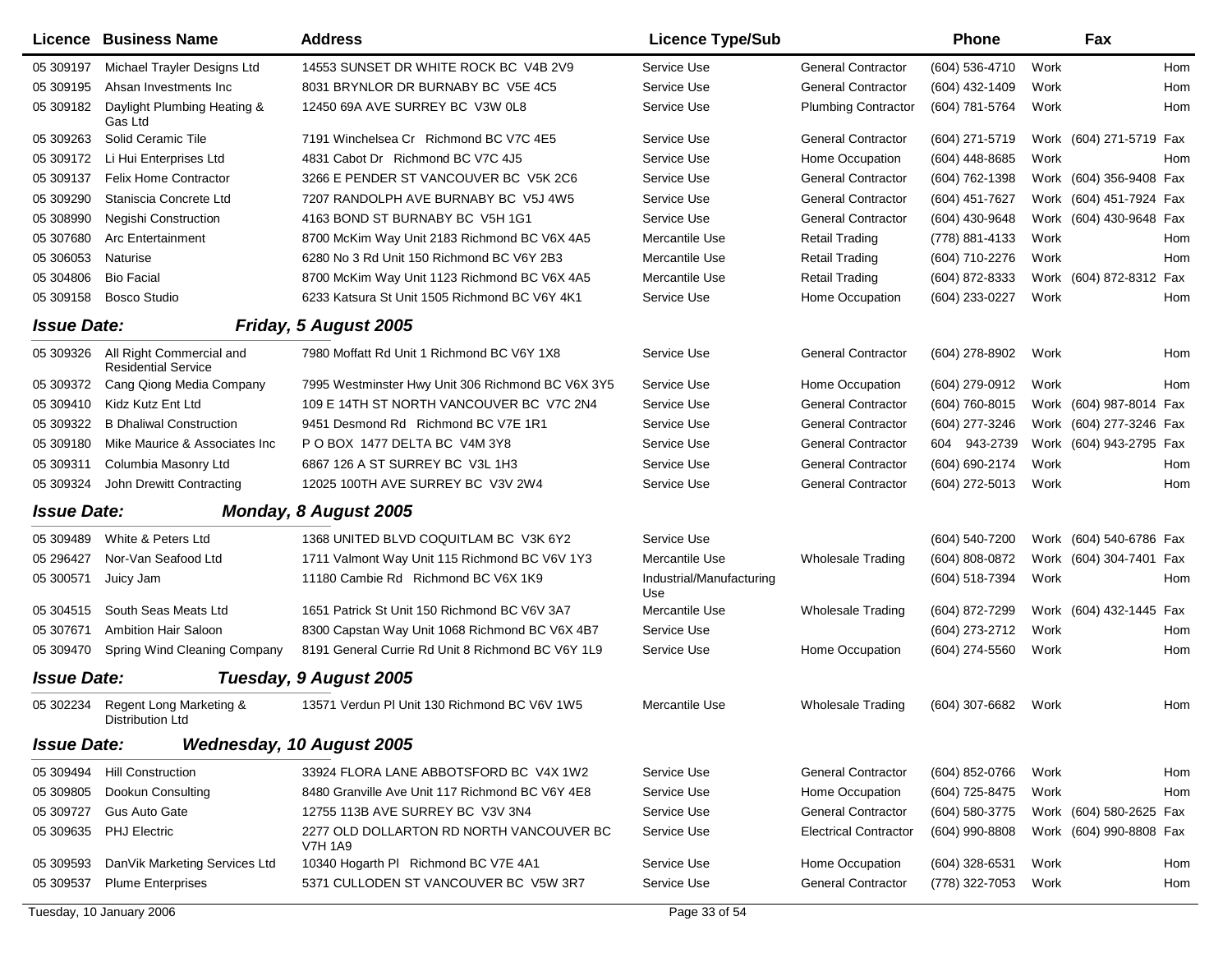|                    | Licence Business Name                              | <b>Address</b>                                         | <b>Licence Type/Sub</b>         |                                      | Phone            | Fax                                    |
|--------------------|----------------------------------------------------|--------------------------------------------------------|---------------------------------|--------------------------------------|------------------|----------------------------------------|
| 05 309524          | Able Glass Ltd                                     | 7228 WINSTON ST UNIT 2 BURNABY BC V5A 2G9              | Service Use                     | <b>General Contractor</b>            | (604) 420-7338   | Work (604) 420-7339 Fax                |
| 05 309509          | Everyone's Eden                                    | 12640 Blundell Rd Richmond BC V6W 1B3                  | Service Use                     | <b>General Contractor</b>            | (604) 276-0480   | Work<br>Hom                            |
| 05 309499          | Metro Drywall Services Co                          | 9520 Glendower Dr Richmond BC V7A 2Y5                  | Service Use                     | <b>General Contractor</b>            | (604) 328-2620   | Work (604) 241-9484 Fax                |
| 05 307427          | North America Education Institute                  | 8766 McKim Way Unit 2115 Richmond BC                   | Assembly Use Group 3            | <b>Education Institution</b>         | (604) 303-8622   | Work (604) 303-8636 Fax                |
| 05 309409          | <b>Clark Consulting</b>                            | 11391 7th Ave Unit 4 Richmond BC V7E 4J4               | Service Use                     | <b>General Contractor</b>            | (604) 274-1988   | Work<br>Hom                            |
| 05 308008          | Huayuan (Canada) International<br>Holdings Ltd     | 8700 McKim Way Unit 3003 Richmond BC V6X 4A5           | Service Use                     |                                      | (604) 207-2078   | Work<br>Hom                            |
| 05 293110          | White Spot Triple O's                              | 12011 Bridgeport Rd Richmond BC V6V 1J4                | Assembly Use Group 1            | <b>Food Service</b><br>Establishment | (604) 232-9455   | Work (604) 232-9451 Fax                |
| 05 307510          | Nair Millwork                                      | 12191 Bridgeport Rd Unit 6 Richmond BC V6V 1J4         | Industrial/Manufacturing<br>Use |                                      | (604) 279-1182   | Work<br>Hom                            |
| 05 307914          | <b>Hearty Meals Caterer</b>                        | 10431 No 1 Rd Richmond BC V7E 1S3                      | Service Use                     | Home Occupation                      | (604) 274-6387   | Work<br>Hom                            |
| 05 307423          | <b>Pacific Education Group</b>                     | 8888 Odlin Cr Unit 1385 Richmond BC V6X 3Z8            | Assembly Use Group 3            | <b>Education Institution</b>         | (604) 657-1832   | Work (604) 879-6020 Fax                |
| 05 30 6529         | Cachi Technologies (Canada) Inc                    | 3851 Jacombs Rd Unit 170 Richmond BC V6V 2H7           | Mercantile Use                  | <b>Wholesale Trading</b>             | (604) 248-0798   | Work (604) 248-1589 Hom                |
| 05 30 64 23        | Cirplus Futures Inc.                               | 8833 Odlin Cr Unit 225 Richmond BC V6X 3Z7             | Service Use                     |                                      | (604) 273-6877   | Work (604) 273-6827 Fax                |
| 05 30 60 25        | Mode De Moi Boutique                               | 8788 McKim Way Unit 1100 Richmond BC V6X 4E2           | Mercantile Use                  | <b>Retail Trading</b>                | (604) 329-8886   | Work<br>Hom                            |
| <b>Issue Date:</b> |                                                    | Thursday, 11 August 2005                               |                                 |                                      |                  |                                        |
| 05 308108          | Celebrations                                       | 12000 1st Ave Unit 130 Richmond BC V7E 3L9             | Mercantile Use                  | <b>Retail Trading</b>                | (604) 619-1772   | Cellul<br><b>Hom</b>                   |
| 05 308112          | Medicare Pharmacy                                  | 7031 Westminster Hwy Unit 190 Richmond BC V6X 1A3      | Mercantile Use                  | <b>Retail Trading</b>                | (604) 278-7133   | Work (604) 278-7135<br>Fax             |
| 05 309141          | Lipont Pharmaceuticals Inc                         | 2639 Viking Way Unit 175 Richmond BC V6V 3B7           | Industrial/Manufacturing<br>Use |                                      | (604) 821-1141   | Work<br>Hom                            |
| 05 309572          | Vanvic Contracting                                 | 10591 Rosecroft Cr Richmond BC V7A 2H9                 | Service Use                     | <b>General Contractor</b>            | (604) 290-7110   | Hom<br>Work                            |
| 05 309617          | Nirmal Sandhu                                      | 7760 SELKIRK ST VANCOUVER BC V6P 4H6                   | Service Use                     | <b>General Contractor</b>            | (604) 721-7127   | Work<br><b>Hom</b>                     |
| 05 309731          | F Jorgensen Construction Ltd                       | 5149 ALDERFIELD PL WEST VANCOUVER BC V7W<br><b>2W7</b> | Service Use                     | <b>General Contractor</b>            | (604) 841-9842   | Work (604) 921-9318 Fax                |
| 05 309800          | Egistra Innovation Ltd                             | 7531 Minoru Blvd Unit 319 Richmond BC V6Y 1Z3          | Service Use                     | <b>General Contractor</b>            | (604) 270-7356   | Work (604) 270-7365 Fax                |
| 05 307953          | Prime Fitness Inc                                  | 11871 Horseshoe Way Unit 2129 Richmond BC V7A 5H5      | Service Use                     |                                      | (604) 277-4522   | Work (604) 598-9599 Fax                |
| 05 309876          | Pro-Tek Insulation Ltd                             | 2498 SUNNYSIDE PL ABBOTSFORD BC V2T 4A3                | Service Use                     | <b>General Contractor</b>            | (604) 850-6700   | Work (604) 850-6700 Fax                |
| 05 309774          | Genrock Metals Co                                  | 5999 Andrews Rd Unit 31 Richmond BC V7E 6V1            | Service Use                     | Home Occupation                      | $(604)$ 304-1080 | Work (604) 304-1081 Fax                |
| 05 309817          | Livingstone Dove Gifts<br>International            | 6833 Livingstone PI Unit 69 Richmond BC V7C 5T1        | Service Use                     | Home Occupation                      | (604) 277-3791   | Work (604) 277-3791 Fax                |
| 05 304523          | Art True Stone                                     | 4151 Hazelbridge Way Unit 2220 Richmond BC V6X 4J7     | Mercantile Use                  | <b>Retail Trading</b>                | (604) 295-6603   | Work (604) 261-6860 Fax                |
| 05 30 69 02        | Gacha Gacha Hobbies & Toys<br>Inc                  | 8700 McKim Way Unit 1083 Richmond BC V6X 4A5           | Mercantile Use                  | <b>Retail Trading</b>                | (604) 278-8822   | Work<br>Hom                            |
| 05 309806          | Nimca Traking                                      | 12571 Cambie Rd Unit 144 Richmond BC V6V 2A9           | Service Use                     | <b>Delivery Services</b>             | (778) 231-6422   | Work<br>Hom                            |
| 05 304161          | <b>Panawest Productions Ltd</b>                    | 2931 Viking Way Unit 1 Richmond BC V6V 1Y1             | Industrial/Manufacturing<br>Use |                                      |                  | (604) 273-5773 Work (604) 273-5561 Fax |
| 05 304659          | T K T Enterprises Ltd                              | 8531 Capstan Way Unit 130 Richmond BC V6X 1R3          | Mercantile Use                  | Automobile Dealer                    | (604) 202-3883   | Work<br>Hom                            |
| 05 290028          | More Marine Ltd                                    | 12500 No 5 Rd Richmond BC V7A 4G1                      | Service Use                     |                                      | $(604)$ 231-0506 | Work (604) 231-0535 Fax                |
| 05 304664          | T K T Enterprises Ltd                              | 8531 Capstan Way Unit 130 Richmond BC V6X 1R3          | Service Use                     |                                      | (604) 202-3883   | Work<br>Hom                            |
| 05 30 50 77        | All International Investments &<br>Development Inc | 5811 Cooney Rd Unit 305 Richmond BC V6X 3M1            | Service Use                     |                                      | (604) 779-5883   | Work<br>Hom                            |
| 05 30 5337         | Unique Interiors                                   | 5911 Cooney Rd Unit 2 Richmond BC V6X 4H2              | Mercantile Use                  | <b>Retail Trading</b>                | $(604)$ 538-8398 | Work (604) 538-8398 Fax                |
| 05 30 6118         | J & J Children's Wear and<br>Accessories           | 3700 No 3 Rd Richmond BC V6X 2C1                       | Mercantile Use                  | <b>Retail Trading</b>                | (604) 244-7248   | Work (604) 321-4776 Hom                |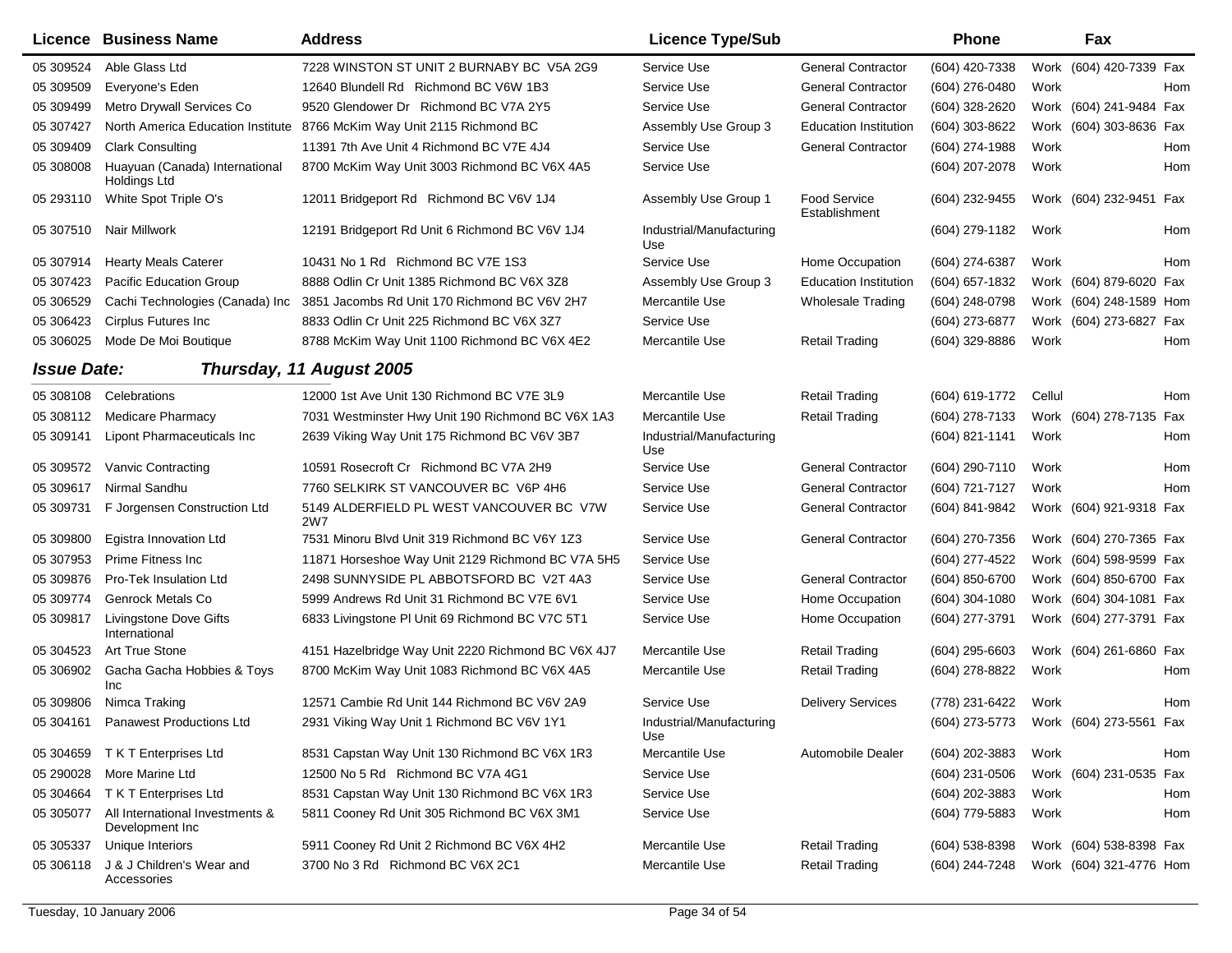|                    | <b>Licence Business Name</b>                      | <b>Address</b>                                                 | <b>Licence Type/Sub</b> |                            | Phone              |      | Fax                       |     |
|--------------------|---------------------------------------------------|----------------------------------------------------------------|-------------------------|----------------------------|--------------------|------|---------------------------|-----|
| 05 30 6445         | Angel Esthetics Ltd                               | 3779 Sexsmith Rd Unit 2178 Richmond BC V6X 3Z9                 | Mercantile Use          | <b>Wholesale Trading</b>   | (604) 232-9239     |      | Work (604) 232-9213 Fax   |     |
| 05 30 6845         | R Net Computers                                   | 6751 Graybar Rd Unit 140 Richmond BC V6W 1H3                   | Service Use             |                            | $(604) 866 - 0006$ | Work |                           | Hom |
| <b>Issue Date:</b> |                                                   | Friday, 12 August 2005                                         |                         |                            |                    |      |                           |     |
| 04 287912          | Sogood Enterprises Ltd                            | 8766 McKim Way Unit 1180 Richmond BC                           | Mercantile Use          | <b>Retail Trading</b>      | (604) 879-9386     |      | Work (604) 879-8176 Fax   |     |
| 05 309944          | <b>OCIUS Distribution</b>                         | 8431 Ryan Rd Unit 14 Richmond BC V7A 2E8                       | Service Use             | Home Occupation            | (604) 644-5235     | Work |                           | Hom |
| 05 310016          | Jass Technology Ltd                               | 7600 Blundell Rd Unit 15 Richmond BC V6Y 1J4                   | Service Use             | Home Occupation            | (604) 274-8616     |      | Work (604) 274-8616 Fax   |     |
| <b>Issue Date:</b> |                                                   | Monday, 15 August 2005                                         |                         |                            |                    |      |                           |     |
| 05 310057          | Matthew Cleaning Ltd                              | 6891 Hamber St Richmond BC V7C 5T4                             | Service Use             | Home Occupation            | (604) 339-5810     | Hom  |                           | Hom |
| 04 273542          | Diosa                                             | 4151 Hazelbridge Way Unit 2080 Richmond BC V6X 4J7             | Mercantile Use          | <b>Retail Trading</b>      | (604) 821-1123     | Work |                           | Hom |
| 05 30 6537         | <b>First Vancouver Finanacial</b><br>Services Ltd | 10711 Cambie Rd Unit 225 Richmond BC V6X 3G5                   | Service Use             |                            | (604) 273-7866     |      | Work (604) 273-9208 Fax   |     |
| <b>Issue Date:</b> |                                                   | Tuesday, 16 August 2005                                        |                         |                            |                    |      |                           |     |
| 05 310154          | <b>Best Choice Products Inc.</b>                  | 22480 Cochrane Dr Richmond BC V6V 2R1                          | Service Use             |                            | (604) 540-2035     |      | Work (604) 540-2053 Fax   |     |
| 05 310155          | <b>Best Choice Products Inc.</b>                  | 22480 Cochrane Dr Richmond BC V6V 2R1                          | Service Use             | <b>General Contractor</b>  | (604) 540-2035     |      | Work (604) 540-2053 Fax   |     |
| 05 304694          | <b>Elegance Flowers</b>                           | 8041 Alexandra Rd Richmond BC V6X 1C3                          | Mercantile Use          | <b>Retail Trading</b>      | (604) 351-6327     | Work |                           | Hom |
| 05 310099          | <b>Star 7 Media Promotions</b>                    | 4331 Garden City Rd Richmond BC V6X 2K4                        | Service Use             | Home Occupation            | (604) 671-7556     | Work |                           | Hom |
| 05 310088          | Homes Plumbing Ltd                                | 19868 35A AVE LANGLEY BC V3A 2P9                               | Service Use             | <b>Plumbing Contractor</b> | (604) 538-7878     | Work |                           | Hom |
| <b>Issue Date:</b> |                                                   | Thursday, 18 August 2005                                       |                         |                            |                    |      |                           |     |
| 05 310498          | Lamkis Building Construction Ltd                  | 460 NANAIMO ST UNIT 323 VANCOUVER BC V5L 4W3                   | Service Use             | <b>General Contractor</b>  | (604) 255-3868     |      | Work (604) 255-3848 Fax   |     |
| 05 309231          | DK Voth Enterprises Ltd                           | 11220 Voyageur Way Unit 3 Richmond BC V6X 3E1                  | Service Use             | <b>General Contractor</b>  | (604) 278-1144     |      | Work (604) 278-2885 Fax   |     |
| 05 309502          | Sarah's Design Ltd                                | 6060 Minoru Blvd 1835 Richmond BC V6Y 2V7                      | Mercantile Use          | <b>Retail Trading</b>      | (604) 727-4893     | Work |                           | Hom |
| 05 309551          | Global Asia Technology<br>Development Ltd         | 4940 No 3 Rd Unit 212 Richmond BC V6X 3A5                      | Service Use             |                            | (604) 270-8066     |      | Work (604) 303-1909 Hom   |     |
| 05 310172          | Botoco Multimedia Inc                             | 11971 Dewsbury Dr Richmond BC V6X 2Z2                          | Service Use             | Home Occupation            | (604) 231-8261     |      | Work (604) 231-8261 Fax   |     |
| 05 310366          | Siew Teh                                          | 7540 Abercrombie Dr Unit 45 Richmond BC V6Y 3J8                | Service Use             | Home Occupation            | (604) 506-9308     | Work |                           | Hom |
| 05 310438          | Comfort Care Home Health<br>Services Ltd          | 8351 Mowbray Rd Richmond BC V7A 2B8                            | Service Use             |                            | (604) 271-2242     |      | Work (604) 271-2242 Fax   |     |
| 05 310567          | <b>Tayes Construction Inc</b>                     | 2011 137A ST SURREY BC V4A 9V7                                 | Service Use             | <b>General Contractor</b>  | (604) 828-3053     | Work |                           | Hom |
| 05 310568          | Design Stucco Ltd                                 | 34488 ETON CR ABBOTSFORD BC V2S 4W3                            | Service Use             | <b>General Contractor</b>  | (604) 852-6081     |      | Work (604) 850-0989 Fax   |     |
| 05 310569          | <b>Hildebrandt Contracting Ltd</b>                | 3115 TRAFALGAR ST UNIT 19 ABBOTSFORD BC V2S<br>8C <sub>5</sub> | Service Use             | <b>General Contractor</b>  | (604) 855-2572     | Hom  |                           | Hom |
| 05 310575          | <b>FCH International Trading</b><br>Company       | 9533 Granville Ave Unit 13 Richmond BC V6Y 1P9                 | Service Use             | Home Occupation            | (778) 881-8963     | Work |                           | Hom |
| 05 309201          | <b>Raydwell Centre</b>                            | 10451 Shellbridge Way Unit 150 Richmond BC V6X 2W8             | Service Use             |                            | (604) 278-5720     |      | Work (604) 278-5760 Fax   |     |
| 05 305506          | Alexandra Wong<br>Barrister and<br>Solicitor      | 5900 No 3 Rd Unit 300 Richmond BC V6X 3P7                      | Service Use             |                            | (604) 628-1217     |      | Work (575) 966-3497 Hom   |     |
| 05 301991          | J L Collections                                   | 4380 No 3 Rd Unit 1450 Richmond BC V6X 3V7                     | Mercantile Use          | <b>Retail Trading</b>      | (604) 719-8869     | Work |                           | Hom |
| 05 30 6518         | E B Peerless Ltd                                  | 6651 Elmbridge Way Unit 130 Richmond BC V7C 5C2                | Mercantile Use          | <b>Wholesale Trading</b>   | (604) 279-9907     |      | Work (604) 279-9914 Fax   |     |
| 05 309190          | Nordel Enterprises Inc                            | 10451 Shellbridge Way Unit 150 Richmond BC V6X 2W8             | Service Use             |                            | (604) 278-5720     |      | Work (604) 249-2802 Wor   |     |
| 05 298905          | Armani Construction                               | 13777 Commerce Pkwy Unit 150 Richmond BC V6V 2X3               | Service Use             | <b>General Contractor</b>  | (604) 273-6101     |      | Work (604) 273-6157 Fax   |     |
| 05 303959          | Canada Tai Chi Chuan Academy                      | 8833 Odlin Cr Unit 140 Richmond BC V6X 3Z7                     | Assembly Use Group 3    | Health Studio              | (604) 338-3101     |      | Cellul (604) 512-9678 Wor |     |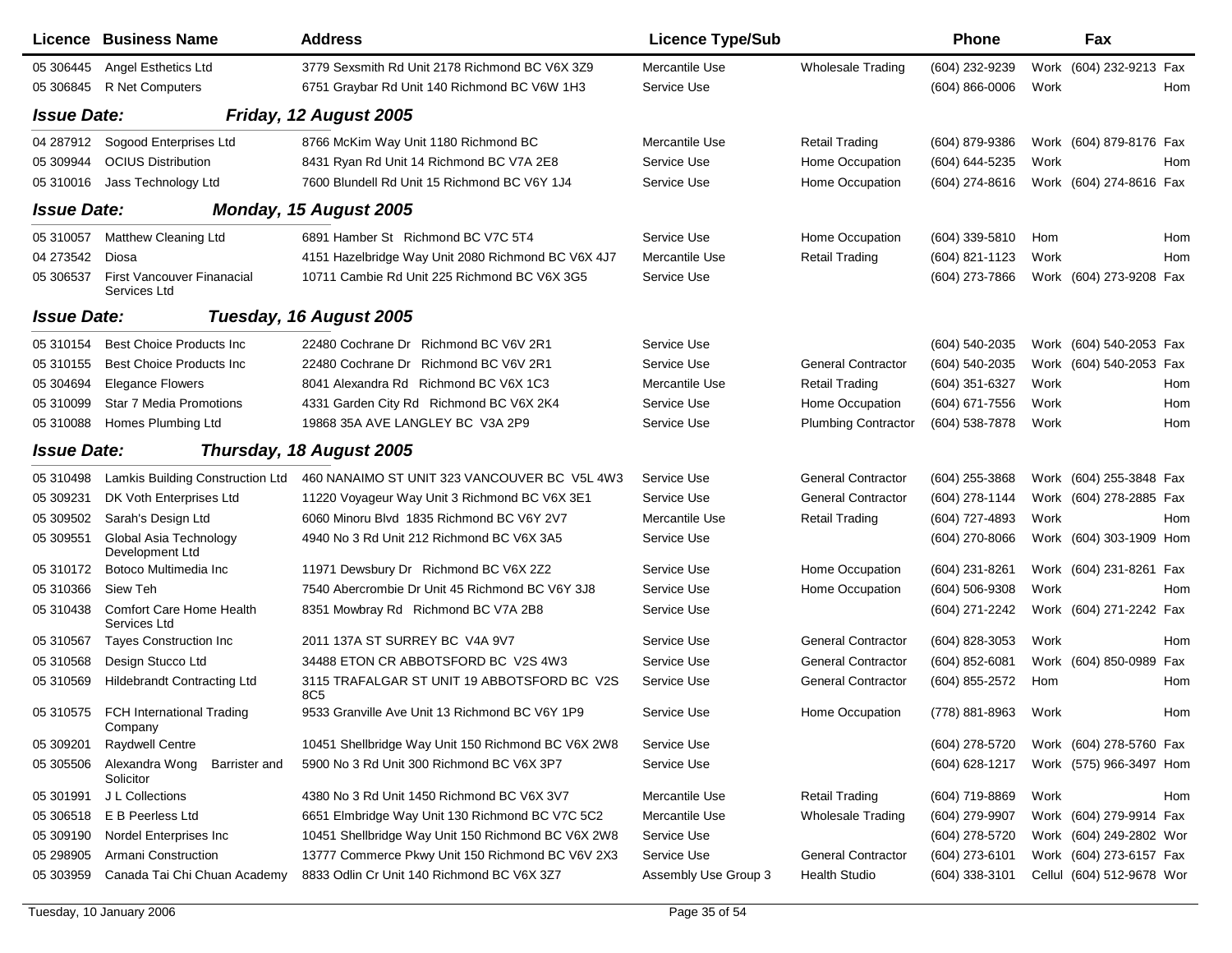|                    | Licence Business Name                                             | <b>Address</b>                                                             | <b>Licence Type/Sub</b>         |                                             | Phone               |        | Fax                       |     |
|--------------------|-------------------------------------------------------------------|----------------------------------------------------------------------------|---------------------------------|---------------------------------------------|---------------------|--------|---------------------------|-----|
| 05 305992          | Uniwealth Trading Ltd                                             | 2288 No 5 Rd Unit 160 Richmond BC V6X 2T1                                  | Industrial/Manufacturing<br>Use |                                             | (778) 322-1800      | Cellul |                           | Hom |
| 05 307949          | Sunshine Villas and Condos (BC)<br>Ltd                            | 3866 Bayview St Unit 310 Richmond BC V7E 4R7                               | Service Use                     | <b>Travel Agency</b>                        | $(604)$ 232-4110    |        | Work (604) 271-4737 Fax   |     |
| 05 309189          | <b>Koss Medical Aesthetics</b>                                    | 6180 Blundell Rd Unit 120 Richmond BC V7C 4W7                              | Service Use                     |                                             | (604) 271-0654      | Work   |                           | Hom |
| 05 307968          | Canada CM International<br>Commercial & Industrial Co Ltd         | 5900 No 3 Rd Unit 300 Richmond BC V6X 3P7                                  | Service Use                     |                                             | (604) 244-3806      |        | Work (604) 270-6129 Fax   |     |
| 05 308949          | <b>Tide Investment Corp</b>                                       | 8888 Odlin Cr Unit 2285 Richmond BC V6X 3Z8                                | Mercantile Use                  | <b>Wholesale Trading</b>                    | (604) 304-0556      |        | Work (604) 304-0556 Fax   |     |
| 05 308693          | Jesco Sandel Fashions                                             | 8328 Capstan Way Unit 1101 Richmond BC V6X 4B6                             | Mercantile Use                  | <b>Retail Trading</b>                       | (778) 388-2338      |        | Work (604) 526-5023 Fax   |     |
| 05 295148          | Imago Strategic Marketing                                         | 8680 Cambie Rd Unit 211 Richmond BC V6X 4J8                                | Mercantile Use                  | <b>Wholesale Trading</b>                    | (604) 304-6246      |        | Work (604) 241-8182 Hom   |     |
| 05 306910          | A L L L Traffic Safety Co Ltd                                     | 2633 Viking Way Unit 123 Richmond BC V6V 3B6                               | Service Use                     |                                             | (604) 273-5115      |        | Work (604) 690-5511 Cellu |     |
| <b>Issue Date:</b> |                                                                   | Monday, 22 August 2005                                                     |                                 |                                             |                     |        |                           |     |
| 05 297733          | Mac's Convenience Store                                           | 12420 No 1 Rd Unit 100 Richmond BC V7E 6N2                                 | Mercantile Use                  | <b>Retail Trading</b>                       | (604) 204-2493      |        | Work (604) 204-2493 Fax   |     |
| 05 300754          |                                                                   | Canacan Snacks & Drinks Bar Inc 4540 No 3 Rd Unit 1130 Richmond BC V6X 4E4 | Assembly Use Group 1            | Food Service<br>Establishment, Take-<br>Out | (604) 209-8288      |        | Work (604) 421-3379 Fax   |     |
|                    | 05 310697 Fil-Balut Distributors                                  | 5220 Merganser Dr Richmond BC V7E 3W6                                      | Service Use                     | Home Occupation                             | (604) 277-8047      | Hom    | (604) 304-9668 Fax        |     |
| <b>Issue Date:</b> |                                                                   | Tuesday, 23 August 2005                                                    |                                 |                                             |                     |        |                           |     |
| 05 310733          | Group Inc                                                         | Mario International Development 7591 Sunnydene Rd Richmond BC V6Y 1G9      | Service Use                     | <b>General Contractor</b>                   | (604) 277-5873      |        | Work (604) 277-5866 Fax   |     |
| 05 310819          | Pan's Gardener Service                                            | 6360 Nadine Cr Richmond BC V7C 2T6                                         | Service Use                     | Home Occupation                             | (778) 233-3338      | Work   |                           | Hom |
| 05 310801          | Double G Stainless                                                | 2601 SHUSWAP AVE COQUITLAM BC V3K 5Z9                                      | Service Use                     | <b>General Contractor</b>                   | (604) 837-6879      | Work   |                           | Hom |
| 05 310746          | <b>Essential Visa Services</b>                                    | 7571 Moffatt Rd Unit 201 Richmond BC V6Y 3N1                               | Service Use                     | Home Occupation                             | (778) 893-1779      | Cellul |                           | Hom |
| 05 310707          | Bella Fitness and Beauty Salon<br>Ltd                             | 5620 Cathay Rd Richmond BC V7C 3E2                                         | Service Use                     | Home Occupation                             | (604) 271-2895      |        | Work (604) 271-2895 Fax   |     |
| 05 310745          | Hummingbird Enterprises Ltd                                       | 5520 Holt Ave Richmond BC V7C 5C8                                          | Service Use                     | <b>Delivery Services</b>                    | (604) 803-8689      |        | Work (604) 803-8689 Cellu |     |
| 05 310862          | 5C Powerwashing                                                   | 11100 Bird Rd Richmond BC V6X 1N8                                          | Service Use                     | Home Occupation                             | $(604)$ 278-1506    | Work   |                           | Hom |
| 05 310711          | G V Plumbing Ltd                                                  | 422 E 18TH AVE VANCOUVER BC V5V 1G1                                        | Service Use                     | <b>Plumbing Contractor</b>                  | (604) 999-8700      |        | Work (604) 879-9904 Fax   |     |
| 05 310708          | Canada West Coast Design and<br><b>Trading Co Ltd</b>             | 5560 Arcadia Rd Unit 205 Richmond BC V6X 2G9                               | Service Use                     | Home Occupation                             | (604) 278-7993      |        | Work (604) 278-7993 Fax   |     |
| 05 310013          | <b>Travelink Consulting And</b><br><b>Destination Services Co</b> | 7791 Alderbridge Way Richmond BC V6X 2A4                                   | Service Use                     |                                             | (604) 889-5039      | Work   |                           | Hom |
| 05 306920          | Blenz Coffee Ackroyd Plaza                                        | 8100 Ackroyd Rd Unit 60 Richmond BC V6X 3K2                                | Assembly Use Group 1            | <b>Food Service</b><br>Establishment        | (604) 247-0600      |        | Work (604) 247-0600 Fax   |     |
| 05 30 6288         | <b>Bon Crepe</b>                                                  | 4380 No 3 Rd Unit 1100 Richmond BC V6X 3V7                                 | Assembly Use Group 1            | Food Service<br>Establishment, Take-<br>Out | (778) 898-6964      | Cellul |                           | Hom |
|                    | 05 310712  Fable Industries                                       | 8120 Jones Rd Unit 208 Richmond BC V6Y 4B1                                 | Service Use                     | Home Occupation                             | (604) 338-4177      | Work   |                           | Hom |
|                    | 05 310710 B I T Construction Ltd                                  | 418 E 50TH AVE VANCOUVER BC V5X 1B1                                        | Service Use                     | <b>General Contractor</b>                   | (604) 603-3009      |        | Work (604) 322-7905 Fax   |     |
| <b>Issue Date:</b> |                                                                   | <b>Wednesday, 24 August 2005</b>                                           |                                 |                                             |                     |        |                           |     |
|                    | 05 298863 ABA Interiors Ltd                                       | 5811 Cooney Rd Unit 305 Richmond BC V6X 3M1                                | Service Use                     |                                             | (604) 207-6534      |        | Work (604) 207-0565 Fax   |     |
| <b>Issue Date:</b> |                                                                   | Thursday, 25 August 2005                                                   |                                 |                                             |                     |        |                           |     |
|                    | 05 306826 Undercover                                              | 8888 Odlin Cr Unit 1025 Richmond BC V6X 3Z8                                | Mercantile Use                  | <b>Retail Trading</b>                       | (604) 276-9712 Work |        |                           | Hom |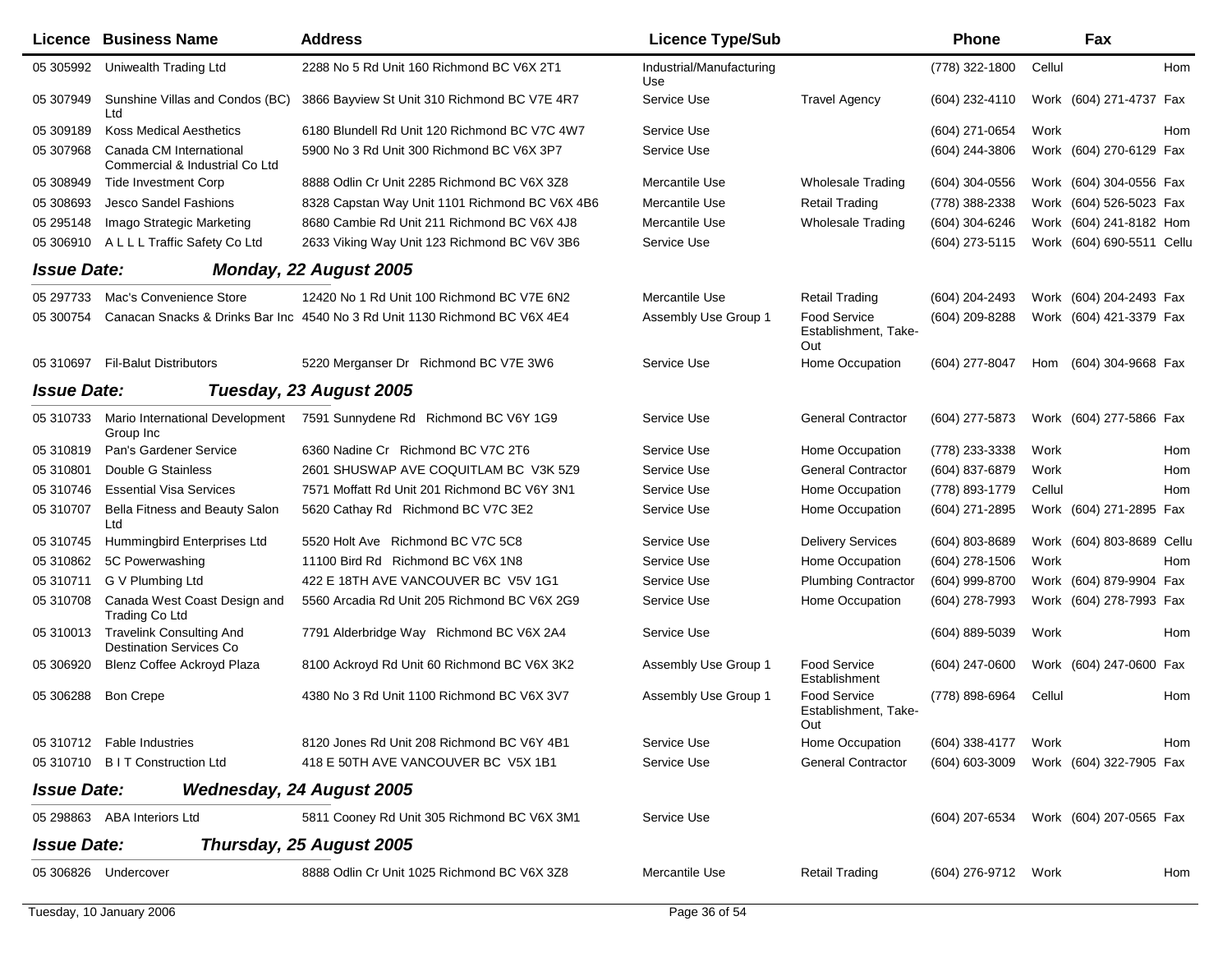|                    | <b>Licence Business Name</b>                     | <b>Address</b>                                      | <b>Licence Type/Sub</b>         |                                      | <b>Phone</b>     |        | Fax                     |     |
|--------------------|--------------------------------------------------|-----------------------------------------------------|---------------------------------|--------------------------------------|------------------|--------|-------------------------|-----|
| 05 310885          | Spiffiee                                         | 8080 Jones Rd Unit 111 Richmond BC V6Y 4A9          | Service Use                     | Home Occupation                      | (604) 233-0507   | Work   |                         | Hom |
| 05 309242          | Richmond E-Cycle Electric<br>Vehicles            | 11780 River Rd Unit 105 Richmond BC V6X 1Z7         | Mercantile Use                  | <b>Wholesale Trading</b>             | $(604)$ 512-6200 |        | Work (604) 278-1789 Fax |     |
| 05 309645          | Sun Metal & Food Equipment Ltd                   | 11400 Bridgeport Rd Unit 106 Richmond BC V6X 1T2    | Industrial/Manufacturing<br>Use |                                      | (604) 821-0486   |        | Work (604) 821-0486 Fax |     |
| 05 310096          | <b>Connect Tour Ltd</b>                          | 4800 No 3 Rd Unit 145 Richmond BC V6X 3A6           | Service Use                     | <b>Travel Agency</b>                 | (604) 288-0015   | Work   |                         | Hom |
| 05 310133          | Daiso Store Canada Ltd                           | 4400 Hazelbridge Way Unit 810 Richmond BC V6X 3R8   | Service Use                     |                                      | (604) 270-7206   |        | Work (604) 303-8174     | Fax |
| 05 310883          | Can-Well Education and<br>Consulting Co.         | 8751 General Currie Rd Unit 215 Richmond BC V6Y 1M3 | Service Use                     | Home Occupation                      | (604) 233-1386   | Work   |                         | Hom |
| 05 30 6664         | <b>Moncton Street Gallery</b>                    | 3651 Moncton St Unit 130 Richmond BC V7E 3A5        | Mercantile Use                  | <b>Retail Trading</b>                | $(604)$ 325-1000 | Work   |                         | Hom |
| 05 310881          | Gergely International Ventures                   | 6611 Minoru Blvd Unit 205 Richmond BC V6Y 1Y9       | Service Use                     | Home Occupation                      | (604) 716-1235   | Work   |                         | Hom |
| 04 276992          | <b>Richmond Overhaul Ltd</b>                     | 12351 No 2 Rd Richmond BC V7E 2G3                   | Service Use                     |                                      | $(604)$ 272-4651 |        | Work (604) 272-4651     | Fax |
| 05 308697          | <b>EC Buy Direct Sales Enterprises</b><br>Co Ltd | 3851 Jacombs Rd Unit 170 Richmond BC V6V 2H7        | Service Use                     |                                      | (604) 218-7238   | Work   |                         | Hom |
| 03 222610          | Alegria Cafe & Giftware                          | 12151 1st Ave Richmond BC V7E 3M1                   | Assembly Use Group 1            | <b>Food Service</b><br>Establishment | $(604)$ 250-4767 | Cellul |                         | Hom |
| 05 302302          | Jeunir Beauty Centre                             | 4811 Hazelbridge Way Unit 180 Richmond BC V6X 3K7   | Service Use                     |                                      | (604) 214-9488   |        | Work (604) 214-9488 Fax |     |
| 05 303490          | <b>Belt Shop</b>                                 | 6551 No 3 Rd Richmond BC V6Y 2B6                    | Mercantile Use                  | <b>Retail Trading</b>                | (604) 942-3208   | Work   |                         | Hom |
| 05 304650          | Rattania Trading Co Ltd                          | 12240 2nd Ave Unit 110 Richmond BC V7E 3L8          | Mercantile Use                  | <b>Wholesale Trading</b>             | (604) 271-9832   |        | Work (604) 271-9832 Fax |     |
| 05 304751          | Rattania Trading Co Ltd                          | 12240 2nd Ave Unit 110 Richmond BC V7E 3L8          | Mercantile Use                  | <b>Retail Trading</b>                | (604) 271-9832   |        | Work (604) 271-9832 Fax |     |
| 05 30 5136         | Way-Tech Process Solutions Inc                   | 6660 Graybar Rd Unit 180 Richmond BC V6W 1H9        | Industrial/Manufacturing<br>Use |                                      | (604) 233-2002   |        | Work (604) 233-2001 Fax |     |
| 05 30 6327         | <b>Master Security Ltd</b>                       | 3580 Moncton St Unit 212 Richmond BC V7E 3A4        | Service Use                     |                                      | (604) 271-7991   |        | Work (604) 271-7992 Fax |     |
| 05 30 6333         | I Love T-Shirts                                  | 8060 Westminster Hwy Richmond BC V6X 1A6            | Mercantile Use                  | <b>Retail Trading</b>                | (604) 312-6623   | Work   |                         | Hom |
| <b>Issue Date:</b> |                                                  | Friday, 26 August 2005                              |                                 |                                      |                  |        |                         |     |
| 05 308996          | Almax Trading Ltd                                | 7371 Elmbridge Way Richmond BC V6X 1B8              | Mercantile Use                  | <b>Wholesale Trading</b>             | (604) 657-5465   |        | Work (604) 261-0082 Hom |     |
| 05 310940          | Purchaseplus Gifts & Boxes Etc                   | 9533 Granville Ave Unit 10 Richmond BC V6Y 1P9      | Service Use                     | Home Occupation                      | (778) 233-9687   | Hom    |                         | Hom |
| 05 311180          | New Oasis Cars                                   | 3720 River Rd Richmond BC V7C 5M5                   | Service Use                     | Home Occupation                      | (604) 231-9299   |        | Work (604) 231-9299 Fax |     |
| 05 311101          | RIJ Drywall & Taping Ltd                         | 16725 86A AVE SURREY BC V4N 5E8                     | Service Use                     | <b>General Contractor</b>            | (604) 574-8621   |        | Work (604) 585-6959 Fax |     |
| 05 311040          | Boulevard Plumbing & Heating<br>Ltd              | 13383 108TH AVE UNIT 101 SURREY BC V3T 5T6          | Service Use                     | <b>Plumbing Contractor</b>           | (604) 951-0947   | Work   |                         | Hom |
| 05 310999          | Jet-Stream Restorations Ltd                      | 18971 87A AVE SURREY BC V4N 3G5                     | Service Use                     | <b>General Contractor</b>            | (604) 881-0341   | Work   |                         | Hom |
| 05 310864          | Omni Electrical (Canada) Ltd                     | 5300 No 3 Rd Unit 402 Richmond BC V6X 2X9           | Mercantile Use                  | <b>Wholesale Trading</b>             | $(604)$ 278-0100 |        | Work (604) 278-0200     | Fax |
| 05 309116          | <b>Continental Pharmacy</b>                      | 3779 Sexsmith Rd Unit 1196 Richmond BC V6X 3Z9      | Mercantile Use                  | <b>Retail Trading</b>                | (604) 276-8938   | Work   |                         | Hom |
| 05 30 6313         | Genesis Granite Inc                              | 5811 Cedarbridge Way Unit 130 Richmond BC V6X 2A8   | Mercantile Use                  | <b>Wholesale Trading</b>             | (604) 230-8138   | Work   |                         | Hom |
|                    | 05 304252 e-canteen                              | 8171 Westminster Hwy Unit 200 Richmond BC V6X 1A7   | Assembly Use Group 1            | <b>Food Service</b><br>Establishment | (604) 773-7917   | Cellul |                         | Hom |
|                    | 04 269269 My Heart Lingerie                      | 4151 Hazelbridge Way Unit 2520 Richmond BC V6X 4J7  | Mercantile Use                  | <b>Retail Trading</b>                | (604) 278-2623   | Work   |                         | Hom |
|                    | 05 310497 Hui Ling Wang                          | 8131 Westminster Hwy Unit 218 Richmond BC V6Y 1A7   | Service Use                     |                                      | (604) 722-2305   | Work   |                         | Hom |
| <b>Issue Date:</b> |                                                  | Monday, 29 August 2005                              |                                 |                                      |                  |        |                         |     |
| 05 311703          | Shine by Design Inc                              | 4933 Fisher Dr Unit 1 Richmond BC V6X 3Z2           | Service Use                     | Home Occupation                      | (604) 241-8113   |        | Work (604) 241-8113 Fax |     |
| 05 310699          | Go - Go Valet Girls Inc                          | 21331 Gordon Way Unit 1210 Richmond BC V6W 1J9      | Service Use                     |                                      | (604) 339-1984   |        | Work (604) 270-1671 Fax |     |
| 05 311785          | Evan & Dean Apparel                              | 5113 Garden City Rd Unit 2108 Richmond BC V6X 4H5   | Service Use                     | Home Occupation                      | (604) 304-9288   | Work   |                         | Hom |
|                    |                                                  |                                                     |                                 |                                      |                  |        |                         |     |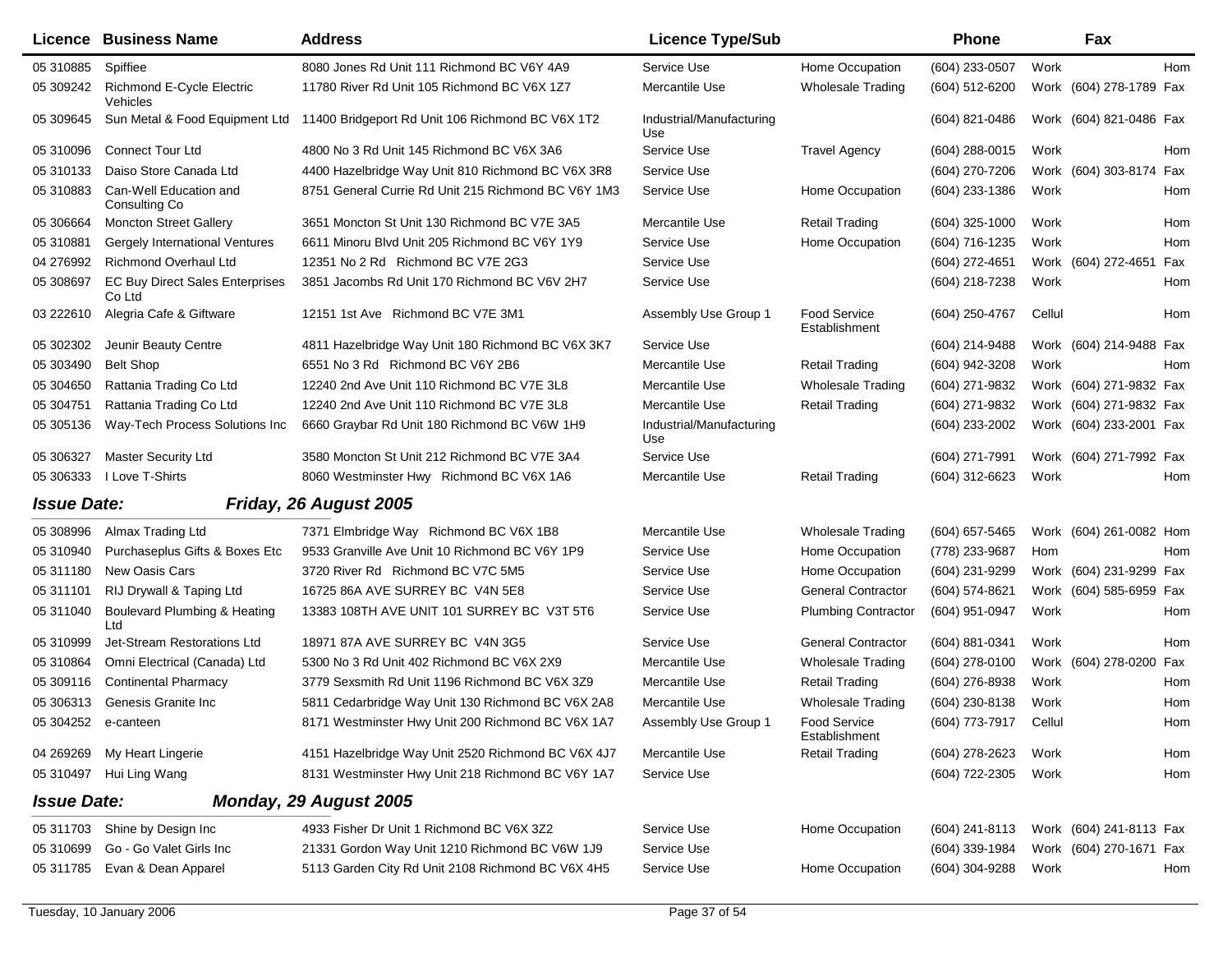|                           | Licence Business Name                           | <b>Address</b>                                                    | <b>Licence Type/Sub</b>         |                                      | <b>Phone</b>     |        | Fax                     |     |
|---------------------------|-------------------------------------------------|-------------------------------------------------------------------|---------------------------------|--------------------------------------|------------------|--------|-------------------------|-----|
| 05 311767                 | <b>Richmond Rose</b>                            | 10070 171A ST SURREY BC V4N 3L3                                   | Service Use                     |                                      | $(604)$ 961-0543 | Work   |                         | Hom |
| 05 311732                 | <b>Crystal Clear Advertising</b>                | 6245 Sheridan Rd Unit 9 Richmond BC V7E 4W6                       | Service Use                     | Home Occupation                      | $(604)$ 241-4066 | Hom    | (604) 760-8807 Cellu    |     |
| 05 311706                 | Nova Sky Consulting Inc                         | 10891 Mortfield Rd Unit 305 Richmond BC V7A 2W1                   | Service Use                     | Home Occupation                      | $(604)$ 271-6086 | Work   |                         | Hom |
| 05 311188                 | <b>Drainfast Services</b>                       | PO BOX 29028 RPO DELAMONT 1950 W BROADWAY<br>VANCOUVER BC V6J 1Z2 | Service Use                     | <b>Plumbing Contractor</b>           | (604) 430-3810   | Work   |                         | Hom |
| 05 311186                 | <b>Best Price Demolition Ltd</b>                | PO BOX 31005 6389 120TH ST DELTA BC V4E 2B0                       | Service Use                     | <b>General Contractor</b>            | (604) 614-3318   | Work   |                         | Hom |
| 05 310919                 | Advance - N - Go Shop                           | 7900 Westminster Hwy Unit 121 Richmond BC V6X 1A5                 | Service Use                     |                                      | (604) 231-1928   |        | Work (604) 231-1928 Fax |     |
| 05 311143                 | <b>Sunset Advertising</b>                       | 8560 General Currie Rd Unit 312 Richmond BC V6Y 1M2               | Service Use                     | Home Occupation                      | (604) 304-8380   |        | Work (604) 304-8379 Fax |     |
| 05 311682                 | Valko's Cleaning Service                        | 9811 No 6 Rd Richmond BC V6W 1E5                                  | Service Use                     | Home Occupation                      | (778) 855-4732   | Work   |                         | Hom |
| <b>Issue Date:</b>        |                                                 | Tuesday, 30 August 2005                                           |                                 |                                      |                  |        |                         |     |
| 05 307884                 | Koonex Group (Canada) Ltd                       | 12838 Clarke PI Unit 163 Richmond BC V6V 2H6                      | Mercantile Use                  | <b>Wholesale Trading</b>             | (604) 273-1633   |        | Work (604) 273-1683 Fax |     |
| 05 307921                 | <b>Button Fashion Ltd</b>                       | 4380 No 3 Rd Unit 1323 Richmond BC V6X 3V7                        | Mercantile Use                  | <b>Retail Trading</b>                | (604) 270-2833   | Work   |                         | Hom |
| <i><b>Issue Date:</b></i> |                                                 | <b>Wednesday, 31 August 2005</b>                                  |                                 |                                      |                  |        |                         |     |
| 05 310324                 | Flamingo Gifts Creation<br>(Canada) Company     | 11240 Bridgeport Rd Unit 205 Richmond BC V6X 1T2                  | Mercantile Use                  | <b>Wholesale Trading</b>             | (604) 244-0918   |        | Work (604) 244-0938 Fax |     |
| 05 311975                 | Starwoman (Brenda Pacheco +<br>Laura Sandgren)  | 10751 Swinton Cr Richmond BC V7A 3T2                              | Service Use                     | Home Occupation                      | (604) 727-7906   | Work   |                         | Hom |
| 05 311728                 | Questek Research &<br>Development Corporation   | 2188 No 5 Rd Unit 130 Richmond BC V6X 2T1                         | Industrial/Manufacturing<br>Use |                                      | (604) 231-1853   | Work   |                         | Hom |
| 05 303701                 | Spring Look Beauty Centre                       | 4540 No 3 Rd Unit 1170 Richmond BC V6X 4E4                        | Service Use                     |                                      | (778) 869-0888   | Cellul |                         | Hom |
| 05 311940                 | <b>Upsscs Solutions</b>                         | 3311 Johnson Ave Richmond BC V7C 5R3                              | Service Use                     | Home Occupation                      | (604) 839-2200   | Work   |                         | Hom |
| <b>Issue Date:</b>        |                                                 | Thursday, 1 September 2005                                        |                                 |                                      |                  |        |                         |     |
| 05 307282                 | Draft Bubble Tea                                | 7911 Alderbridge Way Unit 100 Richmond BC V6X 2A4                 | Assembly Use Group 1            | <b>Food Service</b><br>Establishment | $(604)$ 207-1388 |        | Work (604) 270-1387 Hom |     |
| 05 31 2201                | B S and Sons Gas & Heating Ltd                  | 1788 SE KENT AVE UNIT 206 VANCOUVER BC V5P<br><b>2S7</b>          | Service Use                     | <b>Gas Contractor</b>                | (604) 671-6815   | Work   |                         | Hom |
| 05 309814                 | Fine Linens                                     | 6060 Minoru Blvd Richmond BC V6Y 2V7                              | Mercantile Use                  | <b>Retail Trading</b>                | (604) 340-6882   |        | Work (604) 821-0856 Fax |     |
| 05 31 21 43               | <b>Snackville Refreshment Services</b>          | 12551 Cambie Rd Unit 8 Richmond BC V6V 2A4                        | Vending Machine Use             | \$.25 or More                        | (604) 304-8984   | Work   |                         | Hom |
| 05 312219                 | A-1 Drainage Plumbing and<br><b>Heating Ltd</b> | 2776 W29TH AVE VANCOUVER BC V6L 1X9                               | Service Use                     | <b>Plumbing Contractor</b>           | $(604)$ 266-8250 |        | Work (604) 266-8253 Fax |     |
| 05 307352                 | Family Athletics Academy Inc                    | 5940 No 6 Rd Unit 406 Richmond BC V6V 1Z1                         | Mercantile Use                  | <b>Wholesale Trading</b>             | (604) 304-0728   | Work   |                         | Hom |
| 05 304673                 | <b>Ritchie Bros Real Estate</b><br>Services Ltd | 6500 River Rd Richmond BC V6X 1X5                                 | Service Use                     |                                      | (604) 273-7564   |        | Work (604) 273-9339 Fax |     |
| 05 303269                 | <b>LEC Fortress Engineering Corp</b>            | 21320 Westminster Hwy Unit 2213 Richmond BC V6V 1B4               | Service Use                     | <b>General Contractor</b>            | (604) 276-1889   |        | Work (604) 276-1839 Fax |     |
|                           | 05 302411 001ink Toner Cartridge Plus           | 7900 Westminster Hwy Unit 133 Richmond BC V6X 1A5                 | Mercantile Use                  | <b>Retail Trading</b>                | (604) 278-4651   |        | Work (604) 708-8158 Fax |     |
| 05 301438                 | Any Thing Store                                 | 6061 No 3 Rd Unit 110 Richmond BC V6Y 2B2                         | Mercantile Use                  | <b>Retail Trading</b>                | (604) 351-5022   | Work   |                         | Hom |
| 05 290006                 | 604 Motorsports                                 | 21320 Westminster Hwy Unit 2258 Richmond BC V6V 1B4               | Mercantile Use                  | <b>Retail Trading</b>                | (604) 303-5797   |        | Work (604) 303-5754 Fax |     |
| 05 312160                 | <b>Cypertech Solutions</b>                      | 8480 Granville Ave Unit 8 Richmond BC V6Y 4E8                     | Service Use                     | Home Occupation                      | (778) 882-3451   | Work   |                         | Hom |
| 05 304883                 | Magic Egg                                       | 6060 Minoru Blvd 2190 Richmond BC V6Y 2V7                         | Mercantile Use                  | <b>Retail Trading</b>                | $(604)$ 808-8867 |        | Work (604) 523-0966 Fax |     |
| <b>Issue Date:</b>        | <b>Nednesday, 7 September 2005</b>              |                                                                   |                                 |                                      |                  |        |                         |     |
| 05 312279                 | Teresa Chew                                     | 3600 Cunningham Dr Unit 16 Richmond BC V6X 3P9                    | Service Use                     | Home Occupation                      | (604) 244-8581   | Work   |                         | Hom |
| 05 312414                 | Ming Trust Construction Ltd                     | 11800 No 2 Rd Richmond BC V7E 2E7                                 | Service Use                     | <b>General Contractor</b>            | (604) 275-1896   |        | Work (604) 275-1896 Fax |     |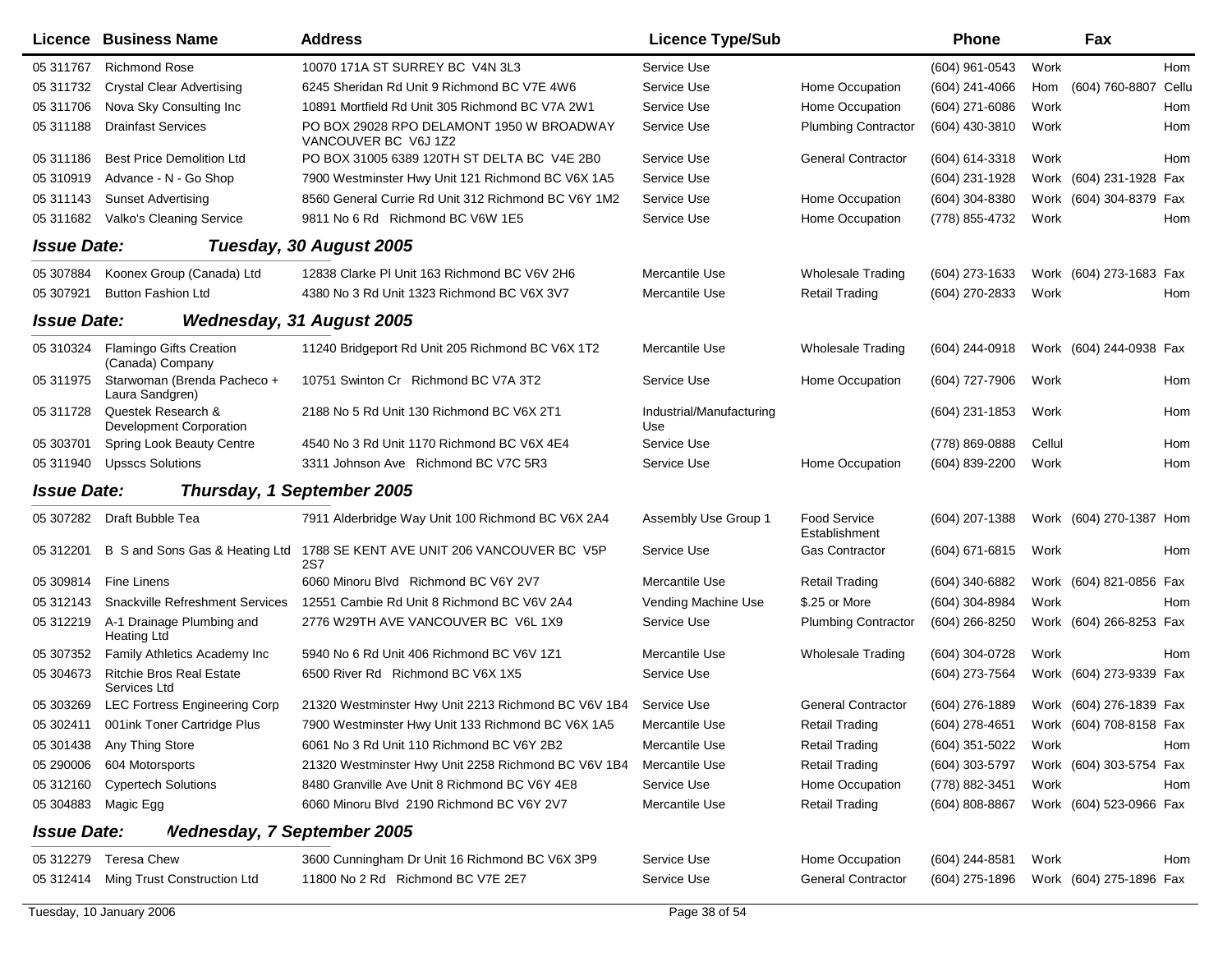|                    | Licence Business Name                                        | <b>Address</b>                                       | <b>Licence Type/Sub</b> |                               | Phone          |        | <b>Fax</b>                |     |
|--------------------|--------------------------------------------------------------|------------------------------------------------------|-------------------------|-------------------------------|----------------|--------|---------------------------|-----|
| 05 312280          | Tamago Toys                                                  | 6200 Tiffany Blvd Richmond BC V7C 4Z2                | Service Use             | Home Occupation               | (604) 644-8367 |        | Work (604) 277-2268 Fax   |     |
| 05 312262          | <b>Global Junction Enterprises</b>                           | 6340 Taseko Cr Richmond BC V7C 2N5                   | Service Use             | Home Occupation               | (604) 274-1655 | Work   |                           | Hom |
| 05 312366          | Midwest Oil and Gas                                          | 8380 Robinson Rd Richmond BC V6Y 1B5                 | Service Use             | Home Occupation               | (604) 277-1090 |        | Work (604) 277-1090 Fax   |     |
| <b>Issue Date:</b> |                                                              | Thursday, 8 September 2005                           |                         |                               |                |        |                           |     |
| 05 312223          | Dhian Singh Bansal                                           | 11888 Aztec St Richmond BC V6X 1H8                   | Service Use             | <b>General Contractor</b>     | (604) 279-8756 | Work   |                           | Hom |
| 04 287564          | Sher-e-Punjab Radio Inc                                      | 20800 Westminster Hwy Unit 1228 Richmond BC V6V 2W3  | Service Use             |                               | (604) 427-1550 |        | Work (604) 279-1550 Fax   |     |
| 05 31 2600         | <b>Reeve Painting</b>                                        | 32777 CHILCOTIN DR UNIT 18 ABBOTSFORD BC V2T<br>5W4  | Service Use             | <b>General Contractor</b>     | (604) 850-8594 | Work   |                           | Hom |
| 05 312593          | <b>Sunway Authentic Chinese</b><br>Massage                   | 4351 No 3 Rd Unit 150 Richmond BC V6X 3A7            | Service Use             |                               | (778) 883-6722 | Work   |                           | Hom |
| 05 312491          | As You Wish Design                                           | 9660 Gilhurst Cr Richmond BC V7A 1P2                 | Service Use             | Home Occupation               | (604) 726-7877 |        | Work (604) 304-9082 Fax   |     |
| 05 31 24 35        | Lower Mainland Steel (1998) Ltd                              | 6320 148TH ST SURREY BC V3S 3C4                      | Service Use             | <b>General Contractor</b>     | (604) 598-9930 | Work   |                           | Hom |
| 05 310861          | The North America Shaping<br>Centre for Figure Sculpting Ltd | 12551 Vickers Way Unit 250 Richmond BC V6V 2N4       | Assembly Use Group 3    | <b>Health Studio</b>          | (778) 869-9039 | Cellul |                           | Hom |
| 05 309880          | Nature's Essence Health<br>Products Inc.                     | 8600 Cambie Rd Unit 120 Richmond BC V6X 4J8          | Service Use             |                               | (604) 273-6176 |        | Work (604) 273-6175 Hom   |     |
| 05 30 619 6        | <b>Richmond Clearance Centre</b>                             | 7731 Alderbridge Way Richmond BC V6X 1Z9             | Mercantile Use          | <b>Retail Trading</b>         | $( ) 60-4234$  | Work   |                           | Hom |
| 05 303382          | Gosgo Fine Arts Gallery Ltd                                  | 5441 Minoru Blvd Richmond BC V6X 2B1                 | Mercantile Use          | <b>Retail Trading</b>         | (604) 278-1220 |        | Work (604) 278-1220 Fax   |     |
| 05 304 666         | Gideon Electric Ltd                                          | 20800 Westminster Hwy Unit 1103 Richmond BC V6V 2W3  | Mercantile Use          | <b>Wholesale Trading</b>      | (604) 312-9123 |        | Work (604) 856-5257 Fax   |     |
| <b>Issue Date:</b> |                                                              | Friday, 9 September 2005                             |                         |                               |                |        |                           |     |
| 05 310728          | Cherry Esthetic Supply Ltd                                   | 8888 Odlin Cr Unit 1080 Richmond BC V6X 3Z8          | Mercantile Use          | <b>Wholesale Trading</b>      | (778) 869-2344 | Work   |                           | Hom |
| 05 31 2713         | Falk's Finishing                                             | 2287 QUEEN ST ABBOTSFORD BC V2T 6J3                  | Service Use             | <b>General Contractor</b>     | (604) 807-4421 | Work   |                           | Hom |
| 05 311686          | Taco Del Mar                                                 | 3080 St Edwards Dr Unit 108 Richmond BC V6X 2M6      | Assembly Use Group 1    | Food Service<br>Establishment | (604) 273-2762 |        | Work (604) 273-2769 Fax   |     |
| 05 302272          | All Wheels Transport                                         | 20800 Westminster Hwy Unit 1123 Richmond BC V6V 2W3  | Mercantile Use          | <b>Wholesale Trading</b>      | (604) 825-1382 |        | Work (250) 493-5986 Fax   |     |
| 05 302499          | K International Trading Ltd                                  | 11786 River Rd Unit 114 Richmond BC V6X 3Z3          | Mercantile Use          | <b>Wholesale Trading</b>      | (604) 715-7423 |        | Work (604) 278-7423 Fax   |     |
| 05 311922          | Candy Louie (CGA)                                            | 8700 McKim Way Unit 2003 Richmond BC V6X 4A5         | Service Use             |                               | (604) 785-9381 |        | Cellul (604) 272-1065 Hom |     |
| <b>Issue Date:</b> |                                                              | Tuesday, 13 September 2005                           |                         |                               |                |        |                           |     |
| 05 31 2811         | H & M Trading Ltd                                            | 9931 Ash St Richmond BC V7A 2V2                      | Service Use             | Home Occupation               | (604) 273-1196 | Work   |                           | Hom |
| 05 310058          | Companion Holidays/Harmony<br>Vacations                      | 3600 Lysander Lane Unit 250 Richmond BC V7B 1C3      | Service Use             | <b>Travel Agency</b>          | (604) 248-7800 |        | Work (604) 248-7801 Fax   |     |
| 05 31 24 36        | Tien Sher Investment (Francis)<br>Group Inc                  | 10571 Granville Ave Richmond BC V6Y 1R5              | Service Use             | Home Occupation               | (604) 603-7885 |        | Work (604) 273-0685 Fax   |     |
| 05 312595          | Ivanovic Aleksandar                                          | 7555 HUMPHRIES CRT UNIT 8 BURNABY BC V3N 4K9         | Service Use             | <b>Delivery Services</b>      | (604) 725-5119 | Work   |                           | Hom |
| 05 312628          | New Way Electric Ltd                                         | 190 WARRICK ST COQUITLAM BC V3K 6B9                  | Service Use             | <b>Electrical Contractor</b>  | (604) 524-8903 |        | Work (604) 524-8081 Fax   |     |
| 05 312688          | Canada Hengsheng International<br>Trade Co Ltd               | 4380 Blundell Rd Richmond BC V7C 1G8                 | Service Use             | Home Occupation               | (604) 272-9563 |        | Work (604) 681-0705 Fax   |     |
| 05 31 269 7        | K J Diamonds                                                 | 10000 Kilby Dr Unit 20 Richmond BC V6X 3W2           | Service Use             | Home Occupation               | (778) 835-8072 | Cellul |                           | Hom |
| 05 312698          | T S I Canada Inc                                             | 1310 FENSTER DR MISSISSAUGA ON L4W 1A4               | Service Use             | <b>General Contractor</b>     | (905) 507-9991 |        | Work (905) 507-0150 Fax   |     |
| 05 312752          | <b>Mavenframe Networks</b>                                   | 10680 Buttermere Dr Richmond BC V7A 4T8              | Service Use             | Home Occupation               | (604) 617-0692 |        | Work (604) 271-3085 Fax   |     |
| 05 312790          | Keith Low                                                    | 1628 WEST FIRST AVE UNIT 206 VANCOUVER BC V6J<br>1E1 | Service Use             | <b>General Contractor</b>     | (778) 231-5092 |        | Work (604) 730-5022 Fax   |     |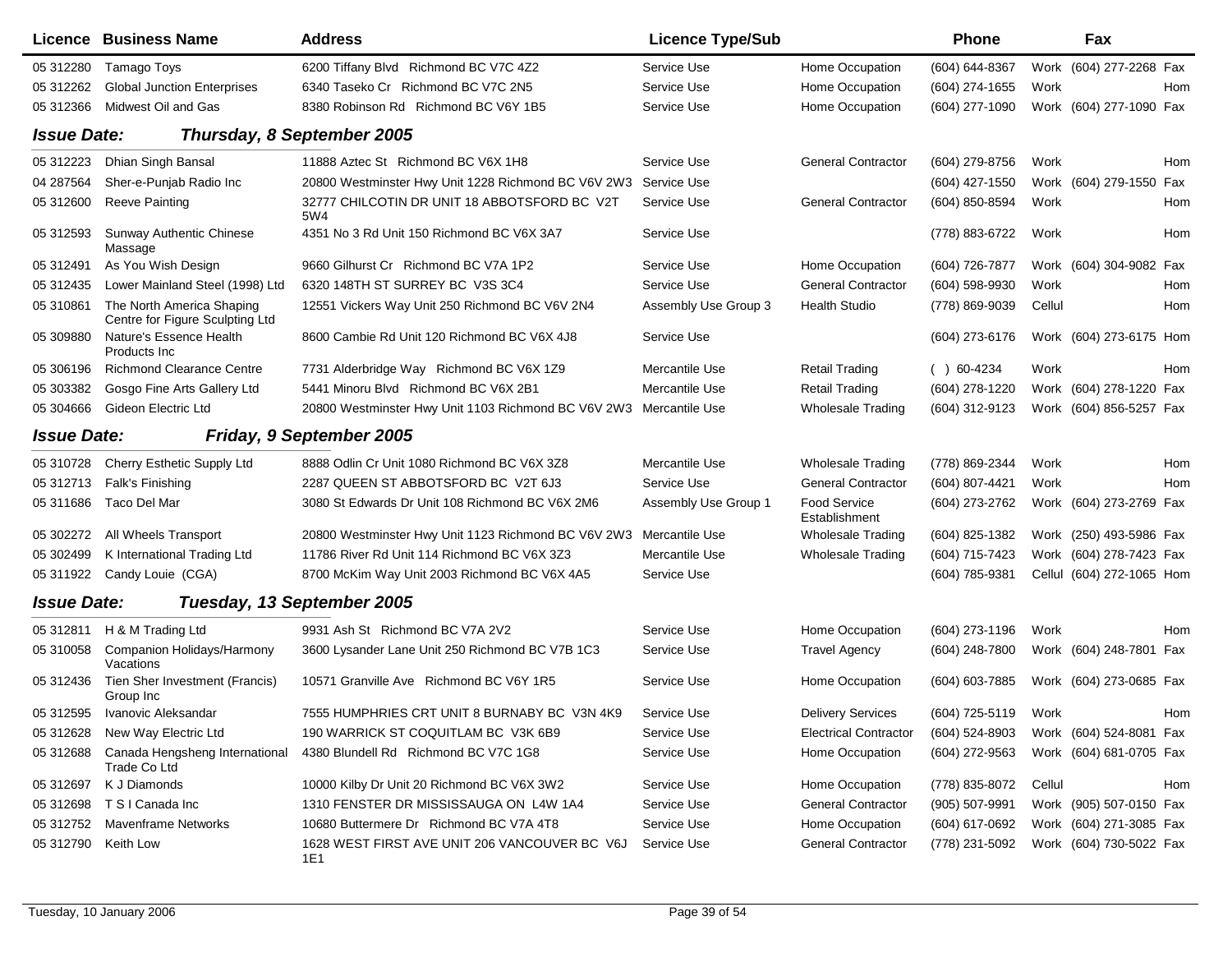|                    | <b>Licence Business Name</b>              | <b>Address</b>                                              | <b>Licence Type/Sub</b>         |                                             | <b>Phone</b>   |      | Fax                     |     |
|--------------------|-------------------------------------------|-------------------------------------------------------------|---------------------------------|---------------------------------------------|----------------|------|-------------------------|-----|
| <b>Issue Date:</b> | 'ednesday, 14 September 2005              |                                                             |                                 |                                             |                |      |                         |     |
| 05 31 290 7        | <b>Planit Construction Company Inc.</b>   | 4362 CHESSWOOD DR TORONTO ON M3J 2B9                        | Service Use                     | <b>General Contractor</b>                   | (416) 631-6150 |      | Work (416) 631-6243 Fax |     |
| 05 31 28 72        | National Forming Systems Inc              | 7411 VANTAGE WAY DELTA BC V4G 1C9                           | Service Use                     | <b>General Contractor</b>                   | (604) 946-0096 |      | Work (604) 946-5418 Fax |     |
| 05 31 2766         | <b>RSL Joint Venture</b>                  | 4391 Agar Dr Richmond BC V7B 1A5                            | Service Use                     | <b>General Contractor</b>                   | (604) 662-3555 |      | Work (604) 662-7688 Fax |     |
| 05 31 2843         | TerminalCity PropertyGuys.Com             | 5564 Hankin Dr Richmond BC V7C 5N5                          | Service Use                     | Home Occupation                             | (778) 786-2040 |      | Work (778) 786-3232 Fax |     |
| <b>Issue Date:</b> | Thursday, 15 September 2005               |                                                             |                                 |                                             |                |      |                         |     |
| 05 31 2541         | <b>Fairwind Ventures Ltd</b>              | 6791 Elmbridge Way Unit 200 Richmond BC V7C 4N1             | Service Use                     | <b>General Contractor</b>                   | (604) 271-5556 |      | Work (604) 271-5557 Fax |     |
| 05 313146          | <b>Titan North America</b>                | 7460 LANCASTER PIKE UNIT 7 HOCKESSIN DE 19707<br><b>USA</b> | Service Use                     | <b>General Contractor</b>                   | (302) 234-6500 |      | Work (302) 234-3311 Fax |     |
| 05 313064          | <b>Grace Bookkeeping</b>                  | 7295 Moffatt Rd Unit 113 Richmond BC V6Y 3E5                | Service Use                     | Home Occupation                             | (604) 279-0288 | Work |                         | Hom |
| 05 31 21 61        | Canada Import Export Agency Inc           | 8600 Cambie Rd Unit 110 Richmond BC V6X 4J8                 | Mercantile Use                  | <b>Wholesale Trading</b>                    | (604) 808-8275 | Work |                         | Hom |
| 05 31 29 51        | <b>Best Not Naked</b>                     | 11691 Trumpeter Dr Richmond BC V7E 3X4                      | Service Use                     | Home Occupation                             | (604) 271-5158 |      | Work (604) 271-7722 Fax |     |
| 05 313148          | Wang & Associates Accounting<br>Services  | 6411 Gilbert Rd Unit 123 Richmond BC V7C 3V8                | Service Use                     | Home Occupation                             | (604) 710-3810 |      | Work (604) 278-2762 Fax |     |
| 05 31 2487         | <b>Charlie's Wide Shoes</b>               | 5951 Minoru Blvd Unit 161 Richmond BC V6X 4B1               | Mercantile Use                  | <b>Retail Trading</b>                       | (604) 279-2590 |      | Work (604) 279-2590 Fax |     |
| 05 31 24 85        | <b>KVC Systems Inc</b>                    | 3851 Jacombs Rd Unit 190 Richmond BC V6V 2H7                | Industrial/Manufacturing<br>Use |                                             | (604) 628-4992 |      | Work (604) 271-8847 Fax |     |
| 05 312220          | Benchetrit & Associates Inc               | 6081 No 3 Rd Unit 828 Richmond BC V6Y 2B2                   | Service Use                     |                                             | (604) 717-8380 |      | Work (604) 214-1308 Fax |     |
| 05 31 2959         | North Star Mechanical Ltd                 | 5352 STILLCREEK AVE BURNABY BC V5C 4E4                      | Service Use                     | <b>Plumbing Contractor</b>                  | (604) 298-1210 |      | Work (604) 298-1220 Fax |     |
| 05 311979          | Rona Home & Garden                        | 3000 Sexsmith Rd Richmond BC V6X 4K9                        | Mercantile Use                  | <b>Retail Trading</b>                       | (604) 273-8985 |      | Work (604) 270-7682 Fax |     |
| 04 277908          | Gibo Health Food Ltd                      | 4551 No 3 Rd Unit 190 Richmond BC V6X 2C3                   | Mercantile Use                  | <b>Retail Trading</b>                       | (604) 278-8716 |      | Work (604) 278-8736 Fax |     |
| 05 304518          | Sodexho MS Canada Ltd                     | 6651 Fraserwood PI Unit 250 Richmond BC V6W 1J3             | Assembly Use Group 1            | Food Service<br>Establishment, Take-<br>Out | (604) 726-6987 | Work |                         | Hom |
| 05 30 50 84        | Sodexho MS Canada Ltd                     | 6651 Fraserwood PI Unit 250 Richmond BC V6W 1J3             | Vending Machine Use             |                                             | (604) 726-6987 | Work |                         | Hom |
| 05 308920          | Dockside Restaurant                       | 8811 River Rd Richmond BC V6X 1X6                           | Assembly Use Group 1            | Food Service<br>Establishment               | (604) 247-8900 |      | Work (604) 207-2641 Fax |     |
| 05 308923          | <b>Tramonto Restaurant</b>                | 8811 River Rd Richmond BC V6X 1X6                           | Assembly Use Group 1            | Food Service<br>Establishment               | (604) 247-8900 |      | Work (604) 207-2641 Fax |     |
| 05 311113          | <b>Full Circle Health Foods</b>           | 3871 No 3 Rd Unit 100 Richmond BC V6X 2B8                   | Mercantile Use                  | <b>Retail Trading</b>                       | (604) 278-0321 |      | Work (604) 214-8230 Fax |     |
| 05 311962          | Church's Chicken                          | 3675 Westminster Hwy Unit 185 Richmond BC V7C 5V2           | Assembly Use Group 1            | Food Service<br>Establishment               | (604) 273-2257 |      | Work (604) 273-2259 Fax |     |
|                    | 05 307163 J & J Meats & Deli Ltd          | 4020 No 5 Rd Unit 120 Richmond BC V6X 2V1                   | Mercantile Use                  | <b>Retail Trading</b>                       | (778) 222-2040 | Work |                         | Hom |
| <b>Issue Date:</b> |                                           | Monday, 19 September 2005                                   |                                 |                                             |                |      |                         |     |
| 05 313145          | <b>Neptune Yacht Services</b>             | 8400 Sunnycroft Rd Richmond BC V6Y 1G1                      | Service Use                     | Home Occupation                             | (604) 671-8432 | Work |                         | Hom |
| 05 309700          | Amafhh Logistics Inc                      | 12280 Horseshoe Way Richmond BC V7A 4Z1                     | Service Use                     |                                             | (604) 418-1170 | Work |                         | Hom |
| 05 312392          | W & W Greenhouses Ltd                     | 6080 Steveston Hwy Richmond BC V7E 2K8                      | Service Use                     | Home Occupation                             | (604) 616-3166 |      | Work (604) 277-5695 Fax |     |
| 05 312599          | Ideon Fish Inc                            | 4151 Hazelbridge Way Unit 1760 Richmond BC V6X 4J7          | Mercantile Use                  | <b>Retail Trading</b>                       | (604) 233-0535 |      | Work (604) 233-0835 Fax |     |
| 05 31 2976         | Mimi's Fashion Design House               | 8700 McKim Way Unit 1193 Richmond BC V6X 4A5                | Mercantile Use                  | <b>Retail Trading</b>                       | (604) 304-0875 | Work |                         | Hom |
| 05 313065          | Uniglobe (Software) International         | 10520 Springfield Crt Richmond BC V7E 1Z6                   | Service Use                     | Home Occupation                             | (604) 771-9839 | Work |                         | Hom |
| 05 31 32 25        | Phase VII Management Ltd                  | 10099 127TH ST SURREY BC V3V 5J5                            | Service Use                     | <b>General Contractor</b>                   | (604) 319-1778 | Work |                         | Hom |
| 05 313144          | Good Luck 168 Property<br>Development Inc | 8246 Lansdowne Rd Unit 1106 Richmond BC V6X 3Y4             | Service Use                     | Home Occupation                             | (604) 338-9039 |      | Work (604) 276-8655 Fax |     |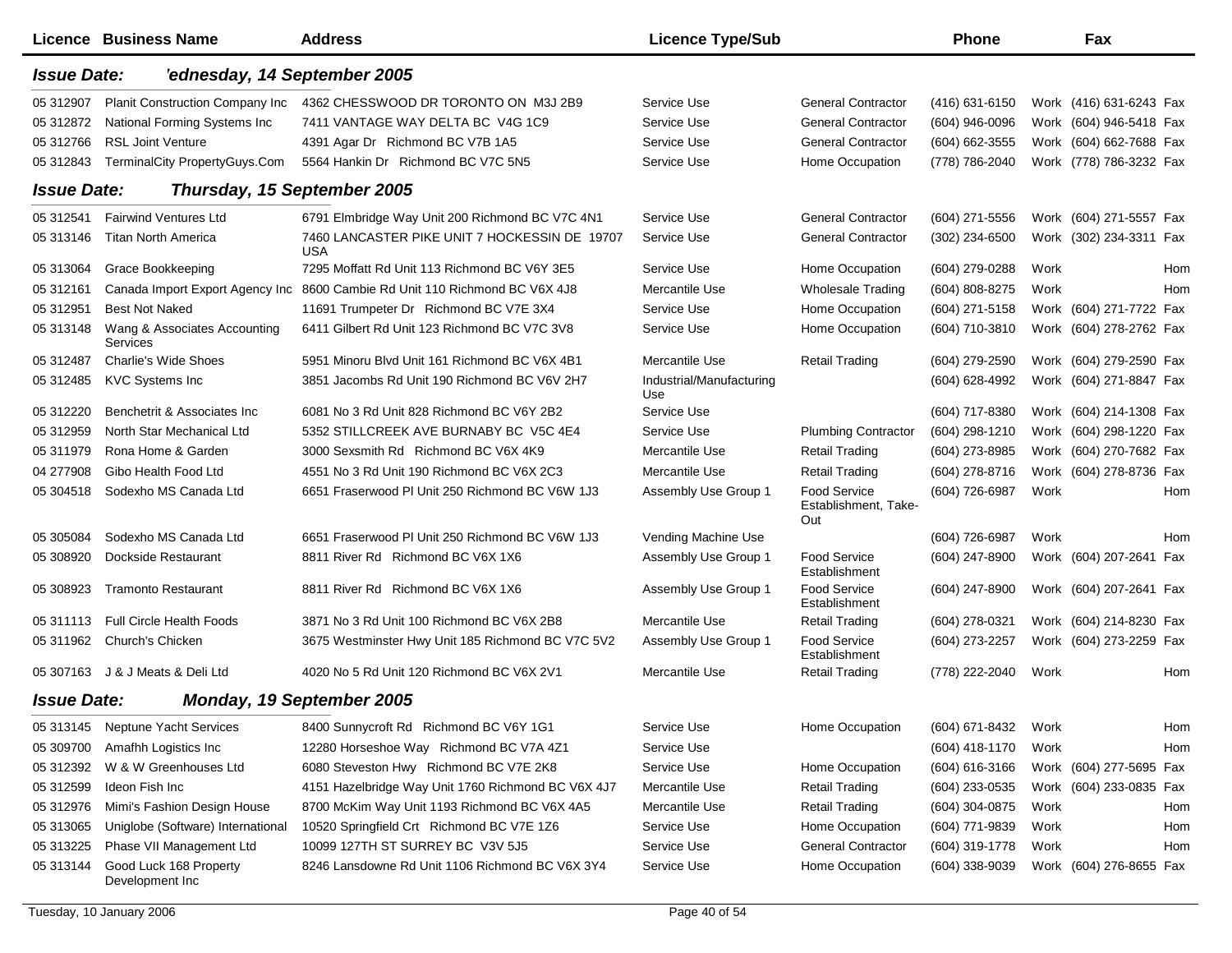|                    | <b>Licence Business Name</b>           | <b>Address</b>                                     | <b>Licence Type/Sub</b> |                                                    | <b>Phone</b>     |        | Fax                       |     |
|--------------------|----------------------------------------|----------------------------------------------------|-------------------------|----------------------------------------------------|------------------|--------|---------------------------|-----|
| 05 309411          | <b>Patrick Cotter Architect Inc.</b>   | 11300 No 5 Rd Unit 235 Richmond BC V7A 5J7         | Service Use             |                                                    | (604) 272-1477   |        | Work (604) 272-1471 Fax   |     |
| 05 313192          | <b>ABC Realty</b>                      | 12331 McNeely Dr Unit 10 Richmond BC V6V 2S3       | Service Use             | Home Occupation                                    | (604) 448-9996   |        | Work (604) 303-7466 Fax   |     |
| 05 313143          | <b>CDM Creations</b>                   | 11732 Kingsbridge Dr Richmond BC V7A 4S1           | Service Use             | Home Occupation                                    | (604) 818-7271   | Cellul |                           | Hom |
| 04 264310          | <b>Bestrend Collections</b>            | 4151 Hazelbridge Way Unit 2880 Richmond BC V6X 4J7 | Mercantile Use          | <b>Retail Trading</b>                              | (604) 295-6629   |        | Work (604) 295-6629 Fax   |     |
| 05 304966          | <b>SUP Bookstore</b>                   | 4151 Hazelbridge Way Unit 2960 Richmond BC V6X 4J7 | Mercantile Use          | <b>Retail Trading</b>                              | (604) 821-9875   |        | Work (604) 821-9837 Fax   |     |
| 05 290207          | Unipage Solutions Inc                  | 4151 Hazelbridge Way Unit 2350 Richmond BC V6X 4J7 | Mercantile Use          | <b>Retail Trading</b>                              | (604) 304-7777   |        | Work (604) 304-7788 Fax   |     |
| 05 288405          | Gado Gado Fashion                      | 4151 Hazelbridge Way Unit 1200 Richmond BC V6X 4J7 | Mercantile Use          | Retail Trading                                     | (604) 295-6603   | Work   |                           | Hom |
| 04 287016          | Les Parfumes                           | 4151 Hazelbridge Way Unit 2082 Richmond BC V6X 4J7 | Mercantile Use          | <b>Retail Trading</b>                              | (604) 270-6666   |        | Work (604) 273-9393 Fax   |     |
| 04 279792          | <b>Impulse Sports</b>                  | 4151 Hazelbridge Way Unit 1356 Richmond BC V6X 4J7 | Mercantile Use          | <b>Retail Trading</b>                              | $(604)$ 295-6606 |        | Work (604) 295-6610 Fax   |     |
| 04 274354          | Pet & Buddy Supplies Ltd               | 4151 Hazelbridge Way Unit 2360 Richmond BC V6X 4J7 | Mercantile Use          | <b>Retail Trading</b>                              | (604) 710-2283   | Work   |                           | Hom |
| 04 270424          | Estherbella                            | 4151 Hazelbridge Way Unit 2500 Richmond BC V6X 4J7 | Mercantile Use          | Retail Trading                                     | (604) 207-1328   | Work   |                           | Hom |
| 04 268037          | <b>Envy Boutique</b>                   | 4151 Hazelbridge Way Unit 2850 Richmond BC V6X 4J7 | Mercantile Use          | <b>Retail Trading</b>                              | (604) 232-4177   |        | Work (604) 232-4176 Hom   |     |
| 04 263049          | Angel's Kiss Collection                | 4151 Hazelbridge Way Unit 2620 Richmond BC V6X 4J7 | Mercantile Use          | <b>Retail Trading</b>                              | (604) 218-1528   | Cellul |                           | Hom |
| 05 313226          | Procon Engineering                     | 7360 Heather St Unit 5 Richmond BC V6Y 2P6         | Service Use             | Home Occupation                                    | $(604)$ 537-4090 |        | Work (604) 244-5885 Fax   |     |
| 05 30 6759         | Reading Town Richmond                  | 8271 Westminster Hwy Unit 3 Richmond BC V6X 3B8    | Assembly Use Group 3    | <b>Education Institution</b>                       | (604) 418-7656   | Work   |                           | Hom |
| <b>Issue Date:</b> |                                        | Tuesday, 20 September 2005                         |                         |                                                    |                  |        |                           |     |
| 05 313322          | Donegal's Canada Foods                 | 9080 Parksville Dr Unit 19 Richmond BC V7E 4N9     | Service Use             | Home Occupation                                    | (604) 272-1524   | Work   |                           | Hom |
| 05 313278          | E & W                                  | 10760 Housman St Richmond BC V7E 4A3               | Service Use             | Home Occupation                                    | (604) 271-0402   | Hom    |                           | Hom |
| 05 313228          | K D Pressure Washing Service           | 9022 FIRCREST DR DELTA BC V4C 7M3                  | Service Use             |                                                    | (604) 928-7491   | Work   |                           | Hom |
| 05 313221          | K K Ngai                               | 8580 Cook Rd Unit 9 Richmond BC V6Y 1V7            | Service Use             | Home Occupation                                    | (778) 881-7830   | Work   |                           | Hom |
| 05 304970          | Misako Hair Studio Richmond            | 8766 McKim Way Unit 1115 Richmond BC               | Service Use             |                                                    | (604) 244-0980   |        | Work (604) 431-9029 Fax   |     |
| <b>Issue Date:</b> | 'ednesday, 21 September 2005           |                                                    |                         |                                                    |                  |        |                           |     |
| 05 302720          | HBW (Canada) Supply Inc                | 2639 Viking Way Unit 165 Richmond BC V6V 3B7       | Mercantile Use          | <b>Wholesale Trading</b>                           | (604) 232-9554   |        | Work (604) 232-2434 Hom   |     |
| 05 313336          | <b>Elements Industrial Enterprises</b> | 6171 Martyniuk PI Richmond BC V7E 6K1              | Service Use             | Home Occupation                                    | (604) 277-7182   |        | Work (604) 277-7192 Fax   |     |
|                    | Inc                                    |                                                    |                         |                                                    |                  |        |                           |     |
| <b>Issue Date:</b> |                                        | Thursday, 22 September 2005                        |                         |                                                    |                  |        |                           |     |
| 05 313725          | Eye es Aye                             | 10351 Dennis Cr Richmond BC V7A 3R9                | Service Use             | <b>Delivery Services</b>                           | (604) 275-6370   |        | Work (604) 992-3529 Cellu |     |
| 05 313842          | Master Stucco Ltd                      | 2915 CUMBERLAND ST PORT COQUITLAM BC V3B<br>3V3    | Service Use             | <b>General Contractor</b>                          | (604) 944-2155   |        | Work (604) 944-2195 Fax   |     |
| 04 278292          | Northern Delicacy                      | 4151 Hazelbridge Way Unit 2788 Richmond BC V6X 4J7 | Assembly Use Group 1    | Food Service<br>Establishment                      | (604) 233-7050   |        | Work (604) 519-1800 Fax   |     |
|                    | 05 313902 Lonetree Enterprises Ltd     | 2990 ARBUTUS ST VANCOUVER BC V6J 3Y9               | Service Use             | General Contractor                                 | (604) 739-1110   |        | Work (604) 739-1114 Fax   |     |
| 05 29 26 35        | Aberdeen Centre Planet Food            | 4151 Hazelbridge Way Unit 1780 Richmond BC V6X 4J7 | Mercantile Use          | <b>Retail Trading</b>                              | (604) 295-6652   | Work   |                           | Hom |
| 05 313723          | Home & Style Construction              | PO BOX 21163 RPO SQUARE MAPLE RIDGE BC V2W<br>1S4  | Service Use             | <b>General Contractor</b>                          | (604) 726-9394   |        | Work (604) 462-0759 Fax   |     |
| 05 313265          | <b>Blondies Bun Works</b>              | 3000 Sexsmith Rd Richmond BC V6X 4K9               | Assembly Use Group 1    | <b>Food Service</b><br>Establishment, Take-<br>Out | (604) 244-8685   | Work   |                           | Hom |
| <b>Issue Date:</b> |                                        | Friday, 23 September 2005                          |                         |                                                    |                  |        |                           |     |
| 05 311185          | <b>TMK Concept Enterprises Inc</b>     | 8788 McKim Way Unit 1270 Richmond BC V6X 4E2       | Mercantile Use          | <b>Wholesale Trading</b>                           | (604) 773-3611   |        | Work (604) 685-0076 Fax   |     |
| 05 313308          | Chinese Wisdom Salon                   | 7360 Heather St Unit 8 Richmond BC V6Y 2P6         | Service Use             | Home Occupation                                    | (604) 277-6048   | Work   |                           | Hom |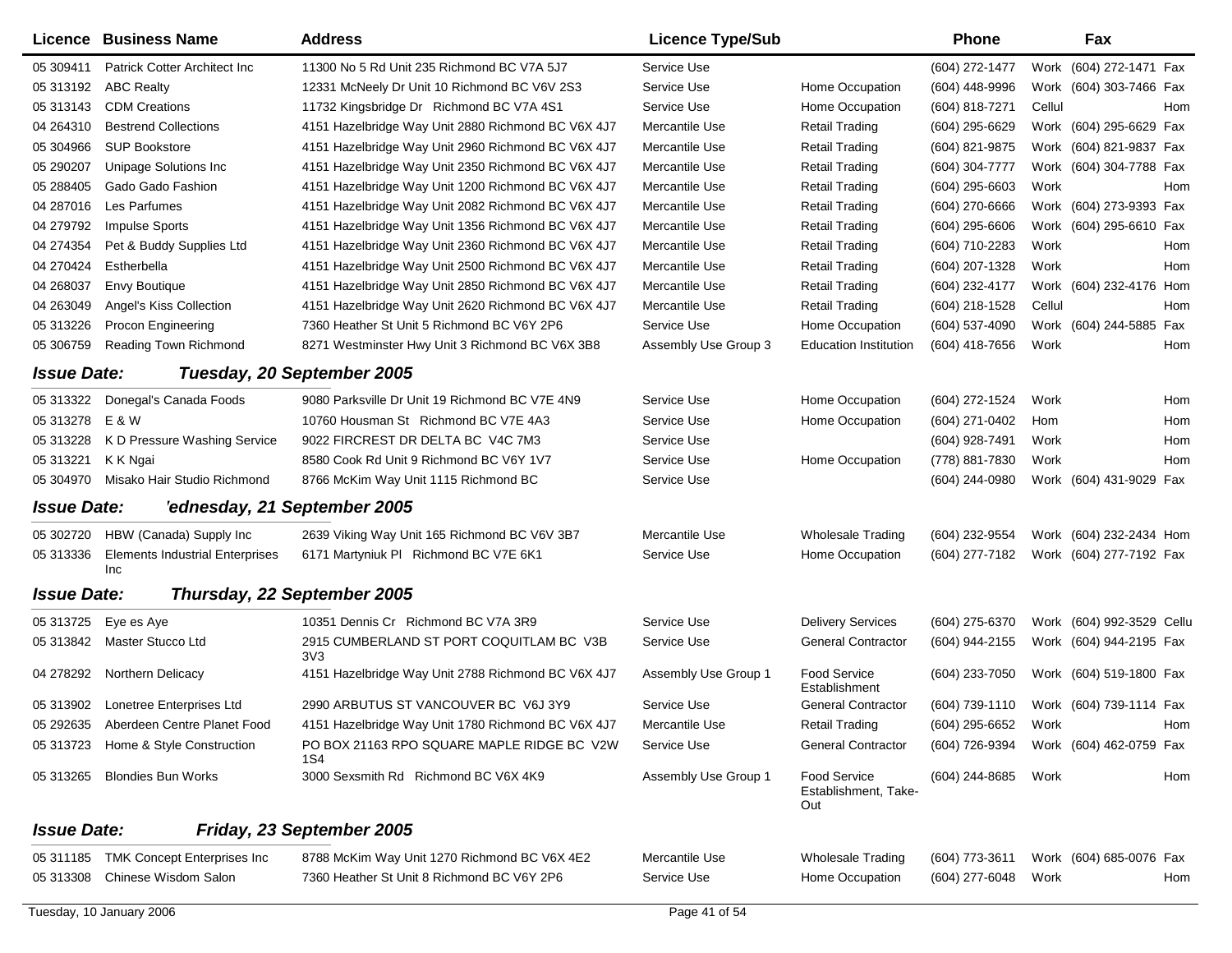|                    | Licence Business Name                                         | <b>Address</b>                                                             | <b>Licence Type/Sub</b> |                             | Phone            |      | Fax                     |     |
|--------------------|---------------------------------------------------------------|----------------------------------------------------------------------------|-------------------------|-----------------------------|------------------|------|-------------------------|-----|
| 05 313681          | Roop Fashion                                                  | 2211 No 4 Rd Unit 156 Richmond BC V6X 3X1                                  | Service Use             | Home Occupation             | (604) 270-1902   | Work |                         | Hom |
| <b>Issue Date:</b> |                                                               | Tuesday, 27 September 2005                                                 |                         |                             |                  |      |                         |     |
| 05 314212          | Uma Engineering Ltd                                           | 3030 GILMORE DIVERSION BURNABY BC V5G 3B4                                  | Service Use             |                             | (604) 438-5311   |      | Work (604) 438-5587 Fax |     |
| 05 314081          | Szeco Construction Ltd                                        | 4509 CULLODEN ST VANCOUVER BC V5V 4X7                                      | Service Use             | <b>General Contractor</b>   | (604) 808-0102   | Work |                         | Hom |
| 05 314084          | <b>Boulder Mechanical Ltd</b>                                 | 6450 KITCHENER ST BURNABY BC V5B 2J4                                       | Service Use             | <b>Plumbing Contractor</b>  | (604) 298-0133   |      | Work (604) 298-0135 Fax |     |
| 05 314101          | Jianguan Enterprises Ltd                                      | 8591 Westminster Hwy Unit 112 Richmond BC V6X 3E2                          | Service Use             | Home Occupation             | (778) 883-8612   | Work |                         | Hom |
| 05 314164          | CSD Technologies Inc                                          | 5380 SMITH DR UNIT 10 RICHMOND BC V6V 2K8                                  | Service Use             |                             | (604) 525-7498   | Work |                         | Hom |
| 05 314205          | Vosh Mechancial Ltd                                           | 1330 MAPLE ST WHITE ROCK BC V4B 4M9                                        | Service Use             | <b>General Contractor</b>   | (604) 538-7261   |      | Work (604) 538-7268 Fax |     |
| 05 314207          | 0733005 BC Ltd                                                | 10680 Bird Rd Richmond BC V6X 1N6                                          | Service Use             | <b>General Contractor</b>   | (604) 618-1273   |      | Work (604) 618-1759 Fax |     |
| 05 314210          | Chameleon Painting Ltd                                        | 4372 VICTORY ST BURNABY BC V5J 1R2                                         | Service Use             | <b>General Contractor</b>   | (604) 431-4549   |      | Work (604) 431-4594 Fax |     |
| 05 314223          | FDM Software Ltd                                              | 949 W 3RD ST UNIT 113 NORTH VANCOUVER BC V7P<br>3P7                        | Service Use             |                             | (604) 986-9941   |      | Work (604) 986-7130 Fax |     |
| 05 313565          |                                                               | JT Elegance Hardwood Floors Ltd 2931 Viking Way Unit 2 Richmond BC V6V 1Y1 | Mercantile Use          | <b>Wholesale Trading</b>    | (604) 618-5866   |      | Work (604) 430-6836 Fax |     |
| 05 314012          | <b>Territe Contracting</b>                                    | PO BOX 1084 STATION ALBION MAPLE RIDGE BC<br><b>V2W 1W1</b>                | Service Use             | <b>General Contractor</b>   | (604) 671-3026   | Work |                         | Hom |
| 05 314208          | Canada-China Education<br>Science Culture Investment<br>Group | 12293 Ewen Ave Richmond BC V7E 6S8                                         | Service Use             | Home Occupation             | (604) 272-9839   |      | Work (604) 272-9839 Fax |     |
| 05 313976          | Fen Photo                                                     | 2100 No 4 Rd Richmond BC V6X 2L3                                           | Service Use             | Home Occupation             | (604) 276-8974   | Work |                         | Hom |
| 05 313951          | <b>Innerfit Personal Training</b>                             | 14243 18A AVE UNIT 1 SURREY BC V4A 7N8                                     | Service Use             |                             | (604) 341-8196   |      | Work (604) 542-1494     | Fax |
| 05 313937          | Vancity Photography                                           | 9240 No 6 Rd Richmond BC V6W 1E5                                           | Service Use             | Home Occupation             | (604) 570-5665   | Work |                         | Hom |
| 05 313934          | C O W Networks Inc.                                           | 5520 Granville Ave Richmond BC V7C 1E7                                     | Service Use             | Home Occupation             | (604) 275-3437   | Work |                         | Hom |
| 05 313932          | <b>Blue Halo Creative</b>                                     | 7633 St Albans Rd Unit 5 Richmond BC V6Y 3W7                               | Service Use             | Home Occupation             | (604) 232-9234   | Work |                         | Hom |
| 05 313882          | <b>Dhillon Construction</b>                                   | 518 EAST 44TH AVE VANCOUVER BC V5X 1Y5                                     | Service Use             | <b>General Contractor</b>   | (604) 219-8034   | Work |                         | Hom |
| 05 295483          | Re/Max Jake Moldowan                                          | 11780 Hammersmith Way Unit 121 Richmond BC V7A 5E9                         | Service Use             |                             | (604) 603-8882   | Work |                         | Hom |
| 05 31 38 21        | PGA Plumbing & Heating Ltd                                    | 2673 MCGILL ST VANCOUVER BC V5K 1H2                                        | Service Use             | <b>Plumbing Contractor</b>  | (604) 834-8899   |      | Work (604) 251-5572 Fax |     |
| 05 31 38 43        | <b>Pacific Rim Mechanical Services</b><br>Ltd                 | PO BOX 560 15355 24TH AVE UNIT 800 SURREY BC<br>V4A 2H9                    | Service Use             | <b>Sprinkler Contractor</b> | (604) 541-0418   |      | Work (604) 541-0419 Fax |     |
| 05 310732          | Patrice Cordier Cake Art                                      | 12000 1st Ave Unit 110 Richmond BC V7E 3L9                                 | Mercantile Use          | <b>Retail Trading</b>       | (604) 271-8803   |      | Work (604) 271-8803 Fax |     |
| 05 313979          | <b>Home Solutions</b>                                         | 8571 Cook Rd Unit 6 Richmond BC V6Y 1V6                                    | Service Use             | Home Occupation             | (604) 723-9696   | Work |                         | Hom |
| <b>Issue Date:</b> | 'ednesday, 28 September 2005                                  |                                                                            |                         |                             |                  |      |                         |     |
| 05 314204          | Multitech Technology                                          | 5235 Woodwards Rd Richmond BC V7E 1G9                                      | Service Use             | Home Occupation             | (604) 277-7956   |      | Work (604) 276-2012 Fax |     |
| 05 314209          | Chun Kit Mei Construction Ltd                                 | 1455 E 18TH AVE VANCOUVER BC V5N 2H2                                       | Service Use             | <b>General Contractor</b>   | (604) 833-8377   | Work |                         | Hom |
| 05 314166          | L M Airside Services Inc                                      | 5360 Airport Rd Unit 120 Richmond BC V7B 1B4                               | Service Use             |                             | (604) 244-0005   |      | Work (604) 296-9916 Fax |     |
| <b>Issue Date:</b> | Thursday, 29 September 2005                                   |                                                                            |                         |                             |                  |      |                         |     |
|                    | 05 313142 BCWest Terminal Freight<br>Services Inc             | 16068 Portside Rd Richmond BC V6W 1M1                                      | Service Use             |                             | $(604)$ 468-9600 | Work |                         | Hom |
| 05 314343          | <b>GI Enterprises</b>                                         | 8693 No 3 Rd Unit 2 Richmond BC V6Y 2E6                                    | Service Use             | Home Occupation             | (604) 448-0948   |      | Work (604) 448-0941 Fax |     |
| 05 314749          | Caris Co Contracting                                          | 3320 Jesmond Ave Richmond BC V7E 1C3                                       | Service Use             | <b>General Contractor</b>   | (778) 869-3209   | Work |                         | Hom |
| 05 31 2860         | Canada Slot                                                   | 3771 Jacombs Rd Unit 160 Richmond BC V6V 2L9                               | Mercantile Use          | <b>Wholesale Trading</b>    | $(604)$ 276-8661 |      | Work (604) 276-8550 Fax |     |
| <b>Issue Date:</b> |                                                               | Monday, 3 October 2005                                                     |                         |                             |                  |      |                         |     |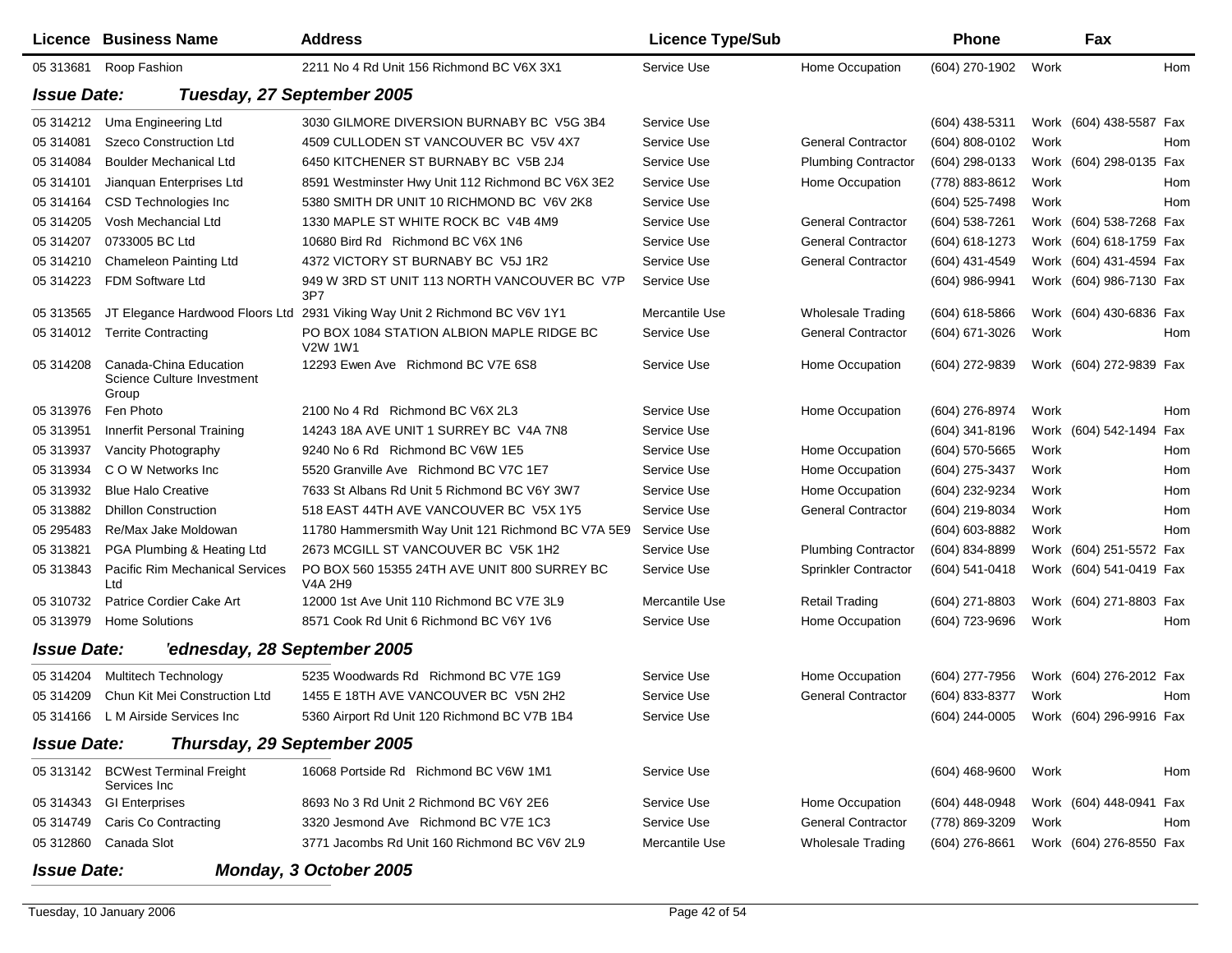|                    | <b>Licence Business Name</b>               | <b>Address</b>                                                                     | <b>Licence Type/Sub</b>         |                                                    | Phone               |      | Fax                       |     |
|--------------------|--------------------------------------------|------------------------------------------------------------------------------------|---------------------------------|----------------------------------------------------|---------------------|------|---------------------------|-----|
| 05 314966          | <b>Tanti Interiors Ltd</b>                 | 2323 BOUNDARY RD UNIT 121 VANCOUVER BC V5M<br>4V8                                  | Service Use                     | <b>General Contractor</b>                          | (604) 291-9430      |      | Work (604) 291-9530 Fax   |     |
| 05 314855          | <b>Bluewater Drycleaning Services</b>      | 11671 King Rd Richmond BC V7A 3B5                                                  | Service Use                     | <b>Delivery Services</b>                           | (604) 825-4757      |      | Hom (604) 275-9247 Fax    |     |
| 05 314864          | Design Passion Interior                    | 9800 Seabright Rd Richmond BC V7A 4C2                                              | Service Use                     | Home Occupation                                    | (778) 838-6388      |      | Work (778) 882-7283 Cellu |     |
| 05 314924          | Zibi Painting                              | 8538 WILDWOOD PL SURREY BC V4N 5C5                                                 | Service Use                     | <b>General Contractor</b>                          | (604) 576-9619      |      | Work (604) 576-9619 Fax   |     |
| <b>Issue Date:</b> |                                            | Tuesday, 4 October 2005                                                            |                                 |                                                    |                     |      |                           |     |
| 05 314922          | Globe Trotting Merchant Co                 | 1651 Patrick St Unit 140 Richmond BC V6V 3A7                                       | Mercantile Use                  | <b>Wholesale Trading</b>                           | (604) 767-2644      |      | Work (604) 767-2646 Fax   |     |
| 05 314961          | Maplemedia International<br>Enterprise Ltd | 8620 Odlin Cr Richmond BC V6X 1E8                                                  | Service Use                     | Home Occupation                                    | (604) 278-7597      | Work |                           | Hom |
| 05 314971          | Raincoast Claims Management<br>Group Inc   | 7431 Blundell Rd Unit 306 Richmond BC V6Y 1J6                                      | Service Use                     |                                                    | (604) 725-2729      |      | Work (604) 244-9792 Fax   |     |
| 05 314959          | Prosperous Holdings Ltd                    | 11731 Plover Dr Richmond BC V7E 4J7                                                | Service Use                     | <b>General Contractor</b>                          | (604) 272-3222      |      | Work (604) 272-3222 Fax   |     |
| 05 29 6764         |                                            | Four Seasons Hot Pot Restaurant 4151 Hazelbridge Way Unit 3600 Richmond BC V6X 4J7 | Assembly Use Group 1            | <b>Food Service</b><br>Establishment               | (604) 304-3331      |      | Work (604) 304-3332 Fax   |     |
| 04 286697          | Fairway Disposal & Demolition<br>Ltd       | 11566 Eburne Way Richmond BC V6V 2G7                                               | Service Use                     |                                                    | $(604)$ 327-7100    |      | Work (604) 327-7103 Fax   |     |
| 04 270447          | <b>Steveston Village Gallery</b>           | 3900 Bayview St Unit 125 Richmond BC V7E 4R7                                       | Mercantile Use                  | <b>Retail Trading</b>                              | (604) 241-5771      |      | Work (604) 241-5777 Fax   |     |
| 04 270456          | <b>Steveston Village Gallery</b>           | 3900 Bayview St Unit 125 Richmond BC V7E 4R7                                       | Assembly Use Group 3            | <b>Education Institution</b>                       | (604) 241-5771      |      | Work (604) 241-5777 Fax   |     |
| 05 314921          | Debra Hanuse Barrister &<br>Solicitor      | 10520 Dennis Cr Richmond BC V7A 3R5                                                | Service Use                     | Home Occupation                                    | (604) 274-0583      | Work |                           | Hom |
| <b>Issue Date:</b> |                                            | <b>Wednesday, 5 October 2005</b>                                                   |                                 |                                                    |                     |      |                           |     |
| 05 314051          | <b>Scott Screen Process</b>                | 2188 No 5 Rd Unit 200 Richmond BC V6X 2T1                                          | Industrial/Manufacturing<br>Use |                                                    | (604) 273-4155      |      | Work (604) 273-4200 Fax   |     |
| 05 293080          | <b>Frappe Bliss</b>                        | 4151 Hazelbridge Way Unit 3160 Richmond BC V6X 4J7                                 | Assembly Use Group 1            | <b>Food Service</b><br>Establishment, Take-<br>Out | $(604)$ 295-6600    | Work |                           | Hom |
| 05 306893          | <b>Gundam Workshop</b>                     | 8766 McKim Way Unit 1055 Richmond BC V6X 4G4                                       | Mercantile Use                  | <b>Retail Trading</b>                              | (604) 723-4827      | Work |                           | Hom |
| 05 313948          | Ilync Technology Inc                       | 11400 Bridgeport Rd Unit 106 Richmond BC V6X 1T2                                   | Mercantile Use                  | <b>Retail Trading</b>                              | (604) 214-7703      |      | Work (604) 214-7704 Fax   |     |
| <b>Issue Date:</b> |                                            | Thursday, 6 October 2005                                                           |                                 |                                                    |                     |      |                           |     |
| 05 309997          | Castle Cake Shop Ltd                       | 8291 Alexandra Rd Unit 175 Richmond BC V6X 1C3                                     | Mercantile Use                  | <b>Retail Trading</b>                              | (604) 271-1986      | Work |                           | Hom |
| 05 315242          | Pomper Home Contracting Ltd                | 3631 Pleasant St Richmond BC V7E 2P7                                               | Service Use                     | <b>General Contractor</b>                          | (604) 274-2899      | Work |                           | Hom |
| <b>Issue Date:</b> |                                            | Friday, 7 October 2005                                                             |                                 |                                                    |                     |      |                           |     |
| 05 312369          | Bauhinia Restaurant Ltd                    | 8011 Saba Rd Unit 105 Richmond BC V6Y 4E2                                          | Assembly Use Group 1            | <b>Food Service</b><br>Establishment               | (604) 248-2887      | Work |                           | Hom |
|                    | 05 315309 Imageworks Consulting            | 9133 Hemlock Dr Unit 1506 Richmond BC V6Y 4J9                                      | Service Use                     | Home Occupation                                    | (778) 688-9428 Work |      |                           | Hom |
| 05 315308          | Arv Grewal Counselling Services            | 9339 Alberta Rd Unit 26 Richmond BC V6Y 4E3                                        | Service Use                     | Home Occupation                                    | (604) 273-7396      | Work |                           | Hom |
| 05 31 530 7        | <b>Makarios Trading Company</b><br>Limited | 5111 Maple Rd Unit 5 Richmond BC V7E 5Z6                                           | Service Use                     | Home Occupation                                    | (604) 304-0732      |      | Work (604) 304-1233 Fax   |     |
| 05 315249          | <b>Chaston Construction Corp</b>           | 22 EAST 2ND AVE VANCOUVER BC V5T 1B1                                               | Service Use                     | <b>General Contractor</b>                          | (604) 874-5237      |      | Work (608) 874-5267 Fax   |     |
| 05 315283          | Debashin Holdings Ltd                      | 3506 Semlin Dr Richmond BC V7C 5V7                                                 | Service Use                     | Home Occupation                                    | (604) 214-0654      |      | Work (604) 214-0654 Fax   |     |
| 05 31 52 52        | Urban Arcadia Design Inc                   | 7220 Lindsay Rd Unit 202 Richmond BC V7C 3M6                                       | Service Use                     | Home Occupation                                    | (604) 277-9867      |      | Work (604) 277-9867 Fax   |     |
| 05 315082          | APS Awnings and Signs                      | 3823 KEITH ST BURNABY BC V5J 3E2                                                   | Service Use                     | <b>General Contractor</b>                          | (604) 613-2403      | Work |                           | Hom |
| 05 315081          | Sidhu Installation                         | 12331 Greenland Dr Richmond BC V6V 2A7                                             | Service Use                     | <b>General Contractor</b>                          | (604) 273-1897      | Work |                           | Hom |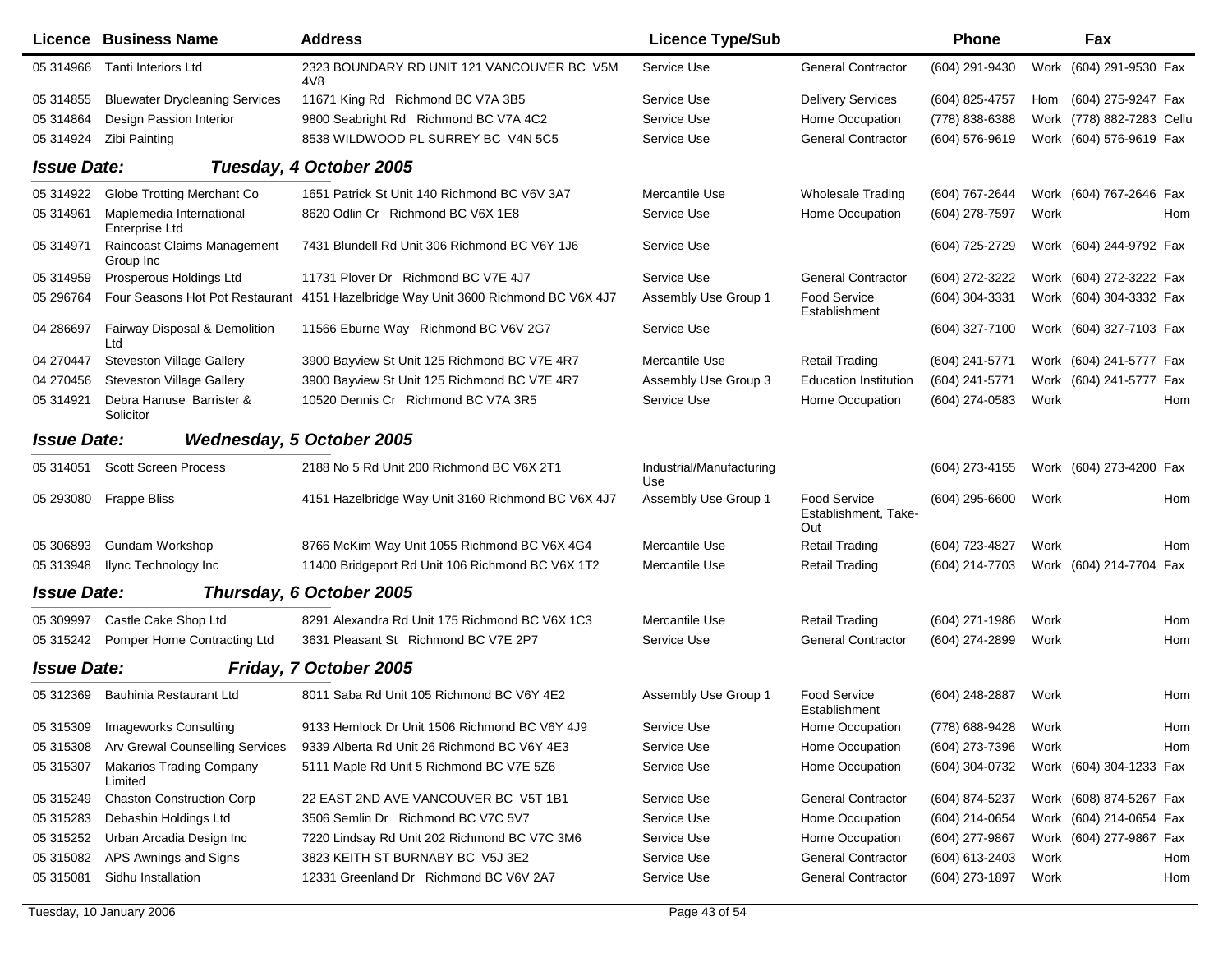|                    | <b>Licence Business Name</b>            | <b>Address</b>                                    | <b>Licence Type/Sub</b> |                                                    | <b>Phone</b>   |      | Fax                     |     |
|--------------------|-----------------------------------------|---------------------------------------------------|-------------------------|----------------------------------------------------|----------------|------|-------------------------|-----|
| 05 314936          | Tian Lizu Foot Massage                  | 6191 Buswell St Unit 705 Richmond BC V6Y 4C4      | Service Use             | Home Occupation                                    | (604) 272-1817 |      | Work (604) 272-1817 Fax |     |
| 05 31 3316         | Memory Lane                             | 6940 No 3 Rd Richmond BC V6Y 2C5                  | Mercantile Use          | <b>Retail Trading</b>                              | (604) 244-5939 | Work |                         | Hom |
| 05 31 51 93        | <b>Game Concept</b>                     | 8460 Lansdowne Rd Unit 123 Richmond BC V6X 1B9    | Service Use             | Home Occupation                                    | (604) 789-0776 |      | Work (604) 876-9865 Fax |     |
| 04 276979          | Aquafan Aquarium Inc                    | 3411 No 3 Rd Unit 150 Richmond BC V6X 2B8         | Mercantile Use          | <b>Retail Trading</b>                              | (604) 232-0970 |      | Work (604) 232-0970 Fax |     |
| 05 31 48 29        | G W Unique Auto Spa                     | 12371 Bridgeport Rd Unit 8 Richmond BC V6V 1J4    | Service Use             |                                                    | (604) 247-0447 | Work |                         | Hom |
| <b>Issue Date:</b> |                                         | Tuesday, 11 October 2005                          |                         |                                                    |                |      |                         |     |
| 05 315349          | <b>Palange Productions</b>              | 2285 CLARK DR UNIT 300 VANCOUVER BC V5N 3G9       | Service Use             |                                                    | (604) 484-3500 | Work |                         | Hom |
| <b>Issue Date:</b> |                                         | Wednesday, 12 October 2005                        |                         |                                                    |                |      |                         |     |
| 05 309001          | G 4 Car Audio & Auto Security           | 2900 Smith St Unit 8 Richmond BC V6X 2Z6          | Service Use             |                                                    | (604) 231-8728 | Work |                         | Hom |
| 05 31 5440         | Joe And Song Cleaning                   | 8460 Ackroyd Rd Unit 216 Richmond BC V6X 3E9      | Service Use             | Home Occupation                                    | (604) 276-8970 |      | Work (604) 276-8970 Fax |     |
| 05 31 54 08        | <b>Willow Construction Ltd</b>          | 5611 Musgrave Cr Richmond BC V7C 5N2              | Service Use             | <b>General Contractor</b>                          | (604) 889-7825 |      | Work (604) 278-7250 Fax |     |
| 05 31 5396         | <b>Escape Fire Protection Ltd</b>       | 3166 MALLARD ST ABBOTSFORD BC V2T 5R6             | Service Use             | <b>Sprinkler Contractor</b>                        | (604) 864-0376 |      | Work (604) 864-0538 Fax |     |
| 05 31 53 95        | <b>Bonzer International Enterprises</b> | 8651 Westminster Hwy Unit 116 Richmond BC V6X 3E3 | Service Use             | Home Occupation                                    | (604) 279-9714 |      | Work (604) 279-9714 Hom |     |
| 05 315394          | Wall Centre Richmond<br>Development Ltd | 1088 BURRARD ST UNIT 3502 VANCOUVER BC V6Z<br>2R9 | Service Use             | <b>General Contractor</b>                          | (604) 893-7264 |      | Work (604) 893-7179 Fax |     |
| 05 310153          | Paragon West Coast Central Fill         | 4320 Viking Way Unit 150 Richmond BC V6V 2L4      | Mercantile Use          | <b>Wholesale Trading</b>                           | (604) 763-1444 |      | Work (250) 869-4880 Fax |     |
| 05 30 5458         | The Original Greek Restaurant           | 23180 Gilley Rd Richmond BC V6V 2L6               | Assembly Use Group 1    | <b>Food Service</b><br>Establishment               | (604) 763-6754 | Work |                         | Hom |
| 05 312908          | New Moon Acres/Imponderable<br>Ventures | 12260 No 2 Rd Richmond BC V7E 2G1                 | Mercantile Use          | Roadside Stand                                     | (604) 271-1643 |      | Work (604) 277-0603 Fax |     |
| <b>Issue Date:</b> |                                         | Thursday, 13 October 2005                         |                         |                                                    |                |      |                         |     |
| 05 31 5556         | Verde Designs                           | 6888 Robson Dr Unit 88 Richmond BC V7C 5T6        | Service Use             | Home Occupation                                    | (604) 303-0188 | Work |                         | Hom |
| 05 31 55 72        | <b>Nautical Interiors</b>               | 20033 70TH AVE UNIT 190 LANGLEY BC V2Y 3A2        | Service Use             | <b>General Contractor</b>                          | (604) 341-3893 | Work |                         | Hom |
| 05 31 56 23        | <b>Boulder Crete Inc</b>                | 12084 232 ST MAPLE RIDGE BC V2X 6T3               | Service Use             | <b>General Contractor</b>                          | (604) 467-1044 |      | Work (604) 467-7524 Fax |     |
| 05 31 54 77        | T D Construction                        | 6050 EAST BROADWAY ST BURNABY BC V5B 2Y2          | Service Use             | <b>General Contractor</b>                          | (778) 896-2141 | Work |                         | Hom |
| 04 277077          | East One                                | 4200 No 3 Rd Unit 140 Richmond BC V6X 2C2         | Assembly Use Group 1    | <b>Food Service</b><br>Establishment               | (604) 303-6787 |      | Work (604) 266-6347 Fax |     |
| 05 309578          | Jia Zhen Enterprises Inc                | 8700 McKim Way Unit 2188 Richmond BC V6X 4A5      | Assembly Use Group 1    | <b>Food Service</b><br>Establishment, Take-<br>Out | (604) 782-7899 | Work |                         | Hom |
| 05 31 56 28        | <b>ICS Fitness</b>                      | 7295 No 5 Rd Richmond BC V6Y 2V3                  | Service Use             | Home Occupation                                    | (604) 897-5764 | Work |                         | Hom |
| 05 31 54 80        | <b>ETA Tax Solutions</b>                | 6300 Alder St Unit 39 Richmond BC V6Y 4G5         | Service Use             | Home Occupation                                    | (604) 857-3038 |      | Work (604) 303-1960 Fax |     |
| <b>Issue Date:</b> |                                         | Monday, 17 October 2005                           |                         |                                                    |                |      |                         |     |
| 05 315722          | Daren Partridge                         | 6211 No 7 Rd Richmond BC V6W 1E8                  | Service Use             | <b>General Contractor</b>                          | (604) 278-7770 | Work |                         | Hom |
| 05 315802          | <b>Biomedical Services</b>              | 5460 Ludlow Rd Richmond BC V7C 2Z2                | Service Use             | Home Occupation                                    | (604) 272-2493 | Work |                         | Hom |
| 05 315796          | <b>SKS Engineering</b>                  | 3585 GRANDVIEW HWY VANCOUVER BC V5M 2G7           | Service Use             |                                                    | (604) 431-3893 |      | Work (604) 431-3894 Fax |     |
| 05 31 579 3        | M & M99 Mechanical Ltd                  | 734 E 17TH ST NORTH VANCOUVER BC V7L 2W8          | Service Use             | Sprinkler Contractor                               | (604) 984-2948 |      | Work (604) 984-2948 Fax |     |
| 05 31 57 23        | Kines Connect Rehab                     | 854 CANYON BLVD NORTH VANCOUVER BC V7R 2J6        | Service Use             |                                                    | (778) 891-5512 |      | Work (604) 924-5550 Fax |     |
| 05 314009          | Fedex (Authorized Dealer)               | 4771 Garden City Rd Richmond BC V6X 3M7           | Service Use             |                                                    | (604) 232-1057 |      | Work (604) 730-5022 Fax |     |
| 05 313314          | Newman Industries                       | 10871 Rosecroft Cr Richmond BC V7A 2J2            | Service Use             | <b>General Contractor</b>                          | (604) 374-3863 | Work |                         | Hom |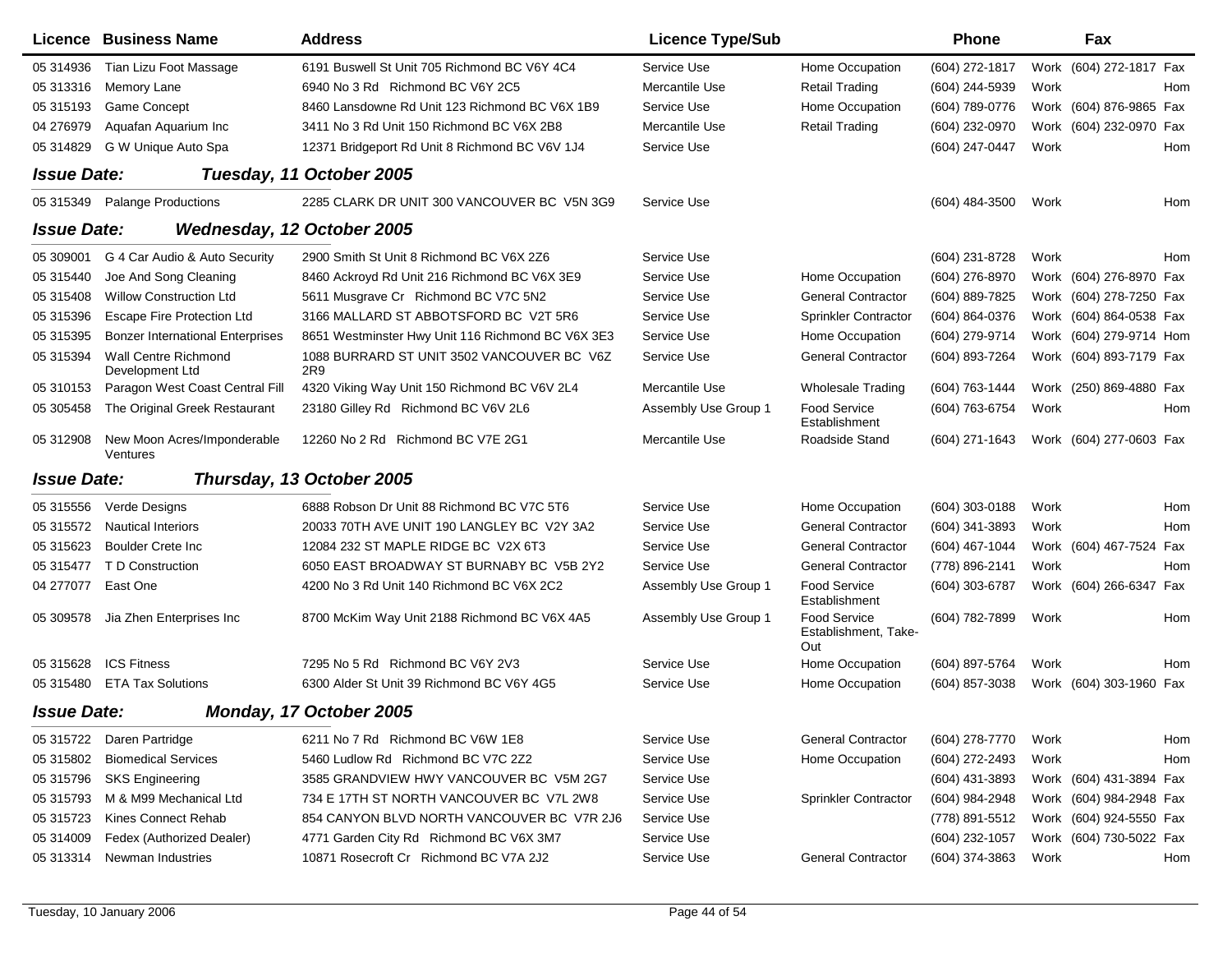|                    | Licence Business Name                              | <b>Address</b>                                                       | <b>Licence Type/Sub</b>         |                              | <b>Phone</b>     |      | Fax                     |     |
|--------------------|----------------------------------------------------|----------------------------------------------------------------------|---------------------------------|------------------------------|------------------|------|-------------------------|-----|
| 05 31 2677         | Jackensons Manufacturing &<br>Sources Ltd          | 11460 Voyageur Way Unit 3 Richmond BC V6X 3E1                        | Industrial/Manufacturing<br>Use |                              | (604) 720-6832   | Work |                         | Hom |
| 05 309359          | <b>Superfeet Digital Orthotics</b>                 | 8260 Westminster Hwy Unit 2310 Richmond BC V6X 3Y2                   | Mercantile Use                  | <b>Retail Trading</b>        | (604) 278-3758   |      | Work (604) 278-3758 Fax |     |
| 05 308910          | Mr Rent A Car (Dwontown) Ltd                       | 8511 Capstan Way Unit 100 Richmond BC V6X 1R3                        | Mercantile Use                  | Automobile Dealer            | $(604)$ 303-0063 |      | Work (604) 303-0095 Fax |     |
| 05 293082          | Itsy Bitsy Teenie Fashion                          | 4151 Hazelbridge Way Unit 3730 Richmond BC V6X 4J7                   | Mercantile Use                  | <b>Retail Trading</b>        | (604) 295-6604   | Work |                         | Hom |
| 04 270 276         | <b>Grace Optical</b>                               | 4151 Hazelbridge Way Unit 3360 Richmond BC V6X 4J7                   | Mercantile Use                  | <b>Retail Trading</b>        | (604) 207-8952   |      | Work (604) 207-8982 Fax |     |
| 05 315724          | Concord Excavating and<br><b>Contracting Ltd</b>   | 4162 224TH ST LANGLEY BC V2Z 2V5                                     | Service Use                     | <b>General Contractor</b>    | (604) 290-6721   |      | Work (604) 534-4989 Fax |     |
| <b>Issue Date:</b> |                                                    | Thursday, 20 October 2005                                            |                                 |                              |                  |      |                         |     |
| 05 315916          | <b>Manstar International Trade</b><br>Company      | 8031 No 2 Rd Richmond BC V7C 3M2                                     | Service Use                     | Home Occupation              | (604) 275-8497   |      | Work (604) 275-8497 Fax |     |
| 05 31 60 26        |                                                    | Speedy Sanchez Delivery Service 6091 Twintree PI Richmond BC V7C 2V2 | Service Use                     | <b>Delivery Services</b>     | (604) 274-9746   | Work |                         | Hom |
| 05 316000          | Kyoto Image Stone Inc                              | 4160 Bonavista Dr Unit 12 Richmond BC V7E 5K1                        | Service Use                     | Home Occupation              | (604) 303-0430   |      | Work (604) 303-0430 Fax |     |
| 05 315993          | Itech Marketing Group                              | 6333 No 1 Rd Unit 23 Richmond BC V7C 1T4                             | Service Use                     | Home Occupation              | (604) 275-8368   | Work |                         | Hom |
| 05 315992          | Halcyon Traffic Control Ltd                        | 1407 EDINBURGH ST NEW WESTMINSTER BC V3M<br>2W3                      | Service Use                     |                              | (604) 521-2021   |      | Work (604) 521-8701 Fax |     |
| 05 31 5941         | L C S Concrete Services Inc                        | 5800 No 7 Rd Richmond BC V6V 1R7                                     | Service Use                     | <b>General Contractor</b>    | (604) 715-6882   |      | Work (604) 270-9890 Fax |     |
|                    | 05 315942 Citi Central Building Maintenance<br>Ltd | 8060 Ryan Rd Unit 103 Richmond BC V7A 2E5                            | Service Use                     | Home Occupation              | (604) 448-8538   |      | Work (604) 448-8538 Fax |     |
| 05 31 61 47        | Sun & S Contracting Ltd                            | 11160 King Rd Richmond BC V7A 3B4                                    | Service Use                     | <b>General Contractor</b>    | (604) 328-3988   |      | Work (604) 275-6588 Fax |     |
| 05 31 580 3        | Clean-Cut Landscaping                              | 8951 Cooper Rd Richmond BC V6Y 2M6                                   | Service Use                     | <b>General Contractor</b>    | (604) 644-7710   | Work |                         | Hom |
| 05 31 49 73        | <b>Hiredesk Solutions Corporation</b>              | 10991 Shellbridge Way Unit 300 Richmond BC V6X 3C6                   | Service Use                     |                              | (604) 278-4414   |      | Work (604) 278-4221 Fax |     |
| 05 314972          | Resume Mirror Inc                                  | 10991 Shellbridge Way Unit 300 Richmond BC V6X 3C6                   | Service Use                     |                              | (604) 233-1011   |      | Work (604) 214-8551 Fax |     |
| 05 314970          | <b>Talent Technology Corp</b>                      | 10991 Shellbridge Way Unit 300 Richmond BC V6X 3C6                   | Service Use                     |                              | (604) 244-1115   |      | Work (604) 278-4221 Fax |     |
| 05 314818          | JP Cellular Repair Inc                             | 8888 Odlin Cr Unit 1205 Richmond BC V6X 3Z8                          | Mercantile Use                  | <b>Retail Trading</b>        | (604) 719-7719   | Work |                         | Hom |
| 05 313190          | Le Duc Eyewear                                     | 8700 McKim Way Unit 1098 Richmond BC V6X 4A5                         | Mercantile Use                  | <b>Retail Trading</b>        | (604) 276-1730   |      | Work (604) 276-1852 Fax |     |
| 05 31 261 3        | Sealand Travel Inc                                 | 4540 No 3 Rd Unit 1400 Richmond BC V6X 4E4                           | Service Use                     | <b>Travel Agency</b>         | (604) 270-3977   |      | Work (604) 270-3987 Fax |     |
| 05 315989          | Itech Marketing Group                              | 6331 Swift Ave Richmond BC V7E 4G9                                   | Service Use                     | Home Occupation              | (604) 271-0513   | Work |                         | Hom |
| 05 31 5911         | <b>Airtek Pneumatics Ltd</b>                       | 18919 96TH AVE SURREY BC V4N 3P3                                     | Service Use                     | <b>General Contractor</b>    | (604) 881-1223   |      | Work (604) 881-1224 Fax |     |
| <b>Issue Date:</b> |                                                    | Friday, 21 October 2005                                              |                                 |                              |                  |      |                         |     |
| 05 31 6297         | Kingsford Construction Inc                         | 10310 Railway Ave Richmond BC V7E 2B8                                | Service Use                     | <b>General Contractor</b>    | (604) 274-9148   |      | Work (604) 274-9158 Fax |     |
| 05 31 6314         | <b>Centimark Ltd</b>                               | 8524 BAXTER PL BURNABY BC V5A 4T8                                    | Service Use                     | <b>General Contractor</b>    | (604) 294-8911   |      | Work (604) 294-8918 Fax |     |
| 05 31 6202         | <b>KRC Consulting Ltd</b>                          | 6651 Lynas Lane Unit 311 Richmond BC V7C 3K8                         | Service Use                     | Home Occupation              | (604) 618-1981   |      | Work (604) 322-5791 Fax |     |
| 04 27 25 38        | ID Enterprises Inc                                 | 8160 Cook Rd Unit 102 Richmond BC V6Y 1T8                            | Mercantile Use                  | Retail Trading               | (604) 438-4627   |      | Work (604) 438-4627 Fax |     |
|                    | 05 301899 National Herb Trading Co Ltd             | 4151 Hazelbridge Way Unit 3560 Richmond BC V6X 4J7                   | Mercantile Use                  | <b>Retail Trading</b>        | (604) 231-9838   |      | Work (604) 231-9896 Fax |     |
| 05 31 63 20        | Kekko Enterprises Inc                              | 10651 Mersey Dr Richmond BC V7A 3N3                                  | Service Use                     | Home Occupation              | (604) 288-2990   |      | Work (604) 677-5459 Fax |     |
| 05 31 2660         | Allante Home Decor & Fine<br>Porcelain Ltd         | 3751 Jacombs Rd Unit 105 Richmond BC V6V 2R4                         | Mercantile Use                  | <b>Wholesale Trading</b>     | (778) 999-6432   | Work |                         | Hom |
| <b>Issue Date:</b> |                                                    | Tuesday, 25 October 2005                                             |                                 |                              |                  |      |                         |     |
|                    | 05 312655 Nu Way Hairdressing Esthetic             | 8151 Anderson Rd Unit 155 Richmond BC V6Y 2V9                        | Assembly Use Group 3            | <b>Education Institution</b> | (604) 273-7720   |      | Work (604) 584-5855 Fax |     |
| 05 31 65 25        | School International<br>Top Dog Renovations Inc    | 11092 LINCOLN DR DELTA BC V4E 1N3                                    | Service Use                     | <b>General Contractor</b>    | (604) 830-5032   | Work |                         | Hom |
|                    |                                                    |                                                                      |                                 |                              |                  |      |                         |     |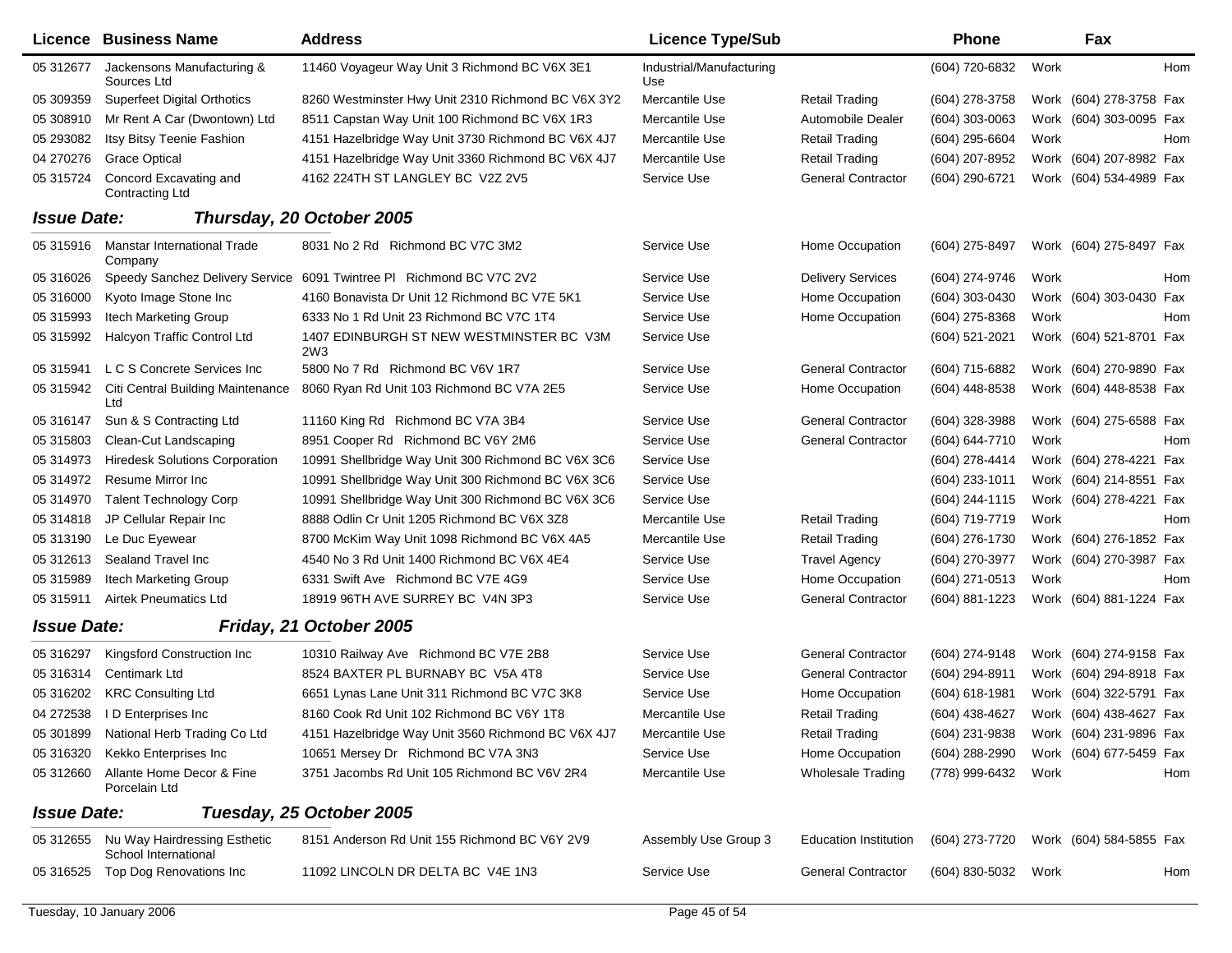|                    | Licence Business Name                                          | <b>Address</b>                                      | <b>Licence Type/Sub</b> |                                                    | Phone            |      | Fax                        |
|--------------------|----------------------------------------------------------------|-----------------------------------------------------|-------------------------|----------------------------------------------------|------------------|------|----------------------------|
| 05 31 63 89        | Parallel AT Services Inc                                       | 318 HOMER ST UNIT 807 VANCOUVER BC V6B 2V2          | Service Use             |                                                    | (604) 669-1300   |      | Work (604) 669-1303 Fax    |
| 05 312793          | East Of Eden                                                   | 12871 Bathgate Way Unit 17 Richmond BC V6V 1Y5      | Mercantile Use          | <b>Retail Trading</b>                              | $(604)$ 276-4510 | Work | Hom                        |
| 05 31 2654         | Nu Way Hairdressing Esthetic<br>School International           | 8151 Anderson Rd Unit 155 Richmond BC V6Y 2V9       | Service Use             |                                                    | (604) 273-7720   |      | Work (604) 584-5855 Fax    |
| 05 308530          | Hainanese Chicken                                              | 4151 Hazelbridge Way Unit 3210 Richmond BC V6X 4J7  | Assembly Use Group 1    | <b>Food Service</b><br>Establishment               | (604) 295-6677   | Work | Hom                        |
| 04 287547          | Estea Beverage Club                                            | 4151 Hazelbridge Way Unit 3130 Richmond BC V6X 4J7  | Assembly Use Group 1    | <b>Food Service</b><br>Establishment, Take-<br>Out | (604) 249-1079   | Work | Hom                        |
| 05 313224          | Okelo Canada Kitchen Products<br>Co Ltd                        | 12391 Bridgeport Rd Unit 3 Richmond BC V6V 1J4      | Mercantile Use          | <b>Retail Trading</b>                              | $(604)$ 278-1016 |      | Work (604) 272-5088 Fax    |
| <b>Issue Date:</b> |                                                                | Thursday, 27 October 2005                           |                         |                                                    |                  |      |                            |
| 05 317186          | Dav Szeto Design & Build Inc                                   | 1155 W PENDER ST UNIT 308 VANCOUVER BC V6E<br>2P4   | Service Use             | <b>General Contractor</b>                          | (604) 683-8838   |      | Work (604) 683-8823 Fax    |
| 05 293145          | Wisen Contracting and Project<br>Management                    | 8651 Ackroyd Rd Unit 306 Richmond BC V6X 1B6        | Service Use             | <b>General Contractor</b>                          | (604) 782-3618   |      | Work (604) 677-6335 Fax    |
| 05 317205          | <b>Marcel Preston Trucking</b>                                 | 9339 Alberta Rd Unit 97 Richmond BC V6Y 4E3         | Service Use             | <b>Delivery Services</b>                           | (604) 267-9995   | Work | Hom                        |
| 05 317207          | Myalarm.Com                                                    | 12880 Railway Ave Unit 41 Richmond BC V7E 6G4       | Service Use             | Home Occupation                                    | (604) 272-1649   | Work | Hom                        |
| 05 317202          | <b>Globus Travel</b>                                           | 11751 King Rd Unit 32 Richmond BC V7A 3B5           | Service Use             | Home Occupation                                    | (604) 241-1307   | Work | Hom                        |
| 05 317107          | <b>Eventions Design Group</b>                                  | 10000 Fisher Gate Unit 67 Richmond BC V6X 3W8       | Service Use             | Home Occupation                                    | $(604)$ 303-6453 | Work | Hom                        |
| 05 317014          | Grand Ocean Trading Co Ltd                                     | 4031 Williams Rd Richmond BC V7E 1J7                | Service Use             | Home Occupation                                    | (778) 869-8985   | Work | Hom                        |
| 05 317054          | <b>Highbury Developments Ltd</b>                               | 7539 CASCADE ST BURNABY BC V3N 4W1                  | Service Use             | <b>General Contractor</b>                          | (778) 891-7539   | Work | Hom                        |
| 05 317175          | Aldo Accessories - #1309                                       | 6551 No 3 Rd Unit 1562 Richmond BC V6Y 2B6          | Mercantile Use          | <b>Retail Trading</b>                              | (604) 233-0748   | Work | Hom                        |
| <b>Issue Date:</b> |                                                                | Monday, 31 October 2005                             |                         |                                                    |                  |      |                            |
| 05 317371          | 2 Ladies' Creations                                            | 4900 Francis Rd Unit 1303 Richmond BC V7C 4R5       | Service Use             | Home Occupation                                    | (604) 275-0141   | Work | Hom                        |
| 05 317372          | <b>Maid Bee Cleaning Services</b>                              | 6071 Azure Rd Unit 38 Richmond BC V7C 2P3           | Service Use             | Home Occupation                                    | $(604)$ 241-0030 |      | Work (604) 241-0030 Fax    |
| 05 317354          | D & K International Consulting Inc                             | 9091 Rideau Gate Richmond BC V7A 4R9                | Service Use             | Home Occupation                                    | (604) 277-7736   |      | Work (604) 277-7736 Fax    |
| 05 317352          | Free Lance Welding                                             | 10491 Hogarth Dr Richmond BC V7E 3Z7                | Service Use             | <b>General Contractor</b>                          | (604) 204-0034   | Work | Hom                        |
| 05 317340          | <b>Hamptons Westminster</b><br>Development Limited Partnership | 925 W GEORGIA ST UNIT 800 VANCOUVER BC V6C<br>3L2   | Service Use             | <b>General Contractor</b>                          | (604) 683-1256   |      | Work (604) 683-7690<br>Fax |
| 05 317253          | Geopan Heating                                                 | 3070 GUILDFORD WAY UNIT 305 COQUITLAM BC V3B<br>7R8 | Service Use             | <b>Gas Contractor</b>                              | (604) 941-9188   | Work | Hom                        |
| 05 317228          | Mario Amisano                                                  | 6330 YUKON ST VANCOUVER BC V5Y 3S8                  | Service Use             | <b>General Contractor</b>                          | (604) 725-5371   | Work | Hom                        |
| 05 304026          | China World Supermarket                                        | 8777 Odlin Rd Richmond BC V6X 4K8                   | Mercantile Use          | <b>Retail Trading</b>                              | (604) 303-0112   |      | Work (604) 683-7833<br>Fax |
| 05 317375          | <b>Ted Cathcart Contracting</b><br>Services                    | 3295 Georgia St Richmond BC V7E 2R4                 | Service Use             | <b>General Contractor</b>                          | (604) 317-9056   | Work | Hom                        |
| <b>Issue Date:</b> |                                                                | Tuesday, 1 November 2005                            |                         |                                                    |                  |      |                            |
| 05 317069          | Can Pro Property Management<br>Ltd                             | 4400 Hazelbridge Way Unit 130 Richmond BC V6X 3R8   | Service Use             |                                                    | (604) 273-1234   |      | Work (604) 270-9963 Fax    |
| 05 317399          | Inspect Fire Protection Ltd                                    | 9016 ALTAIR PL BURNABY BC V3J 1A7                   | Service Use             | <b>General Contractor</b>                          | (604) 421-2606   |      | Work (604) 421-2646 Fax    |
|                    | 05 317475 A Canada Kitchen & Bath Corp                         | 12725 72 AVE UNIT 103 SURREY BC V3W 2M7             | Service Use             | <b>General Contractor</b>                          | (604) 323-4243   |      | Work (604) 502-8323 Fax    |

*Issue Date:Wednesday, 2 November 2005*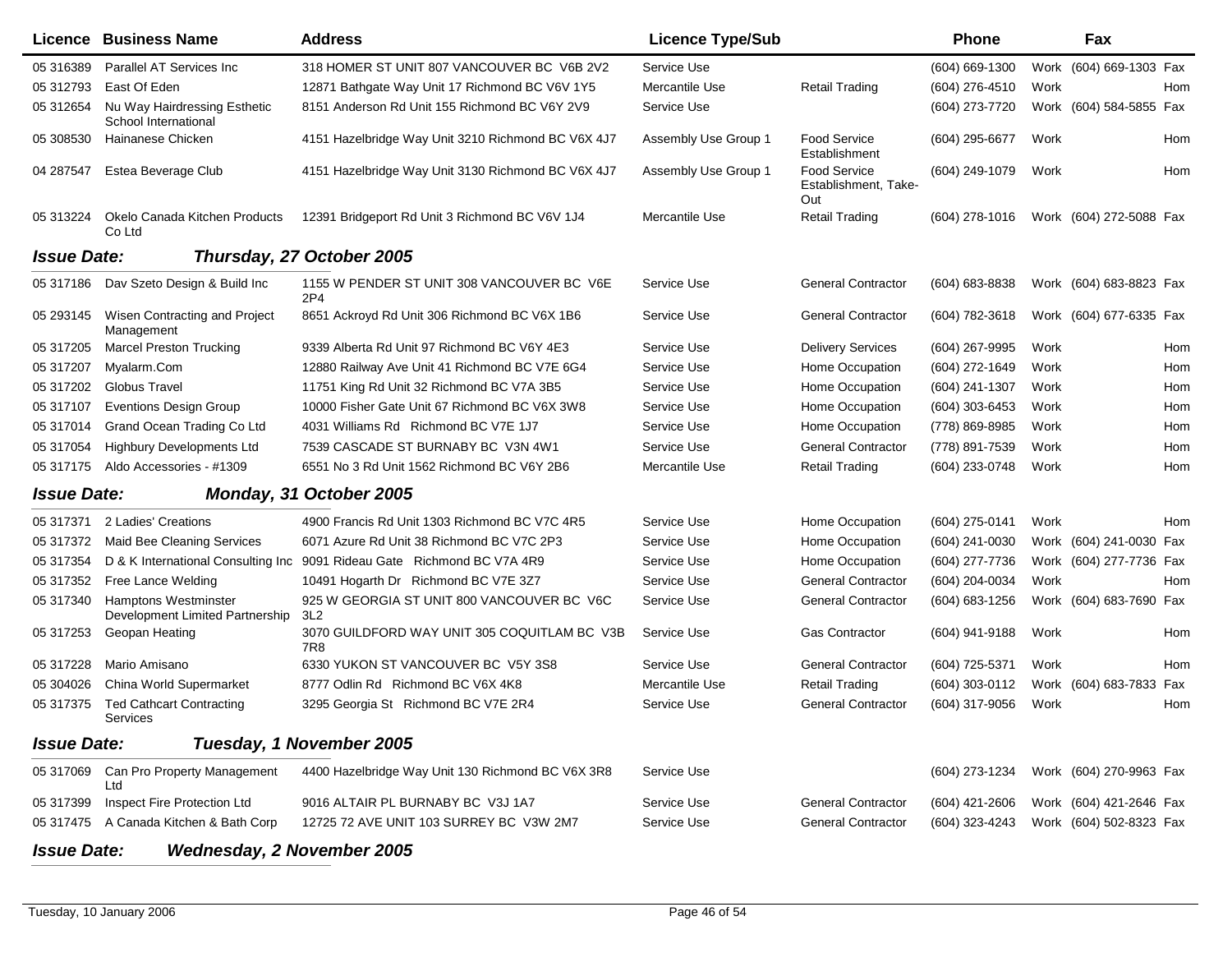|                    | Licence Business Name                           | <b>Address</b>                               | <b>Licence Type/Sub</b> |                              | <b>Phone</b>        |      | Fax                                    |       |
|--------------------|-------------------------------------------------|----------------------------------------------|-------------------------|------------------------------|---------------------|------|----------------------------------------|-------|
| 05 317546          | Yiyo International Trading<br>Company           | 7331 No 4 Rd Unit 6 Richmond BC V6Y 2T4      | Service Use             | Home Occupation              | (778) 893-7860      | Work |                                        | Hom   |
| 05 317597          | J M D Enterprises                               | 15016 196C ST PITT MEADOWS BC V3Y 1Z1        | Service Use             | <b>General Contractor</b>    | (604) 460-0748      |      | Work (604) 465-9329 Fax                |       |
| <b>Issue Date:</b> |                                                 | Thursday, 3 November 2005                    |                         |                              |                     |      |                                        |       |
| 05 31 5884         | Canada I-Ching College                          | 8181 Cambie Rd Unit 5510 Richmond BC V6X 3X9 | Assembly Use Group 3    | <b>Education Institution</b> | (604) 271-7619      |      | Work (604) 608-4842 Fax                |       |
| 05 308878          | <b>River Rock Casino Resort Hotel</b>           | 8811 River Rd Richmond BC V6X 1X6            | <b>Residential Use</b>  | Hotel                        | (604) 247-8900      |      | Work (604) 207-2641 Fax                |       |
| 05 308909          | <b>River Rock Casino Resort Hotel</b>           | 8811 River Rd Richmond BC V6X 1X6            | Assembly Use Group 3    | Commercial<br>Entertainment  | (604) 247-8900      |      | Work (604) 207-2641 Fax                |       |
| 05 308911          | <b>River Rock Casino Resort Hotel</b>           | 8811 River Rd Richmond BC V6X 1X6            | Assembly Use Group 3    | <b>Banquet Room</b>          | (604) 247-8900      |      | Work (604) 207-2641 Fax                |       |
| <b>Issue Date:</b> |                                                 | Friday, 4 November 2005                      |                         |                              |                     |      |                                        |       |
|                    | 05 317510 Antoni Hurek                          | 22711 Norton Crt Unit 25 Richmond BC V6V 2W7 | Service Use             | <b>General Contractor</b>    | (604) 515-9196      | Work |                                        | Hom   |
| <b>Issue Date:</b> |                                                 | <b>Monday, 7 November 2005</b>               |                         |                              |                     |      |                                        |       |
| 05 317969          | <b>Westside Connections</b>                     | 761 W 26TH AVE VANCOUVER BC V5Z 2E7          | Service Use             | <b>General Contractor</b>    | (604) 916-7975      |      | Work (604) 681-7979 Fax                |       |
| 05 317987          | <b>Krystal Klear</b>                            | 7040 Williams Rd Unit 8 Richmond BC V7A 5B4  | Service Use             | Home Occupation              | (604) 812-8149      |      | Work (604) 271-3347 Fax                |       |
| 05 317990          | Industrial Steel Buildings Inc                  | 4402 210 ST LANGLEY BC V3A 8M3               | Service Use             | <b>General Contractor</b>    | (604) 530-9430      |      | Work (604) 530-9432 Fax                |       |
| 05 318001          | <b>Almighty Construction</b>                    | 167 WHONOAK RD WEST VANCOUVER BC V7P 3R1     | Service Use             | <b>General Contractor</b>    | (778) 828-5232      | Work |                                        | Hom   |
| 05 318007          | Alver Heating and Cooling<br>System Ltd         | 1320 AUSTIN AVE COQUITLAM BC V3K 3P5         | Service Use             | <b>Gas Contractor</b>        | (604) 939-4448      |      | Work (604) 939-4448 Fax                |       |
| 05 318029          | Mum's Cleaning And<br>Maintenance               | 2100 No 4 Rd Richmond BC V6X 2L3             | Service Use             | Home Occupation              | (604) 207-1292      | Work |                                        | Hom   |
| 05 298945          | Re/Max Westcoast                                | 12235 No 1 Rd Richmond BC V7E 1T6            | Service Use             |                              | (604) 273-2828      |      | Work (604) 279-8002 Fax                |       |
| <b>Issue Date:</b> |                                                 | Tuesday, 8 November 2005                     |                         |                              |                     |      |                                        |       |
| 05 312686          | <b>Beyond Beauty</b>                            | 8700 McKim Way Unit 1078 Richmond BC V6X 4A5 | Mercantile Use          | <b>Retail Trading</b>        | (604) 773-3212      |      | Work (604) 945-6734 Fax                |       |
| 05 318078          | Kana Educational Services Ltd                   | 8820 Minler Rd Richmond BC V7C 3T9           | Service Use             | Home Occupation              | (604) 788-8552      |      | Work (604) 272-0682 Fax                |       |
| 05 318057          | Burmy Development Services Ltd                  | 11840 Woodhead Rd Richmond BC V6X 1J4        | Service Use             | <b>General Contractor</b>    | (604) 278-0839      |      | Work (604) 248-3939 Fax                |       |
| 05 317762          | Unique Concept Design                           | 3495 CAMBIE ST UNIT 139 VANCOUVER BC V5Z 4R3 | Service Use             | <b>General Contractor</b>    | (604) 436-1313      |      | Work (604) 436-1616 Fax                |       |
| 05 317630          | 1UP Performance                                 | 5371 Smith Dr Richmond BC V6V 2K8            | Service Use             | Home Occupation              | (604) 537-7127      | Work |                                        | Cellu |
| 05 318127          | <b>CMMC Carpentry &amp; Joinery</b>             | 10360 Anahim Dr Richmond BC V7A 3C5          | Service Use             | <b>General Contractor</b>    | (604) 275-7552      | Work |                                        | Hom   |
| 05 317746          | <b>Keentech Solutions</b>                       | 8540 Blundell Rd Unit 12 Richmond BC V6Y 3P4 | Service Use             | Home Occupation              | (778) 233-1239      | Work |                                        | Hom   |
| <b>Issue Date:</b> | <b>Wednesday, 9 November 2005</b>               |                                              |                         |                              |                     |      |                                        |       |
|                    | 05 318141 Pearl House Fashion                   | 8700 McKim Way Unit 2198 Richmond BC V6X 4A5 | Mercantile Use          | Wholesale Trading            |                     |      | (604) 279-9734 Work (604) 279-9734 Fax |       |
|                    | 05 318246 Mario's Vision Computer<br>Consulting | 8031 Colonial Dr Unit 4 Richmond BC V7C 5B7  | Service Use             | Home Occupation              | (604) 277-4143 Work |      |                                        | Hom   |
| 05 318226          | Renotec House Construction Ltd                  | 6871 Francis Rd Unit 39 Richmond BC V7C 4S9  | Service Use             | <b>General Contractor</b>    | (604) 789-5671      |      | Work (604) 304-8416 Fax                |       |
| 05 318205          | W D Snapshots Photography                       | 9731 Capella Dr Unit 5 Richmond BC V6X 3R1   | Service Use             | Home Occupation              | (604) 307-7145      | Work |                                        | Hom   |
| 05 317999          | Zygosis Tradewinds                              | 8880 Jones Rd Unit 229 Richmond BC V6Y 3Z1   | Service Use             | Home Occupation              | (604) 970-5972      | Work |                                        | Hom   |
| 05 31 54 82        | Susan Tailoring & Alterations                   | 8788 McKim Way Unit 1290 Richmond BC V6X 4E2 | Service Use             |                              | (604) 273-5656      |      | Work (604) 273-5656 Fax                |       |
| 05 309320          | J & J Cosmetics Ltd                             | 8600 Cambie Rd Unit 210 Richmond BC V6X 4J8  | Mercantile Use          | <b>Wholesale Trading</b>     | (604) 639-6129      |      | Work (604) 277-9108 Fax                |       |
| 05 313280          | Pearl House Fashion                             | 8700 McKim Way Unit 2198 Richmond BC V6X 4A5 | Mercantile Use          | <b>Retail Trading</b>        | (604) 279-9734      |      | Work (604) 279-9734 Fax                |       |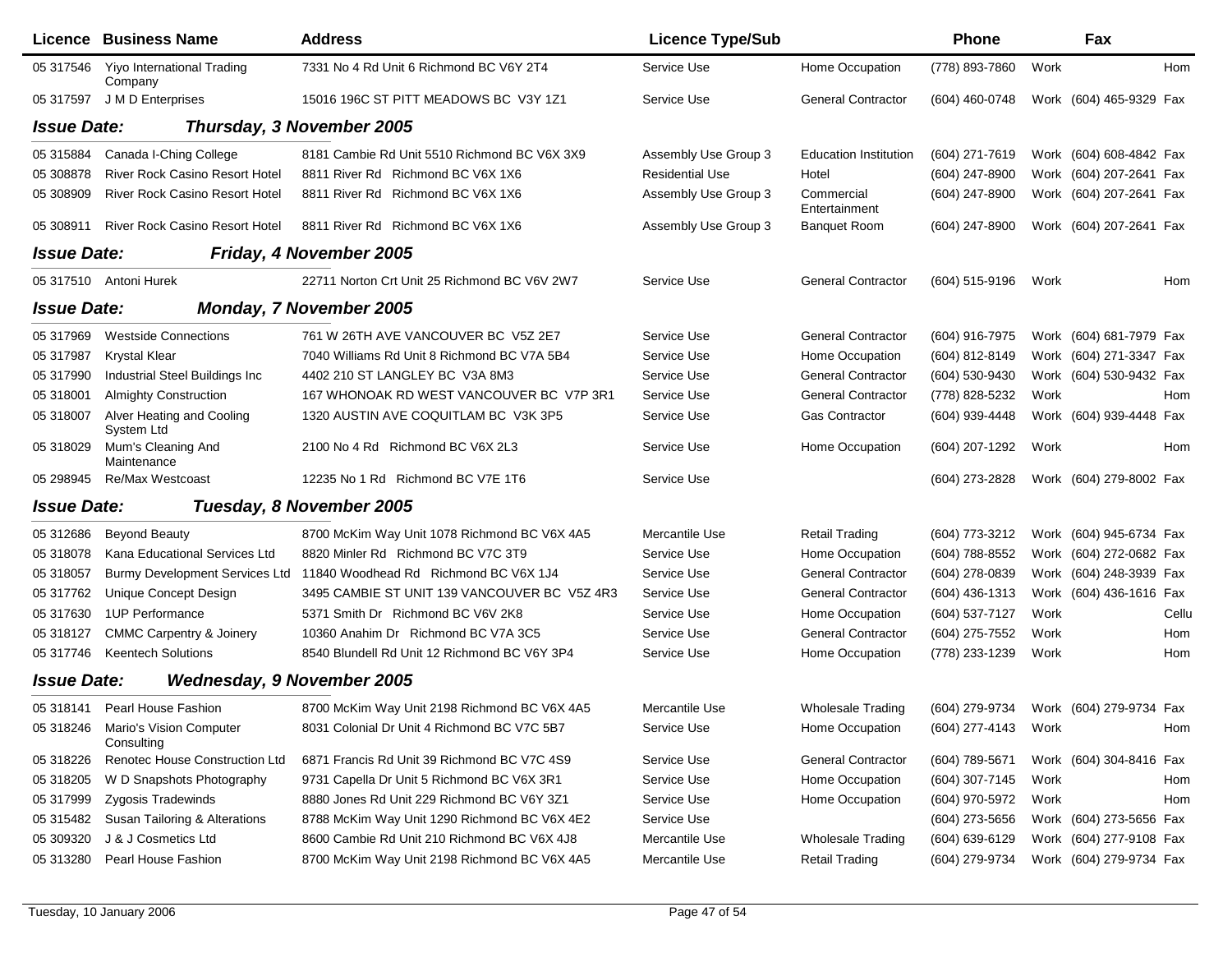|                    | <b>Licence Business Name</b>                | <b>Address</b>                                                         | <b>Licence Type/Sub</b> |                                                              | Phone            |      | Fax                     |  |
|--------------------|---------------------------------------------|------------------------------------------------------------------------|-------------------------|--------------------------------------------------------------|------------------|------|-------------------------|--|
| <b>Issue Date:</b> |                                             | Monday, 14 November 2005                                               |                         |                                                              |                  |      |                         |  |
| 05 318365          | Famco Trading Canada Ltd                    | 10519 Yarmish Dr Richmond BC V7E 5E6                                   | Service Use             | Home Occupation                                              | (604) 275-8328   |      | Work (604) 275-8328 Fax |  |
| 05 31 48 34        | Gala Seafood Restaurant (2005)<br>Ltd       | 8300 Capstan Way Unit 1008 Richmond BC V6X 4B7                         | Assembly Use Group 1    | Food Service<br>Establishment                                | (778) 389-6989   | Work | Hom                     |  |
| 05 318416          | <b>Innovative Decor</b>                     | 7540 Abercrombie Dr Unit 15 Richmond BC V6Y 3J8                        | Service Use             | Home Occupation                                              | (604) 232-0264   | Work | Hom                     |  |
| 05 318413          | <b>Premium Insulation Ltd</b>               | 17530 56A AVE UNIT 3B SURREY BC V3S 1G3                                | Service Use             | <b>General Contractor</b>                                    | (604) 574-3497   |      | Work (604) 575-3936 Fax |  |
| 05 318406          | Ocean West Construction Ltd                 | 1083 E KENT AVE UNIT 113 VANCOUVER BC V5X 4V9                          | Service Use             | <b>General Contractor</b>                                    | (604) 324-3531   |      | Work (604) 324-3532 Fax |  |
| 05 318383          | Protech Vehicle Systems Inc                 | 8511 Westminster Hwy Unit 110 Richmond BC V6X 3H7                      | Service Use             | Home Occupation                                              | (604) 657-9834   |      | Work (604) 276-0183 Fax |  |
| 05 318366          | Amo Audio                                   | 4711 Blair Dr Unit 9 Richmond BC V6X 4E6                               | Service Use             | Home Occupation                                              | (604) 505-8041   | Work | Hom                     |  |
| 05 317647          | <b>Intransit Distributors</b>               | 14273 Knox Way Unit 153 Richmond BC V6V 2Z4                            | Service Use             |                                                              | (604) 273-9027   |      | Work (604) 273-9037 Fax |  |
| 04 273970          | Angel Cantonese Food                        | 4151 Hazelbridge Way Unit 3030 Richmond BC V6X 4J7                     | Assembly Use Group 1    | <b>Food Service</b><br>Establishment, Take-<br>Out           | (604) 295-8212   |      | Work (604) 255-9986 Fax |  |
| 05 31 578 5        | Links Couture Inc                           | 11871 Horseshoe Way Unit 1135 Richmond BC V7A 5H5                      | Mercantile Use          | <b>Wholesale Trading</b>                                     | (604) 715-5300   | Work | Hom                     |  |
| 05 313781          | <b>Richmond Cycle</b>                       | 8040 Anderson Rd Richmond BC V6Y 1S4                                   | Mercantile Use          | <b>Retail Trading</b>                                        | (778) 772-3278   | Work | Hom                     |  |
| 05 318327          | K N Plumbing                                | 6551 Minoru Blvd Unit 308 Richmond BC V6Y 1Y4                          | Service Use             | <b>Plumbing Contractor</b>                                   | (604) 232-1148   | Work | Hom                     |  |
| 05 317225          | Modern Trade Network Co Ltd                 | 10451 Shellbridge Way Unit 150 Richmond BC V6X 2W8                     | Service Use             |                                                              | (604) 249-2886   |      | Work (604) 278-5760 Fax |  |
| <b>Issue Date:</b> |                                             | Tuesday, 15 November 2005                                              |                         |                                                              |                  |      |                         |  |
| 05 318278          | Motor Link Holdings Ltd                     | 11560 Eburne Way Unit 118 Richmond BC V6V 2G7                          | Service Use             | Vehicle Inspection<br>Facility                               | (604) 322-3227   |      | Work (604) 322-1717 Fax |  |
| 05 31 47 45        | Holistic Rejuvenation Studio Inc            | 8500 Alexandra Rd Unit 170 Richmond BC V6X 1C4                         | Mercantile Use          | Retail Trading                                               | (604) 916-9128   | Work | <b>Hom</b>              |  |
| 05 31 53 75        | Canada Reishi D International Inc           | 8888 Odlin Cr Unit 3000 Richmond BC V6X 3Z8                            | Mercantile Use          | <b>Wholesale Trading</b>                                     | $(604)$ 303-1993 |      | Work (604) 303-1994 Fax |  |
| 05 318006          | <b>Solutions Business Consulting</b><br>Ltd | PO Box 108 Unit 185 - 9040 Blundell Road Richmond BC<br><b>V6Y 1K3</b> | Service Use             |                                                              | (604) 928-0494   |      | Work (604) 244-7260 Fax |  |
| 05 318277          | Motor Link Holdings Ltd                     | 11560 Eburne Way Unit 118 Richmond BC V6V 2G7                          | Service Use             |                                                              | (604) 322-3227   |      | Work (604) 322-1717 Fax |  |
| <b>Issue Date:</b> | Vednesday, 16 November 2005                 |                                                                        |                         |                                                              |                  |      |                         |  |
| 05 318645          | <b>BCA Enterprises Ltd</b>                  | 1195 DAVIE ST UNIT 27 VANCOUVER BC V6E 1N2                             | Service Use             | <b>General Contractor</b>                                    | (604) 723-7098   | Work | Hom                     |  |
| 05 318621          | <b>Craven Creations</b>                     | 4600 Westwater Dr Unit 204 Richmond BC V7E 6E2                         | Service Use             | Home Occupation                                              | (604) 271-1644   |      | Hom (604) 271-1644 Fax  |  |
| 05 318616          | PC Swat Team Inc                            | 7488 Williams Rd Richmond BC V7A 1G1                                   | Service Use             | Home Occupation                                              | 18669727928      |      | Work (604) 304-9357 Hom |  |
| 05 318585          | <b>MYK Construction Ltd</b>                 | 1497 MARINE DR UNIT 300 WEST VANCOUVER BC<br><b>V7T 1B8</b>            | Service Use             | <b>General Contractor</b>                                    | (604) 926-3381   |      | Work (604) 925-1394 Fax |  |
| 05 318576          | Diamondfit Personal Training Inc            | 8771 Myhill Rd Richmond BC V6Y 2J3                                     | Service Use             | Home Occupation                                              | (604) 762-5701   |      | Work (604) 448-0218 Fax |  |
| 05 318275          | Universal Coach Line Ltd                    | 11560 Eburne Way Unit 128 Richmond BC V6V 2G7                          | Vehicle for Hire        | Vehicle For Hire<br>Office                                   | (604) 322-7799   |      | Work (604) 322-7978 Fax |  |
|                    | 05 318276 Universal Coach Line Ltd          | 11560 Eburne Way Unit 128 Richmond BC V6V 2G7                          | Vehicle for Hire        | Class E - Private Bus (604) 322-7799 Work (604) 322-7978 Fax |                  |      |                         |  |
| <b>Issue Date:</b> |                                             | Thursday, 17 November 2005                                             |                         |                                                              |                  |      |                         |  |
| 05 307831          | Pearl River Jewellery Company               | 5300 No 3 Rd Richmond BC V6X 2X9                                       | Mercantile Use          | <b>Retail Trading</b>                                        | (604) 723-8168   |      | Work (604) 247-1868 Fax |  |
| 05 318017          | Ken Ma Auto Inc                             | 8511 Capstan Way Unit 100 Richmond BC V6X 1R3                          | Service Use             |                                                              | $(604)$ 628-8661 |      | Work (604) 637-2133 Fax |  |
| 05 318572 E J      |                                             | 12360 Jensen Dr Richmond BC V6V 2R8                                    | Service Use             | <b>Delivery Services</b>                                     | (604) 825-4028   | Work | Hom                     |  |
| 05 318128          | Canada Lubeworld Inc                        | 10991 No 4 Rd Richmond BC V7A 2Z5                                      | Service Use             |                                                              | (604) 507-0829   |      | Work (604) 507-0838 Fax |  |
| 05 318076          | Resun Enterprises Inc                       | 10451 Shellbridge Way Unit 150 Richmond BC V6X 2W8                     | Service Use             |                                                              | (604) 249-2804   |      | Work (604) 278-5760 Fax |  |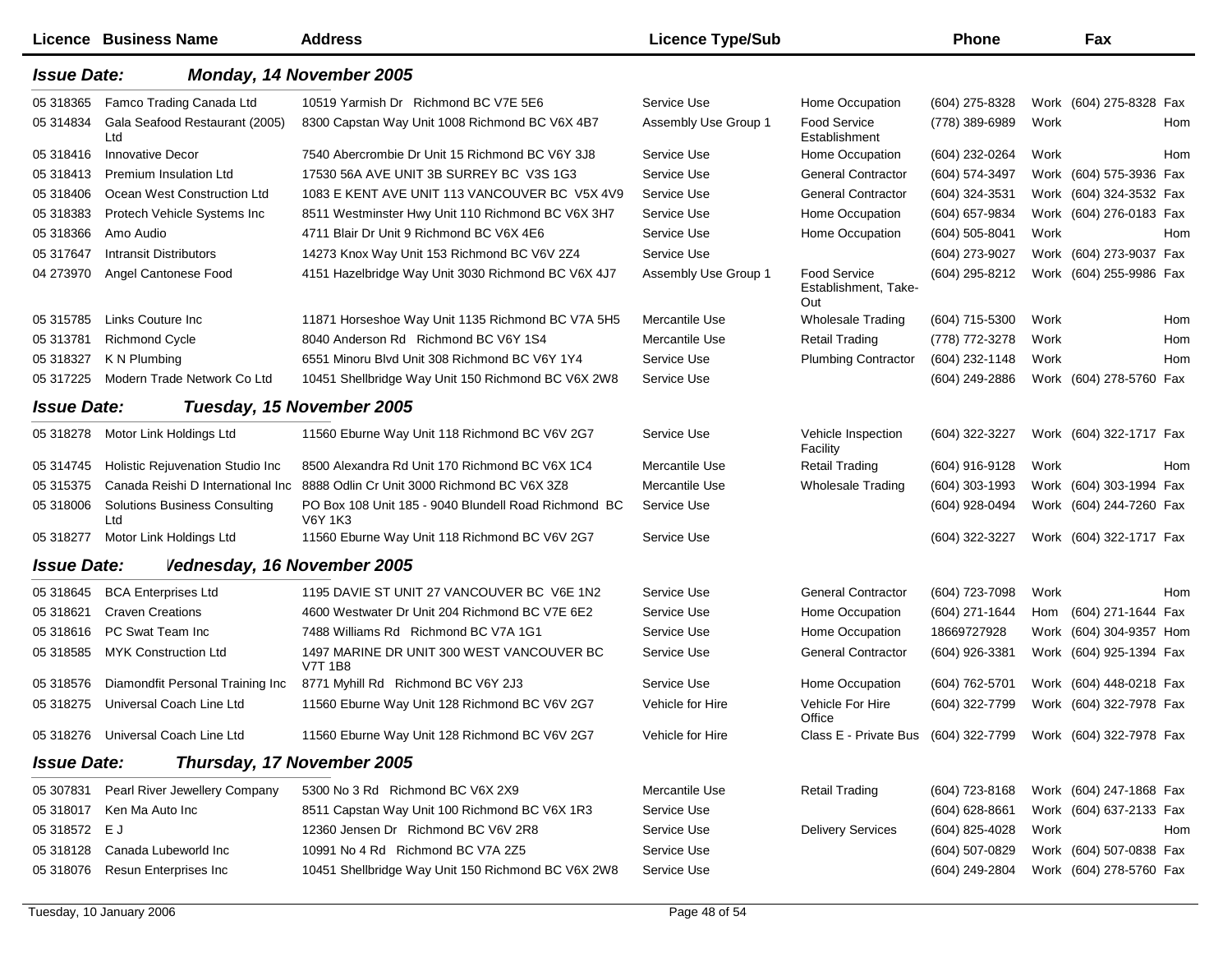|                    | Licence Business Name                                          | <b>Address</b>                                              | <b>Licence Type/Sub</b>         |                               | <b>Phone</b>       |      | Fax                                    |     |
|--------------------|----------------------------------------------------------------|-------------------------------------------------------------|---------------------------------|-------------------------------|--------------------|------|----------------------------------------|-----|
| 05 317070          | PCWMicro Canada Inc                                            | 11831 Voyageur Way Richmond BC V6X 3J4                      | Mercantile Use                  | <b>Wholesale Trading</b>      | (604) 279-8788     |      | Work (604) 279-8995 Fax                |     |
| 05 31 530 6        | BRV (Canada) Import/Export Ltd                                 | 10451 Shellbridge Way Unit 150 Richmond BC V6X 2W8          | Service Use                     |                               | (604) 249-2883     |      | Work (604) 278-5760 Fax                |     |
| 05 317973          | Canada Washworld Inc                                           | 10991 No 4 Rd Richmond BC V7A 2Z5                           | Service Use                     |                               | (604) 507-0829     |      | Work (604) 507-0838 Fax                |     |
| 05 312955          | Kernels Popcorn                                                | 6060 Minoru Blvd 2109 Richmond BC V6Y 2V7                   | Mercantile Use                  | <b>Retail Trading</b>         | (604) 596-8324     | Work |                                        | Hom |
| 05 313990          | Comfy Holdings Ltd                                             | 11300 No 5 Rd Unit 125 Richmond BC V7A 5J7                  | Mercantile Use                  | <b>Wholesale Trading</b>      | (604) 276-2666     |      | Work (604) 276-2622 Fax                |     |
| <b>Issue Date:</b> |                                                                | Friday, 18 November 2005                                    |                                 |                               |                    |      |                                        |     |
| 05 31 8767         | Echo Logistics Ltd                                             | 5980 Miller Rd Unit 160 Richmond BC V7B 1K2                 | Service Use                     | <b>Delivery Services</b>      | (604) 277-7883     |      | Work (604) 277-7173 Fax                |     |
| 05 318944          | <b>Chart Construction Management</b><br><b>Inc</b>             | 510 ROWNTREE DAIRY RD VAUGHAN ON L4L 8H2                    | Service Use                     | <b>General Contractor</b>     | $(905) 856 - 0660$ |      | Work (905) 856-2957 Fax                |     |
| 05 318890          | <b>Springline Construction Services</b><br>Ltd                 | 532 E 8TH ST NORTH VANCOUVER BC V7L 1Z6                     | Service Use                     | <b>General Contractor</b>     | (604) 984-6711     |      | Work (604) 984-6597 Fax                |     |
| 05 318394          | M & Y Videos                                                   | 22711 Norton Crt Unit 27 Richmond BC V6V 2W7                | Service Use                     | Home Occupation               | (604) 515-4707     |      | Work (778) 862-5857 Cellu              |     |
| 05 318367          | <b>Edit Ink Services</b>                                       | 7571 Moffatt Rd Unit 120 Richmond BC V6Y 3N1                | Service Use                     | Home Occupation               | (604) 270-3369     | Work |                                        | Hom |
| 05 31 6376         | Sure Haul Enterprises Ltd                                      | 13331 Vulcan Way Unit 14 Richmond BC V6V 1K4                | Service Use                     |                               | (604) 270-1497     |      | Work (604) 270-1427 Fax                |     |
| 05 312828          | Homeline Trading Inc                                           | 3171 No 6 Rd Unit 100 Richmond BC V6V 1P6                   | Mercantile Use                  | <b>Wholesale Trading</b>      | (604) 278-3881     |      | Work (604) 278-3884 Fax                |     |
| 05 30 5354         | Richmond Shota Japanese<br>Cuisine                             | 7831 Westminster Hwy Unit 100 Richmond BC V6X 4J4           | Assembly Use Group 1            | Food Service<br>Establishment | (604) 837-8382     | Work |                                        | Hom |
| 05 304991          | Umai Sushikan                                                  | 4151 Hazelbridge Way Unit 2790 Richmond BC V6X 4J7          | Assembly Use Group 1            | Food Service<br>Establishment | (604) 273-8122     |      | Work (604) 431-9029 Fax                |     |
| 05 318925          | Sona Development Ltd                                           | 2543 E 45TH AVE VANCOUVER BC V5R 3B9                        | Service Use                     | <b>General Contractor</b>     | (604) 435-9883     | Work |                                        | Hom |
| <b>Issue Date:</b> |                                                                | Monday, 21 November 2005                                    |                                 |                               |                    |      |                                        |     |
| 05 318566          | <b>NVS Trucking</b>                                            | 9551 Bakerview Dr Richmond BC V7A 2A2                       | Service Use                     | <b>Delivery Services</b>      | (607) 830-0410     | Work |                                        | Hom |
| 05 318609          | <b>Hemlock Drive Development</b><br><b>Limited Partnership</b> | 925 WEST GEORGIA ST UNIT 800 VANCOUVER BC<br><b>V6C 3L2</b> | Service Use                     | <b>General Contractor</b>     | (604) 683-1256     |      | Work (604) 683-7690 Fax                |     |
| 05 318908          | <b>Enrichsoft Corporation</b>                                  | 8700 Westminster Hwy Unit 212 Richmond BC V6X 1A8           | Service Use                     | Home Occupation               | (604) 233-1843     | Work |                                        | Hom |
| 05 318991          | <b>Class A Enterprises</b>                                     | 7505 149A ST SURREY BC V3S 3H6                              | Service Use                     | <b>General Contractor</b>     | (604) 507-0070     | Work |                                        | Hom |
| 05 319003          | All Power 4 Teens                                              | 9451 Ferndale Rd Richmond BC V6Y 1X4                        | Service Use                     | Home Occupation               | (604) 270-2300     | Work |                                        | Hom |
| <b>Issue Date:</b> |                                                                | Tuesday, 22 November 2005                                   |                                 |                               |                    |      |                                        |     |
| 05 31 53 68        | 2nd Ave Auto Sales                                             | 21000 Westminster Hwy Unit 2175 Richmond BC V6V 2S9         | Mercantile Use                  | Automobile Dealer             | (604) 709-9974     |      | Work (604) 834-6068 Fax                |     |
| 05 319045          | Direct Current Gas Ltd                                         | 2639 KINGSWAY AVE PORT COQUITLAM BC V3C 1T5                 | Service Use                     | Gas Contractor                | (604) 945-0180     |      | Work (604) 945-0190 Fax                |     |
| 05 319057          | Tera-Tela Group                                                | 9431 Desmond Rd Richmond BC V7E 1R1                         | Service Use                     | Home Occupation               | (604) 433-3932     |      | Work (604) 275-5568 Fax                |     |
| 05 319036          | <b>B R Thorson Consulting Ltd</b>                              | 769 ROSLYN BLVD NORTH VANCOUVER BC V7G 1P4                  | Service Use                     | <b>General Contractor</b>     | (604) 929-8520     |      | Work (604) 929-8530 Fax                |     |
| 05 31 5789         | Carol                                                          | 5300 No 3 Rd Unit 956 Richmond BC V6X 2X9                   | Mercantile Use                  | <b>Retail Trading</b>         | (604) 992-8998     |      | Work (604) 241-8886 Fax                |     |
|                    | 05 315260 Finetec Dental Laboratory                            | 6615 Buswell St Richmond BC V6Y 2G9                         | Industrial/Manufacturing<br>Use |                               | (604) 247-2461     | Work |                                        | Hom |
|                    | 05 319033 M & M Collison                                       | 22888 Windsor Crt Unit 23 Richmond BC V6V 2W6               | Service Use                     | Home Occupation               | (604) 522-5597     | Hom  |                                        | Hom |
|                    | 05 319035 Strategy Travel Consulting                           | 6180 Richards Dr Richmond BC V7C 5R2                        | Service Use                     | Home Occupation               | (604) 232-0676     | Work |                                        | Hom |
| <b>Issue Date:</b> | Vednesday, 23 November 2005                                    |                                                             |                                 |                               |                    |      |                                        |     |
| 05 319171          | Prostar Painting & Restoration<br>Ltd                          | 649 E 15TH AVE UNIT 102 VANCOUVER BC V5T 2R6                | Service Use                     | <b>General Contractor</b>     |                    |      | (604) 876-3305 Work (604) 876-1927 Fax |     |
| <b>Issue Date:</b> |                                                                | Thursday, 24 November 2005                                  |                                 |                               |                    |      |                                        |     |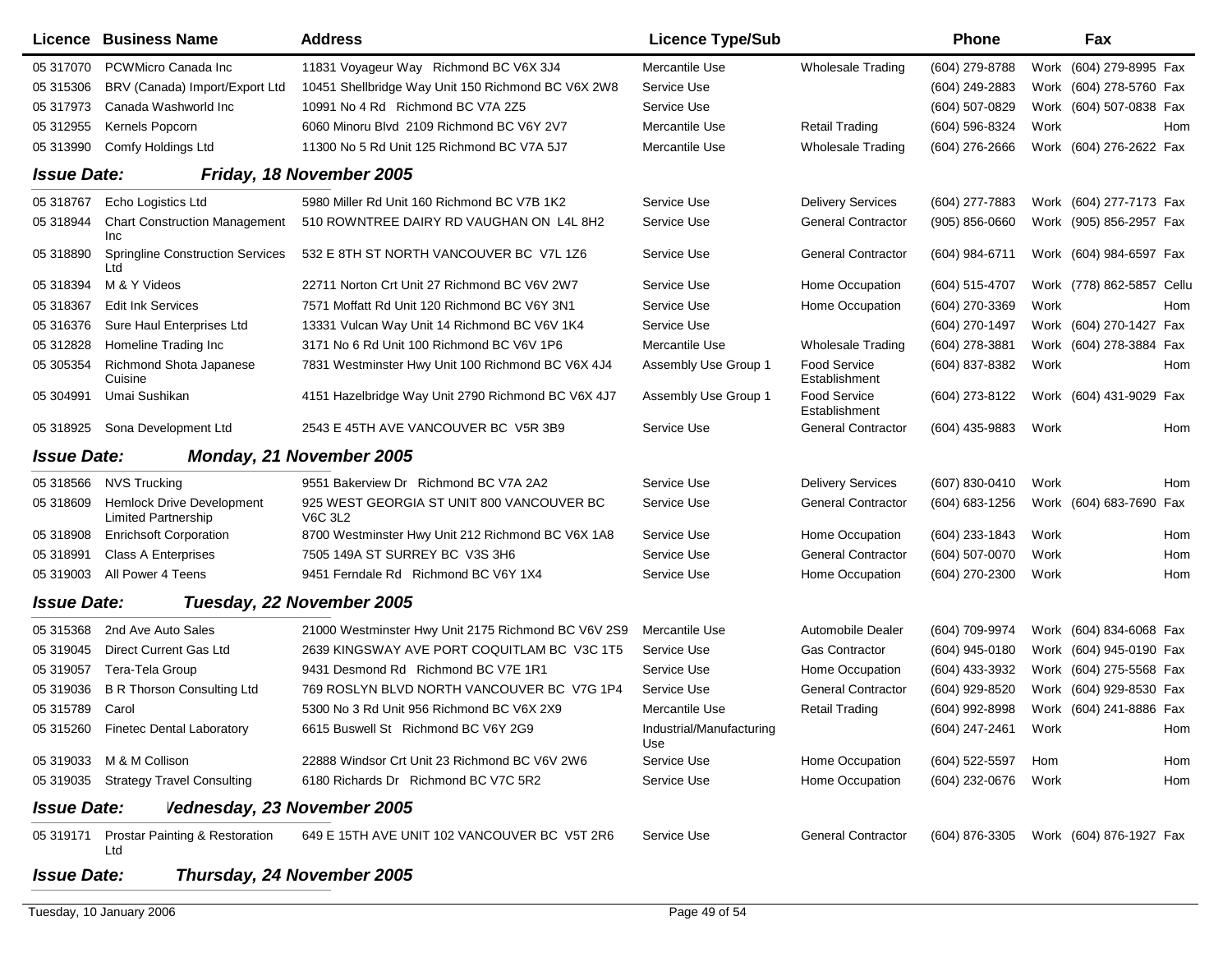|                    | Licence Business Name                                   | <b>Address</b>                                                      | <b>Licence Type/Sub</b> |                                     | <b>Phone</b>        |        | Fax                     |     |
|--------------------|---------------------------------------------------------|---------------------------------------------------------------------|-------------------------|-------------------------------------|---------------------|--------|-------------------------|-----|
| 05 31 61 85        | <b>Tech Leaseholds Ltd</b>                              | 11522 Twigg PI Richmond BC V6V 2Y5                                  | Service Use             |                                     | $(604) 685 - 0111$  |        | Work (604) 685-0112 Fax |     |
| 05 319309          | <b>Guaranty Auctions</b>                                | 23845 DAKOTA ST UNIT 204 WINNIPEG MB R2M 5M3                        | Service Use             |                                     | (204) 944-8962      | Work   |                         | Hom |
| 05 319293          | Loc's Upholstery                                        | 11451 King Rd Richmond BC V7A 3B5                                   | Service Use             | Home Occupation                     | (604) 275-1721      |        | Work (604) 275-1721 Fax |     |
| 05 319275          | Sandor's Janitorial Service                             | 8611 General Currie Rd Unit 311 Richmond BC V6Y 1M3                 | Service Use             | Home Occupation                     | (604) 244-9838      | Work   |                         | Hom |
| 05 317975          | Bayridge Heating & Air<br>Conditioning Ltd              | 14182 18A AVE SURREY BC V4A 7G3                                     | Service Use             | Gas Contractor                      | (604) 219-7740      |        | Work (604) 542-1465 Fax |     |
| 05 31 5284         | Vancouver Whistler Connection<br>Inc.                   | 12280 Trites Rd Unit 100 Richmond BC V7E 3R7                        | Vehicle for Hire        | Class I - Charter<br><b>Minibus</b> | (604) 999-8687      | Work   |                         | Hom |
| 05 315214          | Vancouver Whistler Connection<br>Inc                    | 12280 Trites Rd Unit 100 Richmond BC V7E 3R7                        | Vehicle for Hire        | Vehicle For Hire<br>Office          | (604) 999-8687      | Work   |                         | Hom |
| 05 313744          | <b>Beauty Tone Slimming Studio</b>                      | 11331 Coppersmith Way Unit 135 Richmond BC V7A 5J9                  | Service Use             |                                     | (778) 869-8606      |        | Work (604) 241-8150 Fax |     |
| 05 31 30 31        | <b>British Beat Merchant</b>                            | 12240 2nd Ave Unit 160 Richmond BC V7E 3L8                          | Mercantile Use          | <b>Retail Trading</b>               | (604) 204-0044      | Work   |                         | Hom |
| 05 318156          | Lamppost Design                                         | 3740 Chatham St Unit 204 Richmond BC V7E 2Z3                        | Service Use             |                                     | (604) 818-4902      |        | Work (604) 274-3451 Fax |     |
| <b>Issue Date:</b> |                                                         | Friday, 25 November 2005                                            |                         |                                     |                     |        |                         |     |
| 05 319386 Rustar   |                                                         | 6588 Barnard Dr Unit 62 Richmond BC V7C 5R8                         | Service Use             | <b>General Contractor</b>           | (604) 807-2672      | Work   |                         | Hom |
| <b>Issue Date:</b> |                                                         | Monday, 28 November 2005                                            |                         |                                     |                     |        |                         |     |
| 05 319448          | #305                                                    | Hudson Group Canada Inc Store 3880 Grant McConachie Way Richmond BC | Mercantile Use          | <b>Retail Trading</b>               | $(604)$ 214-0560    |        | Work (604) 214-9626 Fax |     |
| 05 31 94 65        | F Island Janitorial Services                            | 22800 Windsor Crt Unit 22 Richmond BC V6V 2X6                       | Service Use             | Home Occupation                     | (604) 528-9997      | Work   |                         | Hom |
| 05 31 94 69        | Leac Systems Co                                         | 8511 Ackroyd Rd Unit 111 Richmond BC V6X 3E7                        | Service Use             | Home Occupation                     | (604) 231-9120      | Work   |                         | Hom |
| 05 319486          | J A G Renovations                                       | 4415 Lancelot Dr Richmond BC V7C 4S4                                | Service Use             | <b>General Contractor</b>           | (604) 277-2423      | Work   |                         | Hom |
| 05 319450          | Hudson Group Canada Inc Store<br>#304                   | 3880 Grant McConachie Way Richmond BC                               | Mercantile Use          | <b>Retail Trading</b>               | (604) 214-0560      |        | Work (604) 214-9626 Fax |     |
| 05 319439          | Sam's Electric                                          | 7451 No 5 Rd Richmond BC V6Y 2V3                                    | Service Use             | <b>Electrical Contractor</b>        | (604) 279-0018      |        | Work (604) 279-0018 Fax |     |
| 05 319437          | Timmermans Landscaping Ltd                              | 1900 INTERPROVINCIAL HWY ABBOTSFORD BC V3G<br>2H7                   | Service Use             | <b>General Contractor</b>           | (604) 854-6267      |        | Work (604) 854-6263 Fax |     |
| 05 31 94 27        | Dulce Amba Cuenca Barrister &<br>Solicitor              | 3088 Airey Dr Unit 66 Richmond BC V6X 4A3                           | Service Use             | Home Occupation                     | (604) 992-9654      |        | Work (604) 270-9659 Fax |     |
| 05 319047          | K's Nails                                               | 8517 Citation Dr Richmond BC V6Y 2X9                                | Service Use             | Home Occupation                     | (604) 273-4532      | Work   |                         | Hom |
| 05 313248          | Vika Atelier Boutique                                   | 12040 2nd Ave Unit 100 Richmond BC V7E 3L7                          | Mercantile Use          | <b>Retail Trading</b>               | (604) 312-5113      |        | Work (604) 241-9075 Fax |     |
| 05 319483          | <b>AJF Mechanical Services</b>                          | 8631 Cadogan Rd Richmond BC V7C 3P8                                 | Service Use             | Home Occupation                     | (604) 241-4775      | Work   |                         | Hom |
| 05 31 944 6        | Hudson Group Canada Inc Store<br>#306                   | 3880 Grant McConachie Way Richmond BC                               | Mercantile Use          | <b>Retail Trading</b>               | (604) 214-0560      |        | Work (604) 214-9626 Fax |     |
| <b>Issue Date:</b> |                                                         | Tuesday, 29 November 2005                                           |                         |                                     |                     |        |                         |     |
|                    | 05 306041 Piano Forte Music School                      | 3851 Jacombs Rd Unit 100 Richmond BC V6V 2H7                        | Service Use             |                                     | (604) 787-5426 Work |        |                         | Hom |
|                    | 05 319613 The Chapel At Minoru Park Or<br>Minoru Chapel | 676 CHILCO ST UNIT 4 VANCOUVER BC V6B 3B3                           | Service Use             |                                     | (604) 687-7068      |        | Work (604) 688-0719 Fax |     |
| 05 319409          | Best Buy Canada Ltd                                     | 5300 No 3 Rd Unit 700 Richmond BC V6X 2X9                           | Mercantile Use          | <b>Retail Trading</b>               | (604) 273-7335      |        | Work (604) 232-1620 Fax |     |
| 05 319509          | Johannesen Electric                                     | 1643 ROBERTSON AVE PORT COQUITLAM BC V3B<br>1C9                     | Service Use             | <b>Electrical Contractor</b>        | (604) 220-1953      | Cellul |                         | Hom |
| <b>Issue Date:</b> | Vednesday, 30 November 2005                             |                                                                     |                         |                                     |                     |        |                         |     |
| 05 318987          | Super Bright Marketing Ltd                              | 7500 Schaefer Ave Richmond BC V6Y 2W8                               | Service Use             |                                     | (604) 271-9692      | Work   |                         | Hom |
| 05 319667          | <b>Dowl Construction</b>                                | 9376 164TH ST SURREY BC V4N 3C8                                     | Service Use             | <b>General Contractor</b>           | (604) 616-4009      |        | Work (604) 930-4205 Fax |     |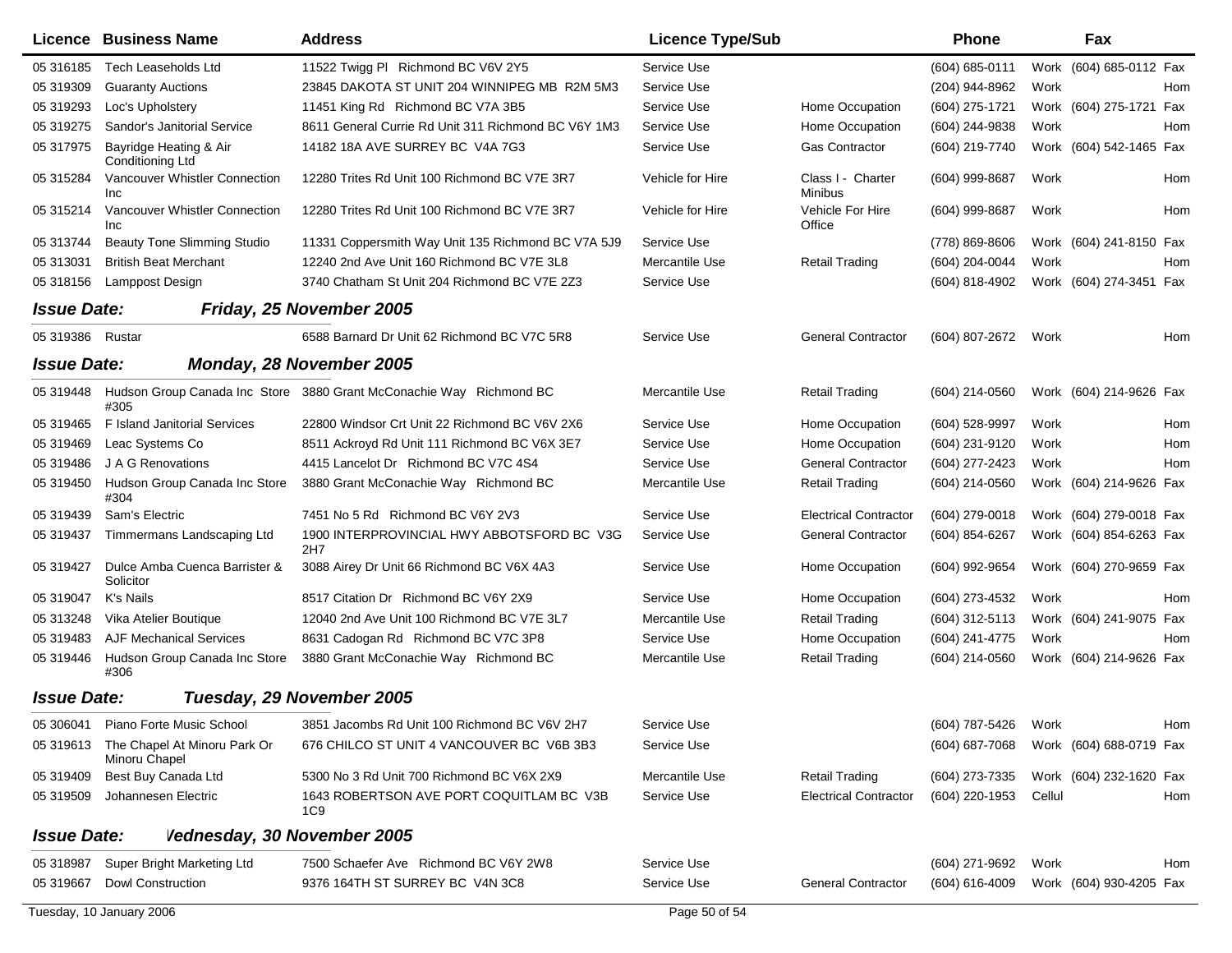|                                                | Licence Business Name                      | <b>Address</b>                                                                | <b>Licence Type/Sub</b>         |                               | <b>Phone</b>        |      | Fax                                    |            |
|------------------------------------------------|--------------------------------------------|-------------------------------------------------------------------------------|---------------------------------|-------------------------------|---------------------|------|----------------------------------------|------------|
| 05 319640                                      | Accent Plumbing & Heating Ltd              | 4353 HALIFAX ST UNIT 205 BURNABY BC V5C 5Z4                                   | Service Use                     | <b>Plumbing Contractor</b>    | (604) 825-0073      |      | Work (604) 299-0094 Fax                |            |
| 05 31 961 2                                    | RICOH Canada Inc                           | 4020 Viking Way Unit 210 Richmond BC V6V 2N2                                  | Mercantile Use                  | <b>Wholesale Trading</b>      | 60420765040         |      | Work (604) 207-6512 Fax                |            |
| 05 31 9351                                     | <b>CHL Construction Co</b>                 | 6263 ONTARIO ST VANCOUVER BC V5W 2M6                                          | Service Use                     | <b>General Contractor</b>     | (604) 322-4988      |      | Work (604) 325-4928 Fax                |            |
| 05 31 61 93                                    | Anderson Printing Company Ltd              | 13988 Maycrest Way Unit 170 Richmond BC V6V 3C3                               | Industrial/Manufacturing<br>Use |                               | (604) 733-3111      |      | Work (604) 733-1646 Fax                |            |
| 05 318485                                      | Pacific Bay Management Ltd                 | 13466 Verdun PI Richmond BC V6V 1V2                                           | Service Use                     |                               | (604) 270-4737      |      | Work (604) 270-4081 Fax                |            |
| 05 31 84 21                                    | Palladium Ferndale Project Ltd             | 13353 Commerce Pkwy Unit 2248 Richmond BC V6V 3A1                             | Service Use                     | <b>General Contractor</b>     | (604) 273-1221      |      | Work (604) 273-5112 Fax                |            |
| 05 31 631 9                                    | <b>ACL Records Management Ltd</b>          | 13980 Maycrest Way Unit 203 Richmond BC V6V 3C2                               | Service Use                     |                               | (604) 889-7840      | Work |                                        | Hom        |
| 05 31 59 39                                    | <b>Zstar Enterprises Inc</b>               | 2088 No 5 Rd Unit 210 Richmond BC V6X 2T1                                     | Mercantile Use                  | Wholesale Trading             | (604) 273-4599      |      | Work (604) 273-4599 Fax                |            |
| 05 312159                                      | Hue Cafe                                   | 6620 No 3 Rd Richmond BC V6Y 2C2                                              | Assembly Use Group 1            | Food Service<br>Establishment | (604) 231-7261      | Work |                                        | Hom        |
|                                                | 05 316322 Star Photo                       | 5300 No 3 Rd Unit 942 Richmond BC V6X 2X9                                     | Service Use                     |                               | (604) 270-3951      |      | Work (604) 572-8251 Fax                |            |
| <b>Issue Date:</b>                             |                                            | Friday, 2 December 2005                                                       |                                 |                               |                     |      |                                        |            |
| 05 31 6017                                     | Phoebe Tech Co Ltd                         | 8181 Cambie Rd Richmond BC V6X 3X9                                            | Mercantile Use                  | <b>Retail Trading</b>         | (604) 561-6314      |      | Work (604) 207-2018 Fax                |            |
| 05 317986                                      | Kiseki Collection Ltd                      | 4311 Hazelbridge Way Unit 1630 Richmond BC V6X 3L7                            | Mercantile Use                  | <b>Retail Trading</b>         | $(604)$ 304-0507    | Work |                                        | Hom        |
| 05 317991                                      | Lulu Hair Studio Inc                       | 8171 Westminster Hwy Unit 120 Richmond BC V6X 1A7                             | Service Use                     |                               | (778) 999-9135      | Work |                                        | Hom        |
| 05 319906                                      | Ludmila Shepelev Engineering<br>Consultant | 3071 Springfield Dr Unit 11 Richmond BC V7E 1Y9                               | Service Use                     | Home Occupation               | (604) 275-6561      | Hom  | (604) 275-6561                         | Fax        |
| 05 319936                                      |                                            | Ming's Travel Agency Corporation 6119 Cooney Rd Unit 1004 Richmond BC V6Y 4B7 | Service Use                     | Home Occupation               | (604) 763-1423      | Work |                                        | Hom        |
| <b>Issue Date:</b>                             |                                            | <b>Monday, 5 December 2005</b>                                                |                                 |                               |                     |      |                                        |            |
| 05 319291                                      | Jane's Accessories                         | 5300 No 3 Rd Richmond BC V6X 2X9                                              | Mercantile Use                  | <b>Retail Trading</b>         | (778) 859-3428      | Work |                                        | <b>Hom</b> |
| 05 320027                                      | <b>Arron Exteriors</b>                     | 34271 CATCHPOLE AVE MISSION BC V2V GP2                                        | Service Use                     | <b>General Contractor</b>     | (604) 820-8331      |      | Work (604) 820-8353 Fax                |            |
| <b>Issue Date:</b>                             |                                            | Tuesday, 6 December 2005                                                      |                                 |                               |                     |      |                                        |            |
| 05 320087                                      | Marinela Mariscal                          | 9831 No 4 Rd Richmond BC V7A 2Z2                                              | Service Use                     | Home Occupation               | (604) 241-9675      | Work |                                        | Hom        |
| <b>Issue Date:</b>                             |                                            | Thursday, 8 December 2005                                                     |                                 |                               |                     |      |                                        |            |
| 05 317315                                      | AP Imports Inc                             | 3851 Jacombs Rd Unit 160 Richmond BC V6V 2H7                                  | Mercantile Use                  | <b>Wholesale Trading</b>      | (604) 303-9981      |      | Work (604) 303-9971 Fax                |            |
| 05 318138                                      | Pets Wonderland                            | 4580 No 3 Rd Unit 2020 Richmond BC V6X 4E4                                    | Mercantile Use                  | <b>Retail Trading</b>         | (604) 779-1745      |      | Work (604) 879-3068 Fax                |            |
| 05 318787                                      | e-Hair Enterprises                         | 8888 Odlin Cr Unit 1360 Richmond BC V6X 3Z8                                   | Mercantile Use                  | <b>Retail Trading</b>         | (604) 273-8812      |      | Work (604) 232-1121 Fax                |            |
| 05 318845                                      | Autocomm Ltd                               | 3851 Jacombs Rd Unit 150 Richmond BC V6V 2H7                                  | Service Use                     |                               | (604) 244-2208      | Work |                                        | Hom        |
| 05 320211                                      | <b>Entyce Clothing</b>                     | 8460 Lansdowne Rd Unit 136 Richmond BC V6X 1B9                                | Service Use                     | Home Occupation               | (778) 233-7892      |      | Work (604) 303-7701 Fax                |            |
| 05 320227                                      | Shannam Enterprise                         | 9280 Glendower Dr Richmond BC V7A 2Y3                                         | Service Use                     | Home Occupation               | (604) 628-3364      |      | Work (604) 628-3364 Fax                |            |
|                                                | 05 320328 Decorhill Enterprises Inc        | 10440 Hollymount Dr Richmond BC V7E 4S3                                       | Service Use                     | Home Occupation               | (604) 277-4949      | Work |                                        | Hom        |
|                                                | 05 320390 Canden Construction              | 3391 Springthorne Cr Richmond BC V7E 1Z8                                      | Service Use                     | General Contractor            |                     |      | (604) 272-5743 Work (604) 272-5743 Fax |            |
|                                                | 05 320406 Gifts 4U Online Store            | 4340 Steveston Hwy Unit 51 Richmond BC V7E 4M5                                | Service Use                     | Home Occupation               | (778) 863-6633 Work |      |                                        | Hom        |
| <b>Issue Date:</b><br>Monday, 12 December 2005 |                                            |                                                                               |                                 |                               |                     |      |                                        |            |
| 05 320538                                      | 4Culture                                   | 101 PREFONTAINE PLACE S SEATTLE WA 98104 USA                                  | Service Use                     |                               | (206) 296-7580      |      | Work (206) 296-8629 Fax                |            |
| 05 320553                                      | 19A Wine Company Ltd                       | 5115 Garden City Rd Unit 1413 Richmond BC                                     | Service Use                     | Home Occupation               | (604) 767-0177      |      | Work (604) 304-0315 Fax                |            |
| 05 320544                                      | Summit Helicopter Support Ltd              | 11471 Seafield Cr Richmond BC V7A 3J1                                         | Service Use                     | Home Occupation               | (604) 219-3039      | Work |                                        | Hom        |
| 05 320534                                      | Elcombe & Associates: HR On<br>The Go      | 3075 Hunt St Richmond BC V7E 2L3                                              | Service Use                     | Home Occupation               | (604) 992-4691      | Work |                                        | Hom        |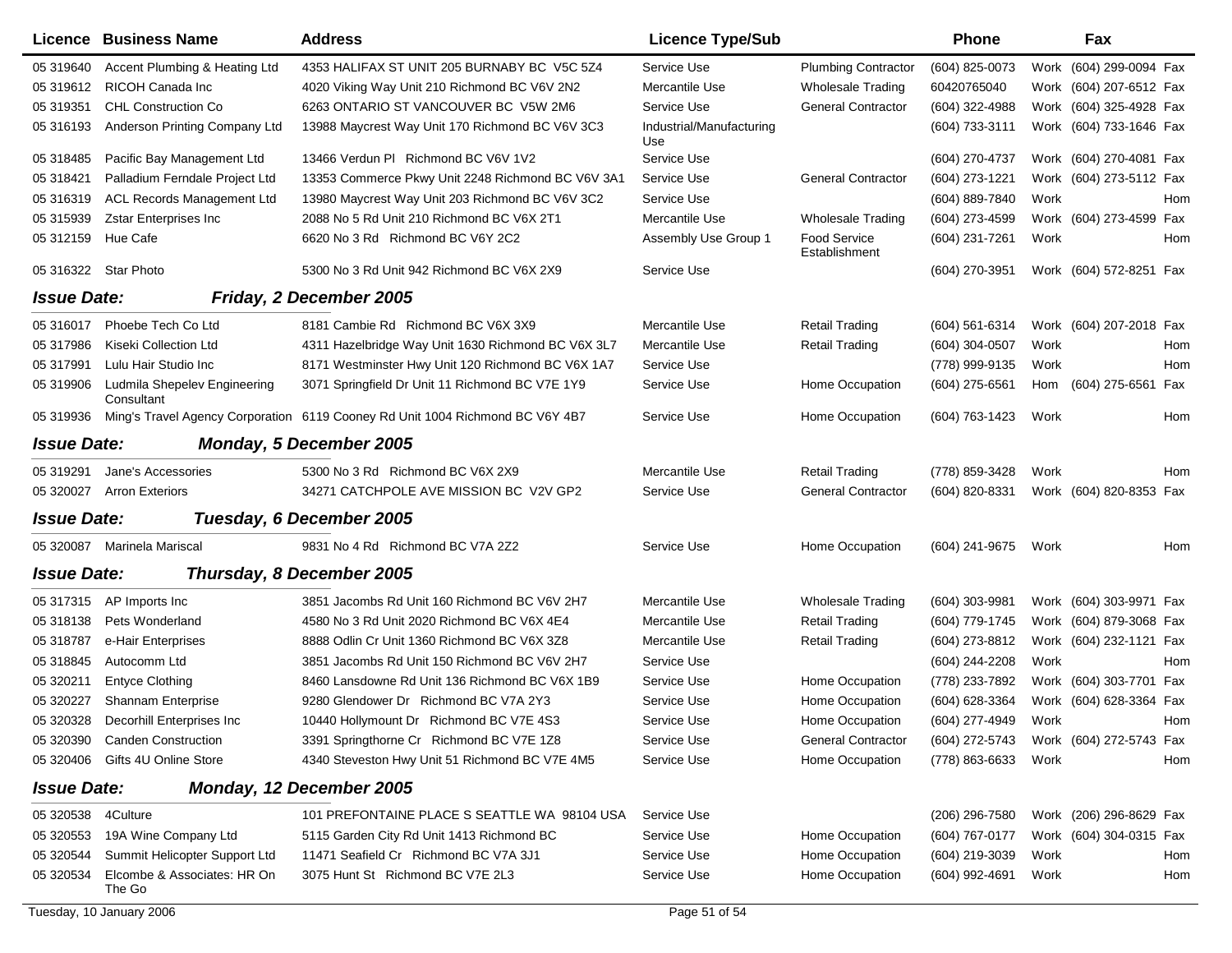|                    | <b>Licence Business Name</b>                   | <b>Address</b>                                            | <b>Licence Type/Sub</b>         |                              | <b>Phone</b>     |      | Fax                     |            |
|--------------------|------------------------------------------------|-----------------------------------------------------------|---------------------------------|------------------------------|------------------|------|-------------------------|------------|
| 05 320517          | Osron Group Petroleum<br>Corporation           | 7733 Heather St Unit 35 Richmond BC V6Y 2P8               | Service Use                     | <b>General Contractor</b>    | (604) 278-3387   |      | Work (604) 278-3387 Fax |            |
| 05 320551          | True Imports Inc                               | 5115 Garden City Rd Unit 1413 Richmond BC                 | Service Use                     | Home Occupation              | (604) 767-0197   |      | Work (604) 304-0315 Fax |            |
| <b>Issue Date:</b> |                                                | Tuesday, 13 December 2005                                 |                                 |                              |                  |      |                         |            |
| 05 318271          | Pacific New Technologies<br>Corporation        | 6280 Garrison Crt Richmond BC V7C 5H6                     | Service Use                     | Home Occupation              | (604) 271-0344   |      | Work (604) 304-0092 Fax |            |
| 05 320580          | <b>Blue Ridge General Contracting</b>          | 27248 34TH AVE ALDERGROVE BC V4W 4A6                      | Service Use                     | <b>General Contractor</b>    | (778) 808-1971   | Work |                         | Hom        |
| 05 320605          | <b>Awah Cabinets</b>                           | 8733 CAMBIE ST VANCOUVER BC V6P 3J9                       | Service Use                     | <b>General Contractor</b>    | (604) 322-7888   |      | Work (604) 322-7816 Fax |            |
| 05 320619          | Axiom Builders Inc                             | 4555 KINGSWAY ST UNIT 1202 BURNABY BC V5H 4T8             | Service Use                     | <b>General Contractor</b>    | (604) 433-5711   |      | Work (604) 433-5717 Fax |            |
| <b>Issue Date:</b> | Vednesday, 14 December 2005                    |                                                           |                                 |                              |                  |      |                         |            |
|                    | 05 317752 Ironwood Bottle Depot                | 11020 Horseshoe Way Unit 110 Richmond BC V7A 4E8          | Service Use                     |                              | (604) 868-6490   | Work |                         | Hom        |
| <b>Issue Date:</b> |                                                | Thursday, 15 December 2005                                |                                 |                              |                  |      |                         |            |
| 05 317627          | J & M Packaging Supplies<br>Services           | 11181 Voyageur Way Unit 150 Richmond BC V6X 3N9           | Mercantile Use                  | <b>Retail Trading</b>        | (604) 710-2873   | Work |                         | Hom        |
| 05 320147          | <b>Bods Bodynits</b>                           | 6551 No 3 Rd Unit 1632 Richmond BC V6Y 2B6                | Mercantile Use                  | <b>Retail Trading</b>        | $(604)$ 278-4055 |      | Work (604) 685-4178 Fax |            |
| 05 315800          | Cleartwo Badminton Centre Ltd                  | 4351 No 3 Rd Unit 100 Richmond BC V6X 3A7                 | Mercantile Use                  | <b>Retail Trading</b>        | (604) 278-0221   | Work |                         | Hom        |
| 05 31 92 99        | Prestige Design Furniture Ltd                  | 4411 No 3 Rd Unit 112 Richmond BC V6X 2C3                 | Mercantile Use                  | <b>Retail Trading</b>        | (604) 231-8288   |      | Work (604) 231-8968 Fax |            |
| 05 320520          | <b>Arrow Marine Services Ltd</b>               | 11580 Mitchell Rd Richmond BC V6V 1T7                     | Service Use                     |                              | (604) 323-7402   |      | Work (604) 323-7429 Fax |            |
| 05 319018          | The Excellent Asian<br>Management Group Inc    | 11751 Voyageur Way Richmond BC V6X 3J4                    | Service Use                     |                              | (604) 273-1419   |      | Work (604) 273-9217 Fax |            |
| 05 318853          | <b>Armeh Construction Ltd</b>                  | 122 E 14TH STREET UNIT 203 NORTH VANCOUVER<br>BC V7L 2N3  | Service Use                     | <b>General Contractor</b>    | (604) 998-2000   |      | Work (604) 998-1293 Fax |            |
| 05 31 62 67        | A-One Blinds                                   | 11500 Bridgeport Rd Unit 106 Richmond BC V6X 1T2          | Industrial/Manufacturing<br>Use |                              | (60) 423-1963    |      | Work (604) 304-8641 Fax |            |
| 05 315929          | Vancouver Mouldings & Floors<br>Inc (Richmond) | 11511 Bridgeport Rd Unit 112 Richmond BC V6X 1T4          | Mercantile Use                  | <b>Retail Trading</b>        | (604) 244-8283   |      | Work (604) 255-9779 Fax |            |
| 05 315801          | Cleartwo Badminton Centre Ltd                  | 4351 No 3 Rd Unit 100 Richmond BC V6X 3A7                 | Assembly Use Group 3            | <b>Health Studio</b>         | (604) 278-0221   | Work |                         | Hom        |
| 05 302517          | Ace Auto Trading Inc                           | 2420 Shell Rd Unit 105 Richmond BC V6X 2P1                | Service Use                     |                              | (778) 241-3088   | Work |                         | Hom        |
| 05 315913          | Happy Dance                                    | 5400 Minoru Blvd Unit 150 Richmond BC V6X 2A9             | Assembly Use Group 3            | <b>Health Studio</b>         | (604) 644-0142   | Work |                         | <b>Hom</b> |
| 05 31 6570         | Cozy Lingerie Collection                       | 4311 Hazelbridge Way Unit 1770 Richmond BC V6X 3L7        | Mercantile Use                  | <b>Retail Trading</b>        | (604) 719-1909   | Work |                         | Hom        |
| <b>Issue Date:</b> |                                                | Friday, 16 December 2005                                  |                                 |                              |                  |      |                         |            |
| 05 320679          | Butterfly Pink Jewellery &<br>Accessories      | 4351 No 3 Rd Unit 150 Richmond BC V6X 3A7                 | Mercantile Use                  | Retail Trading               | (604) 376-8311   | Work |                         | Hom        |
| 05 320985          | Marauders Paintball and<br>Consultation        | 8500 Westminster Hwy Unit 306 Richmond BC V6X 1A8         | Service Use                     | Home Occupation              | (604) 273-2801   | Work |                         | Hom        |
| 05 320944          | <b>Landmark Electric</b>                       | 658 E CAIRSBROOKE RD NORTH VANCOUVER BC<br><b>V7N 1N9</b> | Service Use                     | <b>Electrical Contractor</b> | (604) 980-5925   | Work |                         | Hom        |
| 05 320900          | A2338 Holdings Inc                             | 4871 Miller Rd Unit 1136 Richmond BC V7B 1K7              | Service Use                     |                              | (604) 279-2525   |      | Work (604) 279-2526 Fax |            |
| 05 320898          | Peerless Canada Sport                          | 5400 Airport Rd Unit 341 Richmond BC V7B 1B4              | Service Use                     |                              | (604) 278-1701   |      | Work (604) 278-3536 Fax |            |
| 05 320865          | <b>Wozer Ventilation Ltd</b>                   | 18430 70TH AVE SURREY BC V4N 3G6                          | Service Use                     | <b>General Contractor</b>    | (604) 576-0087   |      | Work (604) 576-0087 Fax |            |
| 05 320746          | Tru - Line Masonry                             | 14459 114A AVE SURREY BC V3R 2N8                          | Service Use                     | <b>General Contractor</b>    | $(604)$ 230-8991 |      | Work (604) 589-0362 Fax |            |
| 05 320676          | Q Girls Gifts                                  | 4351 No 3 Rd Unit 150 Richmond BC V6X 3A7                 | Mercantile Use                  | <b>Retail Trading</b>        | (604) 339-6862   | Work |                         | Hom        |
| 05 320617          | <b>Flower House</b>                            | 4351 No 3 Rd Unit 150 Richmond BC V6X 3A7                 | Mercantile Use                  | <b>Retail Trading</b>        | (604) 786-9820   | Work |                         | Hom        |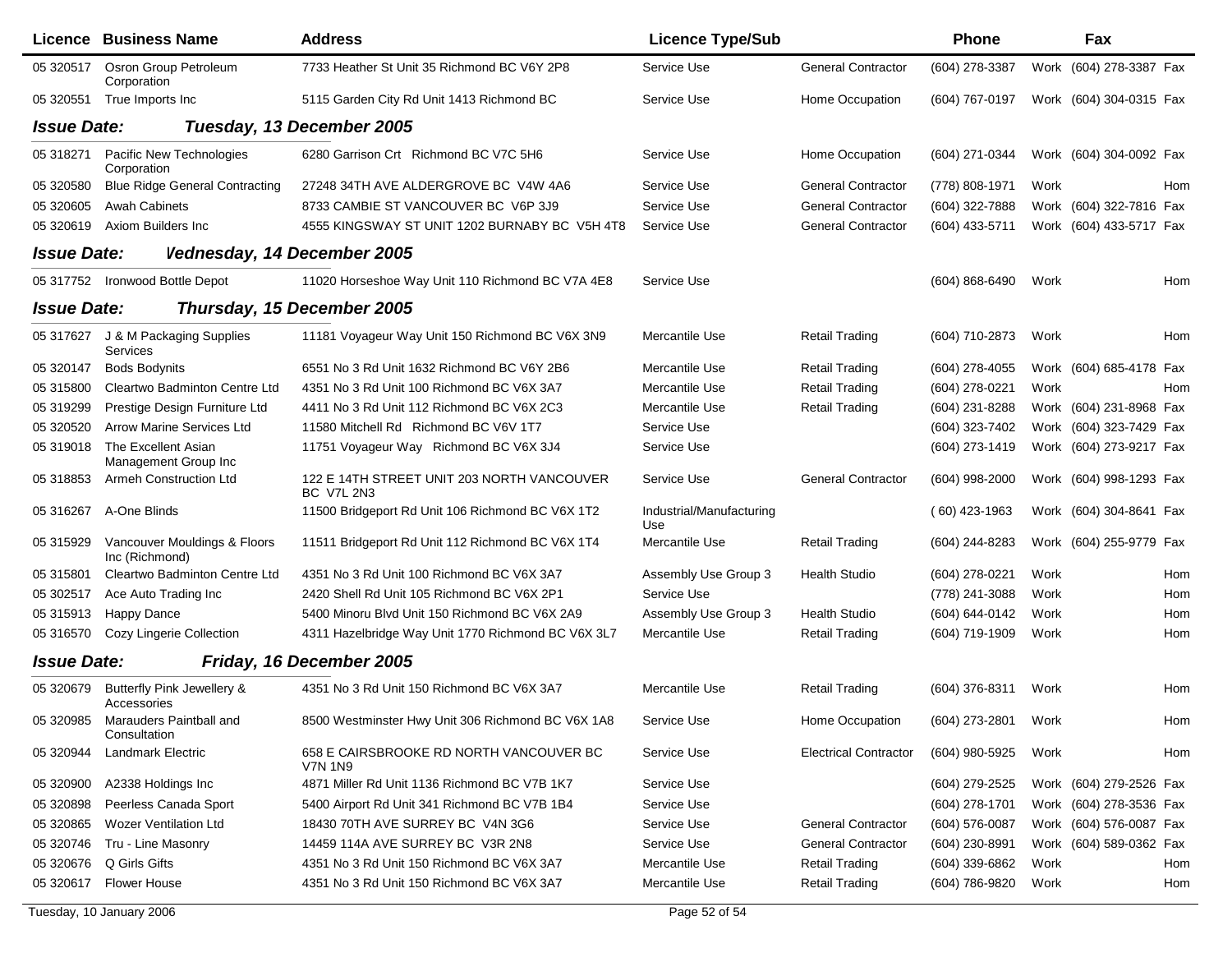|                    | Licence Business Name                        | <b>Address</b>                                    | <b>Licence Type/Sub</b>         |                                  | <b>Phone</b>     |      | Fax                        |
|--------------------|----------------------------------------------|---------------------------------------------------|---------------------------------|----------------------------------|------------------|------|----------------------------|
| 05 320573          | Zhuang Yuan Fang                             | 4351 No 3 Rd Unit 150 Richmond BC V6X 3A7         | Mercantile Use                  | <b>Retail Trading</b>            | (604) 272-8736   | Work | Hom                        |
| 05 320411          | Linda Lai                                    | 4351 No 3 Rd Unit 150 Richmond BC V6X 3A7         | Mercantile Use                  | <b>Retail Trading</b>            | (778) 999-8358   |      | Work (604) 338-7877<br>Wor |
| 05 320408          | Lee Chun Chan                                | 4351 No 3 Rd Unit 150 Richmond BC V6X 3A7         | Mercantile Use                  | <b>Retail Trading</b>            | (604) 771-6886   | Work | Hom                        |
| 05 320386          | Dahoman Enterprises Ltd                      | 4351 No 3 Rd Unit 150 Richmond BC V6X 3A7         | Mercantile Use                  | <b>Retail Trading</b>            | (604) 781-8800   |      | Work (604) 270-4082 Fax    |
| 05 320369          | In Style Lab                                 | 4351 No 3 Rd Unit 150 Richmond BC V6X 3A7         | Mercantile Use                  | <b>Retail Trading</b>            | (604) 278-3098   | Work | Hom                        |
| 05 320845          | Koonex Group (Canada) Ltd                    | 4351 No 3 Rd Unit 150 Richmond BC V6X 3A7         | Mercantile Use                  | <b>Retail Trading</b>            | (604) 273-1633   |      | Work (604) 273-1683 Fax    |
| <b>Issue Date:</b> |                                              | Monday, 19 December 2005                          |                                 |                                  |                  |      |                            |
| 05 320523          | Gyheng (Canada) Enterprises<br><b>ITD</b>    | 8251 Claybrook Rd Richmond BC V7C 2L4             | Service Use                     | Home Occupation                  | (604) 272-9991   |      | Work (604) 272-9991 Fax    |
| 05 321017          | Liu's Roof Cleaning &<br>Maintenance Inc     | 6651 Minoru Blvd Unit 205 Richmond BC V6Y 1Z2     | Service Use                     | Home Occupation                  | (604) 207-0566   |      | Work (604) 207-0566 Fax    |
| <b>Issue Date:</b> |                                              | Tuesday, 20 December 2005                         |                                 |                                  |                  |      |                            |
| 05 297943          | Canada Baja Soy Food Inc                     | 21331 Gordon Way Unit 3140 Richmond BC V6W 1J9    | Industrial/Manufacturing<br>Use |                                  | (778) 869-1689   | Work | Hom                        |
| 05 318943          | First Balanced Health Center Inc             | 9780 Cambie Rd Unit 108 Richmond BC V6X 1K4       | Service Use                     | Therapeutic Touch<br>Treatments  | (604) 273-8277   |      | Work (604) 273-7998 Fax    |
| 05 321059          | A & H Plumbing Heating Ltd                   | 684 MCCALLUM RD ABBOTSFORD BC V2S 8A2             | Service Use                     | <b>Plumbing Contractor</b>       | (604) 853-1176   |      | Work (604) 853-2516 Fax    |
| 05 321084          | <b>Avtar Enterprises Ltd</b>                 | 919 E 56TH AVE VANCOUVER BC V5X 1S1               | Service Use                     | <b>General Contractor</b>        | (604) 328-1158   |      | Work (604) 231-9593 Fax    |
| 05 320686          | <b>Cogent Industrial Technologies</b><br>Ltd | 13111 Vanier PI Unit 230 Richmond BC V6V 2J1      | Service Use                     |                                  | (604) 207-8880   |      | Work (604) 207-8878 Fax    |
| 05 317204          | Oh My Godard Gallery                         | 6551 No 3 Rd 1911 Richmond BC V6Y 2B6             | Mercantile Use                  | <b>Retail Trading</b>            | (604) 250-5444   | Work | Hom                        |
| 05 312747          | Costa Blanca                                 | 6551 No 3 Rd Unit 1440 Richmond BC V6Y 2B6        | Mercantile Use                  | <b>Retail Trading</b>            | 4164826162201    | Work | Hom                        |
| 05 31 24 78        | Pro-Products Enterprise Ltd                  | 6551 No 3 Rd 1741 Richmond BC V6Y 2B6             | Mercantile Use                  | <b>Retail Trading</b>            | $(604)$ 628-8666 |      | Work (604) 628-8667 Fax    |
| 05 318650          | First Balanced Health Center Inc             | 9780 Cambie Rd Unit 108 Richmond BC V6X 1K4       | Mercantile Use                  | <b>Retail Trading</b>            | (604) 273-8277   |      | Work (604) 273-7998 Fax    |
| 05 31 2517         | Allamoda Handbags                            | 6060 Minoru Blvd 1751 Richmond BC V6Y 2V7         | Mercantile Use                  | <b>Retail Trading</b>            | (604) 323-8218   |      | Work (604) 323-8218 Fax    |
| <b>Issue Date:</b> | Vednesday, 21 December 2005                  |                                                   |                                 |                                  |                  |      |                            |
| 05 321164          | J B Construction Company                     | 609 KEMSLEY AVE COQUITLAM BC V3J 3Z1              | Service Use                     | <b>General Contractor</b>        | (604) 841-9844   |      | Work (604) 987-5064 Fax    |
| 05 321167          | Newcom Enterprises Ltd                       | 7060 Blundell Rd Unit 6 Richmond BC V6Y 1J4       | Service Use                     | Home Occupation                  | (604) 247-0169   |      | Work (604) 247-0169 Fax    |
| 05 321182          | Port Transport Inc                           | 16080 Portside Rd Richmond BC V6W 1M1             | Service Use                     | <b>Delivery Services</b>         | (604) 278-9110   |      | Work (604) 278-4705 Fax    |
| <b>Issue Date:</b> |                                              | Thursday, 22 December 2005                        |                                 |                                  |                  |      |                            |
| 05 318075          | Milan Exchange                               | 4140 No 3 Rd Unit 110 Richmond BC V6X 2C2         | Mercantile Use                  | Second-Hand<br>Dealer/Pawnbroker | (604) 276-8918   | Work | Hom                        |
|                    | 05 321254 7 Springs Fashion                  | 8451 Garden City Rd Richmond BC V6Y 2P1           | Service Use                     | Home Occupation                  | (604) 375-9077   |      | Work (604) 272-4520 Fax    |
|                    | 05 321218 PD Painting Ltd                    | 4531 No 5 Rd Richmond BC V6X 2V5                  | Service Use                     | <b>General Contractor</b>        | $(604)$ 233-0806 |      | Work (604) 233-0816 Fax    |
| 05 321112          | <b>Targa Contracting Ltd</b>                 | 9314 182ND ST SURREY BC V4N 3V9                   | Service Use                     | <b>General Contractor</b>        | (604) 881-7157   |      | Work (604) 881-7187 Fax    |
| 05 320530          | Tri City Finishing                           | 3469 JERVIS ST PORT COQUITLAM BC V3B 4P5          | Service Use                     | <b>General Contractor</b>        | (604) 464-2730   |      | Work (604) 464-2741 Fax    |
| 05 320518          | Desperate Measures Inc                       | 12371 Bridgeport Rd Unit 7 Richmond BC V6V 1J4    | Industrial/Manufacturing<br>Use |                                  | (604) 247-2136   |      | Work (604) 247-2169 Fax    |
| 05 318929          | Suki's - Salon Milk                          | 8311 Westminster Hwy Unit 130 Richmond BC V6X 1A7 | Service Use                     |                                  | (604) 773-8683   |      | Work (604) 737-1300 Fax    |
| 05 31 6487         | B & C Fashions                               | 4540 No 3 Rd Unit 1310 Richmond BC V6X 4E4        | Mercantile Use                  | <b>Retail Trading</b>            | (604) 722-0278   | Work | Hom                        |
| 05 320492          | <b>Titan Fireplace Service</b>               | 8591 Westminster Hwy Unit 119 Richmond BC V6X 3E2 | Service Use                     | Home Occupation                  | (604) 518-8158   | Work | Hom                        |